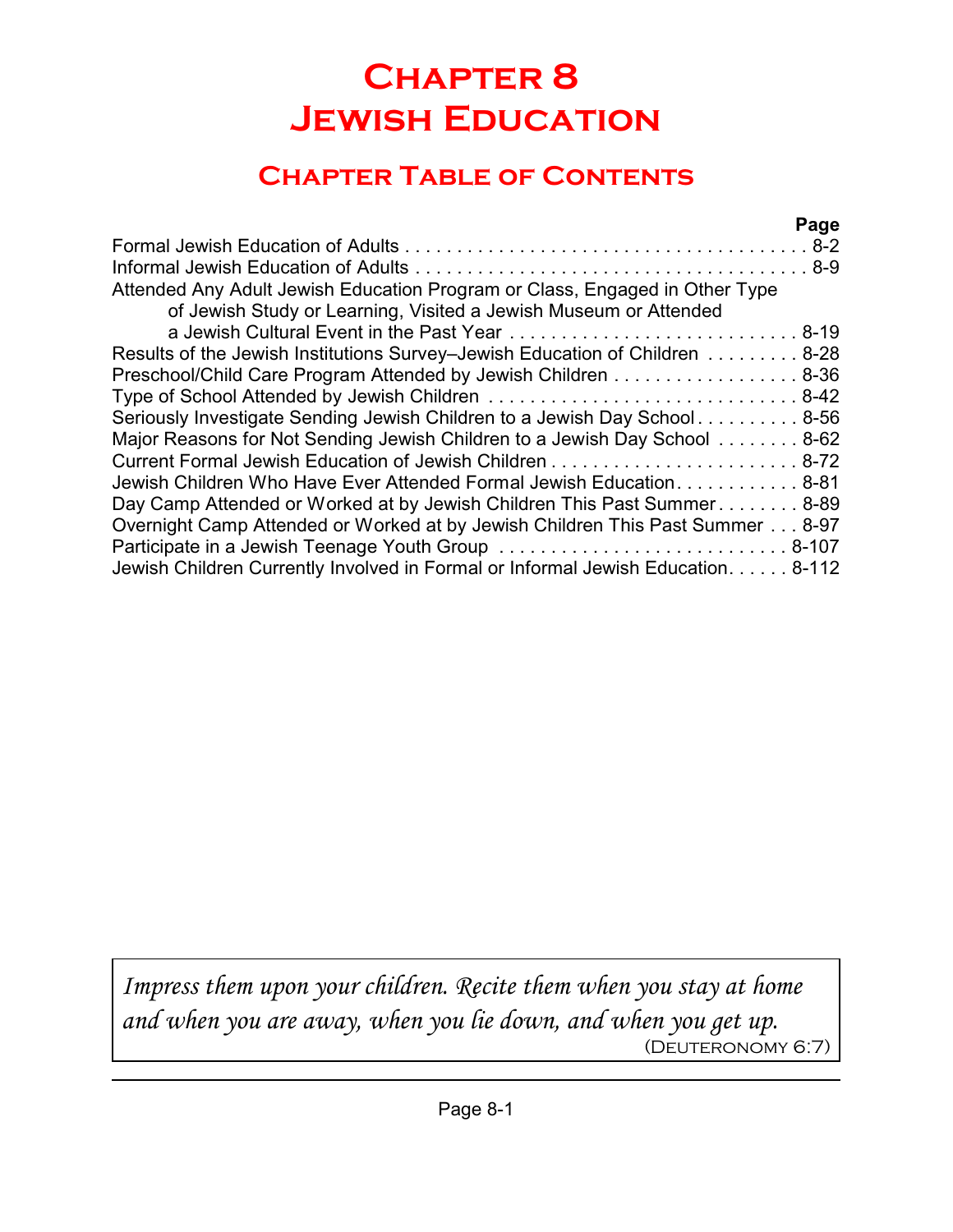### **Formal Jewish Education of Adults**

T able 8-1 shows that 72% of born or raised Jewish respondents (age 18 and over)<br>I *(born Jewish respondents)* in Jewish households in Broward received some formal **able 8-1** shows that 72% of born or raised Jewish respondents (age 18 and over) Jewish education as children. 53% of born Jewish respondents attended a supplemental school as children; 15% attended a Jewish day school; 1% were educated in Israel; and 2% had a tutor.

**Community Comparisons**. **Table 8-2** shows that the 72% who **received some formal Jewish education as children** is the third lowest of about 40 comparison Jewish communities and compares to 77% in both Miami and West Palm Beach, 75% in South Palm Beach, and 72% in both Atlanta and Las Vegas. The 72% compares to 73% in 1997.

**Table 8-3** shows that the 15% who **attended a Jewish day school as a child** is the fourth highest of about 40 comparison Jewish communities and compares to 21% in Miami, 11% in Atlanta, 9% in South Palm Beach, 6% in Las Vegas, and 5% in West Palm Beach. The 15% compares to 8% in 1997.

#### **Received Some Formal Jewish Education as a Child**

**Comparisons Among Population Subgroups**. **Table 8-1** shows that, overall, 72% of born Jewish respondents **received some formal Jewish education as a child**. The percentage is much higher for born Jewish respondents (in):

- age  $35-49$  (84%)
- who are males (86%) overall and 81%-91% in each age group
- ! synagogue member households (83%) and JCC member households (85%)
- ! households who donated to the Jewish Federation in the past year (82%) and households who were asked but did not donate to the Jewish Federation in the past year (87%)
- ! households who donated \$100-\$500 (87%), \$500-\$1,000 (91%), and \$1,000 and over (92%) to the Jewish Federation in the past year

The percentage is much lower for born Jewish respondents (in):

- who are females under age 35 (54%) and age 75 and over (46%) and age 65 and over (53%)
- intermarried households (61%)

#### **Attended a Jewish Day School as a Child**

**Table 8-2** shows that, overall, 15% of born Jewish respondents **attended a Jewish day school as a child**. The percentage is much higher for born Jewish respondents (in):

- $\bullet$  under age 35 (25%)
- Orthodox households (40%)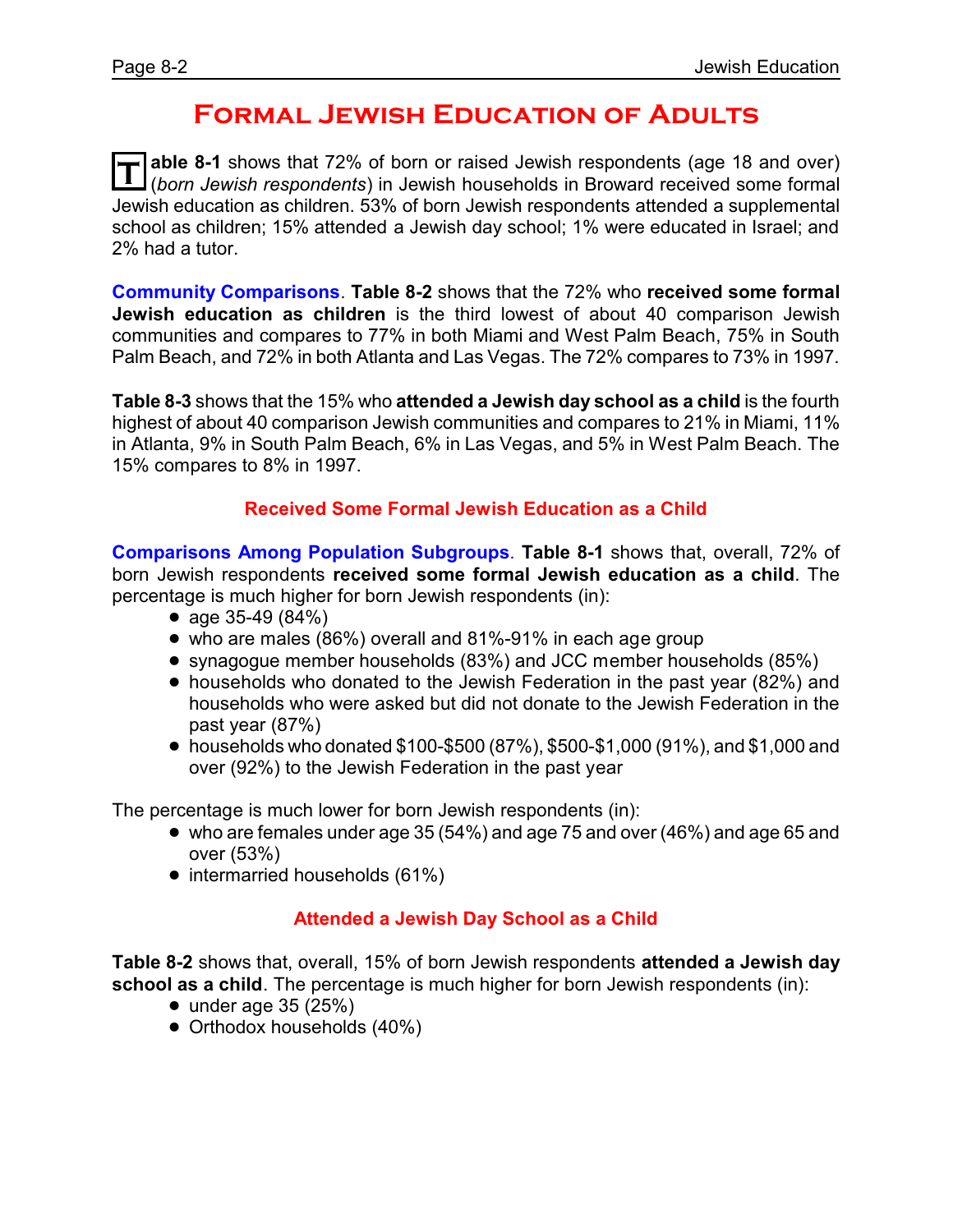| TABLE 8-1<br><b>FORMAL JEWISH EDUCATION OF BORN JEWISH RESPONDENTS AS A CHILD</b> |              |                                       |                                              |                                                 |                       |                                                  |  |  |
|-----------------------------------------------------------------------------------|--------------|---------------------------------------|----------------------------------------------|-------------------------------------------------|-----------------------|--------------------------------------------------|--|--|
| <b>BASE: BORN JEWISH RESPONDENTS</b>                                              |              |                                       |                                              |                                                 |                       |                                                  |  |  |
|                                                                                   |              |                                       | <b>Received Some Formal Jewish Education</b> |                                                 |                       |                                                  |  |  |
|                                                                                   |              | <b>Attended a:</b>                    |                                              |                                                 |                       | <b>Received</b><br>No                            |  |  |
| <b>Population Subgroup</b>                                                        | <b>Total</b> | Jewish<br><b>Day</b><br><b>School</b> | Supple-<br>mental<br><b>School</b>           | <b>Was</b><br>Educa-<br>ted in<br><b>Israel</b> | Had a<br><b>Tutor</b> | <b>Formal</b><br><b>Jewish</b><br>Educa-<br>tion |  |  |
| All                                                                               | 71.8%        | 15.4%                                 | 53.0                                         | 1.4                                             | 1.8                   | 28.4                                             |  |  |
|                                                                                   |              | <b>GEOGRAPHIC AREA</b>                |                                              |                                                 |                       |                                                  |  |  |
| Northwest                                                                         | 81.1%        | 10.2%                                 | 66.9                                         | 3.8                                             | 0.1                   | 19.0                                             |  |  |
| <b>North Central</b>                                                              | 64.3%        | 21.1%                                 | 42.3                                         | 0.5                                             | 0.2                   | 35.9                                             |  |  |
| East                                                                              | 75.3%        | 23.5%                                 | 45.9                                         | 5.7                                             | 0.0                   | 24.9                                             |  |  |
| <b>West Central</b>                                                               | 69.8%        | 9.8%                                  | 54.7                                         | 0.3                                             | 4.9                   | 30.3                                             |  |  |
| Southeast                                                                         | 69.9%        | 19.3%                                 | 50.0                                         | 0.3                                             | 0.1                   | 30.3                                             |  |  |
| Southwest                                                                         | 70.8%        | 17.2%                                 | 51.3                                         | 0.5                                             | 1.6                   | 29.4                                             |  |  |
|                                                                                   |              | <b>AGE OF ADULTS</b>                  |                                              |                                                 |                       |                                                  |  |  |
| Under 35                                                                          | 66.0%        | 19.7%                                 | 46.1                                         | 0.0                                             | 0.0                   | 34.2                                             |  |  |
| $35 - 49$                                                                         | 84.1%        | 21.3%                                 | 55.1                                         | 4.0                                             | 3.5                   | 16.1                                             |  |  |
| $50 - 64$                                                                         | 76.6%        | 16.4%                                 | 58.0                                         | 1.8                                             | 0.2                   | 23.6                                             |  |  |
| $65 - 74$                                                                         | 73.3%        | 13.8%                                 | 57.0                                         | 0.4                                             | 2.0                   | 26.8                                             |  |  |
| 75 and over                                                                       | 55.8%        | 9.4%                                  | 42.9                                         | 0.1                                             | 3.3                   | 44.3                                             |  |  |
| $\rightarrow$ 65 and over                                                         | 67.5%        | 11.5%                                 | 52.9                                         | 0.3                                             | 2.7                   | 32.6                                             |  |  |
|                                                                                   |              | <b>SEX OF ADULTS</b>                  |                                              |                                                 |                       |                                                  |  |  |
| Male                                                                              | 85.6%        | 18.8%                                 | 63.9                                         | 0.2                                             | 2.5                   | 14.6                                             |  |  |
| Female                                                                            | 64.1%        | 11.4%                                 | 49.6                                         | 0.3                                             | 2.7                   | 36.0                                             |  |  |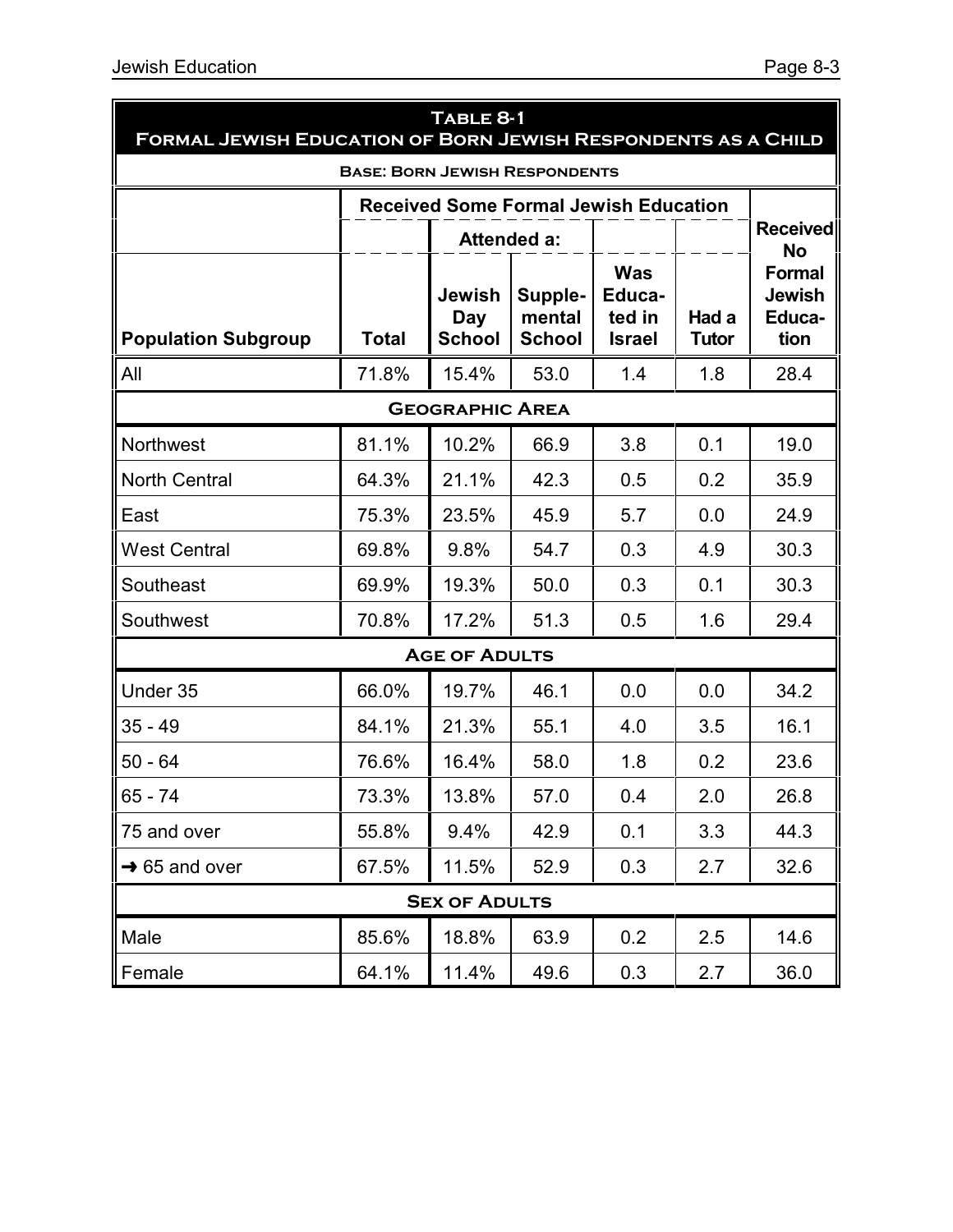| TABLE 8-1<br><b>FORMAL JEWISH EDUCATION OF BORN JEWISH RESPONDENTS AS A CHILD</b> |       |                                |                                              |                                                 |                       |                                                  |  |  |
|-----------------------------------------------------------------------------------|-------|--------------------------------|----------------------------------------------|-------------------------------------------------|-----------------------|--------------------------------------------------|--|--|
| <b>BASE: BORN JEWISH RESPONDENTS</b>                                              |       |                                |                                              |                                                 |                       |                                                  |  |  |
|                                                                                   |       |                                | <b>Received Some Formal Jewish Education</b> |                                                 |                       |                                                  |  |  |
|                                                                                   |       |                                | <b>Attended a:</b>                           |                                                 |                       | <b>Received</b><br><b>No</b>                     |  |  |
| <b>Population Subgroup</b>                                                        | Total | Jewish<br>Day<br><b>School</b> | Supple-<br>mental<br><b>School</b>           | <b>Was</b><br>Educa-<br>ted in<br><b>Israel</b> | Had a<br><b>Tutor</b> | <b>Formal</b><br><b>Jewish</b><br>Educa-<br>tion |  |  |
| All                                                                               | 71.8% | 15.4%                          | 53.0                                         | 1.4                                             | 1.8                   | 28.4                                             |  |  |
|                                                                                   |       | <b>AGE OF ADULT MALES</b>      |                                              |                                                 |                       |                                                  |  |  |
| Under 35                                                                          | 85.3% | 24.7%                          | 60.4                                         | 0.0                                             | 0.0                   | 14.9                                             |  |  |
| $35 - 49$                                                                         | 90.8% | 18.0%                          | 63.9                                         | 0.0                                             | 8.7                   | 9.4                                              |  |  |
| $50 - 64$                                                                         | 86.3% | 16.1%                          | 69.7                                         | 0.3                                             | 0.0                   | 13.9                                             |  |  |
| 65 - 74                                                                           | 84.0% | 19.8%                          | 59.6                                         | 0.3                                             | 4.1                   | 16.2                                             |  |  |
| 75 and over                                                                       | 81.3% | 21.3%                          | 58.5                                         | 0.4                                             | 0.9                   | 18.9                                             |  |  |
| $\rightarrow$ 65 and over                                                         | 83.0% | 20.4%                          | 59.2                                         | 0.3                                             | 2.9                   | 17.2                                             |  |  |
|                                                                                   |       |                                | <b>AGE OF ADULT FEMALES</b>                  |                                                 |                       |                                                  |  |  |
| Under 35                                                                          | 53.9% | 16.6%                          | 37.1                                         | 0.0                                             | 0.0                   | 46.3                                             |  |  |
| $35 - 49$                                                                         | 79.7% | 23.5%                          | 49.3                                         | 6.7                                             | 0.0                   | 20.5                                             |  |  |
| $50 - 64$                                                                         | 69.0% | 16.7%                          | 48.7                                         | 3.0                                             | 0.4                   | 31.2                                             |  |  |
| $65 - 74$                                                                         | 63.3% | 8.1%                           | 54.5                                         | 0.6                                             | 0.0                   | 36.8                                             |  |  |
| 75 and over                                                                       | 46.0% | 4.9%                           | 36.9                                         | 0.0                                             | 4.2                   | 54.0                                             |  |  |
| $\rightarrow$ 65 and over                                                         | 52.8% | 6.1%                           | 43.8                                         | 0.2                                             | 2.6                   | 47.3                                             |  |  |
|                                                                                   |       | <b>JEWISH IDENTIFICATION</b>   |                                              |                                                 |                       |                                                  |  |  |
| Orthodox                                                                          | 78.6% | 39.7%                          | 37.8                                         | 0.2                                             | 0.5                   | 21.8                                             |  |  |
| Conservative                                                                      | 80.1% | 19.0%                          | 55.7                                         | 2.0                                             | 3.2                   | 20.1                                             |  |  |
| Reform                                                                            | 72.0% | 11.6%                          | 58.1                                         | 0.1                                             | 2.1                   | 28.1                                             |  |  |
| Just Jewish                                                                       | 62.7% | 12.2%                          | 48.0                                         | 1.9                                             | 0.5                   | 37.4                                             |  |  |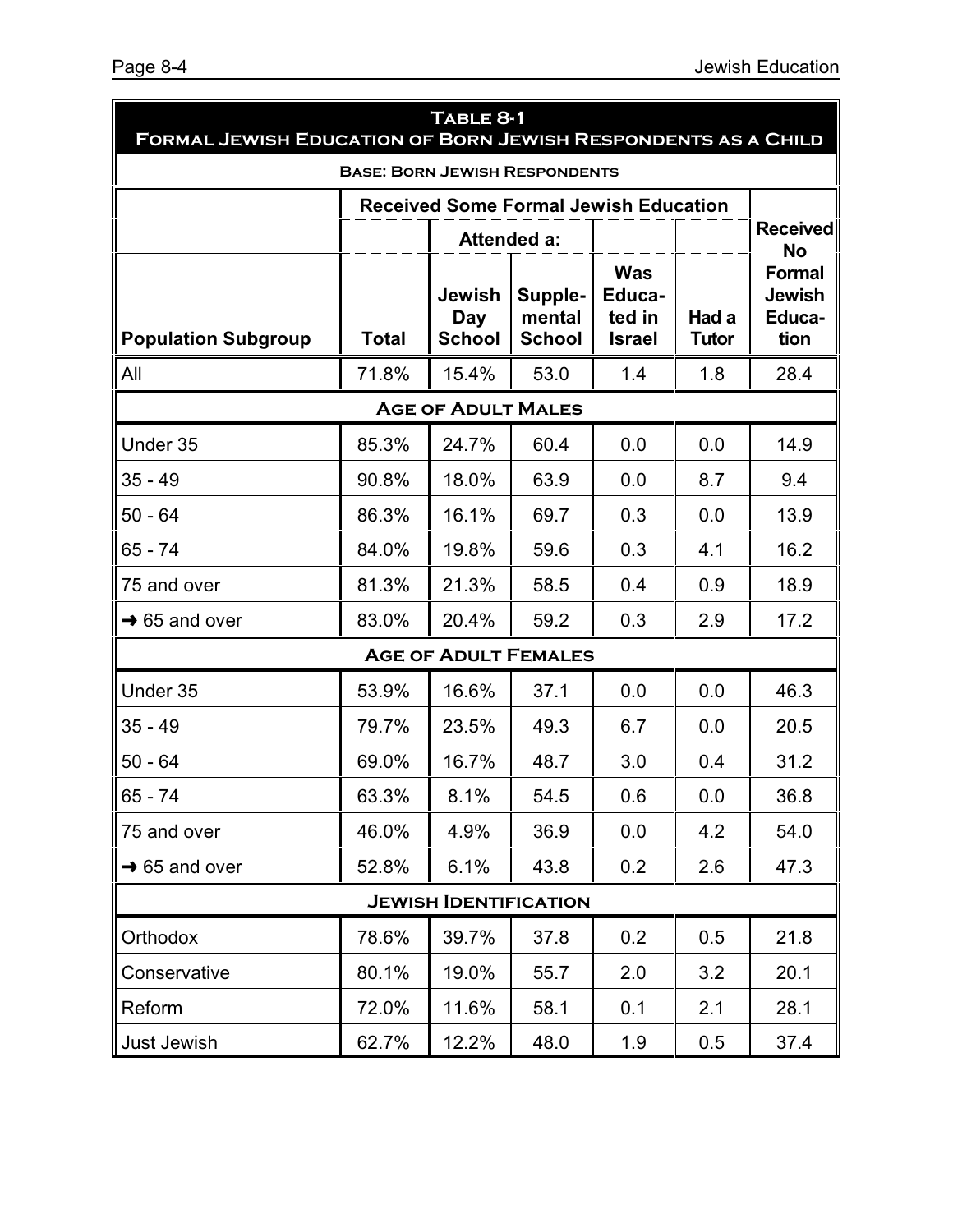| TABLE 8-1<br>FORMAL JEWISH EDUCATION OF BORN JEWISH RESPONDENTS AS A CHILD |                                               |                                |                                              |                                                 |                       |                                                  |  |
|----------------------------------------------------------------------------|-----------------------------------------------|--------------------------------|----------------------------------------------|-------------------------------------------------|-----------------------|--------------------------------------------------|--|
| <b>BASE: BORN JEWISH RESPONDENTS</b>                                       |                                               |                                |                                              |                                                 |                       |                                                  |  |
|                                                                            |                                               |                                | <b>Received Some Formal Jewish Education</b> |                                                 |                       |                                                  |  |
|                                                                            |                                               | <b>Attended a:</b>             |                                              |                                                 |                       | <b>Received</b><br>No                            |  |
| <b>Population Subgroup</b>                                                 | <b>Total</b>                                  | Jewish<br>Day<br><b>School</b> | Supple-<br>mental<br><b>School</b>           | <b>Was</b><br>Educa-<br>ted in<br><b>Israel</b> | Had a<br><b>Tutor</b> | <b>Formal</b><br><b>Jewish</b><br>Educa-<br>tion |  |
| All                                                                        | 71.8%                                         | 15.4%                          | 53.0                                         | 1.4                                             | 1.8                   | 28.4                                             |  |
|                                                                            |                                               | <b>TYPE OF MARRIAGE</b>        |                                              |                                                 |                       |                                                  |  |
| In-married                                                                 | 76.6%                                         | 16.1%                          | 58.1                                         | 2.0                                             | 0.2                   | 23.6                                             |  |
| Conversionary                                                              | 74.7%                                         | 21.9%                          | 42.2                                         | 0.0                                             | 10.4                  | 25.5                                             |  |
| Intermarried                                                               | 61.0%                                         | 10.3%                          | 45.1                                         | 0.2                                             | 5.3                   | 39.1                                             |  |
|                                                                            |                                               |                                | <b>SYNAGOGUE MEMBERSHIP</b>                  |                                                 |                       |                                                  |  |
| Member                                                                     | 83.0%                                         | 23.1%                          | 57.8                                         | 0.5                                             | 1.4                   | 17.2                                             |  |
| Non-Member                                                                 | 65.5%                                         | 11.3%                          | 50.3                                         | 1.8                                             | 2.0                   | 34.6                                             |  |
|                                                                            | <b>CHABAD ATTENDANCE IN THE PAST YEAR</b>     |                                |                                              |                                                 |                       |                                                  |  |
| Attended                                                                   | 80.7%                                         | 22.3%                          | 54.2                                         | 2.9                                             | 1.1                   | 19.5                                             |  |
| Did Not Attend                                                             | 68.8%                                         | 13.3%                          | 52.6                                         | 0.9                                             | 1.9                   | 31.3                                             |  |
|                                                                            |                                               | <b>JCC MEMBERSHIP</b>          |                                              |                                                 |                       |                                                  |  |
| Member                                                                     | 85.0%                                         | 24.1%                          | 53.6                                         | 3.8                                             | 3.3                   | 15.2                                             |  |
| Non-Member                                                                 | 69.6%                                         | 14.1%                          | 52.9                                         | 1.0                                             | 1.5                   | 30.5                                             |  |
|                                                                            | <b>RESPONDENT PARTICIPATED IN JCC PROGRAM</b> |                                |                                              |                                                 |                       |                                                  |  |
| <b>JCC Participant</b>                                                     | 83.5%                                         | 17.9%                          | 63.7                                         | 0.9                                             | 0.8                   | 16.7                                             |  |
| No                                                                         | 65.4%                                         | 13.0%                          | 49.6                                         | 1.0                                             | 1.7                   | 34.7                                             |  |
|                                                                            | <b>JEWISH ORGANIZATION MEMBERSHIP</b>         |                                |                                              |                                                 |                       |                                                  |  |
| Member                                                                     | 81.4%                                         | 16.6%                          | 62.0                                         | 0.7                                             | 1.9                   | 18.8                                             |  |
| Non-Member                                                                 | 69.2%                                         | 15.1%                          | 50.7                                         | 1.5                                             | 1.7                   | 31.0                                             |  |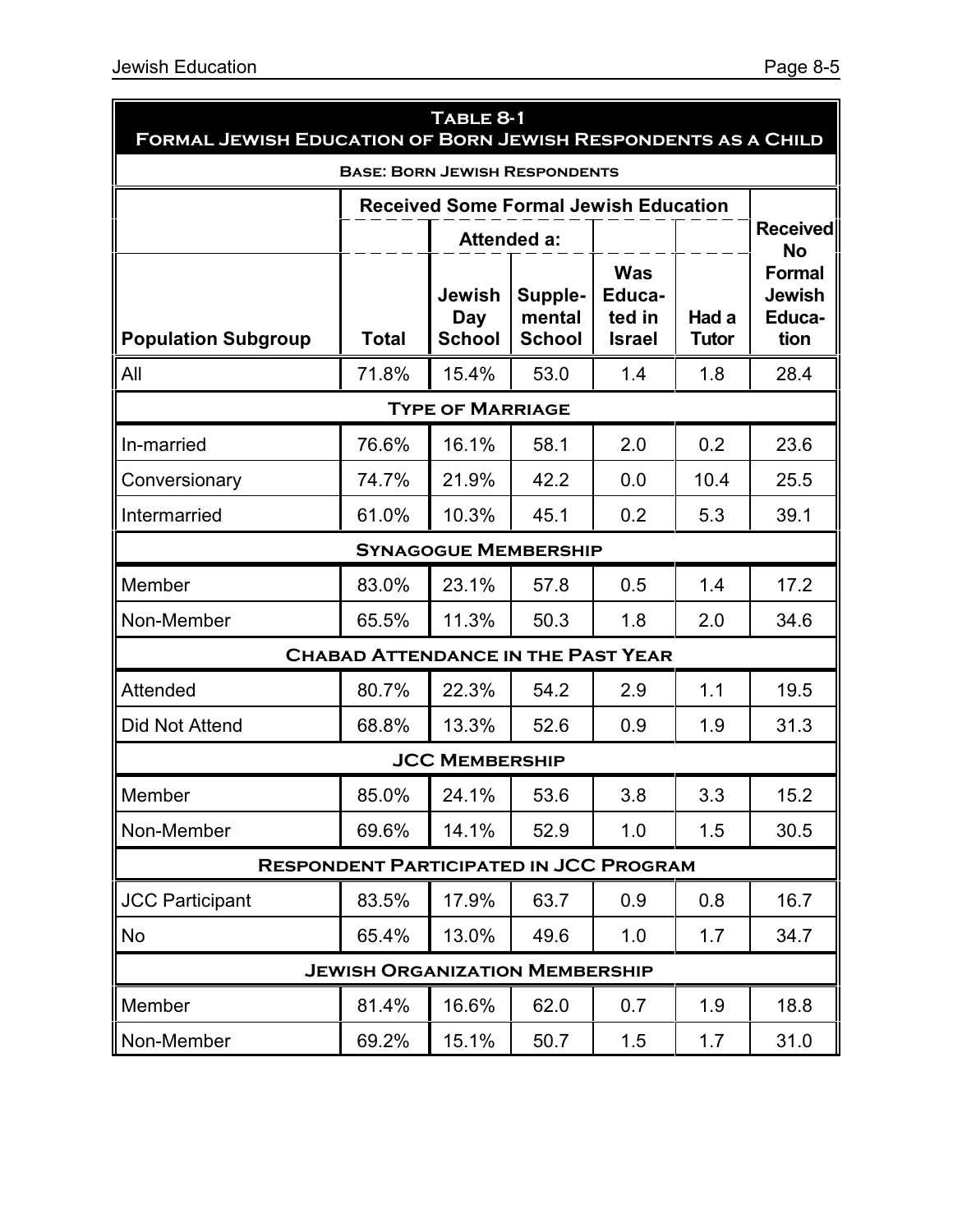| TABLE 8-1<br>FORMAL JEWISH EDUCATION OF BORN JEWISH RESPONDENTS AS A CHILD |              |                                |                                    |                                                 |                       |                                                  |  |  |
|----------------------------------------------------------------------------|--------------|--------------------------------|------------------------------------|-------------------------------------------------|-----------------------|--------------------------------------------------|--|--|
| <b>BASE: BORN JEWISH RESPONDENTS</b>                                       |              |                                |                                    |                                                 |                       |                                                  |  |  |
| <b>Received Some Formal Jewish Education</b>                               |              |                                |                                    |                                                 |                       |                                                  |  |  |
|                                                                            |              |                                | <b>Attended a:</b>                 |                                                 |                       | <b>Received</b><br><b>No</b>                     |  |  |
| <b>Population Subgroup</b>                                                 | <b>Total</b> | Jewish<br>Day<br><b>School</b> | Supple-<br>mental<br><b>School</b> | <b>Was</b><br>Educa-<br>ted in<br><b>Israel</b> | Had a<br><b>Tutor</b> | <b>Formal</b><br><b>Jewish</b><br>Educa-<br>tion |  |  |
| All                                                                        | 71.8%        | 15.4%                          | 53.0                               | 1.4                                             | 1.8                   | 28.4                                             |  |  |
| <b>JEWISH FEDERATION MARKET SEGMENTS IN THE PAST YEAR</b>                  |              |                                |                                    |                                                 |                       |                                                  |  |  |
| Donated to Federation                                                      | 82.2%        | 14.1%                          | 66.9                               | 0.8                                             | 0.3                   | 17.9                                             |  |  |
| Asked, Did Not Donate                                                      | 86.5%        | 9.0%                           | 77.4                               | 0.0                                             | 0.0                   | 13.6                                             |  |  |
| <b>Not Asked</b>                                                           | 66.4%        | 16.4%                          | 45.5                               | 1.8                                             | 2.5                   | 33.8                                             |  |  |
| <b>DONATED TO JEWISH FEDERATION IN THE PAST YEAR</b>                       |              |                                |                                    |                                                 |                       |                                                  |  |  |
| Nothing                                                                    | 68.5%        | 15.6%                          | 48.8                               | 1.6                                             | 2.3                   | 31.7                                             |  |  |
| <b>Under \$100</b>                                                         | 73.7%        | 10.1%                          | 62.0                               | 1.3                                             | 0.2                   | 26.4                                             |  |  |
| \$100 - \$500                                                              | 87.4%        | 17.5%                          | 69.4                               | 0.0                                             | 0.3                   | 12.8                                             |  |  |
| $$500 - $1,000$                                                            | 90.6%        | 16.8%                          | 72.3                               | 1.3                                             | 0.0                   | 9.6                                              |  |  |
| \$1,000 and over                                                           | 91.5%        | 17.3%                          | 73.1                               | 0.3                                             | 0.6                   | 8.7                                              |  |  |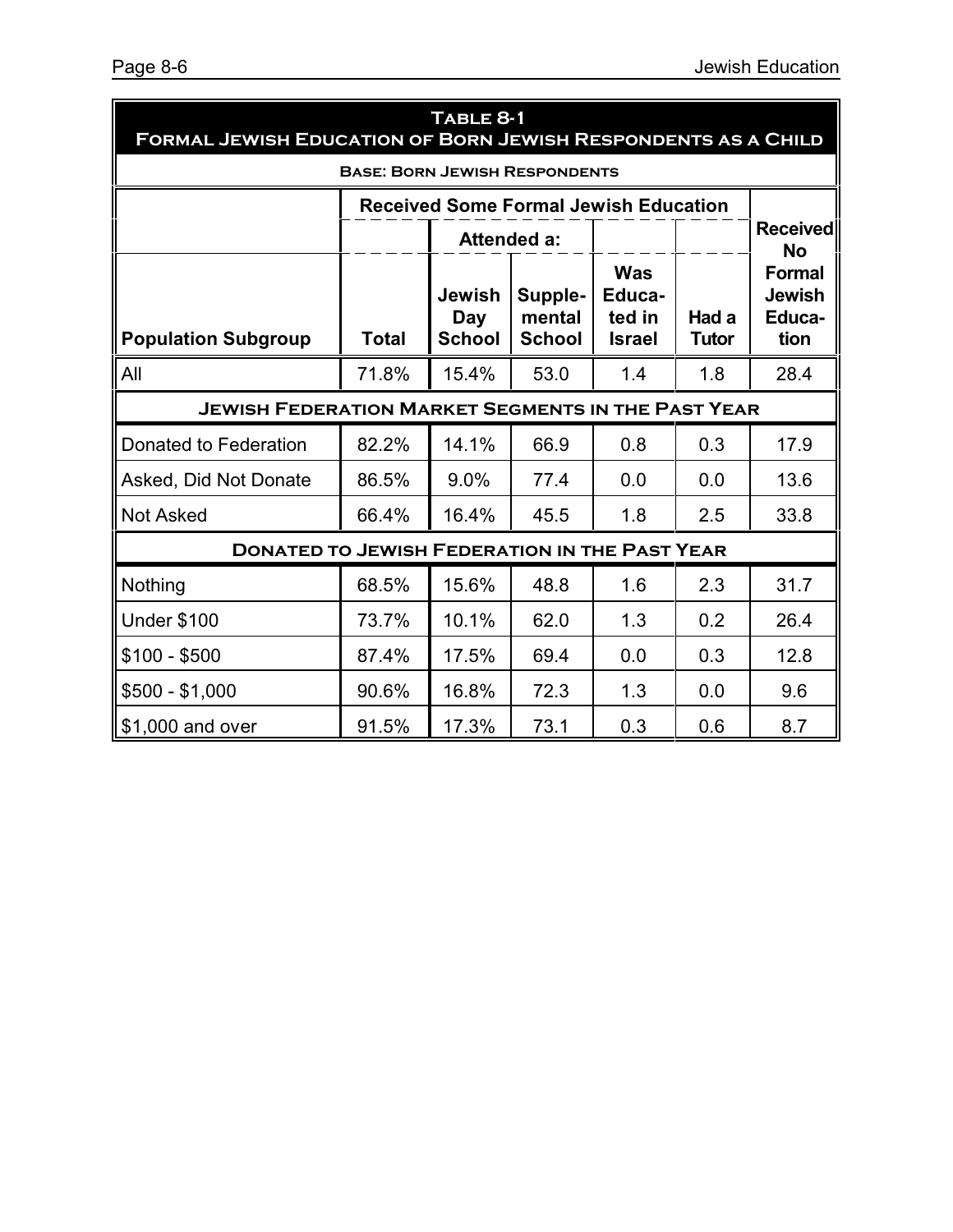| TABLE 8-2<br><b>RECEIVED SOME FORMAL JEWISH EDUCATION AS CHILDREN</b><br><b>COMMUNITY COMPARISONS</b> |      |     |                                                                |      |               |
|-------------------------------------------------------------------------------------------------------|------|-----|----------------------------------------------------------------|------|---------------|
|                                                                                                       |      |     | <b>BASE: BORN OR RAISED JEWISH ADULTS IN JEWISH HOUSEHOLDS</b> |      |               |
| <b>Community</b>                                                                                      | Year | %   | <b>Community</b>                                               | Year | $\frac{0}{0}$ |
| Rhode Island                                                                                          | 2002 | 86% | Orlando                                                        | 1993 | 78%           |
| Richmond                                                                                              | 1994 | 86% | <b>Miami</b>                                                   | 2014 | 77%           |
| Columbus                                                                                              | 2013 | 85% | <b>W Palm Beach</b>                                            | 2005 | 77%           |
| Chicago                                                                                               | 2010 | 85% | <b>Essex-Morris</b>                                            | 1998 | 77%           |
| Lehigh Valley                                                                                         | 2007 | 85% | Monmouth                                                       | 1997 | 77%           |
| Tidewater                                                                                             | 2001 | 85% | Cincinnati                                                     | 2008 | 76%           |
| Harrisburg                                                                                            | 1994 | 85% | Phoenix                                                        | 2002 | 76%           |
| San Antonio                                                                                           | 2007 | 83% | Pittsburgh                                                     | 2002 | 76%           |
| Detroit                                                                                               | 2005 | 83% | Milwaukee                                                      | 1996 | 76%           |
| Rochester                                                                                             | 1999 | 83% | <b>S Palm Beach</b>                                            | 2005 | 75%           |
| Washington                                                                                            | 2003 | 82% | Philadelphia                                                   | 2009 | 74%           |
| Jacksonville                                                                                          | 2002 | 82% | Middlesex                                                      | 2008 | 74%           |
| Hartford                                                                                              | 2000 | 82% | <b>Broward</b>                                                 | 1997 | 73%           |
| Westport                                                                                              | 2000 | 82% | <b>BROWARD</b>                                                 | 2016 | 72%           |
| Charlotte                                                                                             | 1997 | 82% | St. Louis                                                      | 2014 | 72%           |
| New Haven                                                                                             | 2010 | 81% | <b>Atlanta</b>                                                 | 2006 | 72%           |
| <b>Atlantic County</b>                                                                                | 2004 | 81% | <b>Las Vegas</b>                                               | 2005 | 72%           |
| Wilmington                                                                                            | 1995 | 80% | St. Paul                                                       | 2004 | 72%           |
| Minneapolis                                                                                           | 2004 | 79% | San Diego                                                      | 2003 | 70%           |
| Cleveland                                                                                             | 2011 | 78% | Los Angeles                                                    | 1997 | 60%           |
| Tucson                                                                                                | 2002 | 78% | NJPS <sup>1</sup>                                              | 2000 | 73%           |
| Bergen                                                                                                | 2001 | 78% | <sup>1</sup> NJPS 2000 data are for the more                   |      |               |
| Sarasota                                                                                              | 2001 | 78% | Jewishly-connected sample.                                     |      |               |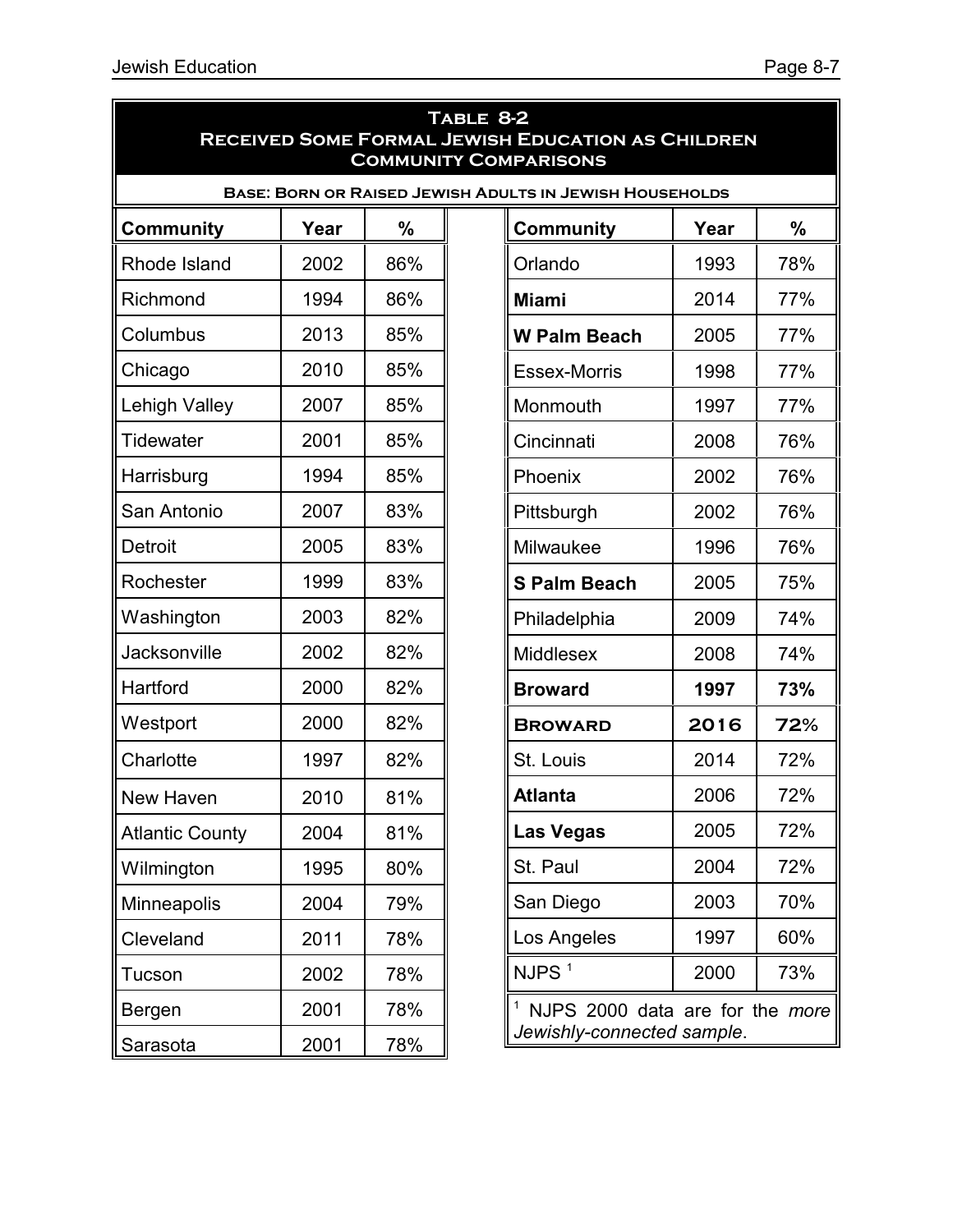| TABLE 8-3<br><b>ATTENDED A JEWISH DAY SCHOOL AS CHILDREN</b><br><b>COMMUNITY COMPARISONS</b> |                                                                |     |  |  |  |
|----------------------------------------------------------------------------------------------|----------------------------------------------------------------|-----|--|--|--|
|                                                                                              | <b>BASE: BORN OR RAISED JEWISH ADULTS IN JEWISH HOUSEHOLDS</b> |     |  |  |  |
| <b>Community</b>                                                                             | Year                                                           | %   |  |  |  |
| Bergen                                                                                       | 2001                                                           | 24% |  |  |  |
| <b>Miami</b>                                                                                 | 2014                                                           | 21% |  |  |  |
| Harrisburg                                                                                   | 1994                                                           | 16% |  |  |  |
| <b>BROWARD</b>                                                                               | 2016                                                           | 15% |  |  |  |
| Chicago                                                                                      | 2010                                                           | 15% |  |  |  |
| Cincinnati                                                                                   | 2008                                                           | 15% |  |  |  |
| Detroit                                                                                      | 2005                                                           | 15% |  |  |  |
| Phoenix                                                                                      | 2002                                                           | 14% |  |  |  |
| Columbus                                                                                     | 2013                                                           | 13% |  |  |  |
| Cleveland                                                                                    | 2011                                                           | 13% |  |  |  |
| Los Angeles                                                                                  | 1997                                                           | 13% |  |  |  |
| <b>Middlesex</b>                                                                             | 2008                                                           | 12% |  |  |  |
| New Haven                                                                                    | 2010                                                           | 11% |  |  |  |
| <b>Atlanta</b>                                                                               | 2006                                                           | 11% |  |  |  |
| San Diego                                                                                    | 2003                                                           | 11% |  |  |  |
| Jacksonville                                                                                 | 2002                                                           | 11% |  |  |  |
| Monmouth                                                                                     | 1997                                                           | 11% |  |  |  |
|                                                                                              | 2007                                                           |     |  |  |  |
| San Antonio                                                                                  |                                                                | 10% |  |  |  |
| Pittsburgh                                                                                   | 2002                                                           | 10% |  |  |  |
| Rhode Island                                                                                 | 2002                                                           | 10% |  |  |  |
| Tucson                                                                                       | 2002                                                           | 10% |  |  |  |
| <b>Tidewater</b>                                                                             | 2001                                                           | 10% |  |  |  |
| Essex-Morris                                                                                 | 1998                                                           | 10% |  |  |  |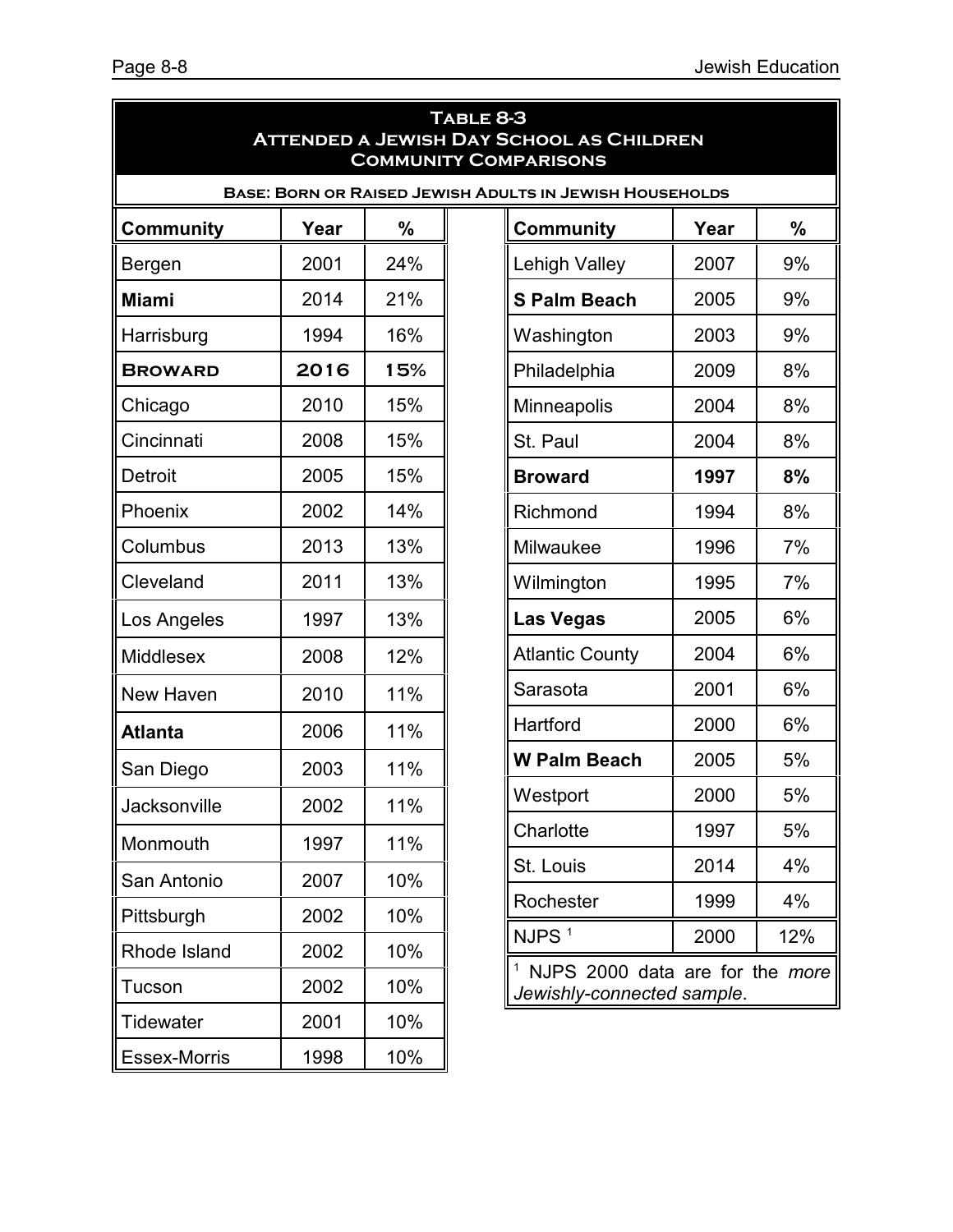### **Informal Jewish Education of Adults**

**A** s more concerns are raised about Jewish continuity, interest has been sparked in<br>identifying factors which may be related to encouraging Jews to lead a "Jewish life." s more concerns are raised about Jewish continuity, interest has been sparked in Thus, three types of informal Jewish education are examined below  $\sim$  0 attended or worked at a Jewish overnight camp as children,  $\Theta$  participated in a Jewish youth group as teenagers, and <sup>@</sup> participated in Hillel/Chabad while in college (excluding High Holidays). These are then used in this and other chapters as variables to help explain differing levels of Jewish involvement as adults. The *Summary Report* contains a section that collates the information on the correlations of these types of informal Jewish education with Jewish identity measures. This section examines the percentage of born or raised Jewish respondents (*born Jewish respondents*) in Jewish households in Broward who participated in each type of informal Jewish education as a child.

#### **Attended or Worked at a Jewish Overnight Camp as Children**

**Table 8-4** shows that 34% of born Jewish respondents attended or worked at a Jewish overnight camp as children. A *Jewish* overnight camp is defined as one that holds religious services or has significant Jewish content.

**Community Comparisons**. **Table 8-5** shows that the 34% who **attended or worked at a Jewish overnight camp as children** is about average among about 30 comparison Jewish communities and compares to 33% in Miami, 24% in South Palm Beach, 27% in Las Vegas, and 23% in West Palm Beach. The 34% compares to 17% in 1997.

**Comparisons Among Population Subgroups**. **Table 8-4** shows that, overall, 34% of born Jewish respondents **attended or worked at a Jewish overnight camp as children**. The percentage is much higher for born Jewish respondents (in):

- $\bullet$  households in the Southeast (44%)
- age 35-49 (45%)
- Orthodox households (56%)
- **•** Jewish organization member households (44%)
- ! households who were asked but did not donate to the Jewish Federation in the past year (44%)
- households who donated \$1,000 and over to the Jewish Federation in the past year (44%)

The percentage is much lower for born Jewish respondents (in):

- households in the North Central (24%)
- $\bullet$  under age 35 (24%)
- who are females under age 35 (22%)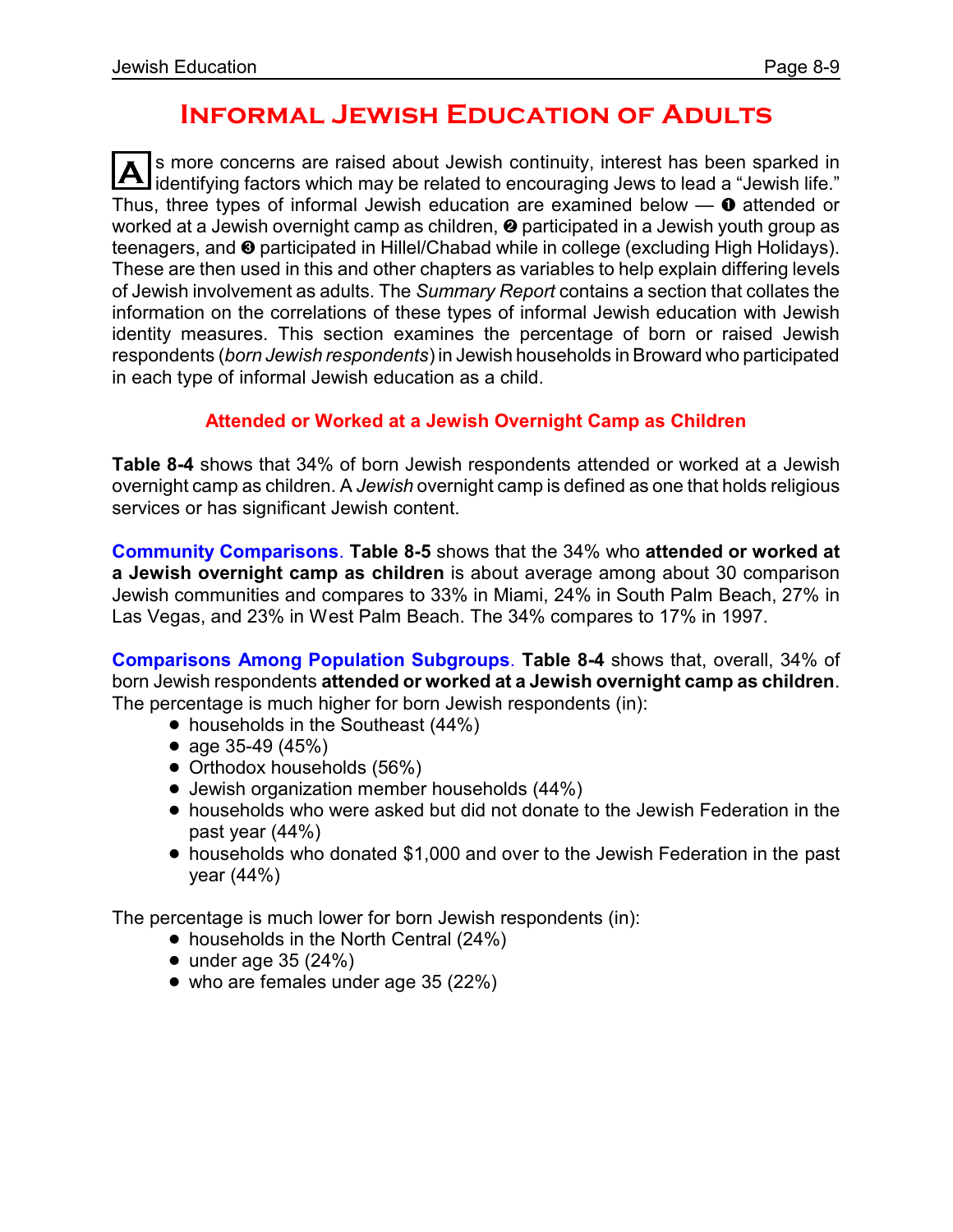#### **Participated in a Jewish Youth Group as Teenagers**

**Table 8-4** shows that 42% of born Jewish respondents regularly participated (*participated*) in a Jewish youth group as teenagers.

**Community Comparisons**. **Table 8-6** shows that the 42% who **participated in a Jewish youth group as teenagers** is about average among about 25 comparison Jewish communities and compares to 42% in Miami, 38% in Las Vegas, 34% in West Palm Beach, and 33% in South Palm Beach. The 42% compares to 30% in 1997.

**Comparisons Among Population Subgroups**. **Table 8-4** shows that, overall, 42% of born Jewish respondents **participated in a Jewish youth group as teenagers**. The percentage is much higher for born Jewish respondents (in):

- $\bullet$  households in the Southeast (54%)
- $\bullet$  who are females age 50-64 (55%)
- Orthodox households (71%) and Conservative households (55%)
- $\bullet$  in-married households (54%)
- synagogue member households (54%), households who attended Chabad in the past year (59%), and Jewish organization member households (61%)
- households who donated to the Jewish Federation in the past year (53%)
- $\bullet$  households who donated under \$100 (57%) and \$1,000 and over (53%) to the Jewish Federation in the past year

The percentage is much lower for born Jewish respondents (in):

- $\bullet$  who are females age 65-74 (30%)
- Just Jewish households (27%)
- intermarried households (20%)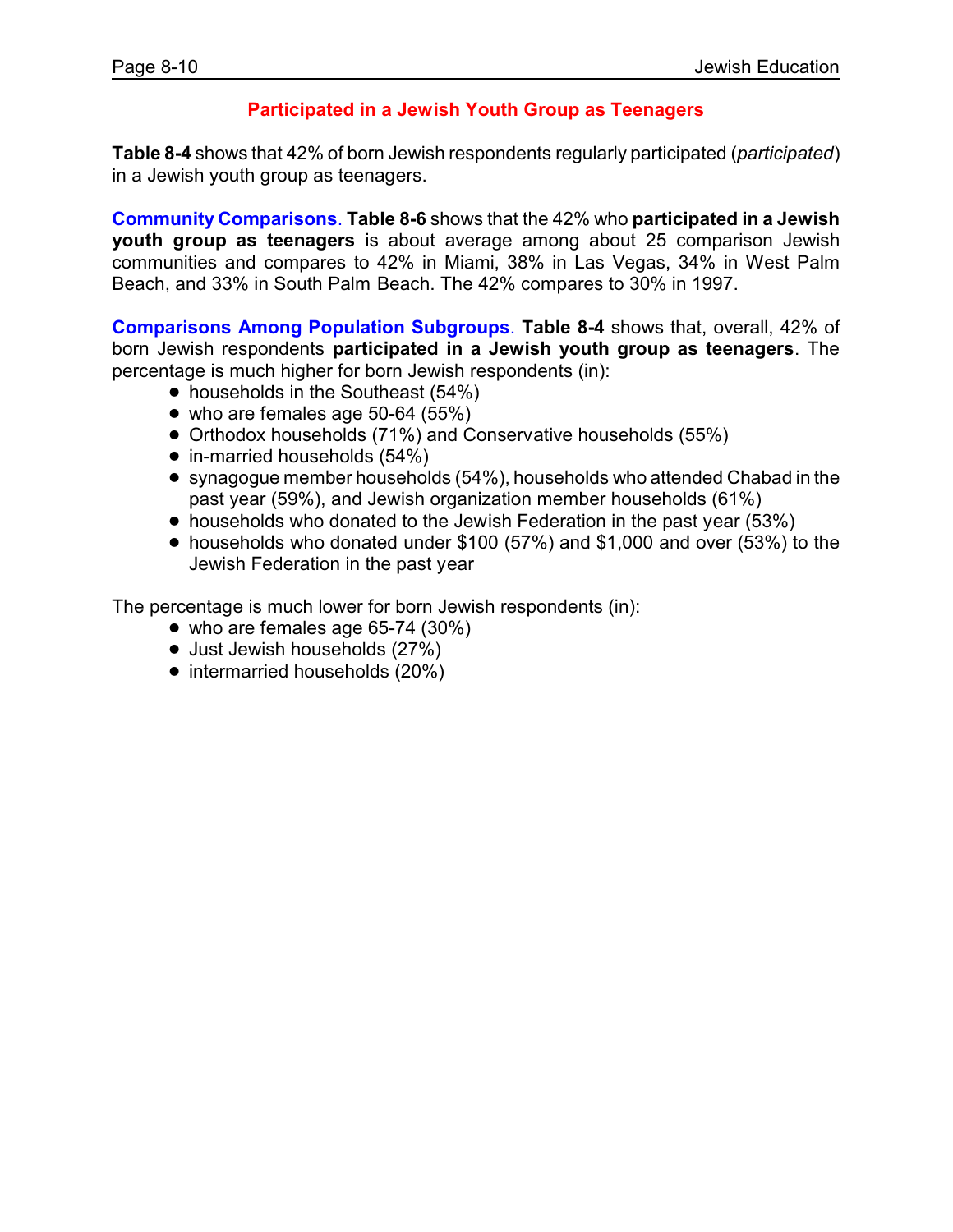#### **Participated in Hillel/Chabad While in College**

**Table 8-4** shows that 23% of born Jewish respondents who attended college (either a two-year or a four-year college) participated in Jewish activities (other than on High Holidays) sponsored by Jewish college groups such as Hillel or Chabad (*participated in Hillel/Chabad while in college*).

**Community Comparisons**. **Table 8-7** shows that the 23% who **participated in Hillel/Chabad while in college** is below average among about 25 comparison Jewish communities and compares to 28% in Miami, 25% in West Palm Beach, 24% in South Palm Beach, and 20% in Las Vegas. The 23% compares to 23% in 1997.

**Comparisons Among Population Subgroups**. **Table 8-4** shows that, overall, 23% of born Jewish respondents **participated in Hillel/Chabad while in college**.The percentage is much higher for born Jewish respondents (in):

- who are females age 75 and over (37%)
- Orthodox households (57%) and Conservative households (34%)
- synagogue member households (33%), households who attended Chabad in the past year (34%), JCC member households (35%), and Jewish organization member households (40%)
- households who donated to the Jewish Federation in the past year (36%)
- ! households who donated under \$100 (35%), \$100-\$500 (37%), \$500-\$1,000 (37%), and \$1,000 and over (34%) to the Jewish Federation in the past year

The percentage is much lower for born Jewish respondents in:

- Just Jewish households (13%)
- conversionary in-married households (13%) and intermarried households (6%)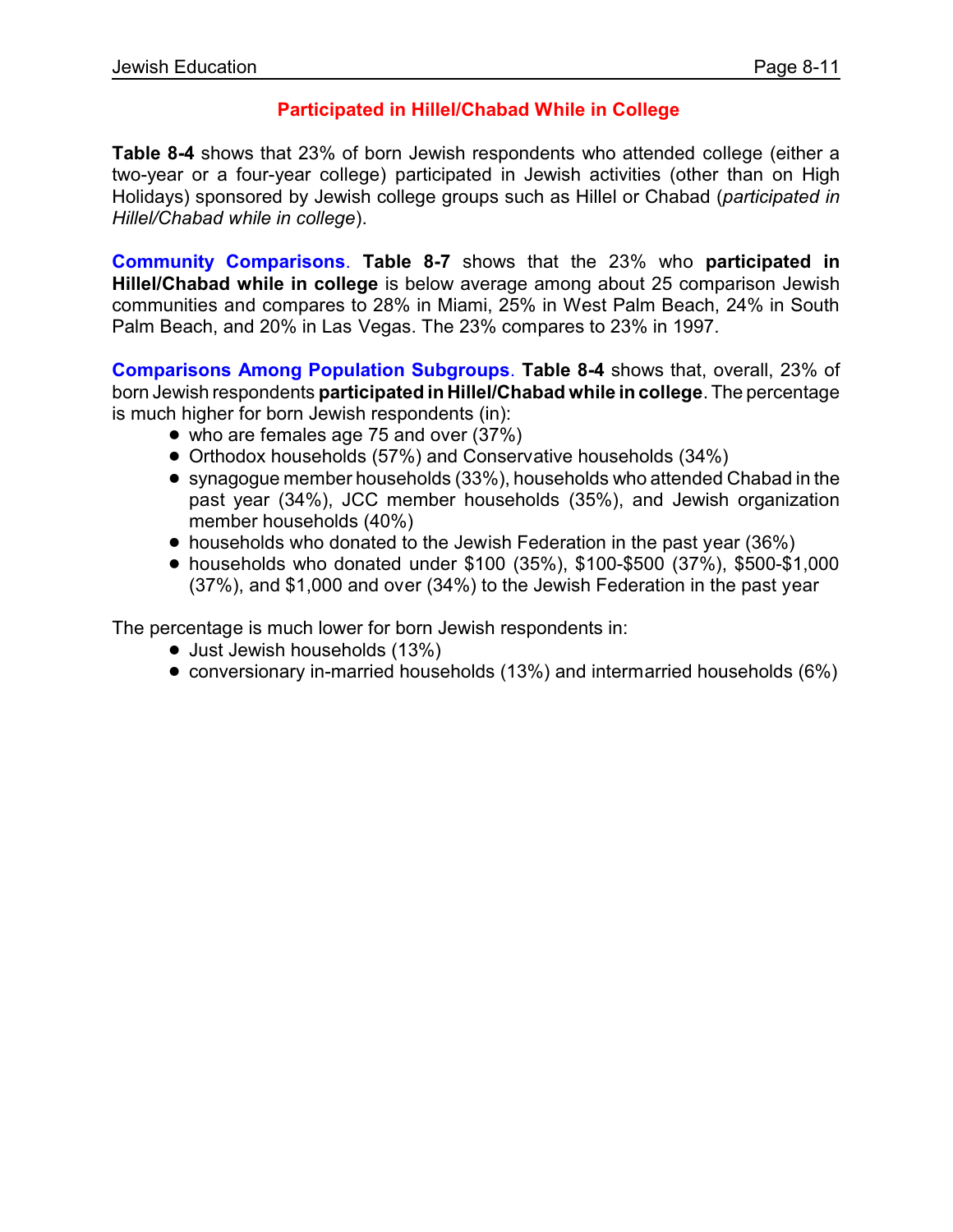| TABLE 8-4<br><b>INFORMAL JEWISH EDUCATION OF ADULTS AS CHILDREN</b>                                                                                                         |                                                                      |                                                                            |                                                                               |  |  |  |
|-----------------------------------------------------------------------------------------------------------------------------------------------------------------------------|----------------------------------------------------------------------|----------------------------------------------------------------------------|-------------------------------------------------------------------------------|--|--|--|
| BASE: BORN JEWISH RESPONDENTS IN JEWISH HOUSEHOLDS FOR CAMP AND YOUTH GROUP<br>BASE: BORN JEWISH RESPONDENTS IN JEWISH HOUSEHOLDS WHO ATTENDED COLLEGE<br><b>FOR HILLEL</b> |                                                                      |                                                                            |                                                                               |  |  |  |
| <b>Population Subgroup</b>                                                                                                                                                  | <b>Attended</b><br>or Worked<br>at a Jewish<br><b>Overnight Camp</b> | <b>Participated</b><br>in a Jewish<br><b>Teenage</b><br><b>Youth Group</b> | <b>Participated</b><br>in Hillel/<br><b>Chabad</b><br><b>While in College</b> |  |  |  |
| All                                                                                                                                                                         | 34.2%                                                                | 42.4%                                                                      | 23.2%                                                                         |  |  |  |
|                                                                                                                                                                             | <b>GEOGRAPHIC AREA</b>                                               |                                                                            |                                                                               |  |  |  |
| Northwest                                                                                                                                                                   | 33.5%                                                                | 45.9%                                                                      | 17.8%                                                                         |  |  |  |
| <b>North Central</b>                                                                                                                                                        | 24.4%                                                                | 40.9%                                                                      | 24.0%                                                                         |  |  |  |
| East                                                                                                                                                                        | 38.3%                                                                | 32.5%                                                                      | 28.8%                                                                         |  |  |  |
| <b>West Central</b>                                                                                                                                                         | 32.8%                                                                | 35.1%                                                                      | 18.5%                                                                         |  |  |  |
| Southeast                                                                                                                                                                   | 44.3%                                                                | 53.9%                                                                      | 24.4%                                                                         |  |  |  |
| Southwest                                                                                                                                                                   | 31.5%                                                                | 44.8%                                                                      | 28.7%                                                                         |  |  |  |
|                                                                                                                                                                             | <b>AGE OF ADULTS</b>                                                 |                                                                            |                                                                               |  |  |  |
| Under 35                                                                                                                                                                    | 23.6%                                                                | 38.9%                                                                      | 26.5%                                                                         |  |  |  |
| $35 - 49$                                                                                                                                                                   | 45.2%                                                                | 46.1%                                                                      | 21.3%                                                                         |  |  |  |
| $50 - 64$                                                                                                                                                                   | 37.5%                                                                | 48.9%                                                                      | 22.6%                                                                         |  |  |  |
| 65 - 74                                                                                                                                                                     | 35.4%                                                                | 37.9%                                                                      | 15.1%                                                                         |  |  |  |
| 75 and over                                                                                                                                                                 | 24.7%                                                                | 35.2%                                                                      | 36.1%                                                                         |  |  |  |
| $\rightarrow$ 65 and over                                                                                                                                                   | 29.8%                                                                | 42.4%                                                                      | 23.3%                                                                         |  |  |  |
| <b>SEX OF ADULTS</b>                                                                                                                                                        |                                                                      |                                                                            |                                                                               |  |  |  |
| Male                                                                                                                                                                        | 40.3%                                                                | 41.5%                                                                      | 22.2%                                                                         |  |  |  |
| Female                                                                                                                                                                      | 30.1%                                                                | 43.0%                                                                      | 24.1%                                                                         |  |  |  |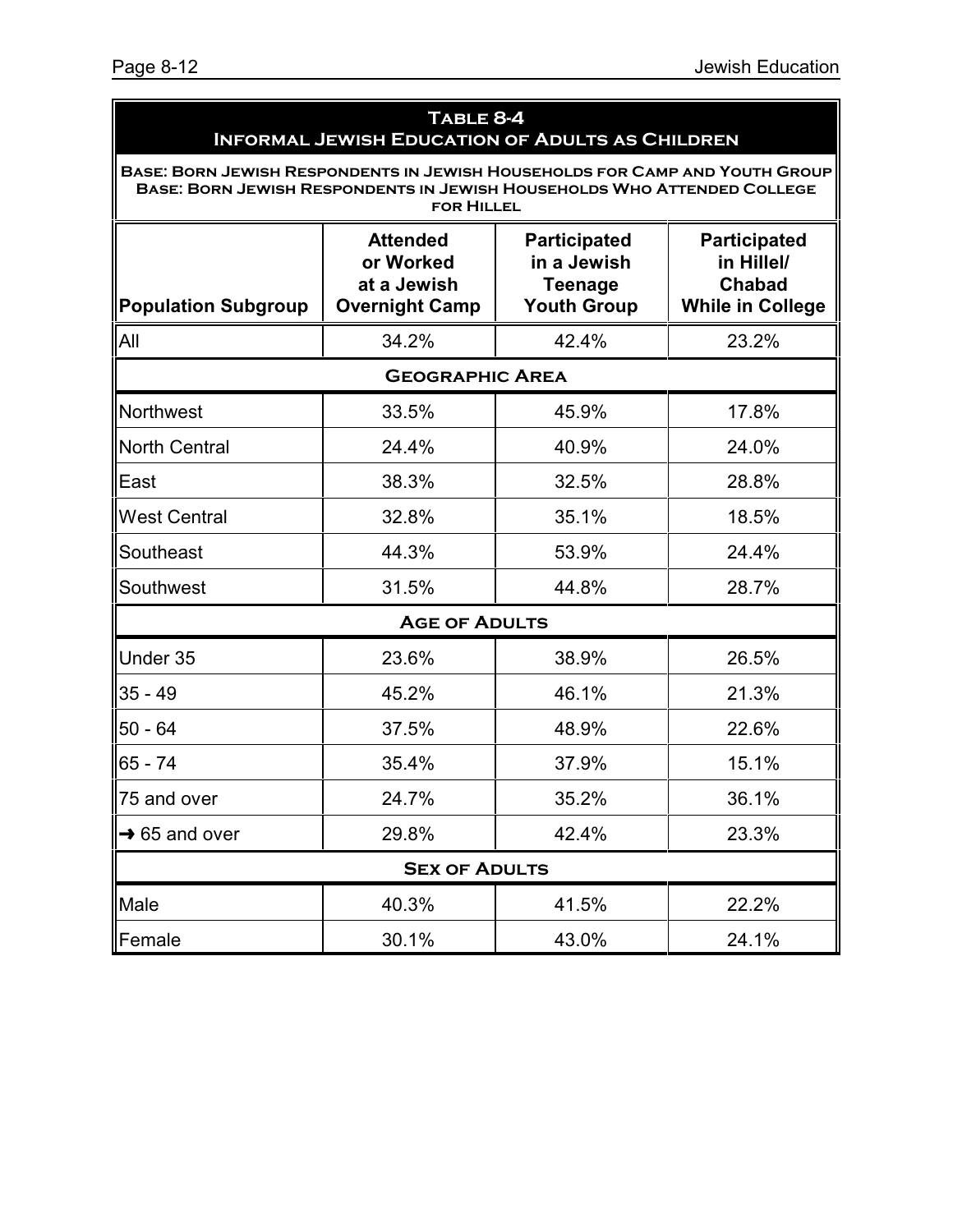|                                                                                                                                                        | TABLE 8-4<br><b>INFORMAL JEWISH EDUCATION OF ADULTS AS CHILDREN</b>  |                                                                            |                                                                               |  |  |  |
|--------------------------------------------------------------------------------------------------------------------------------------------------------|----------------------------------------------------------------------|----------------------------------------------------------------------------|-------------------------------------------------------------------------------|--|--|--|
| BASE: BORN JEWISH RESPONDENTS IN JEWISH HOUSEHOLDS FOR CAMP AND YOUTH GROUP<br>BASE: BORN JEWISH RESPONDENTS IN JEWISH HOUSEHOLDS WHO ATTENDED COLLEGE | <b>FOR HILLEL</b>                                                    |                                                                            |                                                                               |  |  |  |
| <b>Population Subgroup</b>                                                                                                                             | <b>Attended</b><br>or Worked<br>at a Jewish<br><b>Overnight Camp</b> | <b>Participated</b><br>in a Jewish<br><b>Teenage</b><br><b>Youth Group</b> | <b>Participated</b><br>in Hillel/<br><b>Chabad</b><br><b>While in College</b> |  |  |  |
| All                                                                                                                                                    | 34.2%                                                                | 42.4%                                                                      | 23.2%                                                                         |  |  |  |
|                                                                                                                                                        | <b>AGE OF ADULT MALES</b>                                            |                                                                            |                                                                               |  |  |  |
| Under 35                                                                                                                                               | 25.9%                                                                | 46.3%                                                                      | 18.1%                                                                         |  |  |  |
| $35 - 49$                                                                                                                                              | 53.9%                                                                | 39.6%                                                                      | 28.4%                                                                         |  |  |  |
| $50 - 64$                                                                                                                                              | 41.9%                                                                | 41.2%                                                                      | 20.5%                                                                         |  |  |  |
| $65 - 74$                                                                                                                                              | 39.4%                                                                | 46.6%                                                                      | 15.4%                                                                         |  |  |  |
| 75 and over                                                                                                                                            | 32.0%                                                                | 33.4%                                                                      | 34.6%                                                                         |  |  |  |
| $\rightarrow$ 65 and over                                                                                                                              | 36.6%                                                                | 41.5%                                                                      | 21.8%                                                                         |  |  |  |
|                                                                                                                                                        | <b>AGE OF ADULT FEMALES</b>                                          |                                                                            |                                                                               |  |  |  |
| Under 35                                                                                                                                               | 22.2%                                                                | 34.3%                                                                      | 30.8%                                                                         |  |  |  |
| $35 - 49$                                                                                                                                              | 39.5%                                                                | 50.4%                                                                      | 16.7%                                                                         |  |  |  |
| $50 - 64$                                                                                                                                              | 34.0%                                                                | 55.0%                                                                      | 24.3%                                                                         |  |  |  |
| 65 - 74                                                                                                                                                | 31.6%                                                                | 29.7%                                                                      | 14.8%                                                                         |  |  |  |
| 75 and over                                                                                                                                            | 22.0%                                                                | 35.9%                                                                      | 36.9%                                                                         |  |  |  |
| $\rightarrow$ 65 and over                                                                                                                              | 25.7%                                                                | 33.5%                                                                      | 25.9%                                                                         |  |  |  |
| <b>JEWISH IDENTIFICATION</b>                                                                                                                           |                                                                      |                                                                            |                                                                               |  |  |  |
| Orthodox                                                                                                                                               | 56.1%                                                                | 70.8%                                                                      | 57.0%                                                                         |  |  |  |
| Conservative                                                                                                                                           | 38.9%                                                                | 55.1%                                                                      | 33.9%                                                                         |  |  |  |
| Reform                                                                                                                                                 | 29.9%                                                                | 43.0%                                                                      | 19.9%                                                                         |  |  |  |
| Just Jewish                                                                                                                                            | 31.4%                                                                | 27.4%                                                                      | 13.0%                                                                         |  |  |  |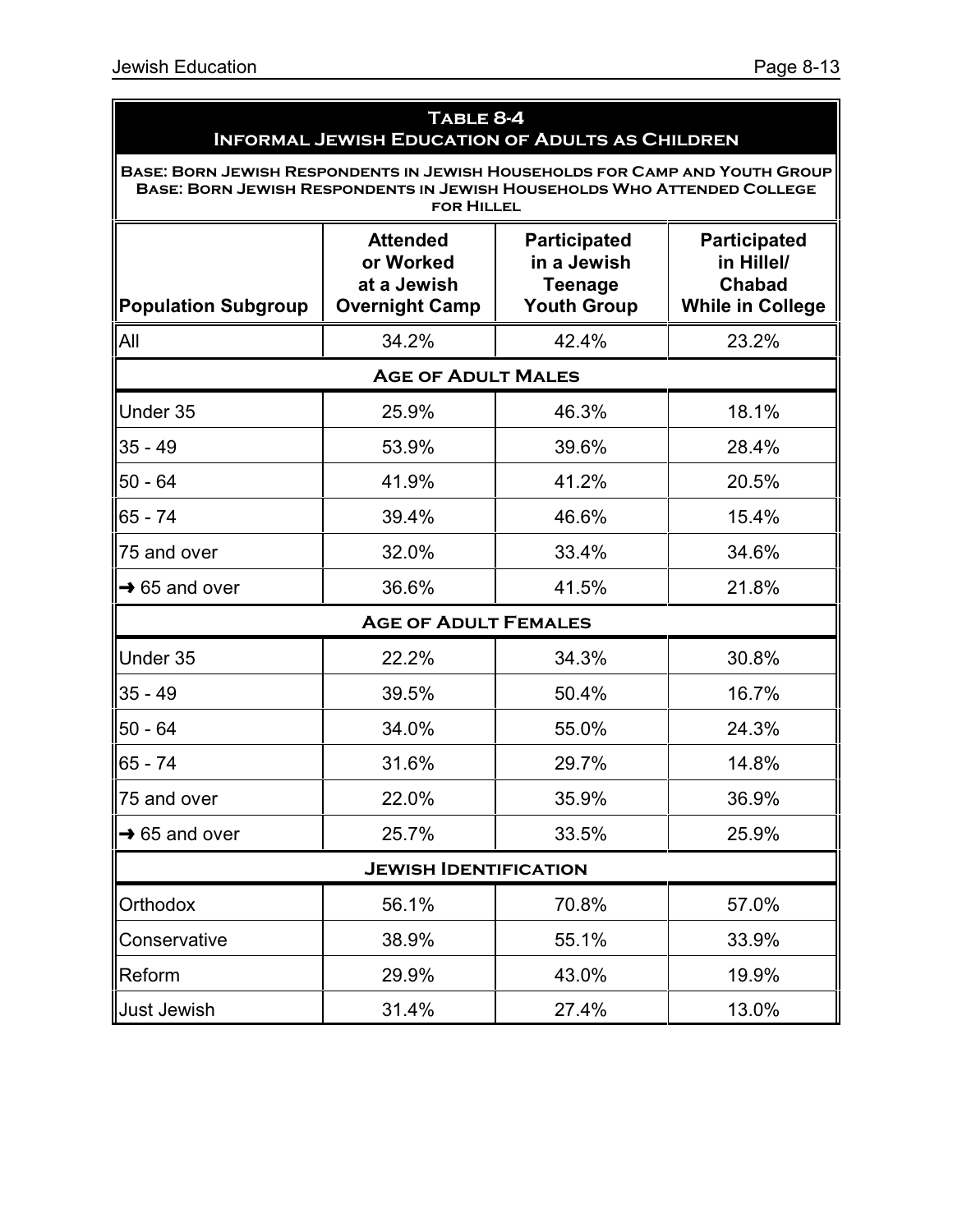| TABLE 8-4<br><b>INFORMAL JEWISH EDUCATION OF ADULTS AS CHILDREN</b>                                                                                    |                                                                      |                                                                            |                                                                               |  |  |
|--------------------------------------------------------------------------------------------------------------------------------------------------------|----------------------------------------------------------------------|----------------------------------------------------------------------------|-------------------------------------------------------------------------------|--|--|
| BASE: BORN JEWISH RESPONDENTS IN JEWISH HOUSEHOLDS FOR CAMP AND YOUTH GROUP<br>BASE: BORN JEWISH RESPONDENTS IN JEWISH HOUSEHOLDS WHO ATTENDED COLLEGE | <b>FOR HILLEL</b>                                                    |                                                                            |                                                                               |  |  |
| <b>Population Subgroup</b>                                                                                                                             | <b>Attended</b><br>or Worked<br>at a Jewish<br><b>Overnight Camp</b> | <b>Participated</b><br>in a Jewish<br><b>Teenage</b><br><b>Youth Group</b> | <b>Participated</b><br>in Hillel/<br><b>Chabad</b><br><b>While in College</b> |  |  |
| All                                                                                                                                                    | 34.2%                                                                | 42.4%                                                                      | 23.2%                                                                         |  |  |
|                                                                                                                                                        | <b>TYPE OF MARRIAGE</b>                                              |                                                                            |                                                                               |  |  |
| In-married                                                                                                                                             | 34.8%                                                                | 54.0%                                                                      | 25.1%                                                                         |  |  |
| Conversionary                                                                                                                                          | 36.3%                                                                | 32.8%                                                                      | 12.6%                                                                         |  |  |
| Intermarried                                                                                                                                           | 33.5%                                                                | 19.6%                                                                      | 5.9%                                                                          |  |  |
|                                                                                                                                                        | <b>SYNAGOGUE MEMBERSHIP</b>                                          |                                                                            |                                                                               |  |  |
| Member                                                                                                                                                 | 34.2%                                                                | 54.3%                                                                      | 32.7%                                                                         |  |  |
| Non-Member                                                                                                                                             | 34.3%                                                                | 36.0%                                                                      | 17.4%                                                                         |  |  |
|                                                                                                                                                        | <b>CHABAD ATTENDANCE IN THE PAST YEAR</b>                            |                                                                            |                                                                               |  |  |
| <b>Attended</b>                                                                                                                                        | 42.6%                                                                | 58.7%                                                                      | 33.6%                                                                         |  |  |
| Did Not Attend                                                                                                                                         | 31.7%                                                                | 37.4%                                                                      | 19.9%                                                                         |  |  |
|                                                                                                                                                        | <b>JCC MEMBERSHIP</b>                                                |                                                                            |                                                                               |  |  |
| Member                                                                                                                                                 | 38.2%                                                                | 50.9%                                                                      | 35.0%                                                                         |  |  |
| Non-Member                                                                                                                                             | 33.6%                                                                | 41.2%                                                                      | 21.4%                                                                         |  |  |
|                                                                                                                                                        | <b>JEWISH ORGANIZATION MEMBERSHIP</b>                                |                                                                            |                                                                               |  |  |
| Member                                                                                                                                                 | 44.1%                                                                | 60.8%                                                                      | 40.0%                                                                         |  |  |
| Non-Member                                                                                                                                             | 31.7%                                                                | 37.7%                                                                      | 18.8%                                                                         |  |  |
|                                                                                                                                                        | <b>JEWISH FEDERATION MARKET SEGMENTS IN THE PAST YEAR</b>            |                                                                            |                                                                               |  |  |
| Donated to Federation                                                                                                                                  | 39.2%                                                                | 52.6%                                                                      | 35.9%                                                                         |  |  |
| Asked, Did Not Donate                                                                                                                                  | 54.8%                                                                | 41.7%                                                                      | 19.7%                                                                         |  |  |
| <b>Not Asked</b>                                                                                                                                       | 29.9%                                                                | 38.2%                                                                      | 18.5%                                                                         |  |  |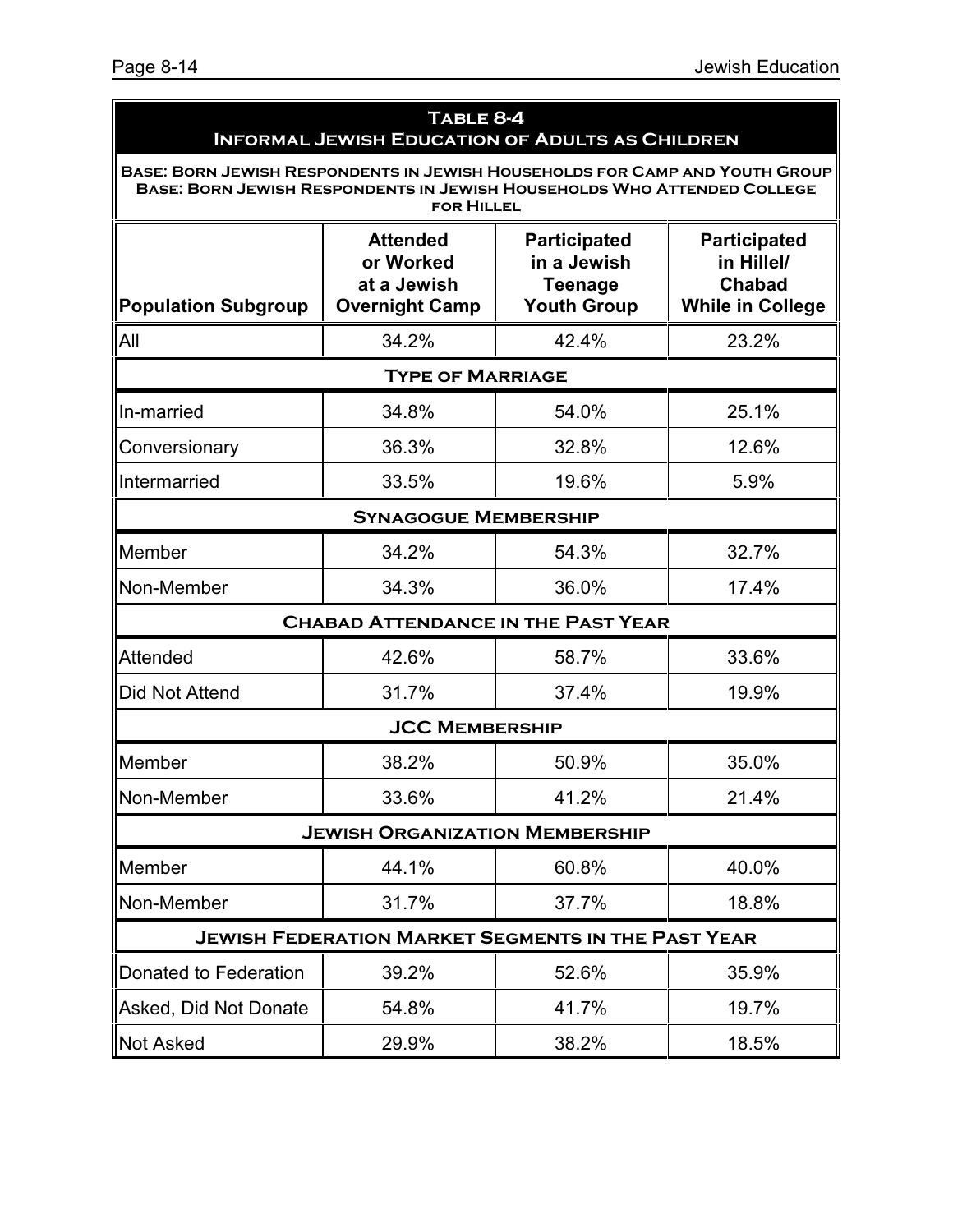| TABLE 8-4<br><b>INFORMAL JEWISH EDUCATION OF ADULTS AS CHILDREN</b>                                                                                                                                                                                        |                                                      |       |       |  |  |  |  |
|------------------------------------------------------------------------------------------------------------------------------------------------------------------------------------------------------------------------------------------------------------|------------------------------------------------------|-------|-------|--|--|--|--|
| BASE: BORN JEWISH RESPONDENTS IN JEWISH HOUSEHOLDS FOR CAMP AND YOUTH GROUP<br>BASE: BORN JEWISH RESPONDENTS IN JEWISH HOUSEHOLDS WHO ATTENDED COLLEGE<br><b>FOR HILLEL</b>                                                                                |                                                      |       |       |  |  |  |  |
| <b>Attended</b><br><b>Participated</b><br><b>Participated</b><br>in a Jewish<br>in Hillel/<br>or Worked<br>at a Jewish<br><b>Chabad</b><br>Teenage<br><b>Overnight Camp</b><br><b>Youth Group</b><br><b>While in College</b><br><b>Population Subgroup</b> |                                                      |       |       |  |  |  |  |
| <b>All</b>                                                                                                                                                                                                                                                 | 34.2%                                                | 42.4% | 23.2% |  |  |  |  |
|                                                                                                                                                                                                                                                            | <b>DONATED TO JEWISH FEDERATION IN THE PAST YEAR</b> |       |       |  |  |  |  |
| Nothing                                                                                                                                                                                                                                                    | 32.5%                                                | 38.6% | 18.7% |  |  |  |  |
| Under \$100                                                                                                                                                                                                                                                | 41.3%                                                | 57.1% | 35.3% |  |  |  |  |
| $$100 - $500$                                                                                                                                                                                                                                              | 35.1%                                                | 48.2% | 37.4% |  |  |  |  |
| \$500 - \$1,000                                                                                                                                                                                                                                            | 36.7%                                                | 47.0% | 37.1% |  |  |  |  |
| $\parallel$ \$1,000 and over                                                                                                                                                                                                                               | 44.3%                                                | 53.0% | 33.8% |  |  |  |  |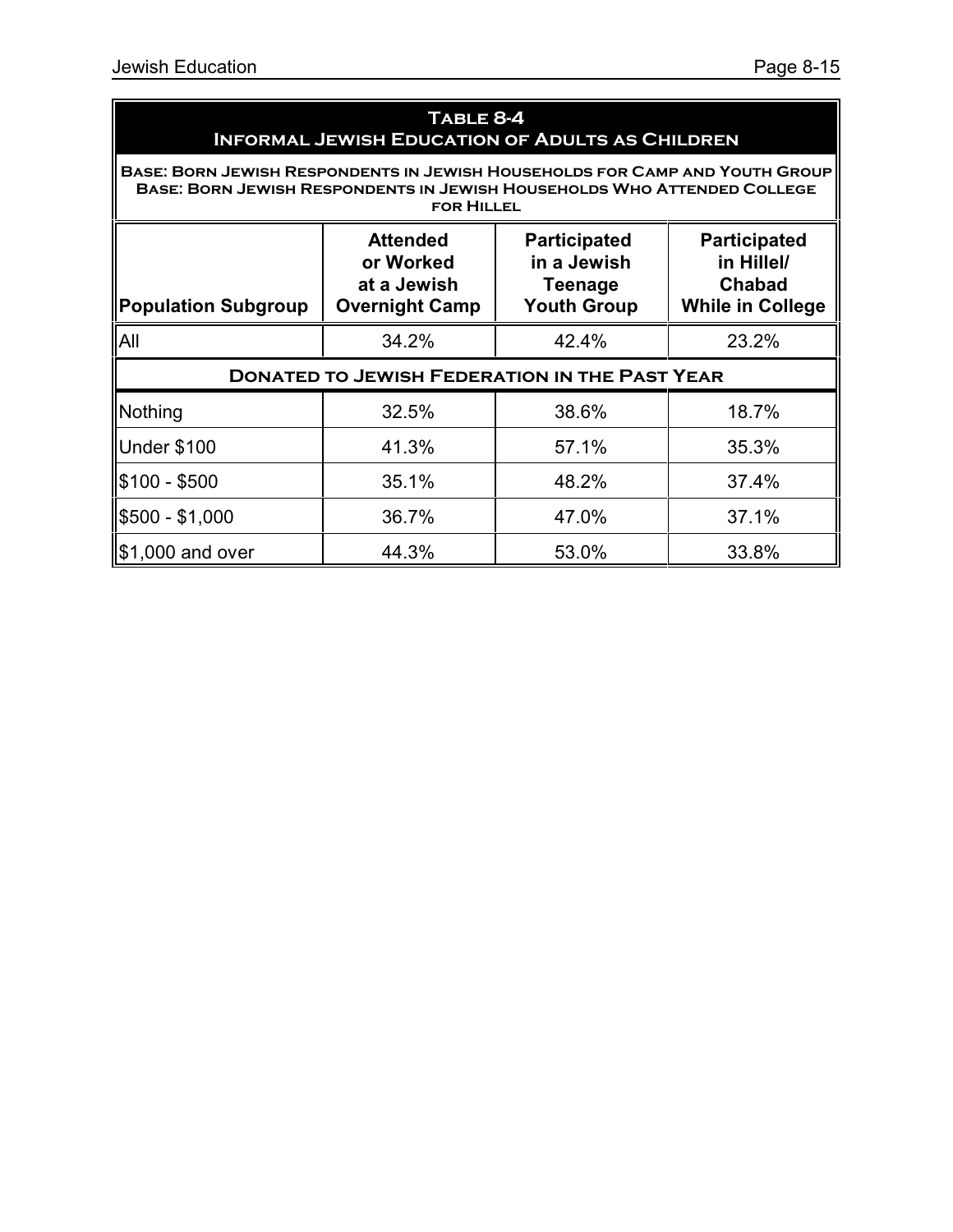| TABLE 8-5<br><b>ATTENDED OR WORKED AT A JEWISH OVERNIGHT CAMP AS CHILDREN</b><br><b>COMMUNITY COMPARISONS</b> |      |     |                                              |                                                                |      |     |
|---------------------------------------------------------------------------------------------------------------|------|-----|----------------------------------------------|----------------------------------------------------------------|------|-----|
|                                                                                                               |      |     |                                              | <b>BASE: BORN OR RAISED JEWISH ADULTS IN JEWISH HOUSEHOLDS</b> |      |     |
| <b>Community</b>                                                                                              | Year | %   |                                              | <b>Community</b>                                               | Year | %   |
| Columbus                                                                                                      | 2013 | 45% |                                              | New Haven                                                      | 2010 | 31% |
| Philadelphia                                                                                                  | 2009 | 45% |                                              | Rochester                                                      | 1999 | 31% |
| Phoenix                                                                                                       | 2002 | 45% |                                              | Jacksonville                                                   | 2002 | 30% |
| Pittsburgh                                                                                                    | 2002 | 44% |                                              | Westport                                                       | 2000 | 30% |
| San Diego                                                                                                     | 2003 | 43% |                                              | Los Angeles                                                    | 1997 | 29% |
| St. Louis                                                                                                     | 2014 | 42% |                                              | Milwaukee                                                      | 1996 | 28% |
| <b>Detroit</b>                                                                                                | 2005 | 42% |                                              | <b>Las Vegas</b>                                               | 2005 | 27% |
| Minneapolis                                                                                                   | 2004 | 42% |                                              | Wilmington                                                     | 1995 | 26% |
| Cincinnati                                                                                                    | 2008 | 38% |                                              | Hartford                                                       | 2000 | 25% |
| St. Paul                                                                                                      | 2004 | 37% |                                              | Middlesex                                                      | 2008 | 24% |
| Washington                                                                                                    | 2003 | 37% |                                              | <b>S Palm Beach</b>                                            | 2005 | 24% |
| Bergen                                                                                                        | 2001 | 37% |                                              | <b>W Palm Beach</b>                                            | 2005 | 23% |
| Lehigh Valley                                                                                                 | 2007 | 35% |                                              | <b>Atlantic County</b>                                         | 2004 | 23% |
| Rhode Island                                                                                                  | 2002 | 35% |                                              | Monmouth                                                       | 1997 | 19% |
| <b>BROWARD</b>                                                                                                | 2016 | 34% |                                              | <b>Broward</b>                                                 | 1997 | 17% |
| Charlotte                                                                                                     | 1997 | 35% |                                              | NJPS <sup>1</sup>                                              | 2000 | 31% |
| <b>Miami</b>                                                                                                  | 2014 | 33% | <sup>1</sup> NJPS 2000 data are for the more |                                                                |      |     |
| San Antonio                                                                                                   | 2007 | 32% |                                              | Jewishly-connected sample.                                     |      |     |
| Cleveland                                                                                                     | 2011 | 31% |                                              |                                                                |      |     |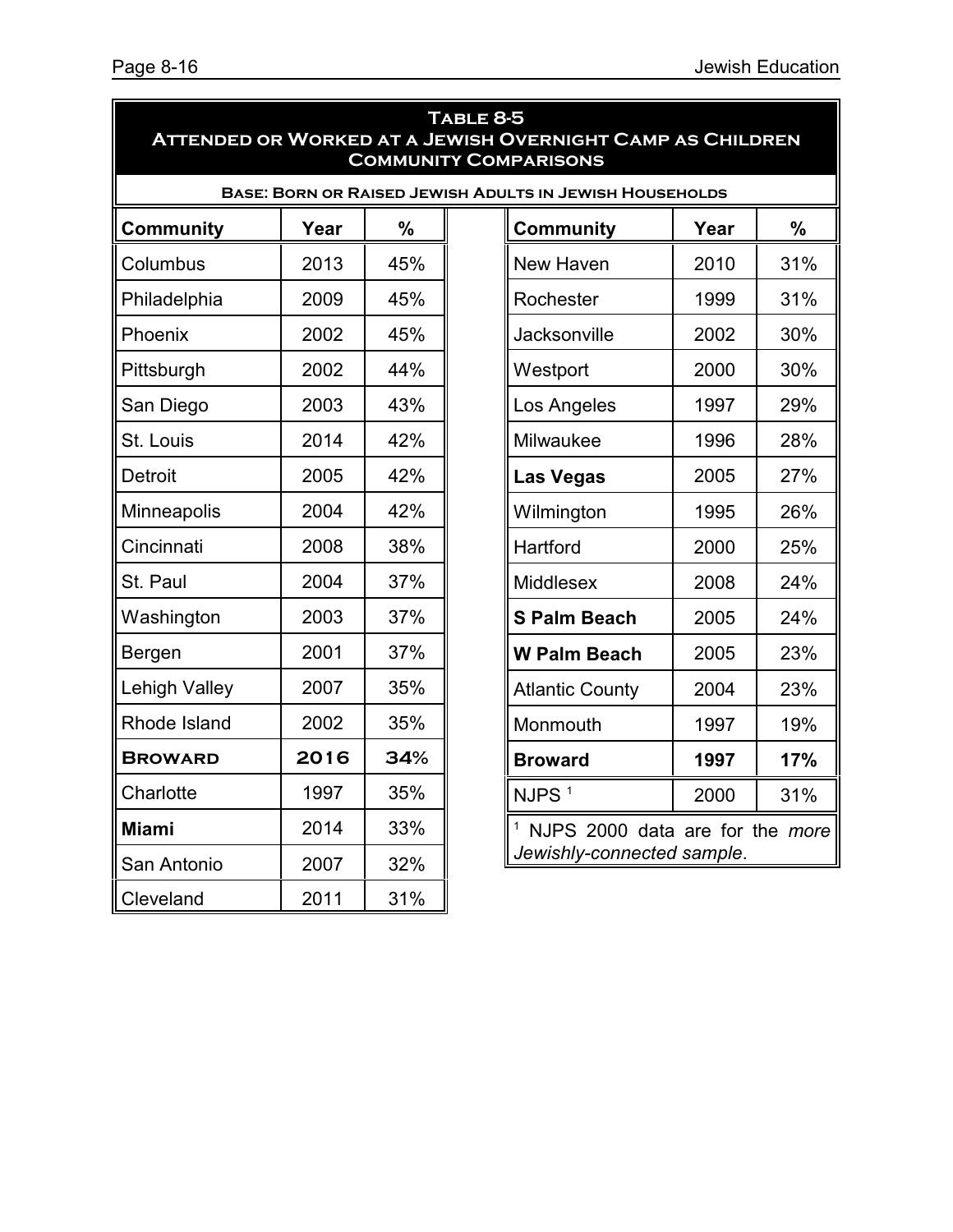| TABLE 8-6<br><b>PARTICIPATED IN A JEWISH YOUTH GROUP AS TEENAGERS</b><br><b>COMMUNITY COMPARISONS</b> |      |               |  |                                                     |      |     |  |  |
|-------------------------------------------------------------------------------------------------------|------|---------------|--|-----------------------------------------------------|------|-----|--|--|
| <b>BASE: BORN OR RAISED JEWISH ADULTS IN JEWISH HOUSEHOLDS</b>                                        |      |               |  |                                                     |      |     |  |  |
| <b>Community</b>                                                                                      | Year | $\frac{0}{0}$ |  | <b>Community</b>                                    | Year | %   |  |  |
| Minneapolis                                                                                           | 2004 | 52%           |  | Los Angeles                                         | 1997 | 41% |  |  |
| Charlotte                                                                                             | 1997 | 48%           |  | New Haven                                           | 2010 | 40% |  |  |
| Detroit                                                                                               | 2005 | 47%           |  | <b>Las Vegas</b>                                    | 2005 | 38% |  |  |
| Jacksonville                                                                                          | 2002 | 47%           |  | Middlesex<br>2008<br>37%                            |      |     |  |  |
| Milwaukee                                                                                             | 1996 | 47%           |  | 2004<br><b>Atlantic County</b><br>37%               |      |     |  |  |
| San Antonio                                                                                           | 2007 | 46%           |  | Bergen                                              | 2001 | 36% |  |  |
| Rhode Island                                                                                          | 2002 | 46%           |  | Monmouth                                            |      | 36% |  |  |
| <b>Lehigh Valley</b>                                                                                  | 2007 | 45%           |  | <b>W Palm Beach</b>                                 |      | 34% |  |  |
| St. Paul                                                                                              | 2004 | 45%           |  | <b>S Palm Beach</b>                                 | 2005 | 33% |  |  |
| Rochester                                                                                             | 1999 | 44%           |  | Westport                                            | 2000 | 30% |  |  |
| Wilmington                                                                                            | 1995 | 44%           |  | <b>Broward</b>                                      | 1997 | 30% |  |  |
| <b>BROWARD</b>                                                                                        | 2016 | 42%           |  | NJPS <sup>1</sup>                                   | 2000 | 38% |  |  |
| <b>Miami</b>                                                                                          | 2014 | 42%           |  | <sup>1</sup> NJPS 2000 data are for the <i>more</i> |      |     |  |  |
| Washington                                                                                            | 2003 | 42%           |  | Jewishly-connected sample.                          |      |     |  |  |
| Hartford                                                                                              | 2000 | 42%           |  |                                                     |      |     |  |  |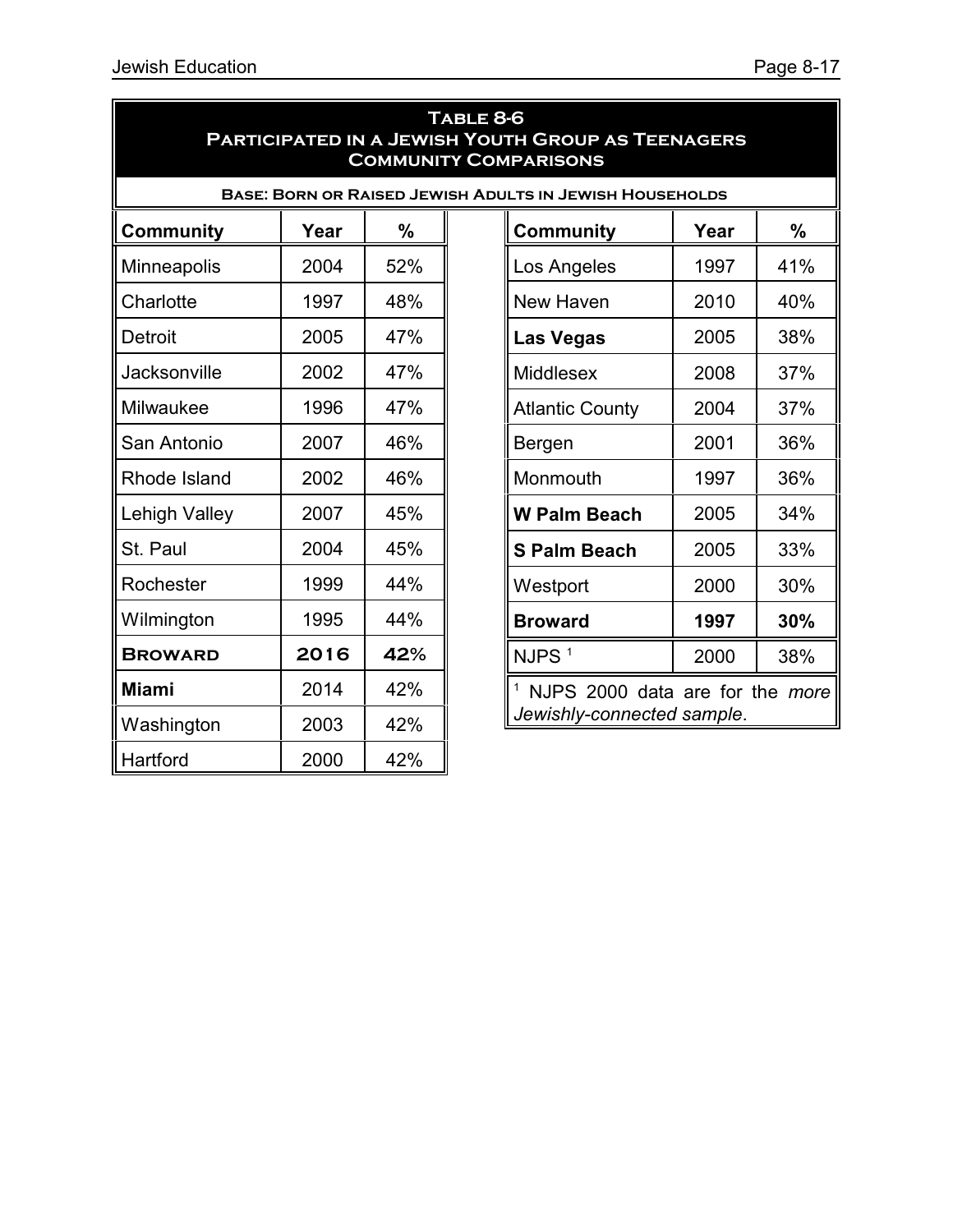| TABLE 8-7<br>PARTICIPATED IN HILLEL/CHABAD WHILE IN COLLEGE<br>(EXCLUDING HIGH HOLIDAYS)<br><b>COMMUNITY COMPARISONS</b> |      |               |                                    |                                                                                                 |      |     |  |  |
|--------------------------------------------------------------------------------------------------------------------------|------|---------------|------------------------------------|-------------------------------------------------------------------------------------------------|------|-----|--|--|
|                                                                                                                          |      |               |                                    | <b>BASE: BORN OR RAISED JEWISH ADULTS (WHO ATTENDED COLLEGE)</b><br><b>IN JEWISH HOUSEHOLDS</b> |      |     |  |  |
| <b>Community</b>                                                                                                         | Year | $\frac{0}{0}$ | $\frac{0}{0}$<br>Year<br>Community |                                                                                                 |      |     |  |  |
| Wilmington                                                                                                               | 1995 | 40%           |                                    | <b>New Haven</b>                                                                                | 2010 | 26% |  |  |
| Washington                                                                                                               | 2003 | 36%           |                                    | Middlesex                                                                                       | 2008 | 25% |  |  |
| St. Paul                                                                                                                 | 2004 | 35%           |                                    | 2007<br>25%<br>San Antonio                                                                      |      |     |  |  |
| <b>Minneapolis</b>                                                                                                       | 2004 | 33%           |                                    | 2005<br>25%<br><b>W Palm Beach</b>                                                              |      |     |  |  |
| Jacksonville                                                                                                             | 2002 | 32%           | 2005<br>Detroit                    |                                                                                                 |      | 24% |  |  |
| Rhode Island                                                                                                             | 2002 | 32%           |                                    | 2005<br>24%<br><b>S Palm Beach</b>                                                              |      |     |  |  |
| Milwaukee                                                                                                                | 1996 | 32%           |                                    | 2016<br><b>BROWARD</b>                                                                          |      | 23% |  |  |
| Bergen                                                                                                                   | 2001 | 31%           |                                    | <b>Atlantic County</b>                                                                          | 2004 | 23% |  |  |
| Hartford                                                                                                                 | 2000 | 31%           |                                    | <b>Broward</b>                                                                                  | 1997 | 23% |  |  |
| Rochester                                                                                                                | 1999 | 29%           |                                    | <b>Las Vegas</b>                                                                                | 2005 | 20% |  |  |
| <b>Miami</b>                                                                                                             | 2014 | 28%           |                                    | Westport                                                                                        | 2000 | 20% |  |  |
| Monmouth                                                                                                                 | 1997 | 28%           |                                    | NJPS <sup>1</sup>                                                                               | 2000 | 30% |  |  |
| <b>Lehigh Valley</b>                                                                                                     | 2007 | 27%           |                                    | <sup>1</sup> NJPS 2000 data are for the <i>more</i>                                             |      |     |  |  |
| Charlotte                                                                                                                | 1997 | 27%           |                                    | Jewishly-connected sample.                                                                      |      |     |  |  |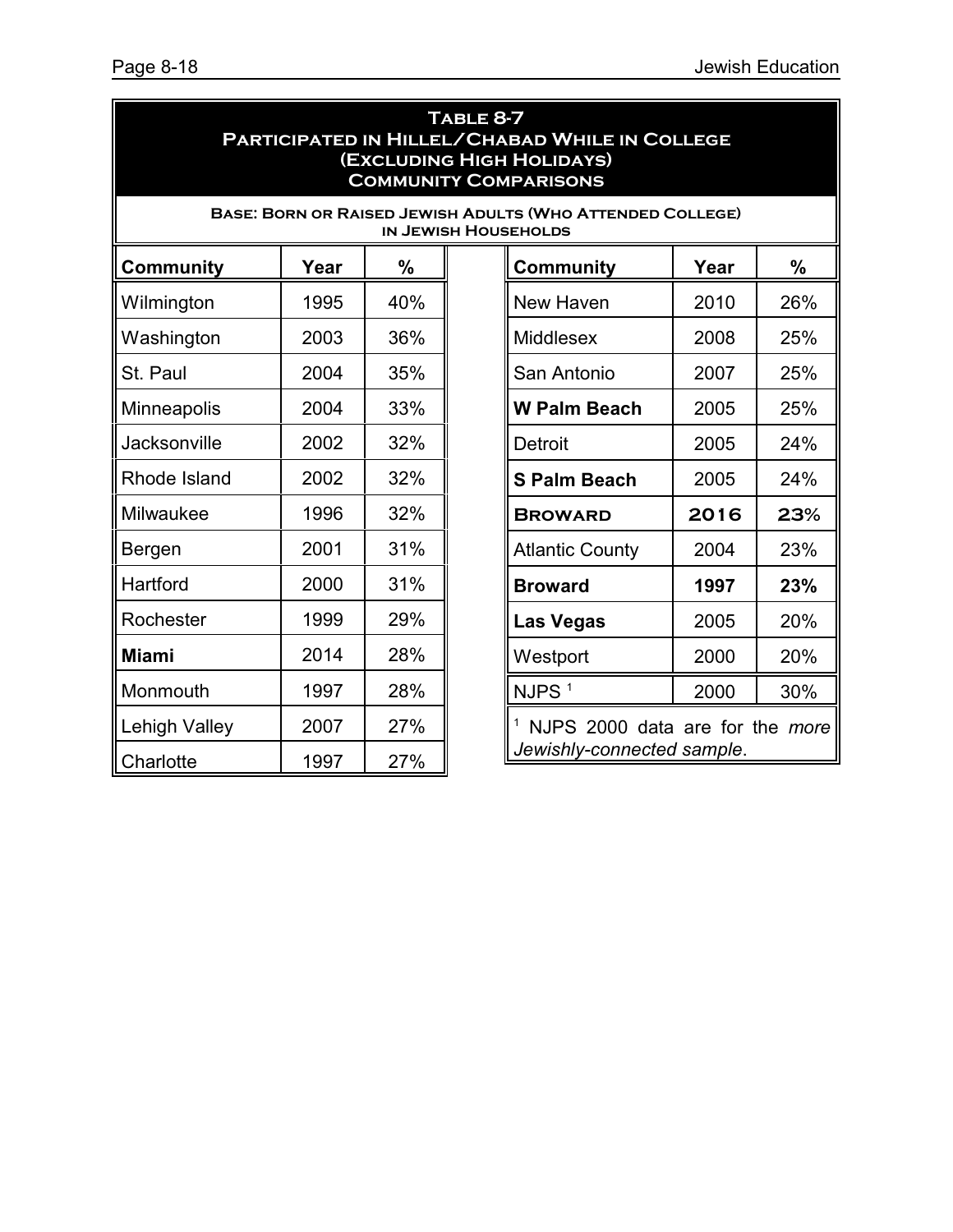### **Attended Any Adult Jewish Education Program or Class, Engaged in Other Type of Jewish Study or Learning, Visited a Jewish Museum or Attended a Jewish Cultural Event in the Past Year**

**T able 8-8** shows that 28% of Jewish respondents in Broward attended an adult Jewish education program or class (*attended adult Jewish education*) in the past year. 38% engaged in "any other type" of Jewish study or learning, and 52% visited a Jewish museum or attended a Jewish cultural event, such as a lecture by an author, a film, a play, or a musical performance in the past year. 53% visited a Jewish museum or attended a Jewish cultural event in the past year.

**Community Comparisons**. **Table 8-9** shows that the 28% who attended adult Jewish education in the past year is about average among about 25 comparison Jewish communities and compares to 24% in Miami, 19% in both South Palm Beach and West Palm Beach, and 13% in Las Vegas.

The 38% who engaged in any other type of Jewish study or learning compares to 30% in Miami, the only other community to ask this question.

The 53% who visited a Jewish museum or attended a Jewish cultural even in the past year compares to 52% in Miami, the only other community to ask this question.

#### **Attended Any Organized Jewish Education Program or Class in the Past Year**

**Comparisons Among Population Subgroups**. **Table 8-8** shows that, overall, 28% of respondents attended adult Jewish education in the past year. The percentage is much higher for respondents (in):

- ! Orthodox households (68%) and Conservative households (40%)
- synagogue member households (52%), households who attended Chabad in the past year (43%), JCC member households (46%), and Jewish organization member households (50%)
- households in which the respondent attended a Jewish day school as a child (39%)
- ! households in which the respondent attended a Jewish youth group as a teenager (41%)
- ! households in which the respondent participated in Hillel/Chabad while in college (excluding High Holidays) (49%)
- households in which an adult visited Israel on a Jewish trip (42%)
- $\bullet$  households who donated to the Jewish Federation in the past year (42%)
- $\bullet$  households who donated \$100-\$500 (39%), \$500-\$1,000 (66%), and \$1,000 and over (55%) to the Jewish Federation in the past year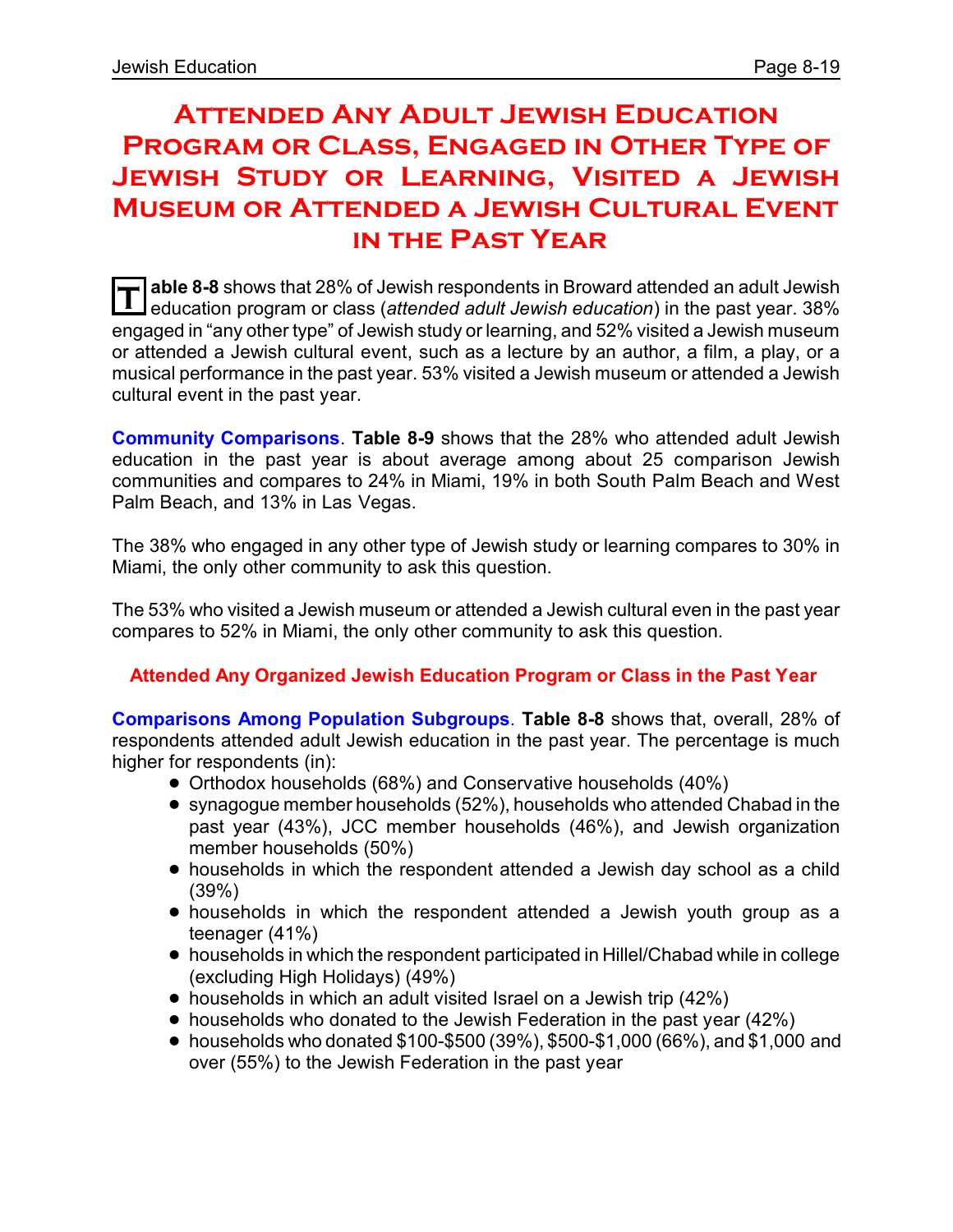The percentage is much lower for respondents in:

- Just Jewish households (11%)
- intermarried households (7%)
- synagogue non-member households (15%)

and Jewish organization non-member households (14%)

• households in which no adult visited Israel (17%)

#### **Engaged in Any Other Type of Jewish Study or Learning in the Past Year**

Overall, 38% of respondents engaged in any other type of Jewish study or learning in the past year. The percentage is much higher for respondents (in):

- $\bullet$  who are under age 50 (44%)
- $\bullet$  who are females under age 35 (54%) and age 35-49 (52%)
- Orthodox households (72%)
- conversionary in-married households (51%)
- synagogue member households (55%), households who attended Chabad in the past year (60%), JCC member households (62%), and Jewish organization member households (50%)
- households in which the respondent attended a Jewish youth group as a teenager (52%)
- ! households in which the respondent participated in Hillel/Chabad while in college (excluding High Holidays) (52%)
- households who donated to the Jewish Federation in the past year (52%)
- $\bullet$  households who donated under \$100 (54%), \$500-\$1,000 (57%), and \$1,000 and over (50%) to the Jewish Federation in the past year

The percentage is much lower for respondents (in):

- $\bullet$  who are age 75 and over (260%)
- who are male age 75 and over (28%)
- who are female age 75 and over (25%) and 65 and over (27%)
- Just Jewish households (29%)
- households in which the respondent did not participate in a Jewish youth group while a teenager (28%)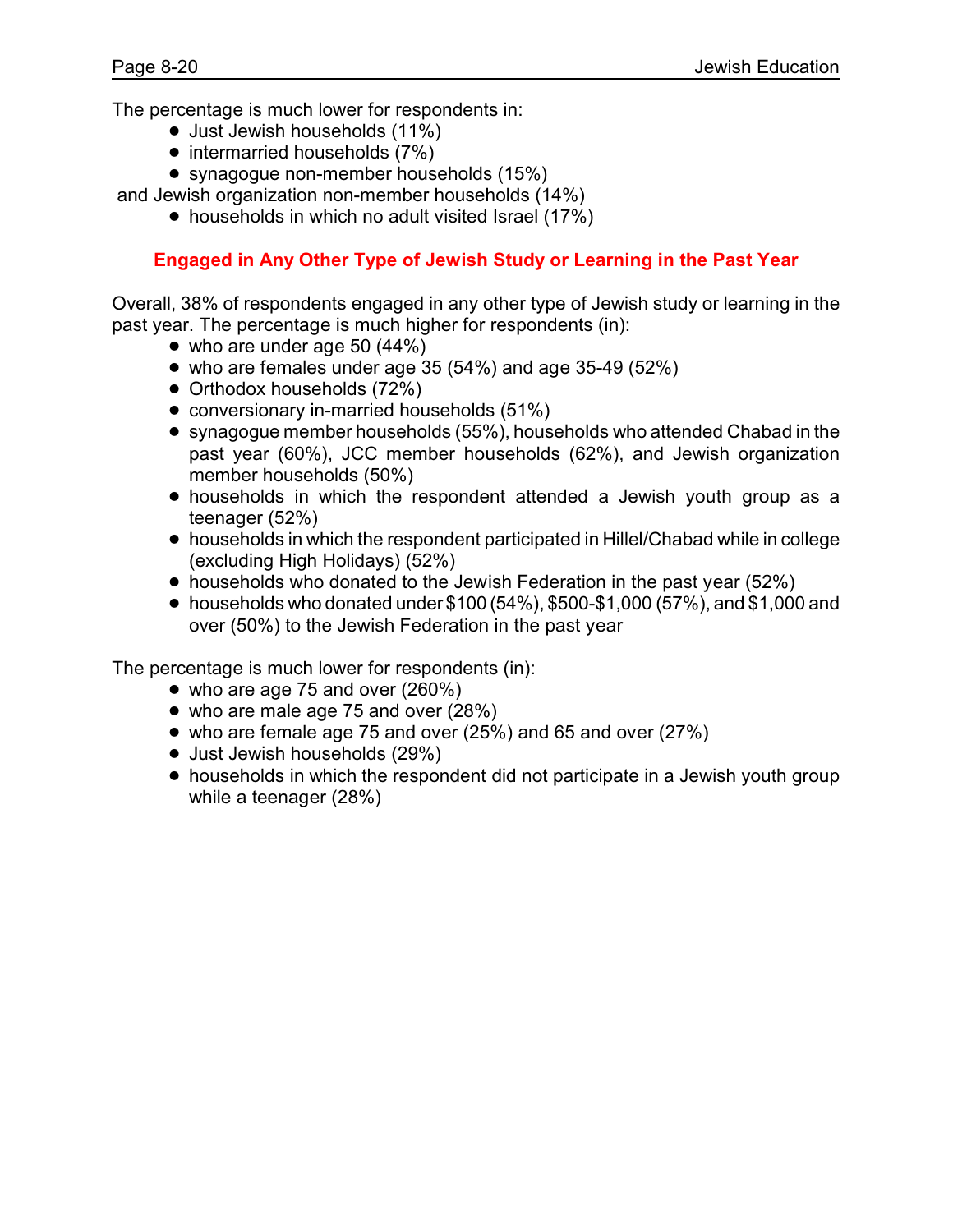#### **Visited a Jewish Museum or Attended a Jewish Cultural Event in the Past Year**

Overall, 53% of respondents visited a Jewish museum or attended a Jewish cultural event such as a lecture by an author, a film, a play, or a musical performance in the past year. The percentage is much higher for respondents (in):

- households in the Southeast (67%)
- Orthodox households (77%)
- in-married households (63%)
- ! synagogue member households (72%), households who attended Chabad in the past year (74%), and Jewish organization member households (74%)
- households in which the respondent participated in a Jewish youth group as a teenager (69%)
- ! households in which the respondent participated in Hillel/Chabad while in college (excluding High Holidays) (66%)
- households in which an adult visited Israel on a Jewish trip (71%)
- households who donated to the Jewish Federation in the past year (70%)
- $\bullet$  households who donated under \$100 (68%), \$500-\$1,000 (77%), and \$1,000 and over (88%) to the Jewish Federation in the past year

The percentage is much lower for respondents (in):

- $\bullet$  who are males under age 35 (43%)
- Just Jewish households (39%)
- intermarried households (27%)
- households in which no adult visited Israel (27%)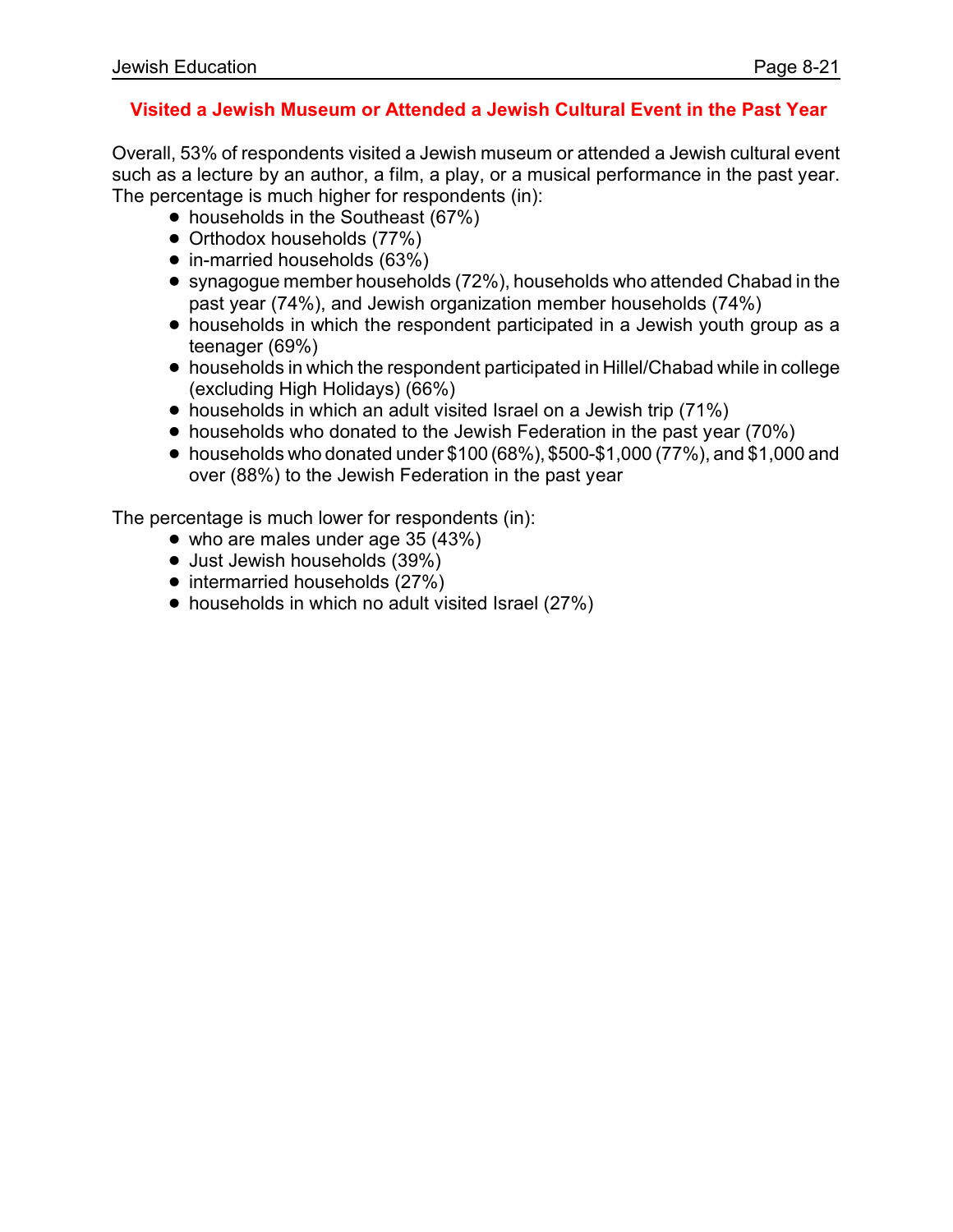| TABLE 8-8<br><b>ATTENDED ANY ORGANIZED ADULT JEWISH EDUCATION PROGRAM OR</b><br>CLASS, ENGAGED IN ANY OTHER TYPE OF JEWISH STUDY OR LEARNING, OR<br>VISITED A JEWISH MUSEUM OR ATTENDED A JEWISH CULTURAL EVENT<br>IN THE PAST YEAR |                                                                                                     |                                                                             |                                                                                              |  |
|-------------------------------------------------------------------------------------------------------------------------------------------------------------------------------------------------------------------------------------|-----------------------------------------------------------------------------------------------------|-----------------------------------------------------------------------------|----------------------------------------------------------------------------------------------|--|
|                                                                                                                                                                                                                                     | <b>BASE: JEWISH RESPONDENTS</b>                                                                     |                                                                             |                                                                                              |  |
| <b>Population Subgroup</b>                                                                                                                                                                                                          | <b>Attended Any</b><br><b>Organized Adult</b><br><b>Jewish Education</b><br><b>Program or Class</b> | <b>Engage in Any</b><br><b>Other Type of</b><br>Jewish Study or<br>Learning | <b>Visit a Jewish</b><br><b>Museum or</b><br><b>Attend a Jewish</b><br><b>Cultural Event</b> |  |
| All                                                                                                                                                                                                                                 | 27.5%                                                                                               | 38.4%                                                                       | 53.3%                                                                                        |  |
|                                                                                                                                                                                                                                     | <b>GEOGRAPHIC AREA</b>                                                                              |                                                                             |                                                                                              |  |
| Northwest                                                                                                                                                                                                                           | 19.6%                                                                                               | 36.0%                                                                       | 53.2%                                                                                        |  |
| <b>North Central</b>                                                                                                                                                                                                                | 33.7%                                                                                               | 42.1%                                                                       | 49.7%                                                                                        |  |
| East                                                                                                                                                                                                                                | 24.8%                                                                                               | 36.9%                                                                       | 59.7%                                                                                        |  |
| <b>West Central</b>                                                                                                                                                                                                                 | 27.8%                                                                                               | 31.3%                                                                       | 46.7%                                                                                        |  |
| Southeast                                                                                                                                                                                                                           | 31.5%                                                                                               | 46.1%                                                                       | 67.2%                                                                                        |  |
| Southwest                                                                                                                                                                                                                           | 27.8%                                                                                               | 41.6%                                                                       | 49.8%                                                                                        |  |
|                                                                                                                                                                                                                                     | <b>AGE OF RESPONDENT</b>                                                                            |                                                                             |                                                                                              |  |
| Under 35                                                                                                                                                                                                                            | 28.6%                                                                                               | 49.6%                                                                       | 48.1%                                                                                        |  |
| $35 - 49$                                                                                                                                                                                                                           | 21.3%                                                                                               | 41.6%                                                                       | 54.4%                                                                                        |  |
| $50 - 64$                                                                                                                                                                                                                           | 29.5%                                                                                               | 45.7%                                                                       | 53.9%                                                                                        |  |
| $65 - 74$                                                                                                                                                                                                                           | 28.9%                                                                                               | 32.0%                                                                       | 53.5%                                                                                        |  |
| 75 and over                                                                                                                                                                                                                         | 27.5%                                                                                               | 25.8%                                                                       | 53.4%                                                                                        |  |
| $\rightarrow$ 65 and over                                                                                                                                                                                                           | 28.2%                                                                                               | 28.8%                                                                       | 53.4%                                                                                        |  |
|                                                                                                                                                                                                                                     | <b>SEX OF RESPONDENT</b>                                                                            |                                                                             |                                                                                              |  |
| Male                                                                                                                                                                                                                                | 25.0%                                                                                               | 36.2%                                                                       | 51.0%                                                                                        |  |
| Female                                                                                                                                                                                                                              | 29.2%                                                                                               | 39.8%                                                                       | 54.9%                                                                                        |  |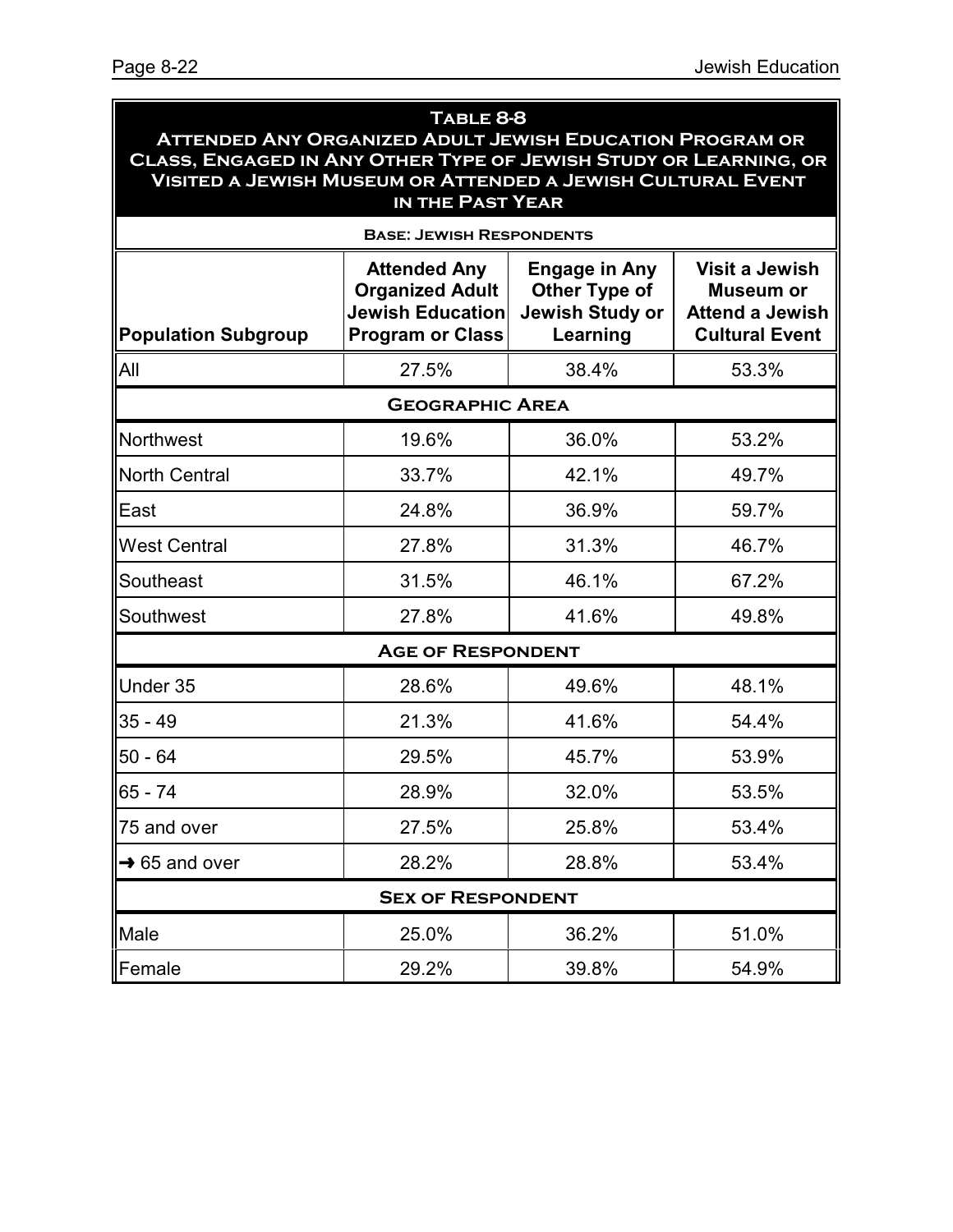### **Table 8-8 Attended Any Organized Adult Jewish Education Program or Class, Engaged in Any Other Type of Jewish Study or Learning, or Visited a Jewish Museum or Attended a Jewish Cultural Event in the Past Year Base: Jewish Respondents Population Subgroup Attended Any Organized Adult Jewish Education Program or Class Engage in Any Other Type of Jewish Study or Learning Visit a Jewish Museum or Attend a Jewish Cultural Event** All 27.5% 38.4% 53.3% **Age of Male Respondents** Under 35 20.0% 43.7% 42.7% 35 - 49 20.1% 26.5% 50.9% 50 - 64 26.5% 44.2% 54.8% 65 - 74 29.2% 33.4% 52.3% 75 and over 22.4% 27.6% 44.3%  $\rightarrow$  65 and over  $\qquad \qquad$  26.6% 31.2% 26.6% **Age of Female Respondents** Under 35 34.8% 53.8% 52.0% 35 - 49 22.1% 51.5% 56.6% 50 - 64 31.9% 46.8% 53.2% 65 - 74 28.7% 30.7% 54.6% 75 and over 29.4% 25.2% 56.8%  $\rightarrow$  65 and over  $\vert$  29.1%  $\vert$  27.4%  $\vert$  55.9% **Jewish Identification** Orthodox 65.7% 72.0% 77.4% Conservative 39.5% 42.4% 59.2% Reform | 29.6% | 44.0% | 60.6% Just Jewish 11.4% 26.6% 39.3%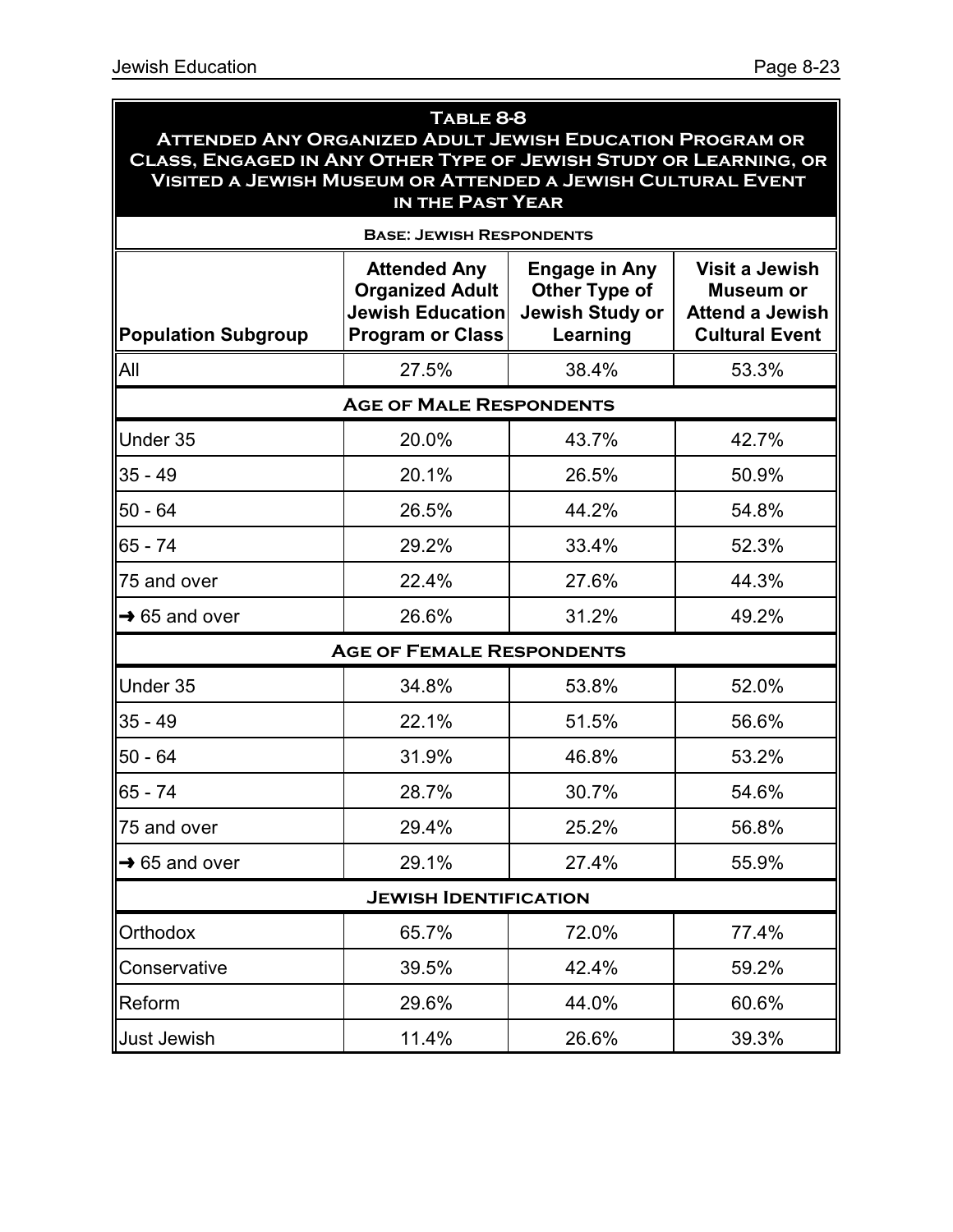| TABLE 8-8<br><b>ATTENDED ANY ORGANIZED ADULT JEWISH EDUCATION PROGRAM OR</b><br>CLASS, ENGAGED IN ANY OTHER TYPE OF JEWISH STUDY OR LEARNING, OR<br><b>VISITED A JEWISH MUSEUM OR ATTENDED A JEWISH CULTURAL EVENT</b><br>IN THE PAST YEAR |                                                                                                     |                                                                             |                                                                                              |  |
|--------------------------------------------------------------------------------------------------------------------------------------------------------------------------------------------------------------------------------------------|-----------------------------------------------------------------------------------------------------|-----------------------------------------------------------------------------|----------------------------------------------------------------------------------------------|--|
|                                                                                                                                                                                                                                            | <b>BASE: JEWISH RESPONDENTS</b>                                                                     |                                                                             |                                                                                              |  |
| <b>Population Subgroup</b>                                                                                                                                                                                                                 | <b>Attended Any</b><br><b>Organized Adult</b><br><b>Jewish Education</b><br><b>Program or Class</b> | <b>Engage in Any</b><br><b>Other Type of</b><br>Jewish Study or<br>Learning | <b>Visit a Jewish</b><br><b>Museum or</b><br><b>Attend a Jewish</b><br><b>Cultural Event</b> |  |
| All                                                                                                                                                                                                                                        | 27.5%                                                                                               | 38.4%                                                                       | 53.3%                                                                                        |  |
|                                                                                                                                                                                                                                            | <b>TYPE OF MARRIAGE</b>                                                                             |                                                                             |                                                                                              |  |
| In-married                                                                                                                                                                                                                                 | 37.0%                                                                                               | 44.2%                                                                       | 62.5%                                                                                        |  |
| Conversionary                                                                                                                                                                                                                              | 31.1%                                                                                               | 50.9%                                                                       | 55.9%                                                                                        |  |
| Intermarried                                                                                                                                                                                                                               | 6.8%                                                                                                | 30.3%                                                                       | 27.2%                                                                                        |  |
|                                                                                                                                                                                                                                            | <b>SYNAGOGUE MEMBERSHIP</b>                                                                         |                                                                             |                                                                                              |  |
| Member                                                                                                                                                                                                                                     | 52.2%                                                                                               | 55.0%                                                                       | 71.9%                                                                                        |  |
| Non-Member                                                                                                                                                                                                                                 | 14.8%                                                                                               | 29.8%                                                                       | 43.7%                                                                                        |  |
|                                                                                                                                                                                                                                            | <b>CHABAD ATTENDANCE IN THE PAST YEAR</b>                                                           |                                                                             |                                                                                              |  |
| Attended                                                                                                                                                                                                                                   | 42.7%                                                                                               | 59.9%                                                                       | 73.8%                                                                                        |  |
| <b>Did Not Attend</b>                                                                                                                                                                                                                      | 23.0%                                                                                               | 32.0%                                                                       | 47.2%                                                                                        |  |
|                                                                                                                                                                                                                                            | <b>JCC MEMBERSHIP</b>                                                                               |                                                                             |                                                                                              |  |
| Member                                                                                                                                                                                                                                     | 45.7%                                                                                               | 61.6%                                                                       | 62.1%                                                                                        |  |
| Non-Member                                                                                                                                                                                                                                 | 25.0%                                                                                               | 35.2%                                                                       | 52.1%                                                                                        |  |
|                                                                                                                                                                                                                                            | <b>JEWISH ORGANIZATION MEMBERSHIP</b>                                                               |                                                                             |                                                                                              |  |
| Member                                                                                                                                                                                                                                     | 49.8%                                                                                               | 50.1%                                                                       | 74.4%                                                                                        |  |

Non-Member 22.1% 35.5% 48.1%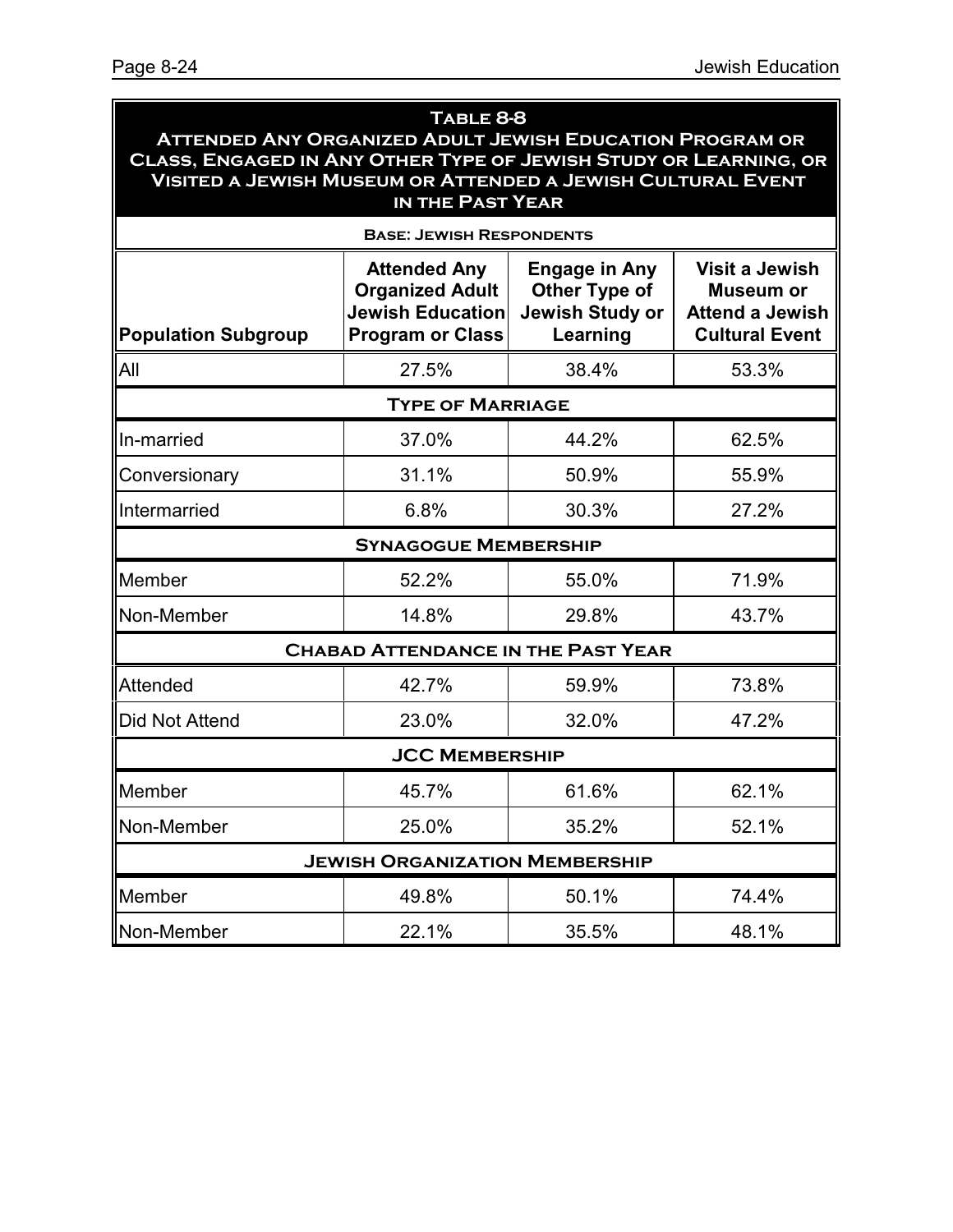#### **Table 8-8 Attended Any Organized Adult Jewish Education Program or Class, Engaged in Any Other Type of Jewish Study or Learning, or Visited a Jewish Museum or Attended a Jewish Cultural Event in the Past Year**

| <b>BASE: JEWISH RESPONDENTS</b>                                                               |                                                                                                     |                                                                             |                                                                                       |  |  |
|-----------------------------------------------------------------------------------------------|-----------------------------------------------------------------------------------------------------|-----------------------------------------------------------------------------|---------------------------------------------------------------------------------------|--|--|
| <b>Population Subgroup</b>                                                                    | <b>Attended Any</b><br><b>Organized Adult</b><br><b>Jewish Education</b><br><b>Program or Class</b> | <b>Engage in Any</b><br><b>Other Type of</b><br>Jewish Study or<br>Learning | <b>Visit a Jewish</b><br>Museum or<br><b>Attend a Jewish</b><br><b>Cultural Event</b> |  |  |
| All                                                                                           | 27.5%                                                                                               | 38.4%                                                                       | 53.3%                                                                                 |  |  |
|                                                                                               | <b>RESPONDENT ATTENDED JEWISH EDUCATION AS A CHILD</b>                                              |                                                                             |                                                                                       |  |  |
| To Jewish Day School                                                                          | 39.3%                                                                                               | 47.3%                                                                       | 56.9%                                                                                 |  |  |
| <b>To Supplemental School</b>                                                                 | 30.9%                                                                                               | 39.6%                                                                       | 54.9%                                                                                 |  |  |
| →To Jewish Education                                                                          | 31.3%                                                                                               | 41.1%                                                                       | 54.6%                                                                                 |  |  |
| <b>No</b>                                                                                     | 19.2%                                                                                               | 29.6%                                                                       | 53.0%                                                                                 |  |  |
| <b>RESPONDENT ATTENDED OR WORKED AT JEWISH OVERNIGHT CAMP AS A</b>                            | <b>CHILD</b>                                                                                        |                                                                             |                                                                                       |  |  |
| <b>To Overnight Camp</b>                                                                      | 30.6%                                                                                               | 46.7%                                                                       | 58.0%                                                                                 |  |  |
| <b>No</b>                                                                                     | 26.8%                                                                                               | 33.6%                                                                       | 52.2%                                                                                 |  |  |
| <b>RESPONDENT PARTICIPATED IN JEWISH YOUTH GROUP AS A TEENAGER</b>                            |                                                                                                     |                                                                             |                                                                                       |  |  |
| In Youth Group                                                                                | 40.7%                                                                                               | 51.6%                                                                       | 68.5%                                                                                 |  |  |
| <b>No</b>                                                                                     | 18.9%                                                                                               | 28.1%                                                                       | 43.7%                                                                                 |  |  |
| <b>RESPONDENT PARTICIPATED IN HILLEL/CHABAD WHILE IN COLLEGE</b><br>(EXCLUDING HIGH HOLIDAYS) |                                                                                                     |                                                                             |                                                                                       |  |  |
| <b>Hillel/Chabad Participant</b>                                                              | 48.9%                                                                                               | 52.0%                                                                       | 66.4%                                                                                 |  |  |
| <b>No</b>                                                                                     | 24.5%                                                                                               | 37.9%                                                                       | 54.4%                                                                                 |  |  |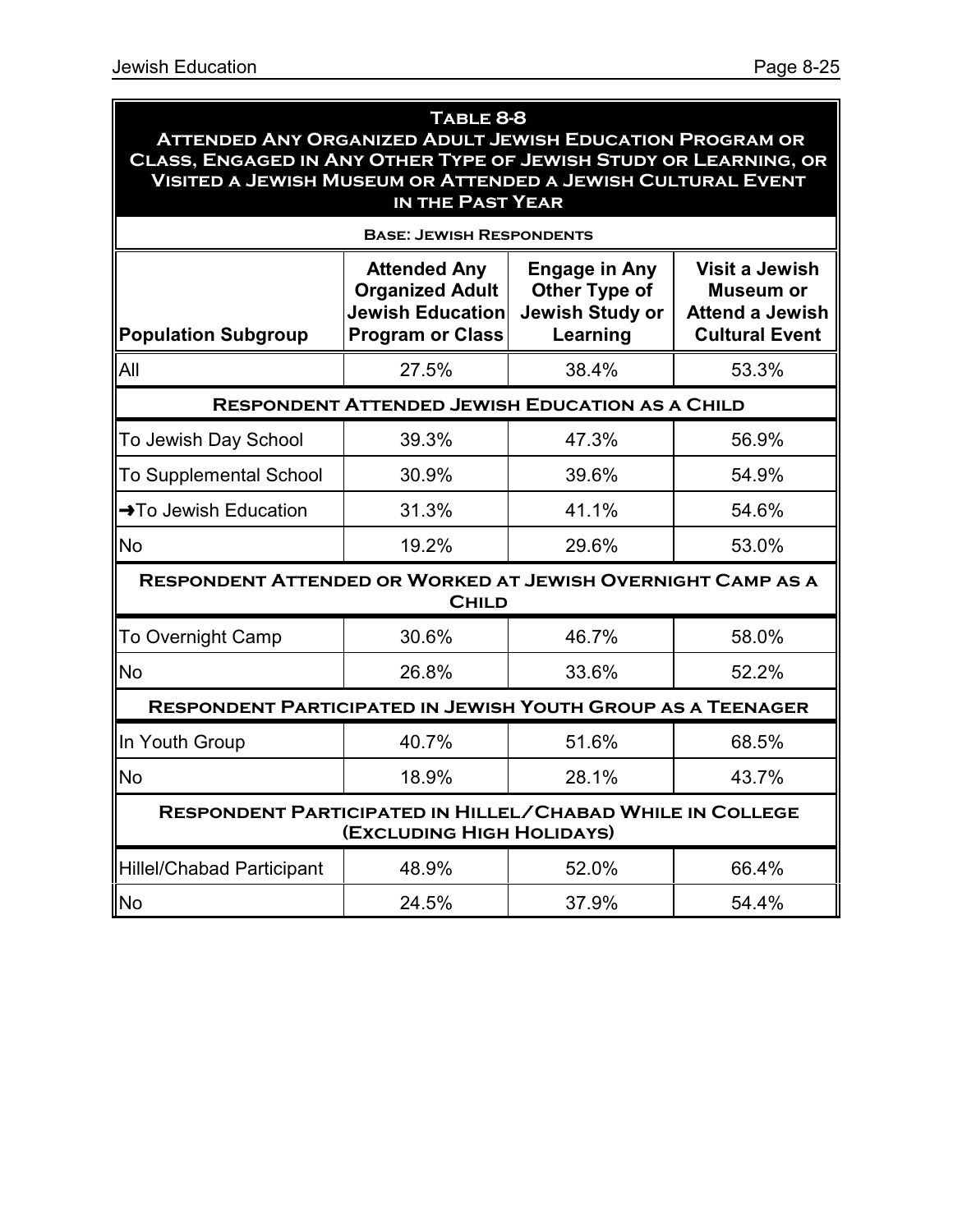#### **Table 8-8 Attended Any Organized Adult Jewish Education Program or Class, Engaged in Any Other Type of Jewish Study or Learning, or Visited a Jewish Museum or Attended a Jewish Cultural Event in the Past Year Base: Jewish Respondents Population Subgroup Attended Any Organized Adult Jewish Education Program or Class Engage in Any Other Type of Jewish Study or Learning Visit a Jewish Museum or Attend a Jewish Cultural Event**

| IAll                                                      | 27.5% | 38.4% | 53.3% |  |  |  |  |
|-----------------------------------------------------------|-------|-------|-------|--|--|--|--|
| <b>ANY ADULT VISITED ISRAEL</b>                           |       |       |       |  |  |  |  |
| On Jewish Trip                                            | 41.9% | 46.8% | 71.1% |  |  |  |  |
| On General Trip                                           | 29.3% | 39.8% | 69.1% |  |  |  |  |
| No                                                        | 16.5% | 31.6% | 27.0% |  |  |  |  |
| <b>JEWISH FEDERATION MARKET SEGMENTS IN THE PAST YEAR</b> |       |       |       |  |  |  |  |

| Donated to Federation | 42.3% | 51.6% | 69.8% |  |  |  |
|-----------------------|-------|-------|-------|--|--|--|
| Asked, Did Not Donate | 36.4% | 35.5% | 49.9% |  |  |  |
| <b>Not Asked</b>      | 21.5% | 34.4% | 47.6% |  |  |  |

| <b>DONATED TO JEWISH FEDERATION IN THE PAST YEAR</b> |       |       |       |  |  |
|------------------------------------------------------|-------|-------|-------|--|--|
| Nothing                                              | 23.1% | 34.5% | 47.8% |  |  |
| <b>Under \$100</b>                                   | 35.1% | 53.7% | 68.4% |  |  |

 $$100 - $500$   $]$   $38.8\%$   $]$   $46.8\%$   $]$  61.1%

\$500 - \$1,000 65.5% 57.4% 77.2%

\$1,000 and over  $\begin{array}{|c|c|c|c|c|c|} \hline \text{ $61,000$ and over} & \text{ $55.0\%$} & \text{ $50.2\%$} & \text{ $88.0\%$} \hline \end{array}$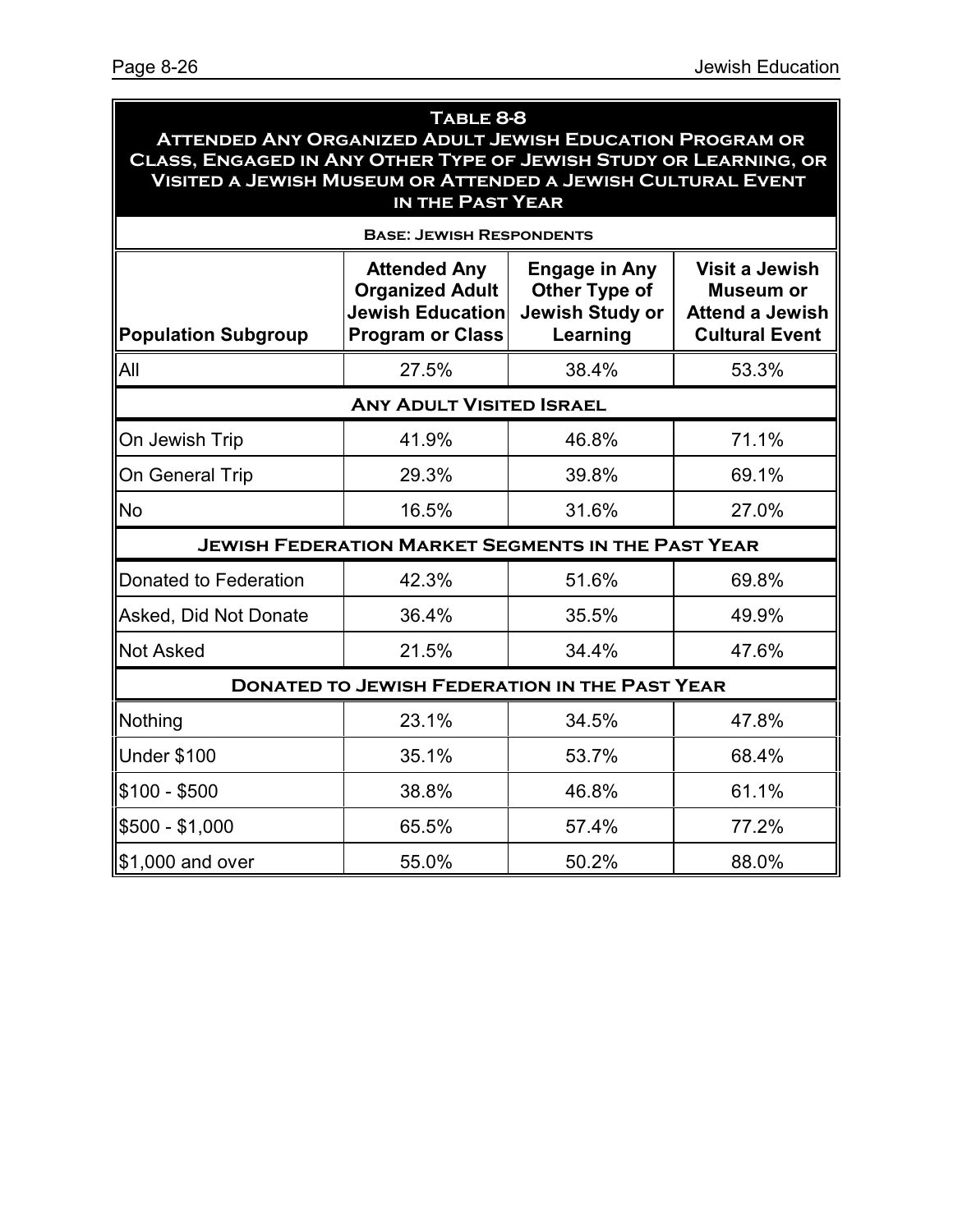| TABLE 8-9<br><b>ATTENDED AN ADULT JEWISH EDUCATION PROGRAM OR CLASS</b><br><b>IN THE PAST YEAR</b><br><b>COMMUNITY COMPARISONS</b> |      |     |  |                                    |      |     |  |  |
|------------------------------------------------------------------------------------------------------------------------------------|------|-----|--|------------------------------------|------|-----|--|--|
| <b>BASE: JEWISH RESPONDENTS</b>                                                                                                    |      |     |  |                                    |      |     |  |  |
| <b>Community</b>                                                                                                                   | Year | %   |  | $\frac{0}{0}$<br>Year<br>Community |      |     |  |  |
| <b>Detroit</b>                                                                                                                     | 2005 | 38% |  | Jacksonville                       | 2002 | 26% |  |  |
| St. Louis                                                                                                                          | 2014 | 37% |  | Lehigh Valley                      | 2007 | 25% |  |  |
| <b>Boston</b>                                                                                                                      | 2005 | 35% |  | <b>Atlantic County</b>             | 2004 | 25% |  |  |
| <b>New York</b>                                                                                                                    | 2011 | 33% |  | 2014<br>24%<br><b>Miami</b>        |      |     |  |  |
| Bergen                                                                                                                             | 2001 | 32% |  | San Antonio<br>2007<br>23%         |      |     |  |  |
| Sarasota                                                                                                                           | 2001 | 32% |  | 2002<br>23%<br>Rhode Island        |      |     |  |  |
| <b>Tidewater</b>                                                                                                                   | 2001 | 30% |  | New Haven<br>2010<br>22%           |      |     |  |  |
| Hartford                                                                                                                           | 2000 | 29% |  | 22%<br>2000<br>Westport            |      |     |  |  |
| <b>BROWARD</b>                                                                                                                     | 2016 | 28% |  | <b>S Palm Beach</b>                | 2005 | 19% |  |  |
| <b>Middlesex</b>                                                                                                                   | 2008 | 28% |  | <b>W Palm Beach</b>                | 2005 | 19% |  |  |
| Minneapolis                                                                                                                        | 2004 | 28% |  | Portland (ME)                      | 2007 | 17% |  |  |
| Washington                                                                                                                         | 2003 | 28% |  | <b>Las Vegas</b>                   | 2005 | 13% |  |  |
| Tucson                                                                                                                             | 2002 | 28% |  | NJPS <sup>1</sup>                  | 2000 | 24% |  |  |
| Rochester                                                                                                                          | 1999 | 28% |  | NJPS 2000 data are for the more    |      |     |  |  |
| San Francisco                                                                                                                      | 2004 | 27% |  | Jewishly-connected sample.         |      |     |  |  |
| 27%<br>St. Paul<br>2004                                                                                                            |      |     |  |                                    |      |     |  |  |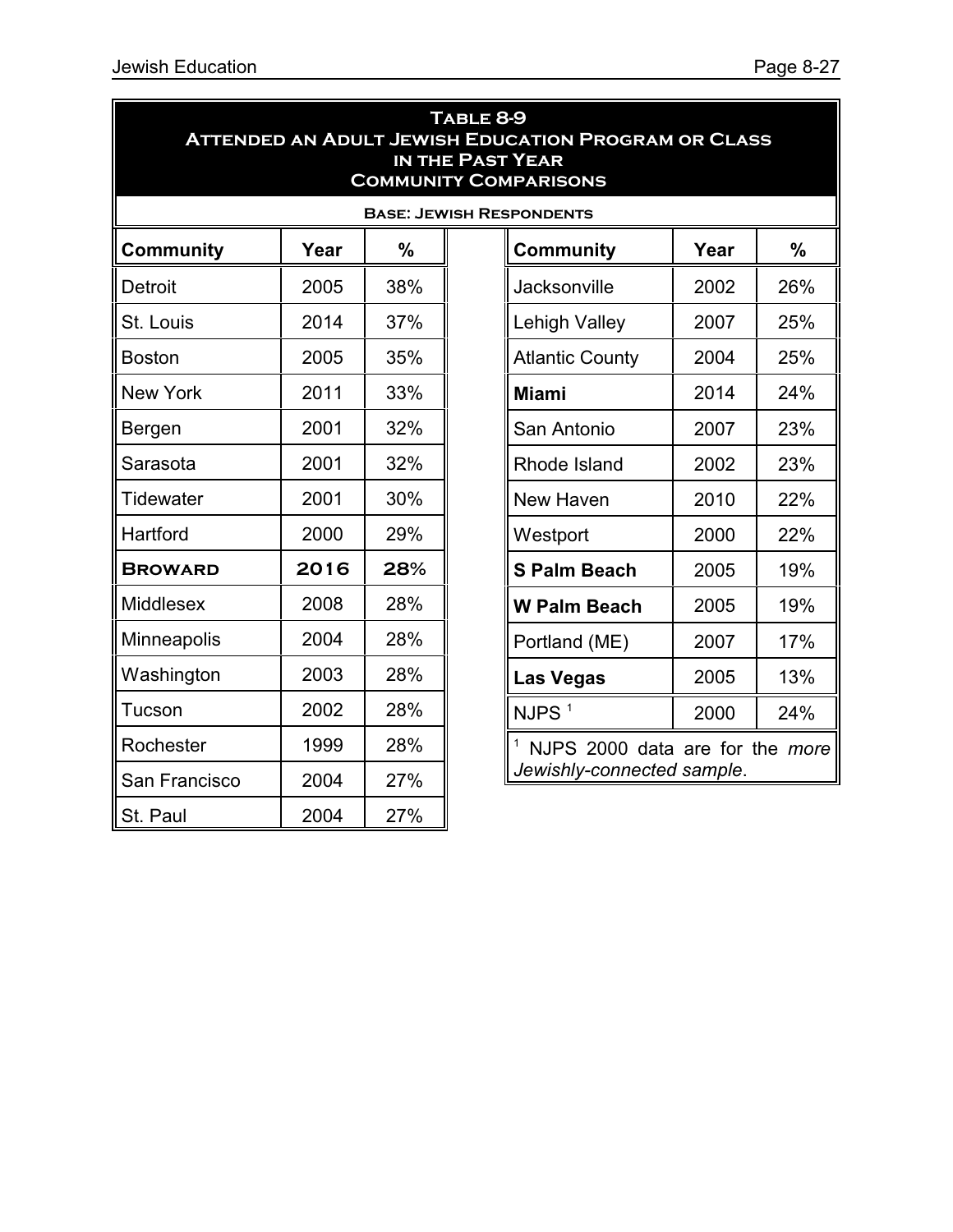### **Results of the Jewish Institutions Survey– Jewish Education of Children**

**T able 8-10** shows information about the Jewish education of Jewish children age 0-17 in Broward *according to the Jewish Institutions Survey*. These data are discussed in the appropriate sections of this Chapter. The table shows the number of:

- **O** Jewish children age 0-5 who attend a Jewish preschool or child care program;
- **<sup>2</sup>** Jewish children age 5-12 who attend formal Jewish education pre-b'nai mitzvah;
- $\Theta$  Jewish children age 13-17 who attend formal Jewish education post-b'nai mitzvah;
- **O** Jewish children age 3-17 who attended or worked at a Jewish day camp this past summer (the summer of 2015); and
- ð Jewish children age 13-17 who participate in a Jewish teenage youth group.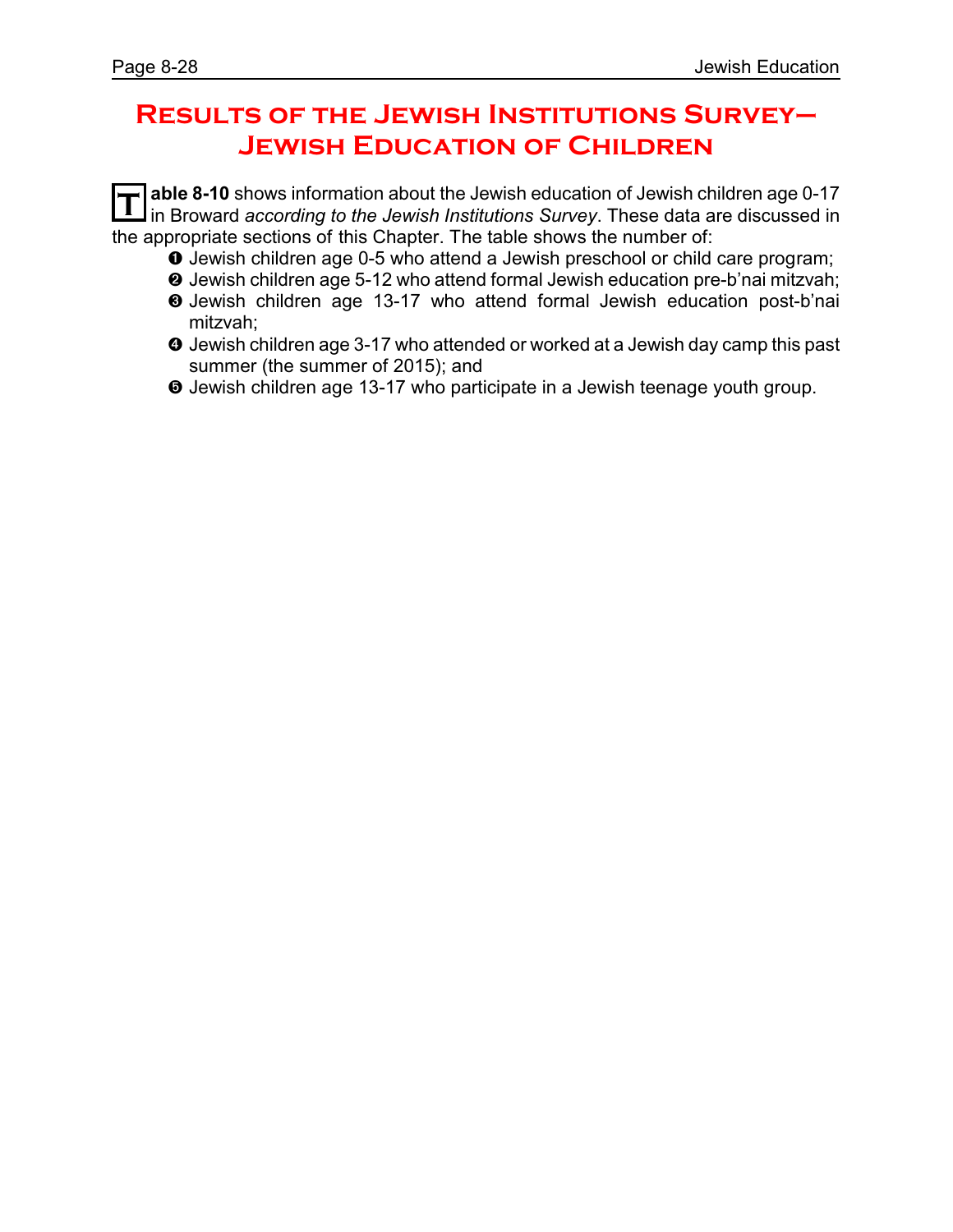|                                                                                                            | <b>TABLE 8-10</b>                    |                                                   |                                        |                  |                            |  |
|------------------------------------------------------------------------------------------------------------|--------------------------------------|---------------------------------------------------|----------------------------------------|------------------|----------------------------|--|
| <b>RESULTS OF THE JEWISH INSTITUTIONS SURVEY-</b><br><b>JEWISH EDUCATION OF CHILDREN</b><br>Post-<br>Teen- |                                      |                                                   |                                        |                  |                            |  |
| <b>Institution</b>                                                                                         | Preschool/<br><b>Child Care</b><br>0 | Pre-B'nai<br><b>Mitzvah</b><br><b>School</b><br>❷ | B'nai<br>Mitzvah<br><b>School</b><br>❸ | Day<br>Camp<br>❹ | age<br>Youth<br>Group<br>6 |  |
| <b>ORTHODOX SYNAGOGUES - GENERAL</b>                                                                       |                                      |                                                   |                                        |                  |                            |  |
| Bet Midrash Ohr Hachayim Hakadosh                                                                          |                                      |                                                   |                                        |                  |                            |  |
| Daven with Dov                                                                                             |                                      |                                                   |                                        |                  |                            |  |
| <b>Nahar Shalom</b>                                                                                        |                                      |                                                   |                                        |                  |                            |  |
| Orthodox Synagogue of Hollywood Hills<br>can't find                                                        |                                      |                                                   |                                        |                  |                            |  |
| Rashby Jewish Congregation of Sunrise<br>(2012)                                                            |                                      |                                                   |                                        |                  |                            |  |
| Temple Ohel B'nai Raphael (1972) can't<br>find                                                             |                                      |                                                   |                                        |                  |                            |  |
| <b>Total Orthodox Synagogues - General</b>                                                                 | $\overline{0}$                       | $\mathbf 0$                                       | $\mathbf 0$                            | $\overline{0}$   | 0                          |  |
| <b>ORTHODOX SYNAGOGUES - CHABAD</b>                                                                        |                                      |                                                   |                                        |                  |                            |  |
| <b>Beit Chabad</b>                                                                                         |                                      |                                                   |                                        |                  |                            |  |
| <b>Chabad Center for Jewish Life</b>                                                                       |                                      |                                                   |                                        |                  |                            |  |
| Chabad Lauderdale by the Sea                                                                               |                                      |                                                   |                                        |                  |                            |  |
| Chabad of Coconut Creek (1997) <b>move?</b> -<br>is this the next one?                                     |                                      |                                                   |                                        |                  |                            |  |
| Chabad Lubavitch of Coconut Creek &<br>West Pompano Beach<br>ok                                            |                                      |                                                   |                                        |                  |                            |  |
| <b>Chabad Lubavitch of Fort Lauderdale</b><br>(1990)                                                       |                                      |                                                   |                                        |                  |                            |  |
| <b>Chabad of Coral Springs</b>                                                                             |                                      |                                                   |                                        |                  |                            |  |
| <b>Chabad of Deerfield Beach</b>                                                                           |                                      |                                                   |                                        |                  |                            |  |
| <b>Chabad of Downtown Las Olas</b>                                                                         |                                      |                                                   |                                        |                  |                            |  |
| <b>Chabad of Harbor Beach</b>                                                                              |                                      |                                                   |                                        |                  |                            |  |
| <b>Chabad of Nova University</b>                                                                           |                                      |                                                   |                                        |                  |                            |  |
| <b>Chabad of Ocean Drive</b>                                                                               |                                      |                                                   |                                        |                  |                            |  |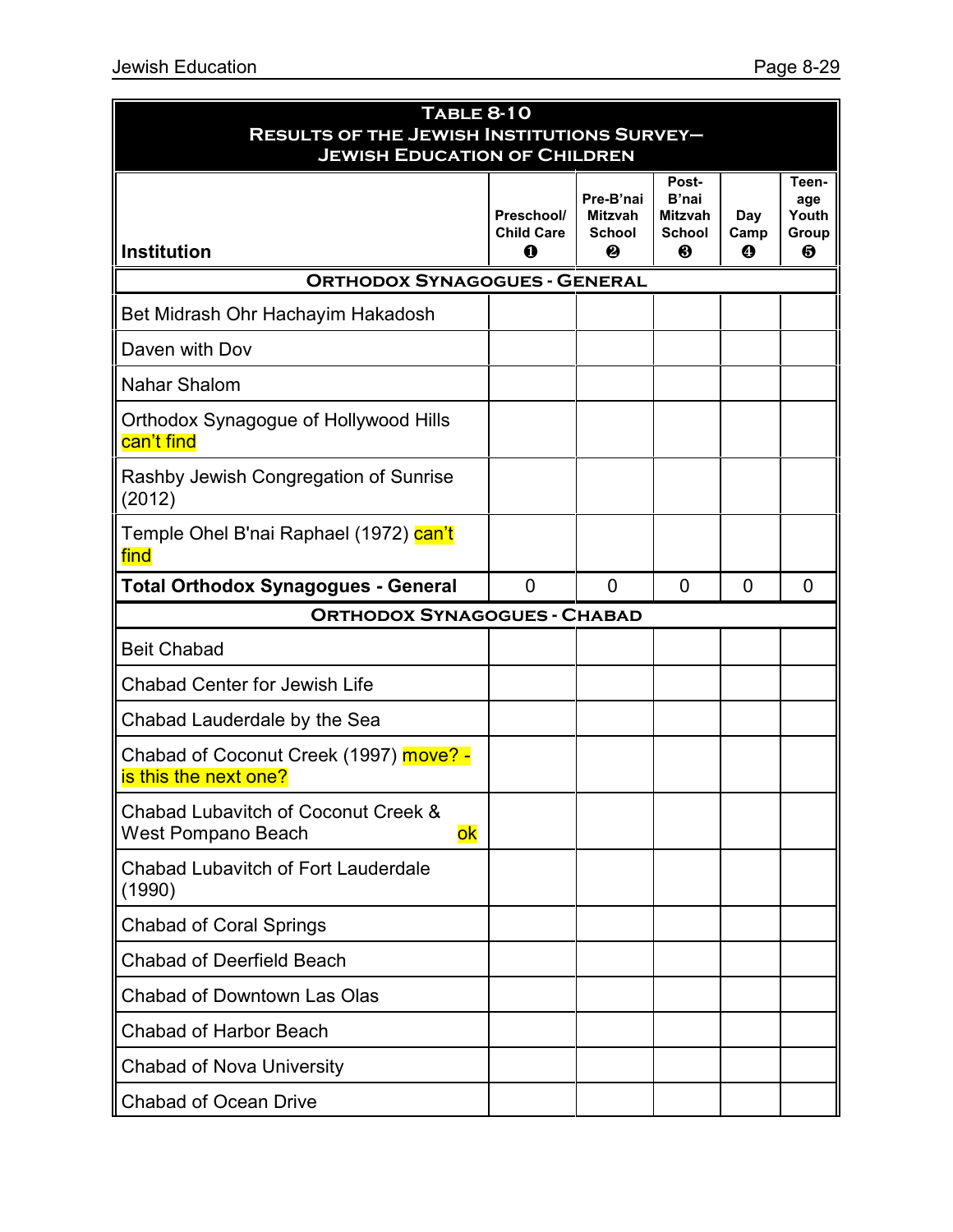| <b>TABLE 8-10</b><br><b>RESULTS OF THE JEWISH INSTITUTIONS SURVEY-</b> |                                             |                                                   |                                                        |                  |                                     |  |
|------------------------------------------------------------------------|---------------------------------------------|---------------------------------------------------|--------------------------------------------------------|------------------|-------------------------------------|--|
| <b>JEWISH EDUCATION OF CHILDREN</b>                                    |                                             |                                                   |                                                        |                  |                                     |  |
| <b>Institution</b>                                                     | Preschool/<br><b>Child Care</b><br>$\bf{0}$ | Pre-B'nai<br><b>Mitzvah</b><br><b>School</b><br>❷ | Post-<br>B'nai<br><b>Mitzvah</b><br><b>School</b><br>❸ | Day<br>Camp<br>❹ | Teen-<br>age<br>Youth<br>Group<br>❺ |  |
| <b>Chabad of Parkland</b>                                              |                                             |                                                   |                                                        |                  |                                     |  |
| <b>Chabad of Pembroke Pines</b>                                        |                                             |                                                   |                                                        |                  |                                     |  |
| Chabad of Plantation (1982)                                            |                                             |                                                   |                                                        |                  |                                     |  |
| <b>Chabad of South Broward</b>                                         |                                             |                                                   |                                                        |                  |                                     |  |
| <b>Chabad of Southwest Broward</b>                                     |                                             |                                                   |                                                        |                  |                                     |  |
| <b>Chabad of Southwest Coral Springs</b>                               |                                             |                                                   |                                                        |                  |                                     |  |
| <b>Chabad of Sunrise</b>                                               |                                             |                                                   |                                                        |                  |                                     |  |
| <b>Chabad of Tamarac</b>                                               |                                             |                                                   |                                                        |                  |                                     |  |
| <b>Chabad of Walnut Creek</b>                                          |                                             |                                                   |                                                        |                  |                                     |  |
| <b>Chabad of West Davie</b>                                            |                                             |                                                   |                                                        |                  |                                     |  |
| <b>Chabad of West Parkland</b>                                         |                                             |                                                   |                                                        |                  |                                     |  |
| Chabad of Weston (formerly Beth<br>Menachem Chabad)                    |                                             |                                                   |                                                        |                  |                                     |  |
| <b>Chabad Outreach of Margate</b>                                      |                                             |                                                   |                                                        |                  |                                     |  |
| <b>Chabad Spanish Center</b>                                           |                                             |                                                   |                                                        |                  |                                     |  |
| Chai Center-Chabad                                                     |                                             |                                                   |                                                        |                  |                                     |  |
| Congregation Chabad of North Broward ?                                 |                                             |                                                   |                                                        |                  |                                     |  |
| <b>Chabad of North Broward Beaches</b><br>has website is this above?   |                                             |                                                   |                                                        |                  |                                     |  |
| <b>Congregation Judea-Chabad</b>                                       |                                             |                                                   |                                                        |                  |                                     |  |
| Congregation Levi-Yitzchok Lubavitch                                   |                                             |                                                   |                                                        |                  |                                     |  |
| Hollywood Community Synagogue-Chabad<br>(1990) Closed                  |                                             |                                                   |                                                        |                  |                                     |  |
| Las Olas Chabad Jewish Center                                          |                                             |                                                   |                                                        |                  |                                     |  |
| Shul of the Lakes                                                      |                                             |                                                   |                                                        |                  |                                     |  |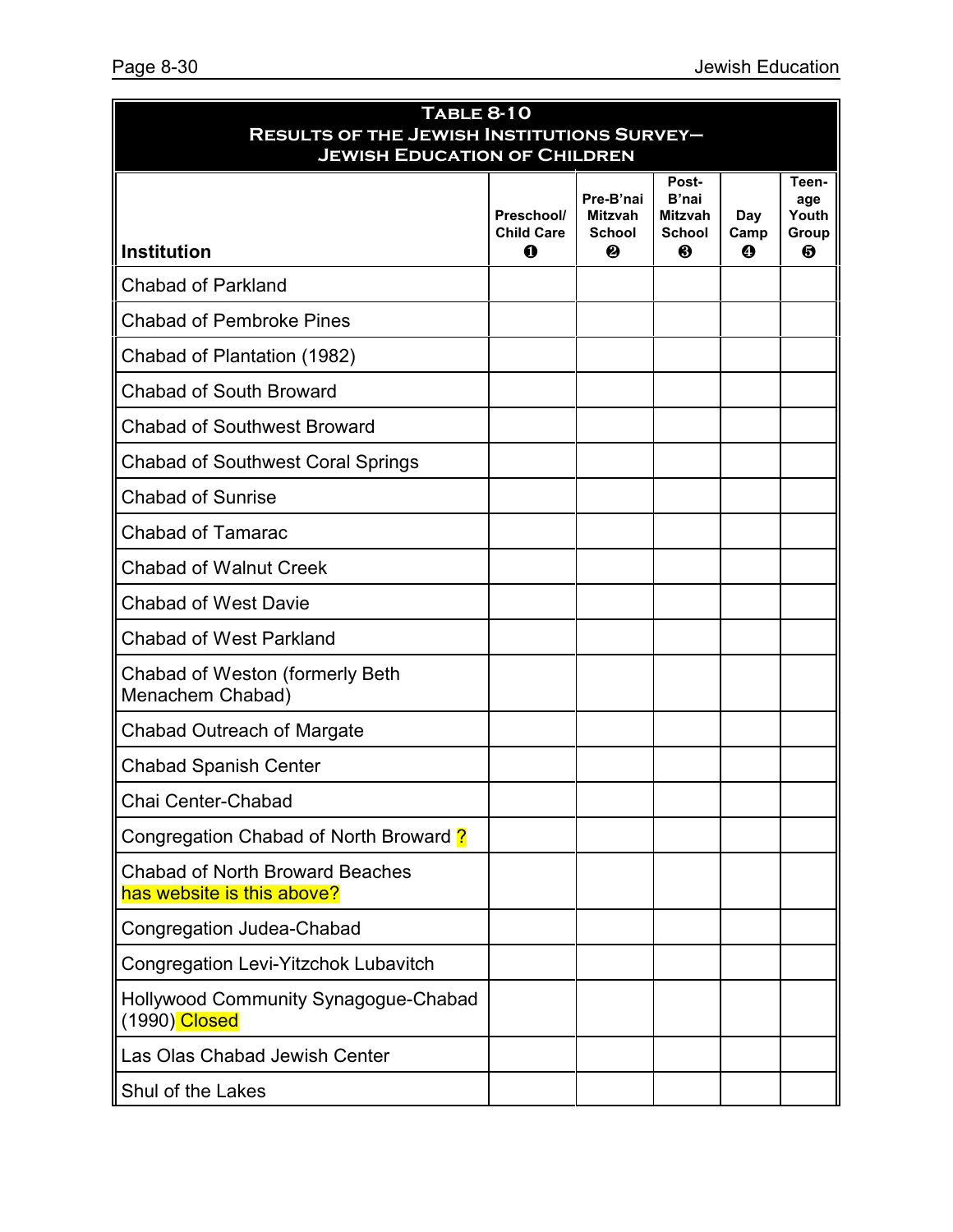| <b>TABLE 8-10</b><br><b>RESULTS OF THE JEWISH INSTITUTIONS SURVEY-</b><br><b>JEWISH EDUCATION OF CHILDREN</b>                                                  |                                      |                                                   |                                                 |                  |                                     |  |
|----------------------------------------------------------------------------------------------------------------------------------------------------------------|--------------------------------------|---------------------------------------------------|-------------------------------------------------|------------------|-------------------------------------|--|
| <b>Institution</b>                                                                                                                                             | Preschool/<br><b>Child Care</b><br>0 | Pre-B'nai<br><b>Mitzvah</b><br><b>School</b><br>❷ | Post-<br>B'nai<br>Mitzvah<br><b>School</b><br>❸ | Day<br>Camp<br>❹ | Teen-<br>age<br>Youth<br>Group<br>❺ |  |
| Synagogue of Inverrary-Chabad                                                                                                                                  |                                      |                                                   |                                                 |                  |                                     |  |
| Young Israel/Chabad of Pembroke Pines<br>(formerly Young Israel of Pembroke Pines)<br><b>Belong here or with Young Israel?</b>                                 |                                      |                                                   |                                                 |                  |                                     |  |
| <b>Total Orthodox Synagogues - Chabad</b>                                                                                                                      | 0                                    | 0                                                 | $\mathbf{0}$                                    | $\overline{0}$   | 0                                   |  |
| <b>ORTHODOX SYNAGOGUES - YOUNG ISRAEL</b>                                                                                                                      |                                      |                                                   |                                                 |                  |                                     |  |
| Young Israel of Deerfield Beach (1980)                                                                                                                         |                                      |                                                   |                                                 |                  |                                     |  |
| Young Israel of Hollywood Beach/Ahavat<br>Shalom                                                                                                               |                                      |                                                   |                                                 |                  |                                     |  |
| Young Israel of Hollywood-Fort Lauderdale<br>(1971)                                                                                                            |                                      |                                                   |                                                 |                  |                                     |  |
| Young Israel of Tamarac-Congregation<br>Migdal David Yelp says closed & phone<br>disconnected                                                                  |                                      |                                                   |                                                 |                  |                                     |  |
| <b>Total Orthodox Synagogues -</b><br><b>Young Israel</b>                                                                                                      | $\overline{0}$                       | $\overline{0}$                                    | 0                                               | 0                | 0                                   |  |
| <b>Total Orthodox Synagogues</b>                                                                                                                               | 0                                    | $\overline{0}$                                    | 0                                               | $\overline{0}$   | 0                                   |  |
| <b>CONSERVATIVE SYNAGOGUES</b>                                                                                                                                 |                                      |                                                   |                                                 |                  |                                     |  |
| B'nai Aviv (1989)                                                                                                                                              |                                      |                                                   |                                                 |                  |                                     |  |
| Beth Ahm Israel (1971) (includes Temple<br>Israel in 1990) Closed-needs Ira note and<br>correction of footnote??                                               |                                      |                                                   |                                                 |                  |                                     |  |
| Beth Shalom ? No zip and zero in 1996                                                                                                                          |                                      |                                                   |                                                 |                  |                                     |  |
| <b>Century Pines Jewish Center</b>                                                                                                                             |                                      |                                                   |                                                 |                  |                                     |  |
| Congregation Bet Chaverim (1990) says<br>dissolved in 1998                                                                                                     |                                      |                                                   |                                                 |                  |                                     |  |
| Congregation Beth Hillel of Margate ?? not<br>in directory, in floridajewish.com, phone<br>disconnected, called Beth Am (same zip)<br>says never heard of them |                                      |                                                   |                                                 |                  |                                     |  |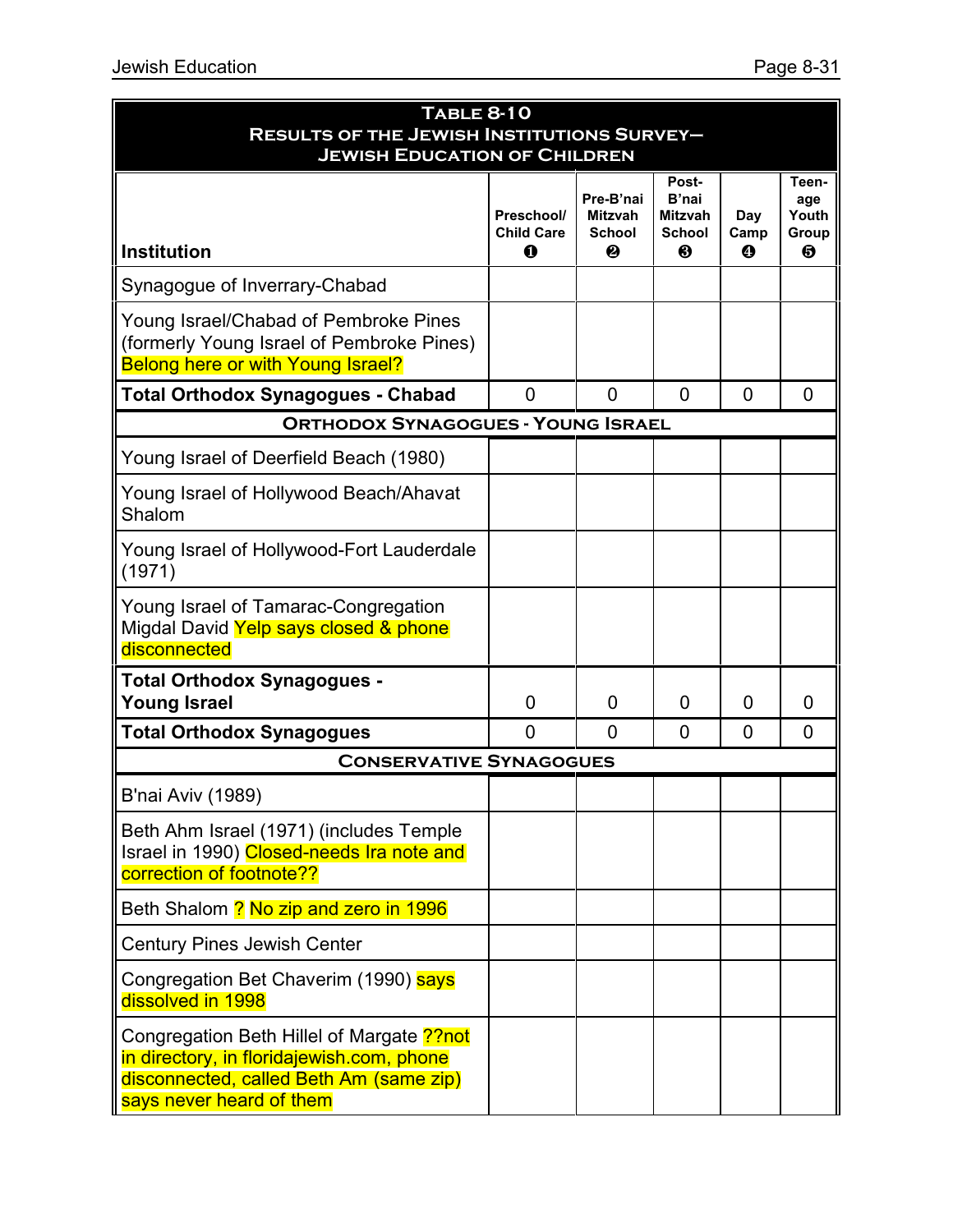| <b>TABLE 8-10</b><br><b>RESULTS OF THE JEWISH INSTITUTIONS SURVEY-</b><br><b>JEWISH EDUCATION OF CHILDREN</b>                                                                          |                                            |                                                   |                                                 |                  |                                     |
|----------------------------------------------------------------------------------------------------------------------------------------------------------------------------------------|--------------------------------------------|---------------------------------------------------|-------------------------------------------------|------------------|-------------------------------------|
| <b>Institution</b>                                                                                                                                                                     | Preschool/<br><b>Child Care</b><br>$\bf 0$ | Pre-B'nai<br><b>Mitzvah</b><br><b>School</b><br>❷ | Post-<br>B'nai<br>Mitzvah<br><b>School</b><br>❸ | Day<br>Camp<br>❹ | Teen-<br>age<br>Youth<br>Group<br>❺ |
| Congregation Beth Shalom (1985)                                                                                                                                                        |                                            |                                                   |                                                 |                  |                                     |
| Congregation Beth Tefilah (1983) is zip<br>33319? See red note below                                                                                                                   |                                            |                                                   |                                                 |                  |                                     |
| Congregation Kol Chaverim (2015)                                                                                                                                                       |                                            |                                                   |                                                 |                  |                                     |
| Hallandale Jewish Center/Beth Tefilah<br>(1955) ?? Telephone number<br>disconnected                                                                                                    |                                            |                                                   |                                                 |                  |                                     |
| Hebrew Congregation of Lauderhill (1978)<br>??can't find                                                                                                                               |                                            |                                                   |                                                 |                  |                                     |
| Temple Beth Am (1973)                                                                                                                                                                  |                                            |                                                   |                                                 |                  |                                     |
| Temple Beth Israel new home - 33325                                                                                                                                                    |                                            |                                                   |                                                 |                  |                                     |
| Temple Beth Israel of Deerfield Beach<br>(1974)                                                                                                                                        |                                            |                                                   |                                                 |                  |                                     |
| Temple Beth Torah/Tamarac Jewish<br>Center (1972)<br>? See red note below                                                                                                              |                                            |                                                   |                                                 |                  |                                     |
| Temple Judea (1980) ?? Voice message<br>says Temple Judea/Chabad 954-986-2685                                                                                                          |                                            |                                                   |                                                 |                  |                                     |
| Temple Sha'aray Tzedek/Sunrise Jewish<br>Center (1975) These three seem to be<br>connected -same phone number - same<br>names - waiting for phone call back from<br>Donna 954-721-7660 |                                            |                                                   |                                                 |                  |                                     |
| <b>Temple Sholom</b>                                                                                                                                                                   |                                            |                                                   |                                                 |                  |                                     |
| Temple Sinai (1943)                                                                                                                                                                    |                                            |                                                   |                                                 |                  |                                     |
| West Broward Jewish Center zip is either<br>33302 or 33330 tried calling 954-424-4214                                                                                                  |                                            |                                                   |                                                 |                  |                                     |
| <b>Total Conservative Synagogues</b>                                                                                                                                                   | $\mathbf 0$                                | $\mathbf 0$                                       | $\overline{0}$                                  | $\mathbf 0$      | $\Omega$                            |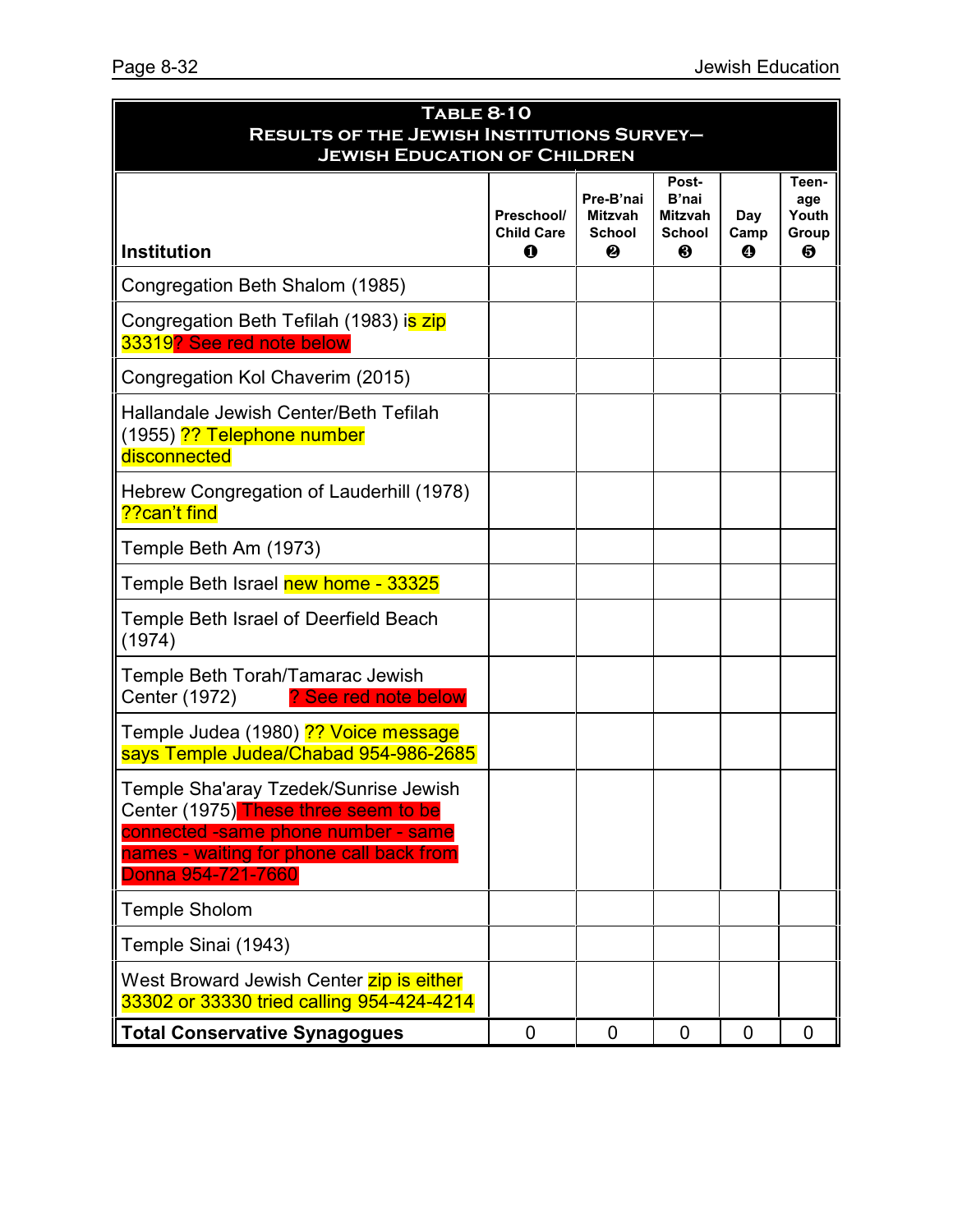| <b>TABLE 8-10</b><br><b>RESULTS OF THE JEWISH INSTITUTIONS SURVEY-</b><br><b>JEWISH EDUCATION OF CHILDREN</b>       |                                      |                                                   |                                                               |                  |                                     |  |
|---------------------------------------------------------------------------------------------------------------------|--------------------------------------|---------------------------------------------------|---------------------------------------------------------------|------------------|-------------------------------------|--|
| <b>Institution</b>                                                                                                  | Preschool/<br><b>Child Care</b><br>Ω | Pre-B'nai<br><b>Mitzvah</b><br><b>School</b><br>₽ | Post-<br>B'nai<br><b>Mitzvah</b><br><b>School</b><br><b>A</b> | Day<br>Camp<br>❹ | Teen-<br>age<br>Youth<br>Group<br>6 |  |
| <b>REFORM SYNAGOGUES</b>                                                                                            |                                      |                                                   |                                                               |                  |                                     |  |
| Congregation Etz Chaim Directory has<br>33305 - called to check 954-564-9232                                        |                                      |                                                   |                                                               |                  |                                     |  |
| <b>Congregation Kol Tikvah</b>                                                                                      |                                      |                                                   |                                                               |                  |                                     |  |
| Liberal Jewish Temple of Coconut Creek<br>(1982) floridajewish.com has 33063 -<br>called and number is disconnected |                                      |                                                   |                                                               |                  |                                     |  |
| Temple B'nai Shalom (1982)                                                                                          |                                      |                                                   |                                                               |                  |                                     |  |
| Temple Bat Yam (1985)                                                                                               |                                      |                                                   |                                                               |                  |                                     |  |
| Temple Beth Emet (1978) moved to 33330                                                                              |                                      |                                                   |                                                               |                  |                                     |  |
| Temple Beth Orr                                                                                                     |                                      |                                                   |                                                               |                  |                                     |  |
| Temple Beth El (1956)                                                                                               |                                      |                                                   |                                                               |                  |                                     |  |
| Temple Dor Dorim (1996) zip is now 33327                                                                            |                                      |                                                   |                                                               |                  |                                     |  |
| Temple Emanu-el (1968) couldn't find                                                                                |                                      |                                                   |                                                               |                  |                                     |  |
| Temple Kol Ami (1975)                                                                                               |                                      |                                                   |                                                               |                  |                                     |  |
| Temple Solel (1972)                                                                                                 |                                      |                                                   |                                                               |                  |                                     |  |
| Village Reform Congregation (1998)                                                                                  |                                      |                                                   |                                                               |                  |                                     |  |
| <b>Total Reform Synagogues</b>                                                                                      | 0                                    | $\overline{0}$                                    | $\overline{0}$                                                | 0                | 0                                   |  |
| <b>OTHER SYNAGOGUES</b>                                                                                             |                                      |                                                   |                                                               |                  |                                     |  |
| B'nai Sephardim-Shaare Shalom of<br>Hollywood (1984) Moved from Orthodox                                            |                                      |                                                   |                                                               |                  |                                     |  |
| <b>Congregation Aliyah</b>                                                                                          |                                      |                                                   |                                                               |                  |                                     |  |
| Congregation Amcha (1993) or zip 33306<br>called 954-561-2003 and disconnected                                      |                                      |                                                   |                                                               |                  |                                     |  |
| Los Caminos De Israel 2?                                                                                            |                                      |                                                   |                                                               |                  |                                     |  |
| North Broward Havurah                                                                                               |                                      |                                                   |                                                               |                  |                                     |  |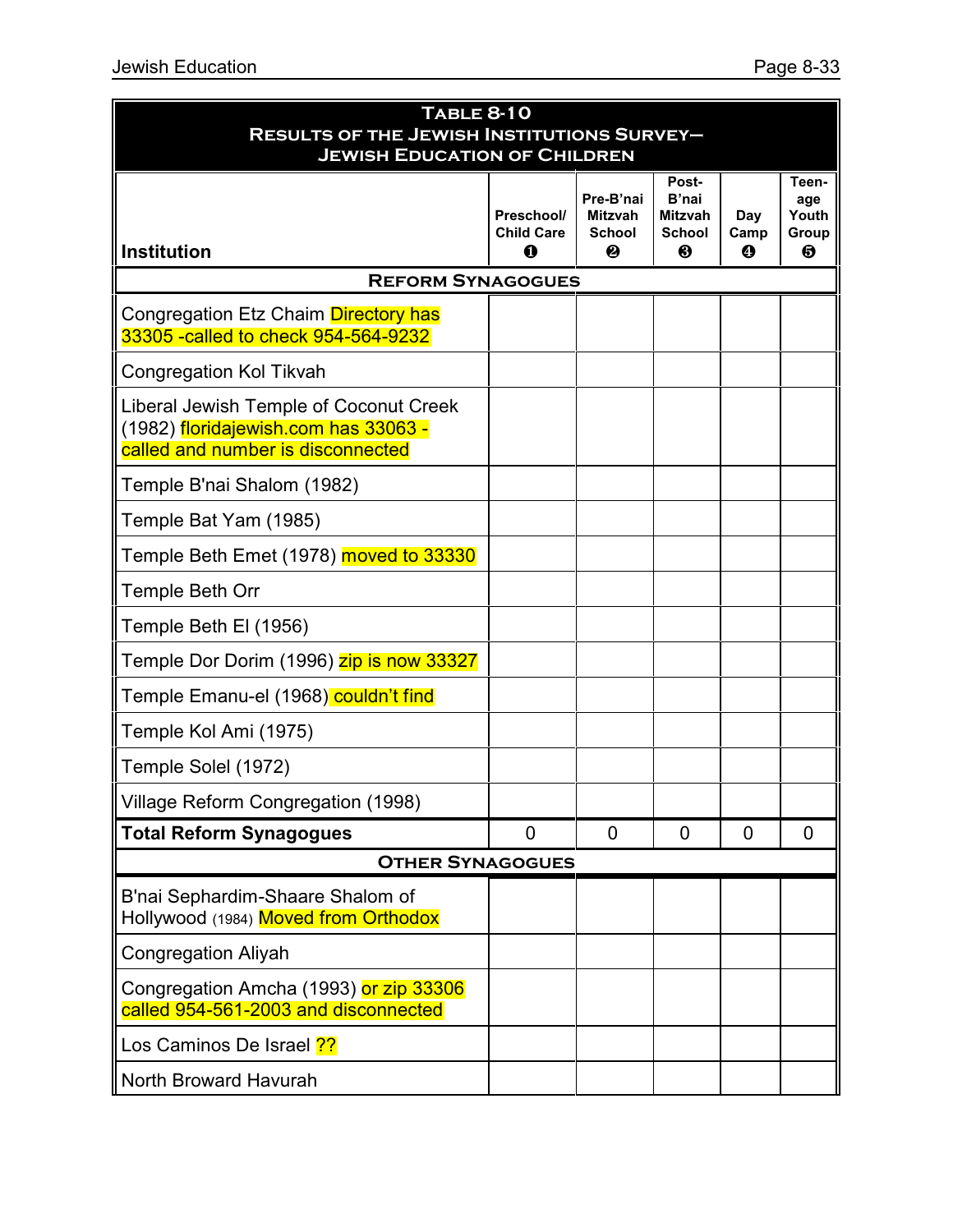| <b>TABLE 8-10</b><br><b>RESULTS OF THE JEWISH INSTITUTIONS SURVEY-</b><br><b>JEWISH EDUCATION OF CHILDREN</b> |                                      |                                                   |                                                               |                  |                                     |  |
|---------------------------------------------------------------------------------------------------------------|--------------------------------------|---------------------------------------------------|---------------------------------------------------------------|------------------|-------------------------------------|--|
| <b>Institution</b>                                                                                            | Preschool/<br><b>Child Care</b><br>∩ | Pre-B'nai<br><b>Mitzvah</b><br><b>School</b><br>❷ | Post-<br>B'nai<br><b>Mitzvah</b><br><b>School</b><br><b>A</b> | Day<br>Camp<br>A | Teen-<br>age<br>Youth<br>Group<br>6 |  |
| West Broward Jewish Center (1992) or zip<br>33330 tried calling 954-424-4214 no<br>answer                     |                                      |                                                   |                                                               |                  |                                     |  |
| <b>Ramat Shalom (Reconstructionist)</b>                                                                       |                                      |                                                   |                                                               |                  |                                     |  |
| Temple Adath Or (Jewish Renewal) (1988)                                                                       |                                      |                                                   |                                                               |                  |                                     |  |
| Temple Beth Chai (2003)                                                                                       |                                      |                                                   |                                                               |                  |                                     |  |
| <b>Tiferet Rafael (Sephardic)</b>                                                                             |                                      |                                                   |                                                               |                  |                                     |  |
| Tree of Life Congregation of Hollywood<br>(Traditional) (1993)                                                |                                      |                                                   |                                                               |                  |                                     |  |
| <b>Total Other Synagogues</b>                                                                                 | $\overline{0}$                       | $\overline{0}$                                    | $\overline{0}$                                                | $\overline{0}$   | 0                                   |  |
| <b>Total Synagogues</b>                                                                                       | <sup>0</sup>                         | <sup>0</sup>                                      | 0                                                             | <sup>0</sup>     | 0                                   |  |
| <b>JEWISH COMMUNITY CENTERS</b>                                                                               |                                      |                                                   |                                                               |                  |                                     |  |
| David Posnack JCC                                                                                             |                                      |                                                   |                                                               |                  |                                     |  |
| Samuel M. and Helene Soref JCC                                                                                |                                      |                                                   |                                                               |                  |                                     |  |
| <b>Total Jewish Community Centers</b>                                                                         | 0                                    |                                                   |                                                               | 0                |                                     |  |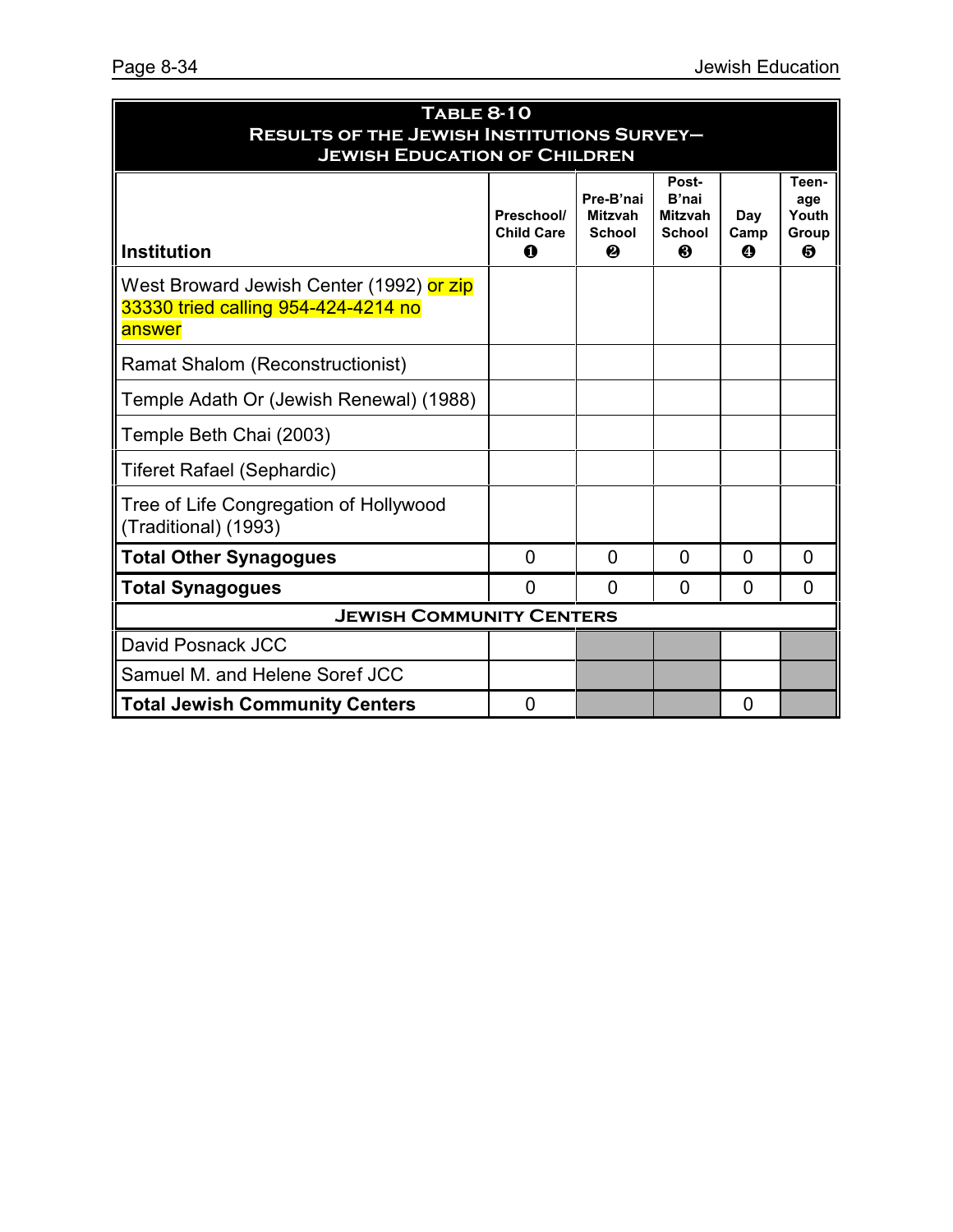| <b>TABLE 8-10</b><br><b>RESULTS OF THE JEWISH INSTITUTIONS SURVEY-</b>             |                                             |                                                   |                                                        |                  |                                                         |
|------------------------------------------------------------------------------------|---------------------------------------------|---------------------------------------------------|--------------------------------------------------------|------------------|---------------------------------------------------------|
| <b>JEWISH EDUCATION OF CHILDREN</b>                                                |                                             |                                                   |                                                        |                  |                                                         |
| <b>Institution</b>                                                                 | Preschool/<br><b>Child Care</b><br>$\bf{0}$ | Pre-B'nai<br><b>Mitzvah</b><br><b>School</b><br>❷ | Post-<br>B'nai<br><b>Mitzvah</b><br><b>School</b><br>❸ | Day<br>Camp<br>❹ | Teen-<br>age<br>Youth<br>Group<br>$\boldsymbol{\Theta}$ |
| <b>JEWISH DAY SCHOOLS</b>                                                          |                                             |                                                   |                                                        |                  |                                                         |
|                                                                                    |                                             |                                                   |                                                        |                  |                                                         |
|                                                                                    |                                             |                                                   |                                                        |                  |                                                         |
|                                                                                    |                                             |                                                   |                                                        |                  |                                                         |
|                                                                                    |                                             |                                                   |                                                        |                  |                                                         |
|                                                                                    |                                             |                                                   |                                                        |                  |                                                         |
|                                                                                    |                                             |                                                   |                                                        |                  |                                                         |
|                                                                                    |                                             |                                                   |                                                        |                  |                                                         |
| <b>Total Jewish Day Schools</b>                                                    | $\overline{0}$                              | $\overline{0}$                                    | $\overline{0}$                                         |                  |                                                         |
| <b>INDEPENDENT YOUTH GROUPS</b>                                                    |                                             |                                                   |                                                        |                  |                                                         |
| <b>BBYO</b>                                                                        |                                             |                                                   |                                                        |                  |                                                         |
| <b>JSU</b>                                                                         |                                             |                                                   |                                                        |                  |                                                         |
| <b>Bnei Akiva</b>                                                                  |                                             |                                                   |                                                        |                  |                                                         |
| <b>Total Independent Youth Groups</b>                                              |                                             |                                                   |                                                        |                  | 0                                                       |
| <b>Grand Total</b>                                                                 | $\Omega$                                    | $\overline{0}$                                    | $\overline{0}$                                         | $\overline{0}$   | $\overline{0}$                                          |
| Total Number of Jewish Children in<br><b>Corresponding Age Group</b>               | 3,200                                       | 9,500                                             | 6,000                                                  |                  | 6,000                                                   |
| Note: See page 8-28 for an explanation of $\bullet$ , $\bullet$ , $\bullet$ , etc. |                                             |                                                   |                                                        |                  |                                                         |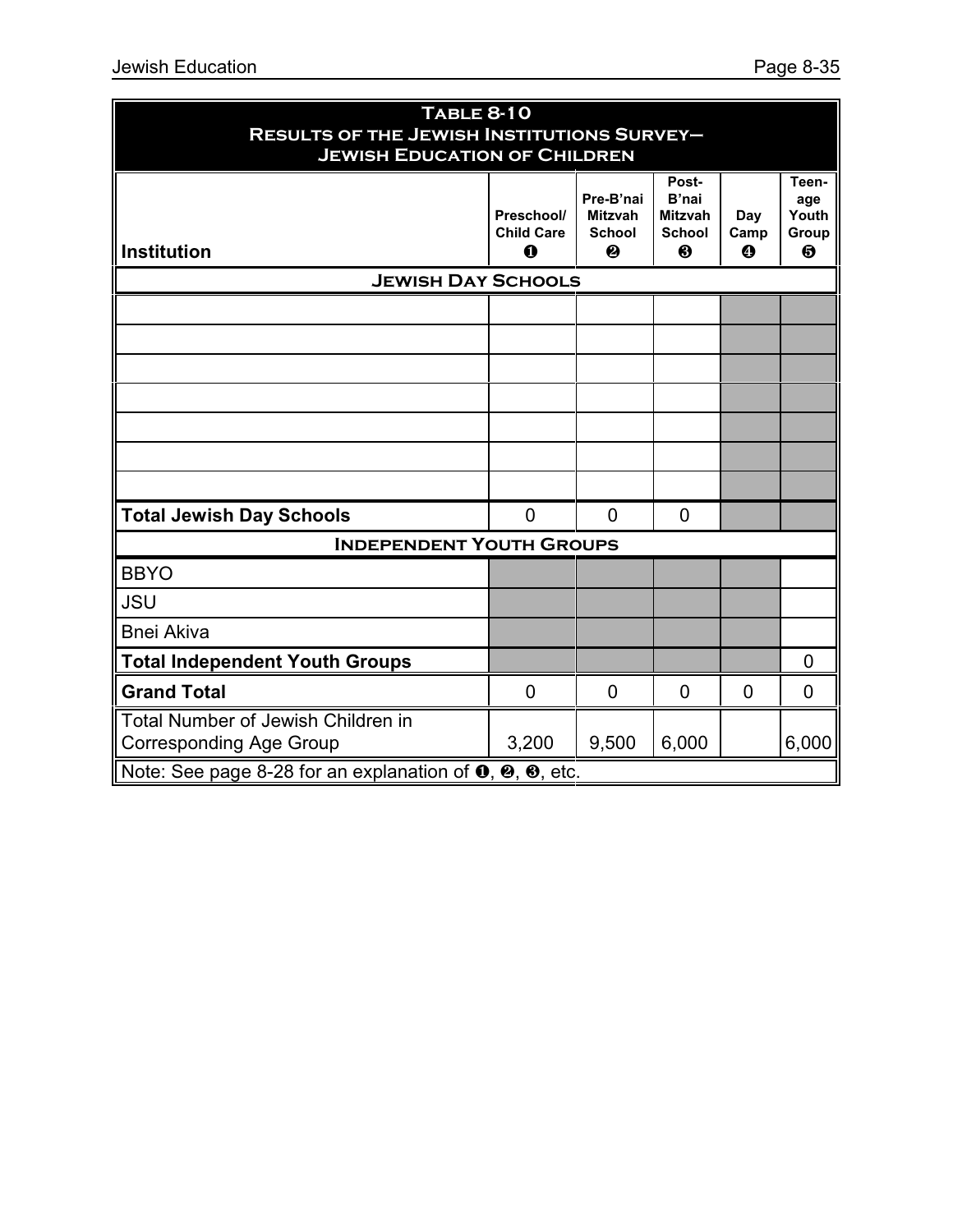### **Preschool/Child Care Program Attended by Jewish Children**

**T** able 8-11 shows that, *according to the Telephone Survey*, 61% (1,900 children) of Jewish children age 0-5 in Broward attend a Jewish preschool/child care program; 18%, a non-Jewish preschool/child care program; and 21%, do not attend a preschool/child care program.

The *Jewish Preschool/Child Care Market Share* (*market share*) **O** is defined as the percentage of Jewish children age 0-5 in a preschool/child care program who attend a *Jewish* preschool/child care program. Jewish preschool/child care programs have a 77% market share of the preschool/child care market for Jewish children age 0-5.

**Community Comparisons**. **Table 8-12** shows that the 61% who **attend a Jewish preschool/child care program** is the third highest of about 40 comparison Jewish communities and compares to 54% in Miami, 44% in South Palm Beach, 34% in West Palm Beach, 29% in Atlanta, and 14% in Las Vegas. The 61% compares to 36% in 1997.

The 18% who **attend a non-Jewish preschool/child care program** is below average among about 40 comparison Jewish communities and compares to 45% in Atlanta, 40% in Las Vegas, 36% in West Palm Beach, 23% in South Palm Beach, and 7% in Miami. The 18% compares to 30% in 1997.

The 21% who **do not attend a preschool/child care program** is the second lowest of about 40 comparison Jewish communities and compares to 46% in Las Vegas, 39% in Miami, 33% in South Palm Beach, 30% in West Palm Beach, and 25% in Atlanta. The 21% compares to 34% in 1997.

The 77% **market share** is well above average among about 40 comparison Jewish communities and compares to 88% in Miami, 65% in South Palm Beach, 49% in West Palm Beach, 39% in Atlanta, and 26% in Las Vegas. The 77% compares to 55% in 1997.

#### **Jewish Institutions Survey**

**THIS SECTION AWAITING DATA.**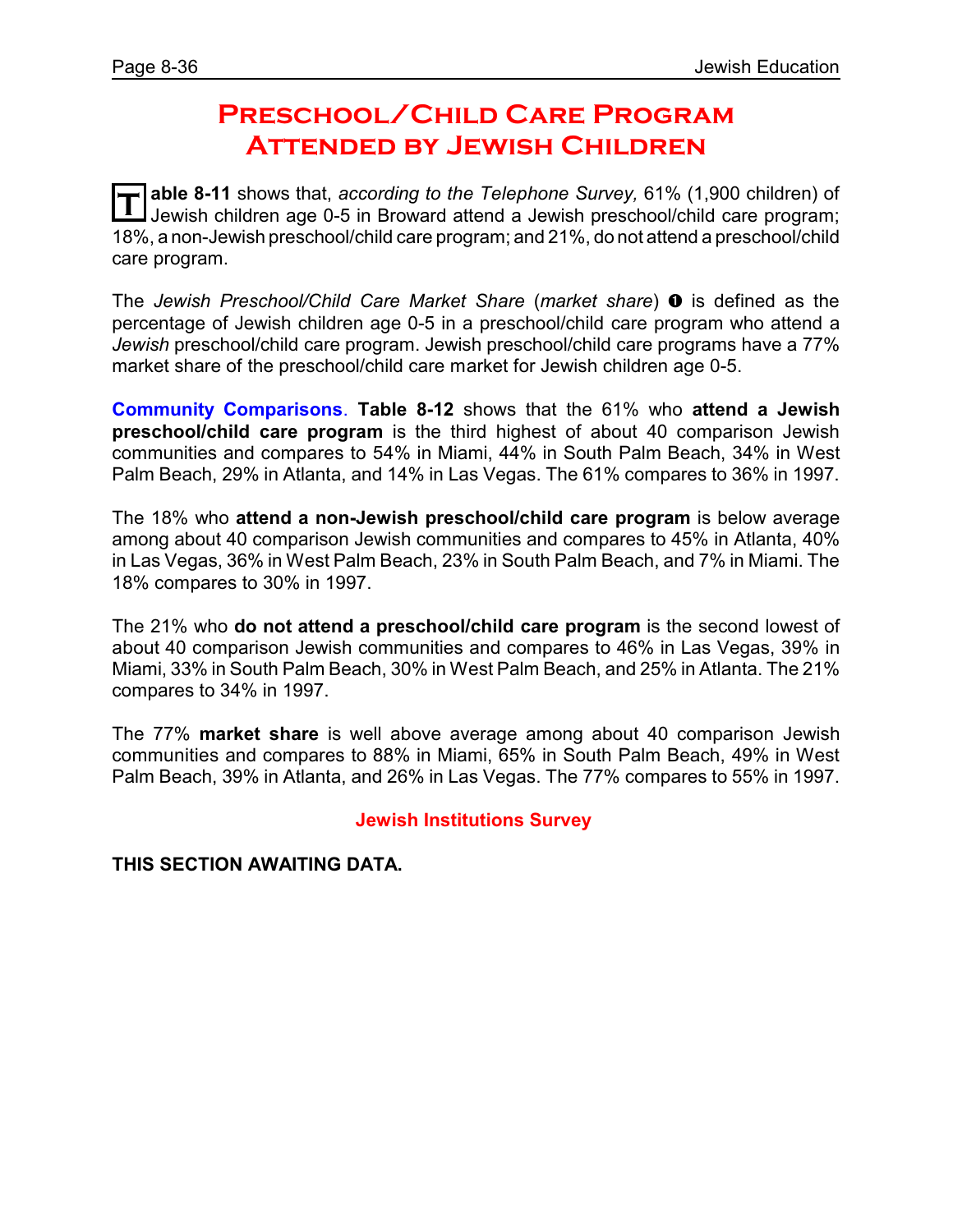**Comparisons Among Population Subgroups**. **Table 8-11** shows that, overall, 61% of Jewish children age 0-5 attend a Jewish preschool/child care program. The percentage is much higher (in):

- households earning an annual income of \$100,000 and over (80%)
- Reform households (80%)
- in-married households (68%)
- synagogue member households (72%), households in which the respondent did not participate in Chabad in the past year (72%), and JCC member households (81%)
- households who donated to the Jewish Federation in the past year (82%)

The percentage is much lower in:

- households earning an annual income of under \$100,000 (40%)
- households who attended Chabad in the past year (50%)
- ! households who were not asked to donate to the Jewish Federation in the past year (42%)
- households who did not donate to the Jewish Federation in the past year (47%)

Jewish children age 5 who already attend kindergarten are excluded from these results and are included in the results for Jewish children age 5-17 in the "Type of School Attended by Jewish Children" section in this Chapter.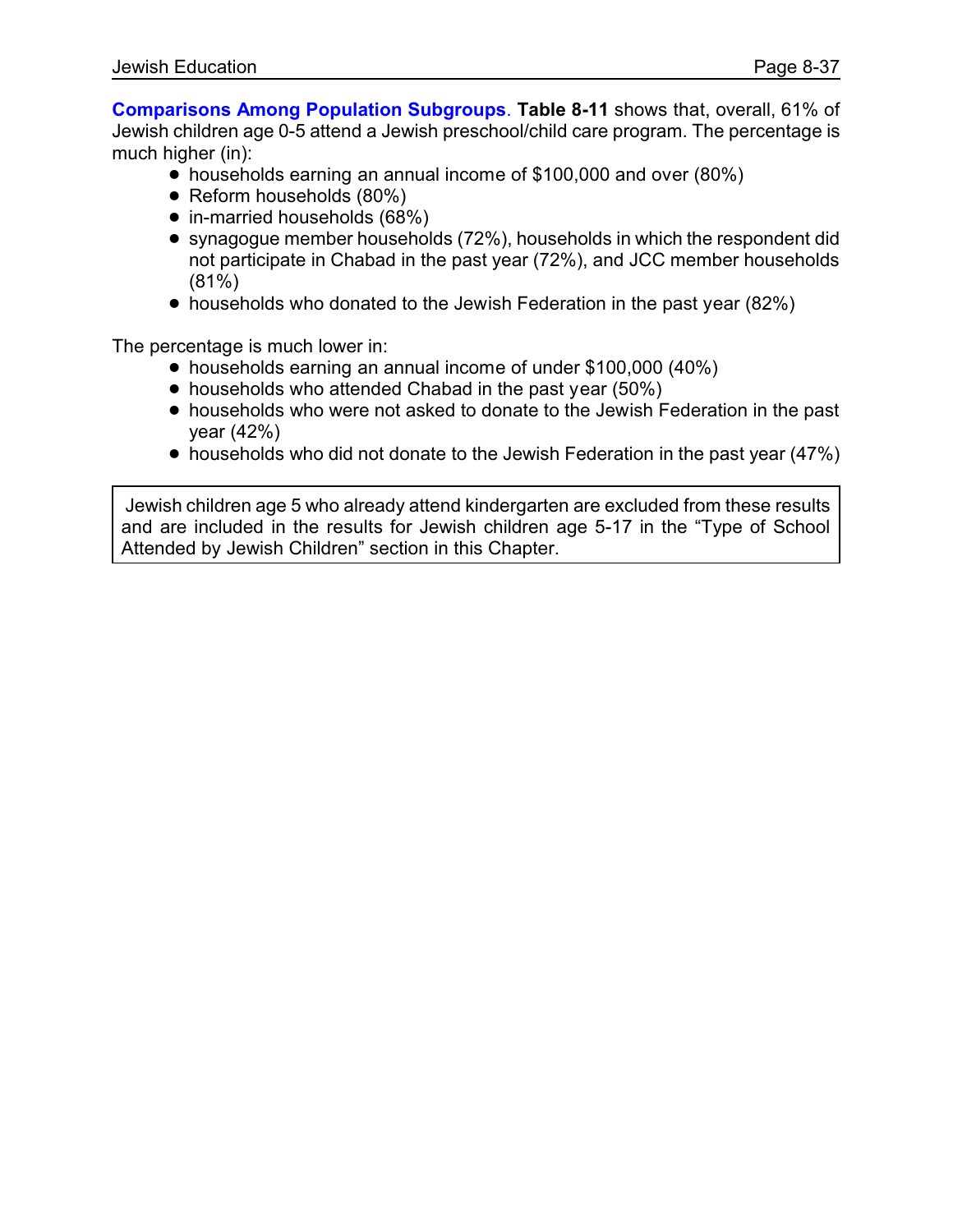| <b>TABLE 8-11</b><br>PRESCHOOL/CHILD CARE PROGRAM ATTENDED BY JEWISH CHILDREN |                                                                              |               |                                                                     |                                                                         |  |
|-------------------------------------------------------------------------------|------------------------------------------------------------------------------|---------------|---------------------------------------------------------------------|-------------------------------------------------------------------------|--|
|                                                                               | BASE: CHILDREN AGE 0-5 <sup>1</sup> RAISED JEWISH ONLY                       |               |                                                                     |                                                                         |  |
|                                                                               | <b>Attend a</b><br>Preschool/<br><b>Child</b><br><b>Care Program</b><br>Non- |               | <b>Do Not</b><br><b>Attend a</b><br>Preschool/<br><b>Child Care</b> | <b>Jewish</b><br>Preschool/<br><b>Child Care</b><br><b>Market Share</b> |  |
| <b>Population Subgroup</b>                                                    | <b>Jewish</b>                                                                | <b>Jewish</b> | Program                                                             | $\bf o$                                                                 |  |
| All                                                                           | 60.5%                                                                        | 18.1          | 21.4                                                                | 77.0%                                                                   |  |
| Children Age 2-5 Only                                                         | 72.9%                                                                        | 17.7          | 9.4                                                                 | 80.5%                                                                   |  |
|                                                                               | <b>SEX OF CHILD</b>                                                          |               |                                                                     |                                                                         |  |
| Male                                                                          | 53.8%                                                                        | 28.7          | 17.5                                                                | 65.2%                                                                   |  |
| Female                                                                        | 68.3%                                                                        | 5.8           | 25.9                                                                | 92.2%                                                                   |  |
|                                                                               | <b>HOUSEHOLD INCOME</b>                                                      |               |                                                                     |                                                                         |  |
| Under \$100,000                                                               | 39.9%                                                                        | 32.7          | 27.4                                                                | 55.0%                                                                   |  |
| \$100,000 and over                                                            | 79.8%                                                                        | 1.8           | 18.4                                                                | 97.8%                                                                   |  |
|                                                                               | <b>JEWISH IDENTIFICATION</b>                                                 |               |                                                                     |                                                                         |  |
| Conservative                                                                  | 57.4%                                                                        | 11.7          | 30.9                                                                | 83.1%                                                                   |  |
| Reform                                                                        | 80.4%                                                                        | 13.1          | 6.5                                                                 | 86.0%                                                                   |  |
|                                                                               | <b>TYPE OF MARRIAGE</b>                                                      |               |                                                                     |                                                                         |  |
| In-married                                                                    | 64.5%                                                                        | 21.8          | 13.7                                                                | 74.7%                                                                   |  |
|                                                                               | <b>SYNAGOGUE MEMBERSHIP</b>                                                  |               |                                                                     |                                                                         |  |
| Member                                                                        | 71.5%                                                                        | 6.1           | 22.4                                                                | 92.1%                                                                   |  |
|                                                                               | <b>ATTENDED CHABAD IN THE PAST YEAR</b>                                      |               |                                                                     |                                                                         |  |
| Attended                                                                      | 50.3%                                                                        | 27.0          | 22.7                                                                | 65.1%                                                                   |  |
| Did Not Attend                                                                | 71.8%                                                                        | 8.3           | 19.9                                                                | 89.6%                                                                   |  |
|                                                                               | <b>JCC MEMBERSHIP</b>                                                        |               |                                                                     |                                                                         |  |
| Non-Member                                                                    | 80.6%                                                                        | 13.5          | 5.9                                                                 | 85.7%                                                                   |  |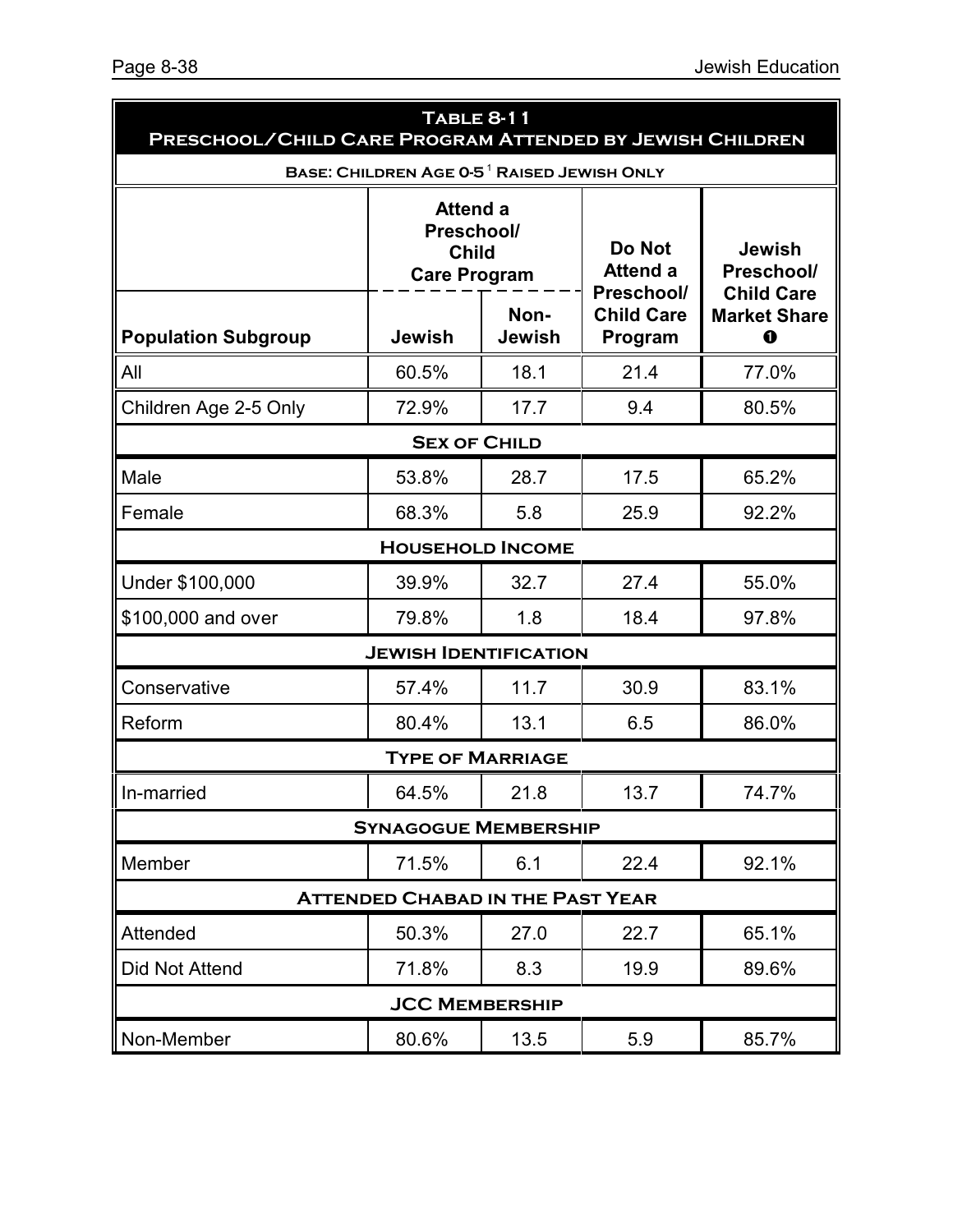| TABLE 8-11<br>PRESCHOOL/CHILD CARE PROGRAM ATTENDED BY JEWISH CHILDREN |                                                                                                                          |                       |                                  |                                                  |  |  |  |
|------------------------------------------------------------------------|--------------------------------------------------------------------------------------------------------------------------|-----------------------|----------------------------------|--------------------------------------------------|--|--|--|
|                                                                        | BASE: CHILDREN AGE 0-5 <sup>1</sup> RAISED JEWISH ONLY                                                                   |                       |                                  |                                                  |  |  |  |
|                                                                        | Attend a<br>Preschool/<br><b>Child</b><br><b>Care Program</b>                                                            |                       | Do Not<br>Attend a<br>Preschool/ | <b>Jewish</b><br>Preschool/<br><b>Child Care</b> |  |  |  |
| <b>Population Subgroup</b>                                             | <b>Jewish</b>                                                                                                            | Non-<br><b>Jewish</b> |                                  | <b>Market Share</b><br>O                         |  |  |  |
| <b>JEWISH FEDERATION MARKET SEGMENTS IN THE PAST YEAR</b>              |                                                                                                                          |                       |                                  |                                                  |  |  |  |
| Donated to Federation                                                  | 82.1%                                                                                                                    | 10.7                  | 7.2                              | 88.5%                                            |  |  |  |
| <b>Not Asked</b>                                                       | 41.6%                                                                                                                    | 25.5                  | 32.9                             | 62.0%                                            |  |  |  |
| <b>DONATED TO JEWISH FEDERATION IN THE PAST YEAR</b>                   |                                                                                                                          |                       |                                  |                                                  |  |  |  |
| Nothing                                                                | 46.5%                                                                                                                    | 23.3                  | 30.2                             | 66.6%                                            |  |  |  |
|                                                                        | Excludes Jewish children age 5 who already attend kindergarten.<br>Note: See page 8-36 for an explanation of $\bullet$ . |                       |                                  |                                                  |  |  |  |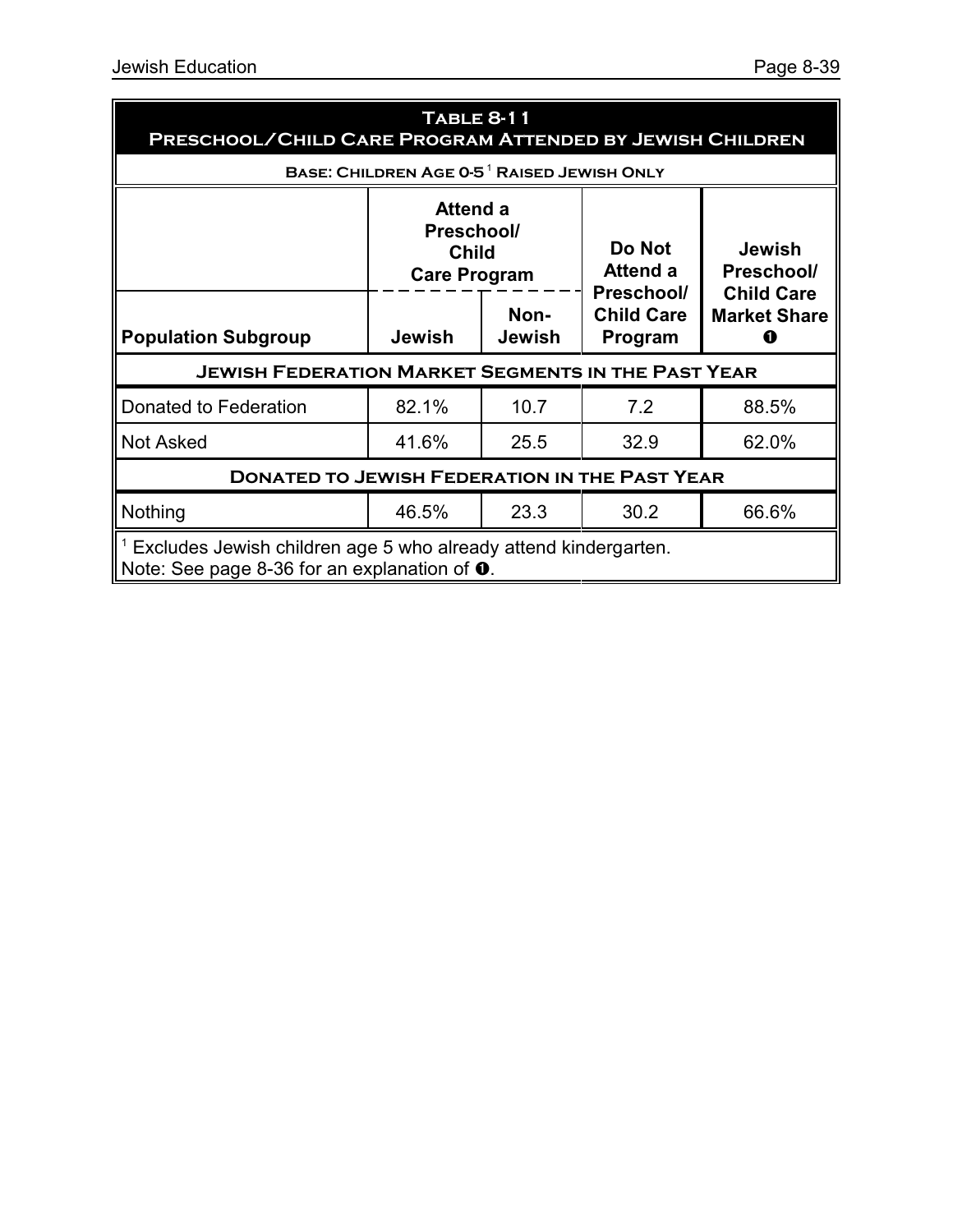| <b>TABLE 8-12</b><br>PRESCHOOL/CHILD CARE PROGRAM ATTENDED BY JEWISH CHILDREN<br><b>COMMUNITY COMPARISONS</b> |      |                                                           |                                            |                                            |                                              |
|---------------------------------------------------------------------------------------------------------------|------|-----------------------------------------------------------|--------------------------------------------|--------------------------------------------|----------------------------------------------|
|                                                                                                               |      |                                                           | BASE: JEWISH CHILDREN AGE 0-5 <sup>1</sup> |                                            |                                              |
|                                                                                                               |      | <b>Attend a</b><br><b>Preschool/Child Care</b><br>Program |                                            | Do Not<br><b>Attend a</b>                  | Jewish<br>Preschool/<br><b>Child Care</b>    |
| Community                                                                                                     | Year | <b>Jewish</b>                                             | Non-<br><b>Jewish</b>                      | Preschool/<br><b>Child Care</b><br>Program | <b>Market</b><br><b>Share</b><br>$\mathbf 0$ |
| San Antonio                                                                                                   | 2007 | 64%                                                       | 5                                          | 30                                         | 92%                                          |
| <b>Baltimore</b>                                                                                              | 2010 | 63%                                                       | $\overline{7}$                             | 30                                         | 90%                                          |
| <b>Miami</b>                                                                                                  | 2014 | 54%                                                       | $\overline{7}$                             | 39                                         | 88%                                          |
| Jacksonville                                                                                                  | 2002 | 50%                                                       | 11                                         | 39                                         | 81%                                          |
| Cleveland                                                                                                     | 2011 | 49%                                                       | 11                                         | 39                                         | 81%                                          |
| Tucson                                                                                                        | 2002 | 45%                                                       | 10                                         | 45                                         | 81%                                          |
| Charlotte                                                                                                     | 1997 | 53%                                                       | 13                                         | 34                                         | 80%                                          |
| <b>New York</b>                                                                                               | 2011 | 44%                                                       | 13                                         | 43                                         | 78%                                          |
| <b>BROWARD</b>                                                                                                | 2016 | 61%                                                       | 18                                         | 21                                         | 77%                                          |
| Monmouth                                                                                                      | 1997 | 42%                                                       | 13                                         | 45                                         | 76%                                          |
| Cincinnati                                                                                                    | 2008 | 45%                                                       | 17                                         | 38                                         | 73%                                          |
| Lehigh Valley                                                                                                 | 2007 | 51%                                                       | 22                                         | 28                                         | 70%                                          |
| <b>Detroit</b>                                                                                                | 2005 | 49%                                                       | 21                                         | 30                                         | 70%                                          |
| <b>Minneapolis</b>                                                                                            | 2004 | 49%                                                       | 21                                         | 29                                         | 70%                                          |
| Sarasota                                                                                                      | 2001 | 33%                                                       | 14                                         | 53                                         | 70%                                          |
| <b>S Palm Beach</b>                                                                                           | 2005 | 44%                                                       | 23                                         | 33                                         | 65%                                          |
| Middlesex                                                                                                     | 2008 | 38%                                                       | 22                                         | 39                                         | 63%                                          |
| Columbus                                                                                                      | 2013 | 42%                                                       | 26                                         | 32                                         | 62%                                          |
| Chicago                                                                                                       | 2010 | 37%                                                       | 24                                         | 39                                         | 61%                                          |
| Bergen                                                                                                        | 2001 | 34%                                                       | 24                                         | 42                                         | 58%                                          |
| Rochester                                                                                                     | 1999 | 33%                                                       | 24                                         | 44                                         | 58%                                          |
| Los Angeles                                                                                                   | 1997 | 35%                                                       | 27                                         | 38                                         | 56%                                          |
| <b>Broward</b>                                                                                                | 1997 | 36%                                                       | 30                                         | 34                                         | 55%                                          |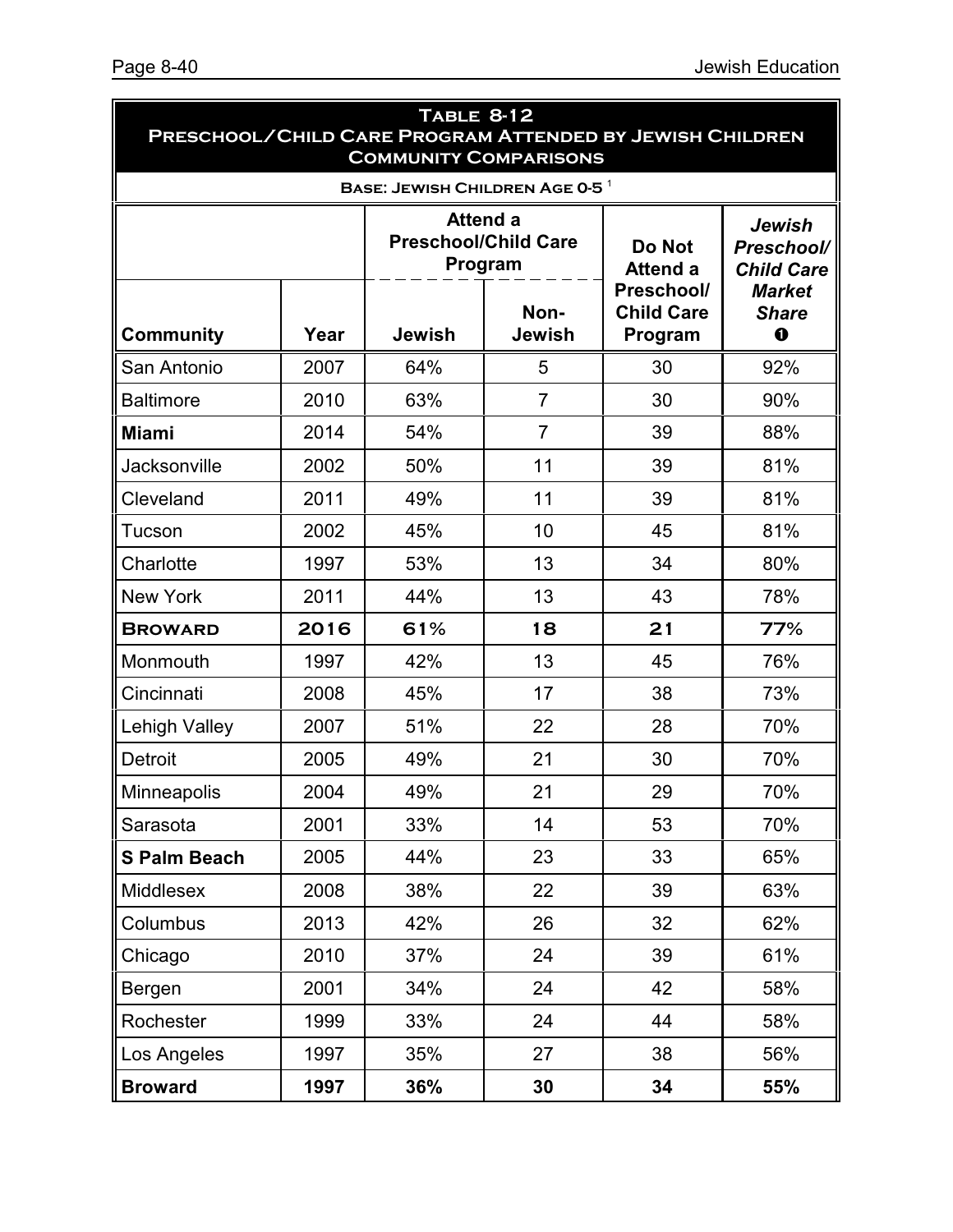| <b>TABLE 8-12</b><br>PRESCHOOL/CHILD CARE PROGRAM ATTENDED BY JEWISH CHILDREN<br><b>COMMUNITY COMPARISONS</b> |      |               |                                                    |                                            |                                           |  |
|---------------------------------------------------------------------------------------------------------------|------|---------------|----------------------------------------------------|--------------------------------------------|-------------------------------------------|--|
|                                                                                                               |      |               | <b>BASE: JEWISH CHILDREN AGE 0-5<sup>1</sup></b>   |                                            |                                           |  |
|                                                                                                               |      |               | Attend a<br><b>Preschool/Child Care</b><br>Program | Do Not<br><b>Attend a</b>                  | Jewish<br>Preschool/<br><b>Child Care</b> |  |
| <b>Community</b>                                                                                              | Year | <b>Jewish</b> | Non-<br>Jewish                                     | Preschool/<br><b>Child Care</b><br>Program | <b>Market</b><br><b>Share</b><br>$\bf{o}$ |  |
| Milwaukee                                                                                                     | 1996 | 31%           | 25                                                 | 45                                         | 55%                                       |  |
| Portland (ME)                                                                                                 | 2007 | 33%           | 29                                                 | 39                                         | 53%                                       |  |
| <b>W Palm Beach</b>                                                                                           | 2005 | 34%           | 36                                                 | 30                                         | 49%                                       |  |
| Richmond                                                                                                      | 1994 | 25%           | 26                                                 | 49                                         | 49%                                       |  |
| Washington                                                                                                    | 2003 | 31%           | 40                                                 | 29                                         | 44%                                       |  |
| Harrisburg                                                                                                    | 1994 | 26%           | 33                                                 | 42                                         | 44%                                       |  |
| New Haven                                                                                                     | 2010 | 28%           | 40                                                 | 32                                         | 41%                                       |  |
| Westport                                                                                                      | 2000 | 26%           | 38                                                 | 36                                         | 41%                                       |  |
| Hartford                                                                                                      | 2000 | 21%           | 31                                                 | 48                                         | 41%                                       |  |
| <b>Atlantic County</b>                                                                                        | 2004 | 23%           | 34                                                 | 43                                         | 40%                                       |  |
| St. Louis                                                                                                     | 2014 | 34%           | 54                                                 | 13                                         | 39%                                       |  |
| <b>Atlanta</b>                                                                                                | 2006 | 29%           | 45                                                 | 25                                         | 39%                                       |  |
| <b>Tidewater</b>                                                                                              | 2001 | 26%           | 40                                                 | 34                                         | 39%                                       |  |
| York                                                                                                          | 1999 | 22%           | 40                                                 | 38                                         | 36%                                       |  |
| St. Paul                                                                                                      | 2004 | 26%           | 47                                                 | 27                                         | 35%                                       |  |
| Rhode Island                                                                                                  | 2002 | 15%           | 31                                                 | 54                                         | 33%                                       |  |
| <b>Las Vegas</b>                                                                                              | 2005 | 14%           | 40                                                 | 46                                         | 26%                                       |  |
| Seattle                                                                                                       | 2000 | 2%            | 36                                                 | 62                                         | $5\%$                                     |  |
| Pittsburgh                                                                                                    | 2002 | 44%           |                                                    | 56                                         | <b>NA</b>                                 |  |
| Phoenix                                                                                                       | 2002 | 30%           |                                                    | 70                                         | <b>NA</b>                                 |  |
| NJPS <sup>2</sup>                                                                                             | 2000 | 19%           | 34                                                 | 47                                         | 36%                                       |  |

<sup>1</sup> Excludes Jewish children age 5 who already attend kindergarten.

2 NJPS 2000 data are for the *more Jewishly-connected sample*.

Note: Sample sizes for this table are generally small and only differences in results that are at least 20 percentage points apart should be treated as important.

Note: See page 8-36 for an explanation of  $\bullet$ .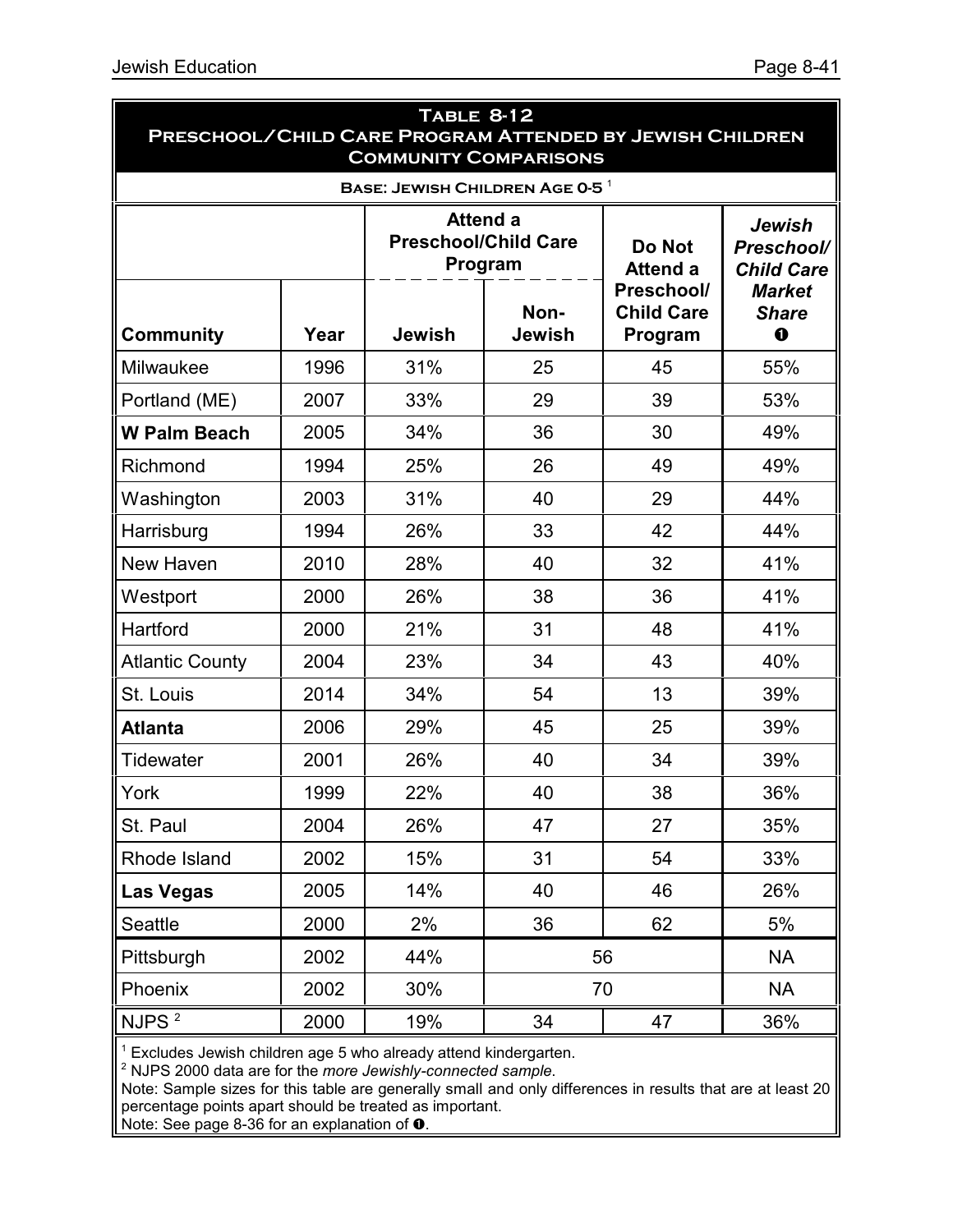## **Type of School Attended by Jewish Children**

### **Jewish Children Age 5-17**

 $|\mathsf{T}|$ **able 8-13** shows that, *according to the Telephone Survey*, 17% (2,600 children) of Jewish children **age 5-17** in Broward attend a Jewish day school; 14%, a non-Jewish private school; and 69%, a public school. These results vary little when part jewish children are added. Note that, in 2011, Florida was 38<sup>th</sup> among the states in spending per pupil in public schools.

The *Jewish Day School Market Share (market share)*  $\bullet$  is defined as the percentage of Jewish children in a private school who attend a Jewish day school. Jewish day schools have an 81% market share of the private school market for Jewish children age 5-17. Market shares are generally calculated from small sample sizes and the results should be treated with caution.

**Community Comparisons**. **Table 8-14** shows that the 17% who **attend a Jewish day school** is about average among about 45 comparison Jewish communities and compares to 46% in Miami, 19% in South Palm Beach, 12% in Atlanta, 9% in Las Vegas, and 7% in West Palm Beach. The 17% compares to 13% in 1997.

The 14% who **attend a non-Jewish private school** is about average among about 45 comparison Jewish communities and compares to 16% in South Palm Beach, 11% in each of Miami, Atlanta, and West Palm Beach, and 7% in Las Vegas. The 17% compares to 11% in 1997.

The 69% who **attend a public school** is about average among about 45 comparison Jewish communities and compares to 84% in Las Vegas, 82% in West Palm Beach, 77% in Atlanta, 66% in South Palm Beach, and 43% in Miami. The 69% compares to 76% in 1997.

The 55% **market share** is below average among about 45 comparison Jewish communities and compares to 81% in Miami, 58% in Las Vegas, 54% in South Palm Beach, 50% in Atlanta, and 39% in West Palm Beach. The 55% compares to 55% in 1997.

#### **Jewish Institutions Survey**

THIS SECTION WAITING FOR DATA.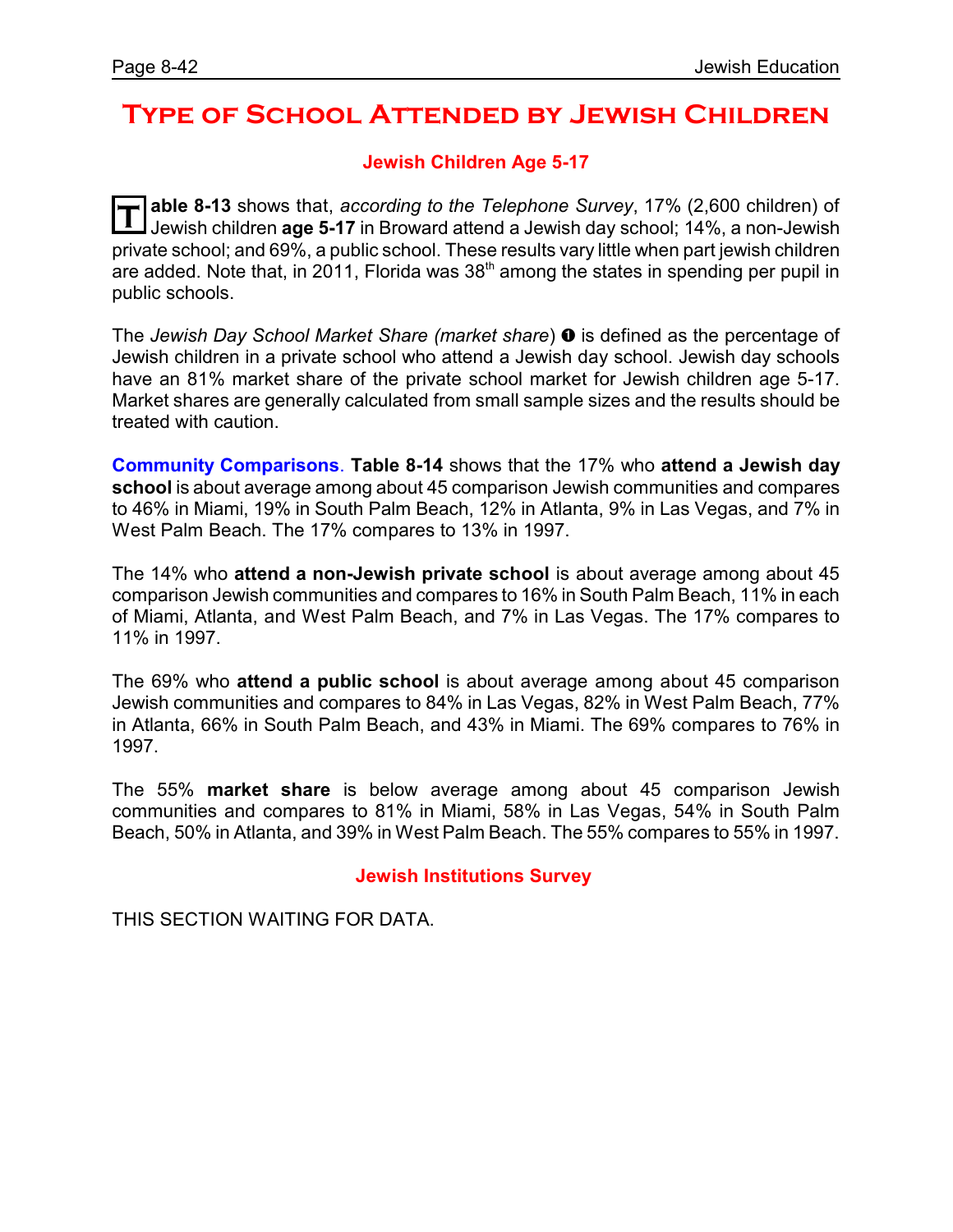**Comparisons Among Population Subgroups**. **Table 8-13** shows that, *according to the Telephone Survey*, overall, 17% of Jewish children age 5-17 attend a Jewish day school. The percentage is much higher for Jewish children age 5-17 in:

- $\bullet$  households in the Southeast (42%)
- Orthodox households (68%)
- JCC member households (34%)
- households in which the respondent attended a Jewish day school as a child (37%)
- ! households in which the respondent attended or worked at a Jewish overnight camp as a child (30%)
- households in which the respondent participated in a Jewish youth group as a teenager (30%)
- ! households in which the respondent participated in Hillel/Chabad while in college (excluding High Holidays) (46%)
- households in which an adult visited Israel on a Jewish trip (27%)
- households who donated \$100 and over to the Jewish Federation in the past year (27%)

The percentage is much lower for Jewish children age 5-17 in:

- $\bullet$  Reform households (6%)
- $\bullet$  intermarried households (3%)
- synagogue non-member households (7%)
- ! households in which the respondent did not attend Jewish education as a child  $(7%)$
- households in which the respondent did not participate in a Jewish youth group as a teenager (6%)
- households in which no adult visited Israel (6%)

## **Jewish Children Age 5-12**

**Table 8-13** shows that, *according to the Telephone Survey*, 21% (2,000 children) of Jewish children **age 5-12** attend a Jewish day school; 9%, a non-Jewish private school; and 70%, a public school. Jewish day schools have an 71% market share of the private school market for Jewish children age 5-12.

**Community Comparisons**. **Table 8-15** shows that the 21% who **attend a Jewish day school** is about average among about 40 comparison Jewish communities and compares to 52% in Miami, 22% in South Palm Beach, 17% in Atlanta, and 12% in both Las Vegas and West Palm Beach. The 21% compares to 16% in 1997.

The 9% who **attend a non-Jewish private school** is about average among about 40 comparison Jewish communities and compares to 15% in South Palm Beach, 13% in West Palm Beach, and 8% in each of Miami, Atlanta, and Las Vegas. The 9% compares to 13% in 1997.

The 70% who **attend a public school** is about average among about 40 comparison Jewish communities and compares to 80% in Las Vegas, 76% in West Palm Beach, 75% in Atlanta, 63% in South Palm Beach, and 40% in Miami. The 70% compares to 71% in 1997.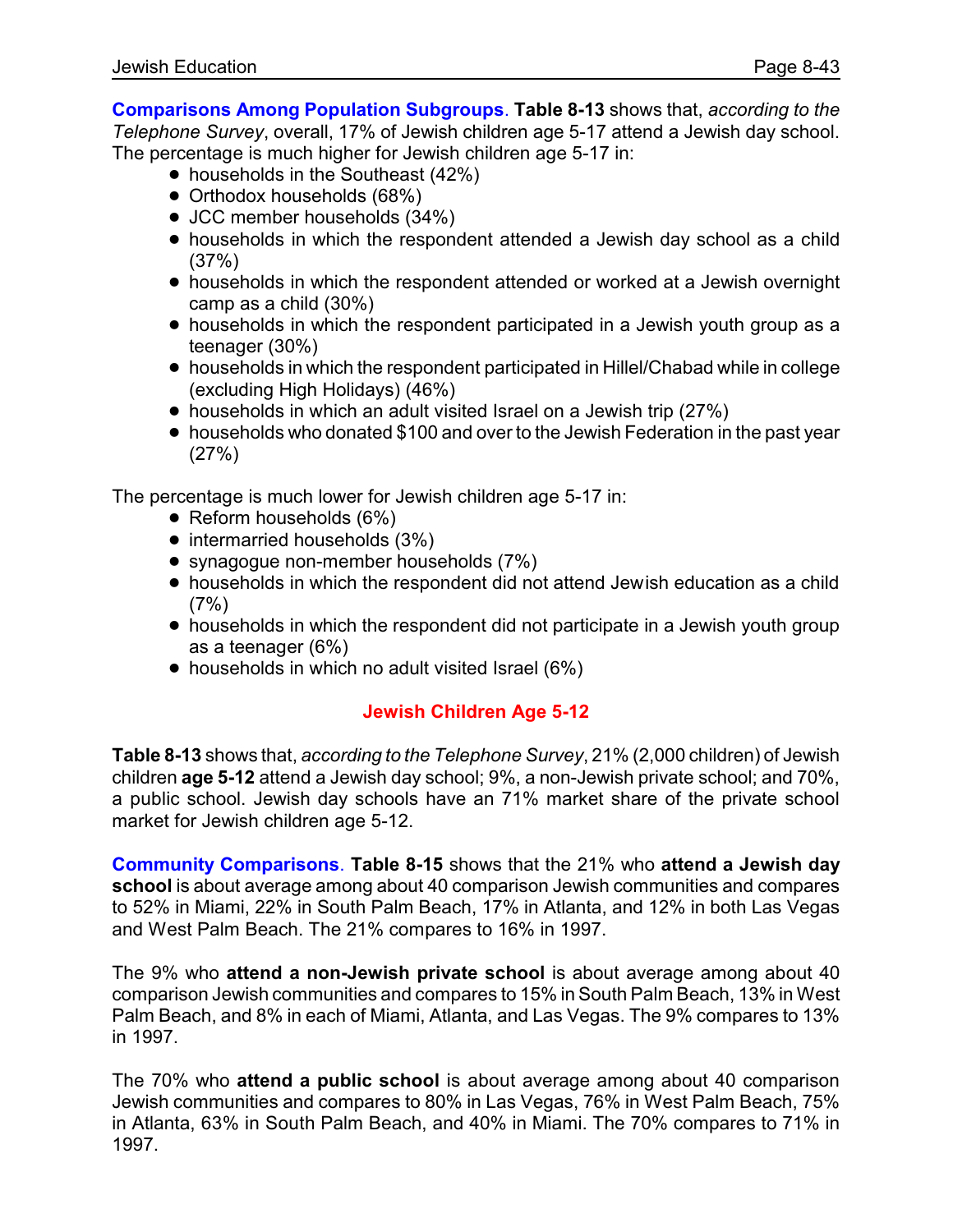The 71% **market share** is about average among about 40 comparison Jewish communities and compares to 87% in Miami, 67% in Atlanta, 61% in Las Vegas, 59% in South Palm Beach, and 47% in West Palm Beach. The 71% compares to 56% in 1997.

**Jewish Institutions Survey**.

THIS SECTION AWAITING DATA.

### **Jewish Children Age 13-17**

**Table 8-13** shows that, *according to the Telephone Survey*, 11% (600 children) of Jewish children age 13-17 attend a Jewish day school; 23%, a non-Jewish private school; and 66%, a public school. Jewish day schools have a 31% market share of the private school market for Jewish children age 13-17.

**Community Comparisons**. **Table 8-16** shows that the 11% who **attend a Jewish day school** is about average among about 40 comparison Jewish communities and compares to 37% in Miami, 14% in South Palm Beach, 7% in Atlanta, 5% in Las Vegas, and 1% in West Palm Beach. The 11% compares to 10% in 1997.

The 23% who **attend a non-Jewish private school** is the third highest of about 40 comparison Jewish communities and compares to 16% in South Palm Beach, 15% in Miami, 14% in Atlanta, 7% in West Palm Beach, and 5% in Las Vegas. The 23% compares to 8% in 1997.

The 66% who **attend a public school** is well below average among about 40 comparison Jewish communities and compares to 92% in West Palm Beach, 91% in Las Vegas, 79% in Atlanta, 70% in South Palm Beach, and 49% in Miami. The 66% compares 83% in 1997.

The 31% **market share** is well below average among about 40 comparison Jewish communities and compares to 71% in Miami, 51% in Las Vegas, 45% in South Palm Beach, 32% in Atlanta, and 16% in West Palm Beach. The 31% compares to 55% in 1997.

**Jewish Institutions Survey**.

THIS SECTION AWAITING DATA.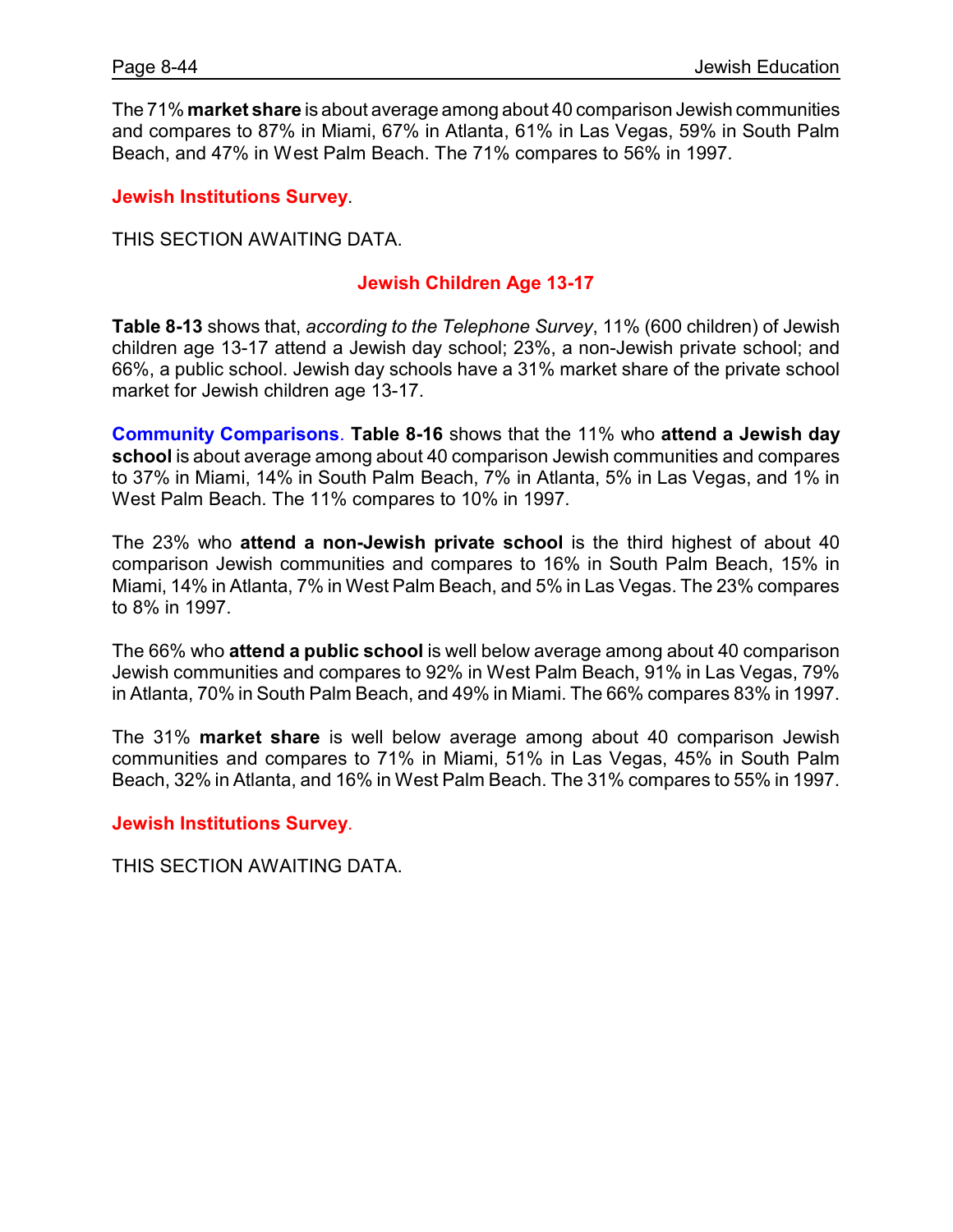| lewish Education                                                         |                                       |                       |                                | Page 8-45                                       |  |  |  |
|--------------------------------------------------------------------------|---------------------------------------|-----------------------|--------------------------------|-------------------------------------------------|--|--|--|
| <b>TABLE 8-13</b><br>TYPE OF SCHOOL ATTENDED BY JEWISH CHILDREN AGE 5-17 |                                       |                       |                                |                                                 |  |  |  |
|                                                                          | BASE: JEWISH CHILDREN AGE 5-17 $^1$   |                       |                                |                                                 |  |  |  |
|                                                                          | <b>Private School</b>                 |                       |                                | <b>Jewish</b><br><b>Day</b><br><b>School</b>    |  |  |  |
| <b>Population Subgroup</b>                                               | <b>Jewish</b><br>Day<br><b>School</b> | Non-<br><b>Jewish</b> | <b>Public</b><br><b>School</b> | <b>Market</b><br>Share $^2$<br>$\mathbf \Omega$ |  |  |  |
| All                                                                      | 17.3%                                 | 14.2                  | 68.5                           | 54.9%                                           |  |  |  |
|                                                                          | <b>GEOGRAPHIC AREA</b>                |                       |                                |                                                 |  |  |  |
| Northwest                                                                | 13.7%                                 | 10.9                  | 75.4                           | 55.7%                                           |  |  |  |
| <b>West Central</b>                                                      | 10.9%                                 | 12.6                  | 76.5                           | 46.4%                                           |  |  |  |
| Southeast                                                                | 42.1%                                 | 12.2                  | 45.7                           | 77.5%                                           |  |  |  |
| Southwest                                                                | 9.4%                                  | 11.6                  | 79.0                           | 44.8%                                           |  |  |  |
|                                                                          | <b>AGE OF CHILD</b>                   |                       |                                |                                                 |  |  |  |
| $5 - 12$                                                                 | 21.3%                                 | 8.6                   | 70.1                           | 71.2%                                           |  |  |  |

| $5 - 12$                     | 21.3%                   | 8.6  | 70.1 | 71.2% |  |  |  |  |  |
|------------------------------|-------------------------|------|------|-------|--|--|--|--|--|
| $13 - 17$                    | 10.7%                   | 23.4 | 65.9 | 31.4% |  |  |  |  |  |
| <b>SEX OF CHILD</b>          |                         |      |      |       |  |  |  |  |  |
| Male                         | 17.0%                   | 11.8 | 71.2 | 59.0% |  |  |  |  |  |
| Female                       | 17.8%                   | 18.4 | 63.8 | 49.2% |  |  |  |  |  |
|                              | <b>HOUSEHOLD INCOME</b> |      |      |       |  |  |  |  |  |
| Under \$100,000              | 10.6%                   | 3.1  | 86.3 | 77.4% |  |  |  |  |  |
| $$100 - $200,000$            | 23.5%                   | 6.1  | 70.4 | 79.4% |  |  |  |  |  |
| \$200,000 and over           | 19.9%                   | 30.1 | 50.0 | 39.8% |  |  |  |  |  |
| <b>JEWISH IDENTIFICATION</b> |                         |      |      |       |  |  |  |  |  |
| Orthodox                     | 67.9%                   | 7.8  | 24.3 | 89.7% |  |  |  |  |  |
| Conservative                 | 12.9%                   | 12.7 | 74.4 | 50.4% |  |  |  |  |  |
| Reform                       | 5.7%                    | 23.1 | 71.2 | 19.8% |  |  |  |  |  |
|                              |                         |      |      |       |  |  |  |  |  |

Just Jewish 16.3% 7.2 76.5 69.4%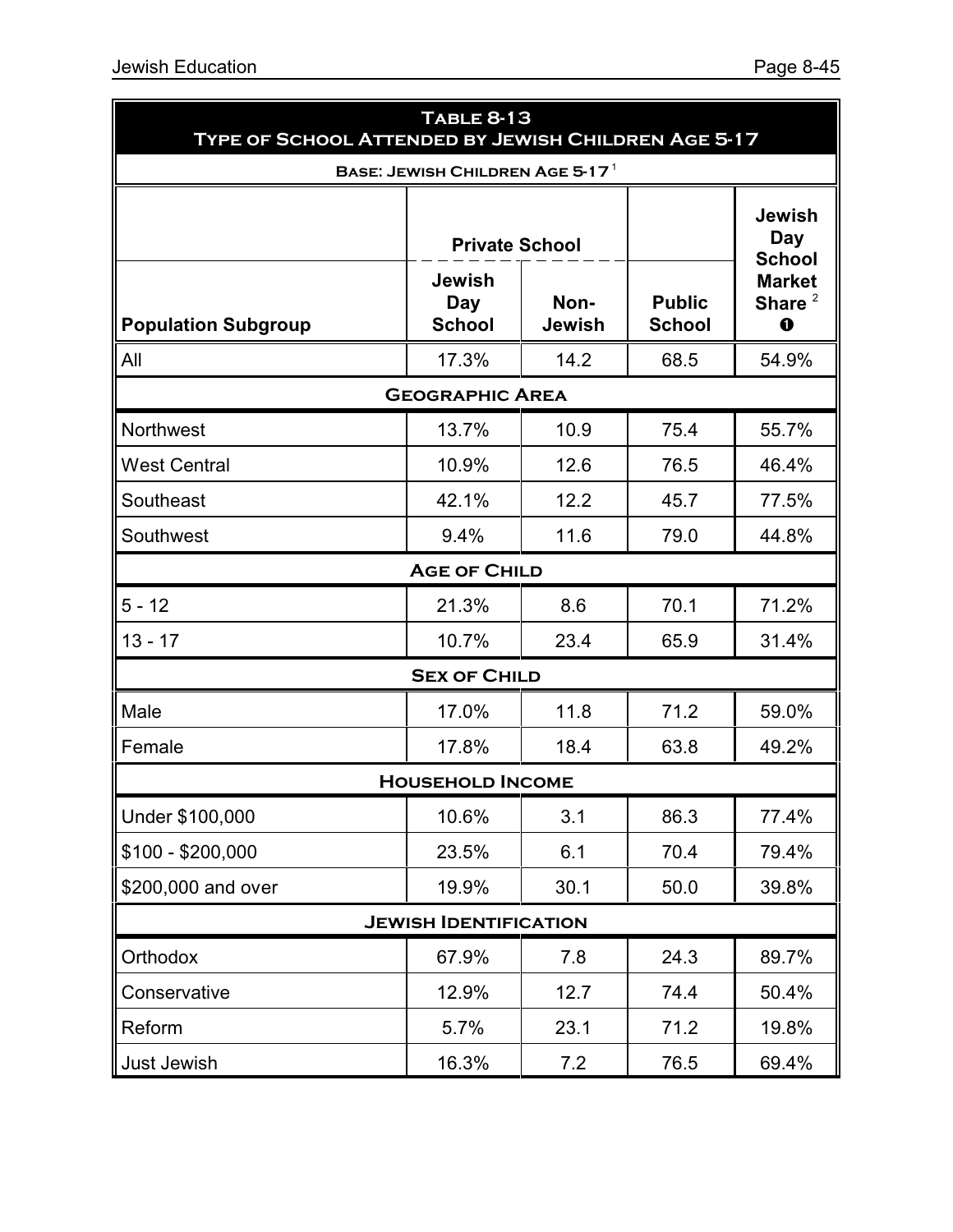| <b>TABLE 8-13</b><br>TYPE OF SCHOOL ATTENDED BY JEWISH CHILDREN AGE 5-17 |                                                                |      |                                |                                              |  |  |
|--------------------------------------------------------------------------|----------------------------------------------------------------|------|--------------------------------|----------------------------------------------|--|--|
|                                                                          | <b>BASE: JEWISH CHILDREN AGE 5-17<sup>1</sup></b>              |      |                                |                                              |  |  |
|                                                                          | <b>Private School</b>                                          |      |                                | <b>Jewish</b><br><b>Day</b><br><b>School</b> |  |  |
| <b>Population Subgroup</b>                                               | <b>Jewish</b><br>Non-<br>Day<br><b>School</b><br><b>Jewish</b> |      | <b>Public</b><br><b>School</b> | <b>Market</b><br>Share $^2$<br>$\bf o$       |  |  |
| All                                                                      | 17.3%                                                          | 14.2 | 68.5                           | 54.9%                                        |  |  |
|                                                                          | <b>TYPE OF MARRIAGE</b>                                        |      |                                |                                              |  |  |
| In-married                                                               | 19.1%                                                          | 14.3 | 66.6                           | 57.2%                                        |  |  |
| Conversionary                                                            | 13.2%                                                          | 15.9 | 70.9                           | 45.4%                                        |  |  |
| Intermarried                                                             | 2.7%                                                           | 17.1 | 80.2                           | 13.6%                                        |  |  |
|                                                                          | <b>SYNAGOGUE MEMBERSHIP</b>                                    |      |                                |                                              |  |  |
| Member                                                                   | 23.2%                                                          | 16.9 | 59.9                           | 57.9%                                        |  |  |
| Non-Member                                                               | 6.8%                                                           | 9.5  | 83.7                           | 41.7%                                        |  |  |
|                                                                          | <b>ATTENDED CHABAD IN THE PAST YEAR</b>                        |      |                                |                                              |  |  |
| Attended                                                                 | 25.2%                                                          | 15.3 | 59.5                           | 62.2%                                        |  |  |
| Did Not Attend                                                           | 12.0%                                                          | 13.5 | 74.5                           | 47.1%                                        |  |  |
|                                                                          | <b>JCC MEMBERSHIP</b>                                          |      |                                |                                              |  |  |
| Member                                                                   | 33.9%                                                          | 12.6 | 53.5                           | 72.9%                                        |  |  |
| Non-Member                                                               | 13.2%                                                          | 14.7 | 72.1                           | 47.3%                                        |  |  |
| <b>JEWISH ORGANIZATION MEMBERSHIP</b>                                    |                                                                |      |                                |                                              |  |  |
| Member                                                                   | 21.7%                                                          | 22.2 | 56.1                           | 49.4%                                        |  |  |
| Non-Member                                                               | 16.2%                                                          | 12.3 | 71.5                           | 56.8%                                        |  |  |
| <b>RESPONDENT ATTENDED JEWISH EDUCATION AS A CHILD</b>                   |                                                                |      |                                |                                              |  |  |
| To Jewish Day School                                                     | 36.9%                                                          | 12.3 | 50.8                           | 75.0%                                        |  |  |
| <b>To Supplemental School</b>                                            | 11.8%                                                          | 16.5 | 71.7                           | 41.7%                                        |  |  |
| → To Jewish Education                                                    | 20.4%                                                          | 14.8 | 64.8                           | 58.0%                                        |  |  |
| No                                                                       | 6.9%                                                           | 8.9  | 84.2                           | 43.7%                                        |  |  |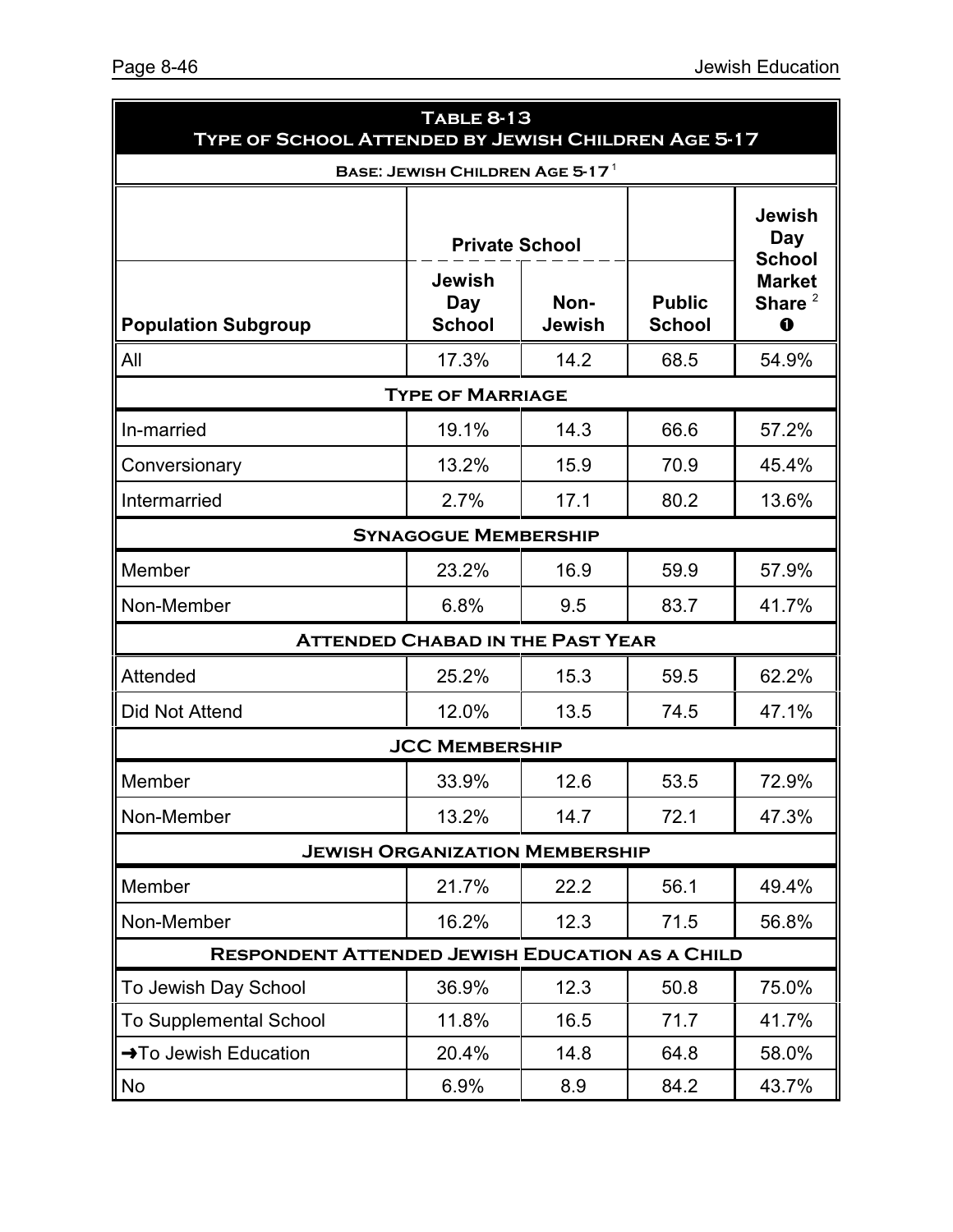| <b>TABLE 8-13</b><br><b>TYPE OF SCHOOL ATTENDED BY JEWISH CHILDREN AGE 5-17</b>               |                                       |                       |                                |                                            |  |  |  |
|-----------------------------------------------------------------------------------------------|---------------------------------------|-----------------------|--------------------------------|--------------------------------------------|--|--|--|
|                                                                                               | BASE: JEWISH CHILDREN AGE 5-17 $^1$   |                       |                                |                                            |  |  |  |
|                                                                                               | <b>Private School</b>                 |                       |                                | <b>Jewish</b><br>Day<br><b>School</b>      |  |  |  |
| <b>Population Subgroup</b>                                                                    | <b>Jewish</b><br>Day<br><b>School</b> | Non-<br><b>Jewish</b> | <b>Public</b><br><b>School</b> | <b>Market</b><br>Share $^2$<br>$\mathbf 0$ |  |  |  |
| All                                                                                           | 17.3%                                 | 14.2                  | 68.5                           | 54.9%                                      |  |  |  |
| RESPONDENT ATTENDED OR WORKED AT JEWISH OVERNIGHT CAMP AS A CHILD                             |                                       |                       |                                |                                            |  |  |  |
| <b>To Overnight Camp</b>                                                                      | 30.3%                                 | 20.9                  | 48.8                           | 59.2%                                      |  |  |  |
| <b>No</b>                                                                                     | 9.7%                                  | 9.7                   | 80.6                           | 50.0%                                      |  |  |  |
| <b>RESPONDENT PARTICIPATED IN JEWISH YOUTH GROUP AS A TEENAGER</b>                            |                                       |                       |                                |                                            |  |  |  |
| <b>Youth Group Participant</b>                                                                | 30.2%                                 | 18.6                  | 51.2                           | 61.9%                                      |  |  |  |
| <b>No</b>                                                                                     | 5.9%                                  | 9.9                   | 84.2                           | 37.3%                                      |  |  |  |
| <b>RESPONDENT PARTICIPATED IN HILLEL/CHABAD WHILE IN COLLEGE</b><br>(EXCLUDING HIGH HOLIDAYS) |                                       |                       |                                |                                            |  |  |  |
| <b>Hillel/Chabad Participant</b>                                                              | 45.9%                                 | 11.1                  | 43.0                           | 80.5%                                      |  |  |  |
| <b>No</b>                                                                                     | 7.8%                                  | 16.2                  | 76.0                           | 32.5%                                      |  |  |  |
| <b>ANY ADULT VISITED ISRAEL</b>                                                               |                                       |                       |                                |                                            |  |  |  |
| On Jewish Trip                                                                                | 27.0%                                 | 17.5                  | 55.5                           | 60.7%                                      |  |  |  |
| On General Trip                                                                               | 15.9%                                 | 18.7                  | 65.4                           | 46.0%                                      |  |  |  |
| <b>No</b>                                                                                     | 6.4%                                  | 3.9                   | 89.7                           | 62.1%                                      |  |  |  |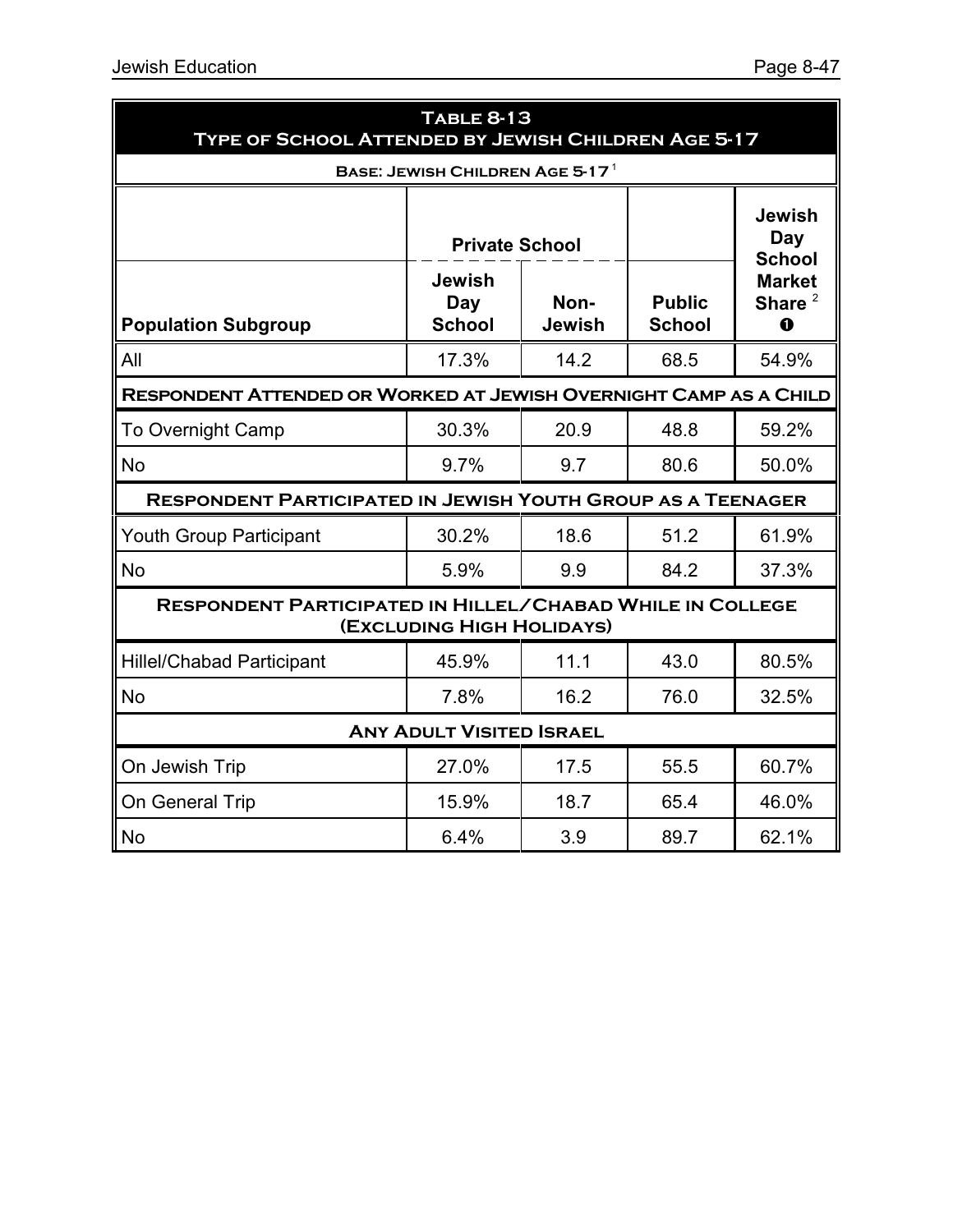| <b>TABLE 8-13</b><br>TYPE OF SCHOOL ATTENDED BY JEWISH CHILDREN AGE 5-17                                                          |                                       |                       |                                |                                        |  |  |
|-----------------------------------------------------------------------------------------------------------------------------------|---------------------------------------|-----------------------|--------------------------------|----------------------------------------|--|--|
|                                                                                                                                   | BASE: JEWISH CHILDREN AGE 5-17 $^1$   |                       |                                |                                        |  |  |
|                                                                                                                                   | <b>Private School</b>                 |                       |                                | <b>Jewish</b><br>Day<br><b>School</b>  |  |  |
| <b>Population Subgroup</b>                                                                                                        | <b>Jewish</b><br>Day<br><b>School</b> | Non-<br><b>Jewish</b> | <b>Public</b><br><b>School</b> | <b>Market</b><br>Share $^2$<br>$\bf o$ |  |  |
| All                                                                                                                               | 17.3%                                 | 14.2                  | 68.5                           | 54.9%                                  |  |  |
| <b>JEWISH FEDERATION MARKET SEGMENTS IN THE PAST YEAR</b>                                                                         |                                       |                       |                                |                                        |  |  |
| Donated to Federation                                                                                                             | 18.8%                                 | 24.4                  | 56.8                           | 43.5%                                  |  |  |
| Asked, Did Not Donate                                                                                                             | 19.8%                                 | 11.3                  | 68.9                           | 63.7%                                  |  |  |
| <b>Not Asked</b>                                                                                                                  | 11.1%                                 | 10.1                  | 78.8                           | 52.4%                                  |  |  |
| <b>DONATED TO JEWISH FEDERATION IN THE PAST YEAR</b>                                                                              |                                       |                       |                                |                                        |  |  |
| Nothing                                                                                                                           | 12.1%                                 | 10.3                  | 77.6                           | 54.0%                                  |  |  |
| <b>Under \$100</b>                                                                                                                | 13.7%                                 | 4.8                   | 81.5                           | 74.1%                                  |  |  |
| $$100 - $1,000$                                                                                                                   | 19.0%                                 | 35.1                  | 45.9                           | 35.1%                                  |  |  |
| \$1,000 and over                                                                                                                  | 27.0%                                 | 36.2                  | 36.8                           | 42.7%                                  |  |  |
| $1$ Excludes Jewish children age 5 who do not yet attend kindergarten.<br>Note: See page 8-42 for an explanation of $\mathbf 0$ . |                                       |                       |                                |                                        |  |  |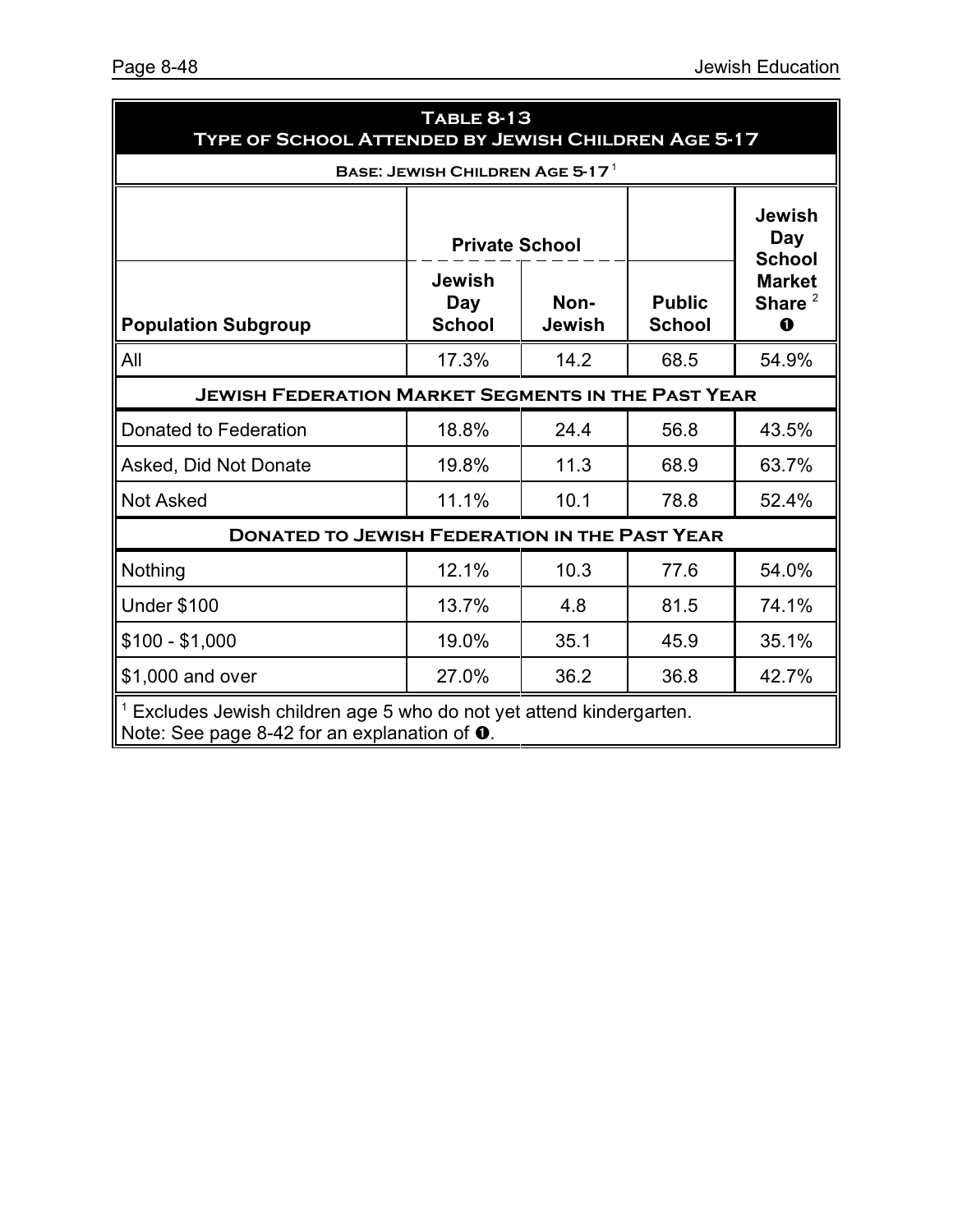| <b>TABLE 8-14</b><br>TYPE OF SCHOOL ATTENDED BY JEWISH CHILDREN AGE 5-17<br><b>COMMUNITY COMPARISONS</b> |                                     |                                       |                       |                                |                                                  |  |  |  |
|----------------------------------------------------------------------------------------------------------|-------------------------------------|---------------------------------------|-----------------------|--------------------------------|--------------------------------------------------|--|--|--|
|                                                                                                          | BASE: JEWISH CHILDREN AGE 5-17 $^1$ |                                       |                       |                                |                                                  |  |  |  |
|                                                                                                          |                                     |                                       | <b>Private School</b> |                                | <b>Jewish Day</b>                                |  |  |  |
| <b>Community</b>                                                                                         | Year                                | <b>Jewish</b><br>Day<br><b>School</b> | Non-<br>Jewish        | <b>Public</b><br><b>School</b> | <b>School</b><br><b>Market Share</b><br>$\bf{0}$ |  |  |  |
| New York *                                                                                               | 2011                                | 63%                                   | $\overline{7}$        | 30                             | 90%                                              |  |  |  |
| Baltimore *                                                                                              | 2010                                | 51%                                   | 14                    | 34                             | 78%                                              |  |  |  |
| Miami*                                                                                                   | 2014                                | 46%                                   | 11                    | 43                             | 81%                                              |  |  |  |
| Middlesex *                                                                                              | 2008                                | 41%                                   | 1                     | 58                             | 98%                                              |  |  |  |
| Bergen *                                                                                                 | 2001                                | 39%                                   | $\overline{4}$        | 57                             | 91%                                              |  |  |  |
| Cleveland *                                                                                              | 2011                                | 26%                                   | 8                     | 65                             | 77%                                              |  |  |  |
| Monmouth *                                                                                               | 1997                                | 25%                                   | 3                     | 72                             | 90%                                              |  |  |  |
| Chicago <sup>*</sup>                                                                                     | 2010                                | 25%                                   | 6                     | 69                             | 79%                                              |  |  |  |
| Pittsburgh *                                                                                             | 2002                                | 25%                                   | 14                    | 61                             | 64%                                              |  |  |  |
| Jacksonville                                                                                             | 2002                                | 23%                                   | 14                    | 62                             | 62%                                              |  |  |  |
| Rhode Island                                                                                             | 2002                                | 23%                                   | 21                    | 56                             | 53%                                              |  |  |  |
| Harrisburg                                                                                               | 1994                                | 21%                                   | $\overline{4}$        | 75                             | 83%                                              |  |  |  |
| Los Angeles *                                                                                            | 1997                                | 21%                                   | 15                    | 64                             | 58%                                              |  |  |  |
| St. Louis                                                                                                | 2014                                | 20%                                   | 11                    | 69                             | 64%                                              |  |  |  |
| St. Paul                                                                                                 | 2004                                | 20%                                   | 12 <sub>2</sub>       | 68                             | 62%                                              |  |  |  |
| Milwaukee*                                                                                               | 1996                                | 19%                                   | 4                     | 76                             | 82%                                              |  |  |  |
| S Palm Beach *                                                                                           | 2005                                | 19%                                   | 16                    | 66                             | 54%                                              |  |  |  |
| Columbus                                                                                                 | 2013                                | 18%                                   | 9                     | 73                             | 69%                                              |  |  |  |
| New Haven*                                                                                               | 2010                                | 18%                                   | 15                    | 67                             | 55%                                              |  |  |  |
| <b>BROWARD</b>                                                                                           | 2016                                | 17%                                   | 14                    | 69                             | 55%                                              |  |  |  |
| Minneapolis                                                                                              | 2004                                | 16%                                   | 9                     | 75                             | 65%                                              |  |  |  |
| Tucson                                                                                                   | 2002                                | 16%                                   | 10                    | 75                             | 62%                                              |  |  |  |
| St. Petersburg                                                                                           | 1994                                | 16%                                   | 13                    | 71                             | 55%                                              |  |  |  |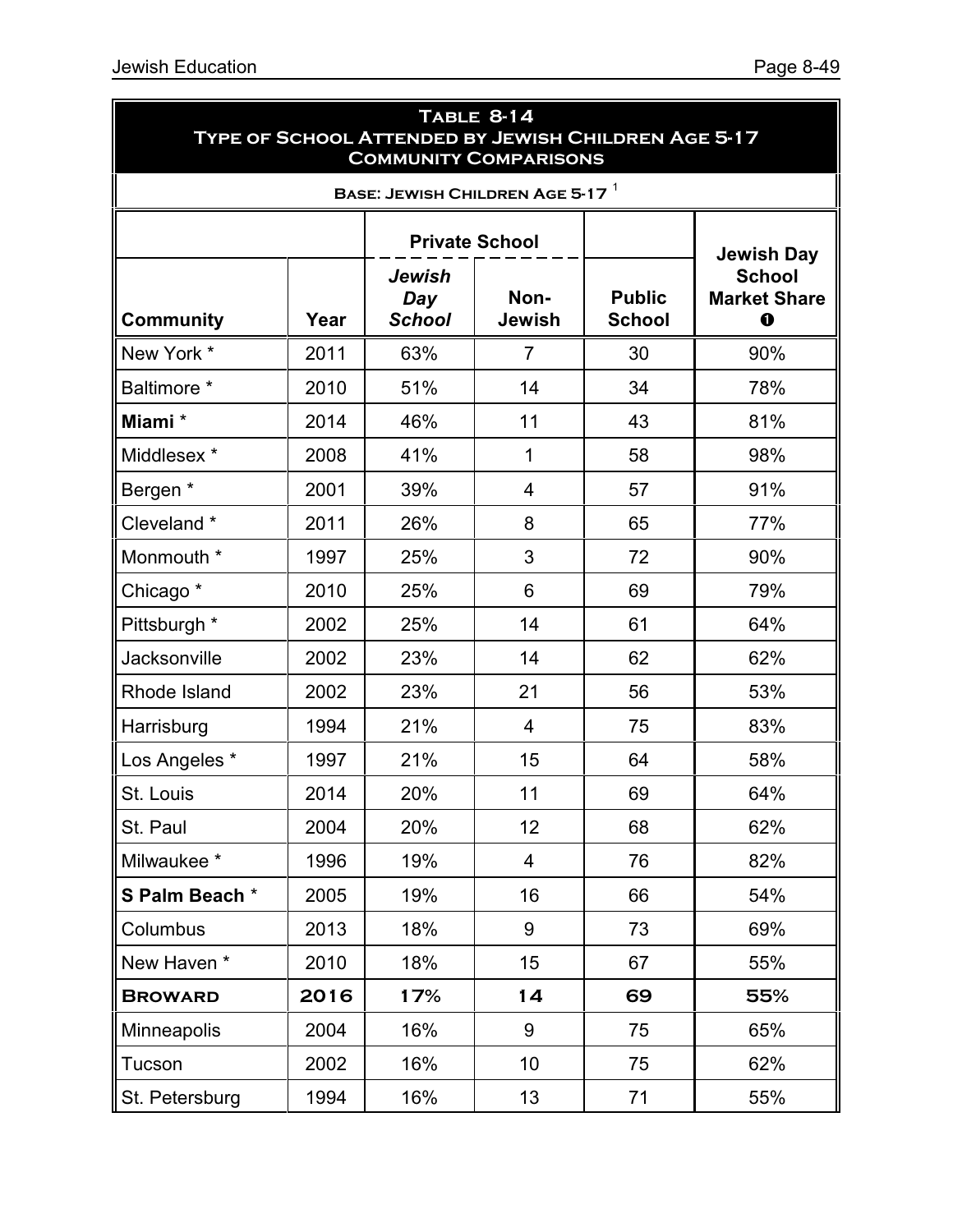| TABLE 8-14<br>TYPE OF SCHOOL ATTENDED BY JEWISH CHILDREN AGE 5-17<br><b>COMMUNITY COMPARISONS</b> |      |                                |                                |                                |                                                                      |  |
|---------------------------------------------------------------------------------------------------|------|--------------------------------|--------------------------------|--------------------------------|----------------------------------------------------------------------|--|
|                                                                                                   |      |                                | BASE: JEWISH CHILDREN AGE 5-17 |                                |                                                                      |  |
|                                                                                                   |      |                                | <b>Private School</b>          |                                |                                                                      |  |
| <b>Community</b>                                                                                  | Year | Jewish<br>Day<br><b>School</b> | Non-<br>Jewish                 | <b>Public</b><br><b>School</b> | <b>Jewish Day</b><br><b>School</b><br><b>Market Share</b><br>$\bf o$ |  |
| Richmond*                                                                                         | 1994 | 16%                            | 14                             | 70                             | 53%                                                                  |  |
| Boston *                                                                                          | 2005 | 16%                            |                                | 84                             | <b>NA</b>                                                            |  |
| Essex-Morris <sup>*</sup>                                                                         | 1998 | 15%                            | 9                              | 76                             | 63%                                                                  |  |
| San Antonio                                                                                       | 2007 | 15%                            | 10                             | 75                             | 60%                                                                  |  |
| San Diego*                                                                                        | 2003 | 15%                            | 11                             | 74                             | 59%                                                                  |  |
| <b>Tidewater</b>                                                                                  | 2001 | 15%                            | 28                             | 57                             | 35%                                                                  |  |
| Washington *                                                                                      | 2003 | 14%                            | 15                             | 71                             | 49%                                                                  |  |
| Cincinnati <sup>*</sup>                                                                           | 2008 | 13%                            | 9                              | 78                             | 59%                                                                  |  |
| Denver*                                                                                           | 2007 | 13%                            | 11                             | 76                             | 56%                                                                  |  |
| <b>Broward</b> *                                                                                  | 1997 | 13%                            | 11                             | 76                             | 55%                                                                  |  |
| Lehigh Valley                                                                                     | 2007 | 12%                            | 12                             | 76                             | 52%                                                                  |  |
| Atlanta *                                                                                         | 2006 | 12%                            | 11                             | 77                             | 50%                                                                  |  |
| Charlotte                                                                                         | 1997 | 11%                            | 18                             | 71                             | 39%                                                                  |  |
| Seattle *                                                                                         | 2000 | $10\%$                         | 14                             | 76                             | 42%                                                                  |  |
| Hartford *                                                                                        | 2000 | 9%                             | $\overline{4}$                 | 87                             | 71%                                                                  |  |
| Rochester                                                                                         | 1999 | 9%                             | 4                              | 87                             | 70%                                                                  |  |
| Howard County **                                                                                  | 2010 | 9%                             | $\overline{4}$                 | 87                             | 68%                                                                  |  |
| Las Vegas                                                                                         | 2005 | 9%                             | $\overline{7}$                 | 84                             | 58%                                                                  |  |
| Wilmington *                                                                                      | 1995 | 9%                             | 24                             | 67                             | 28%                                                                  |  |
| Phoenix <sup>*</sup>                                                                              | 2002 | 8%                             | 9                              | 83                             | 47%                                                                  |  |
| <b>Atlantic County</b>                                                                            | 2004 | 8%                             | 10                             | 82                             | 46%                                                                  |  |
| W Palm Beach *                                                                                    | 2005 | 7%                             | 11                             | 82                             | 39%                                                                  |  |
| Westport **                                                                                       | 2000 | 2%                             | 6                              | 93                             | 22%                                                                  |  |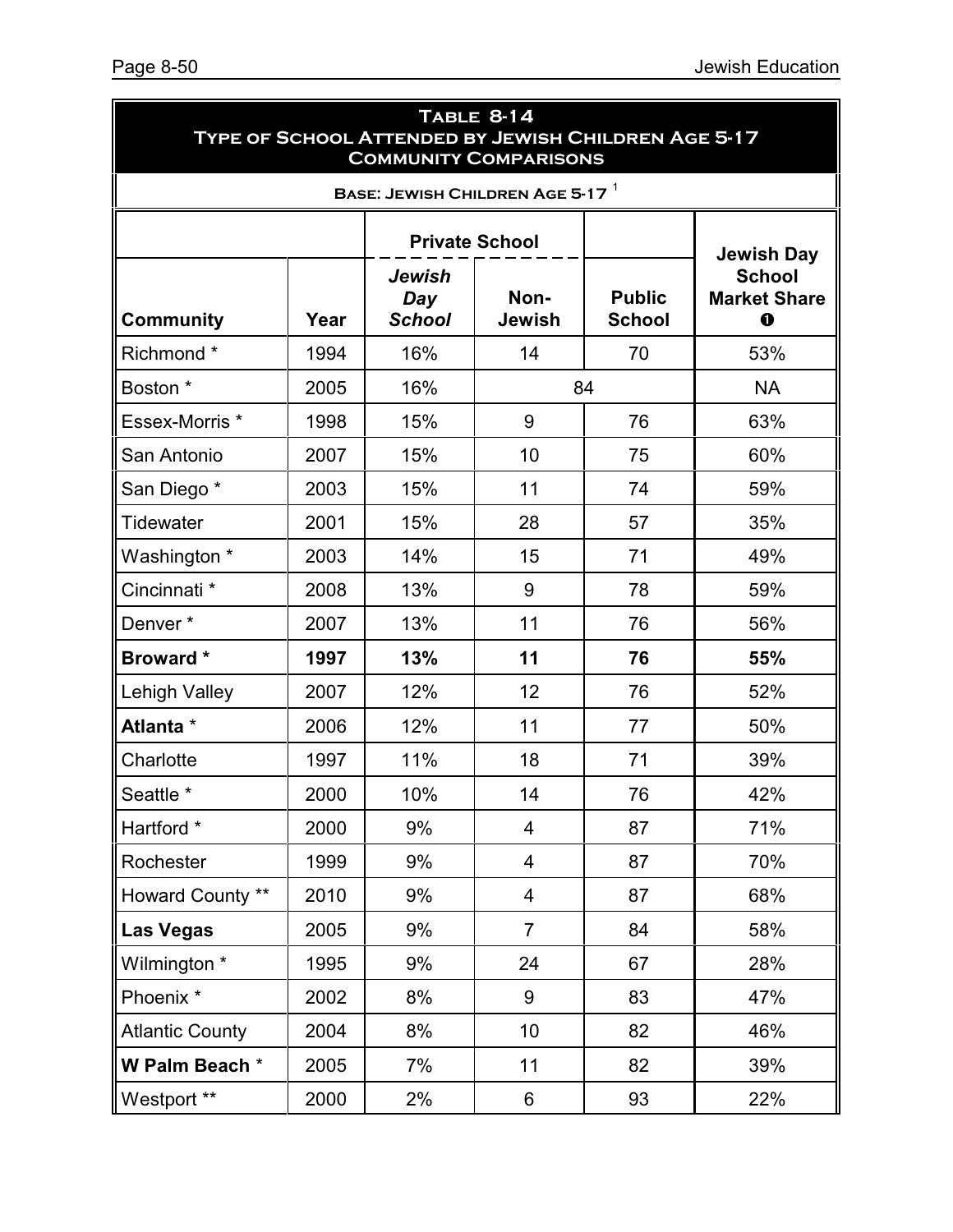| <b>TABLE 8-14</b><br>TYPE OF SCHOOL ATTENDED BY JEWISH CHILDREN AGE 5-17<br><b>COMMUNITY COMPARISONS</b> |      |                                       |                       |                                |                                           |  |
|----------------------------------------------------------------------------------------------------------|------|---------------------------------------|-----------------------|--------------------------------|-------------------------------------------|--|
|                                                                                                          |      | BASE: JEWISH CHILDREN AGE 5-17        |                       |                                |                                           |  |
|                                                                                                          |      | <b>Private School</b>                 |                       |                                | <b>Jewish Day</b>                         |  |
| <b>Community</b>                                                                                         | Year | <b>Jewish</b><br>Day<br><b>School</b> | Non-<br><b>Jewish</b> | <b>Public</b><br><b>School</b> | <b>School</b><br><b>Market Share</b><br>O |  |
| Sarasota                                                                                                 | 2001 | 2%                                    | 13                    | 85                             | 14%                                       |  |
| Portland (ME)                                                                                            | 2007 | 2%                                    | 20                    | 78                             | 9%                                        |  |
| NJPS $^2$                                                                                                | 2000 | 22%                                   | 10                    | 68                             | 68%                                       |  |
| $U.S.$ <sup>3</sup>                                                                                      | 2010 |                                       | 11%                   | 89                             | <b>NA</b>                                 |  |

\* Community had a Jewish high school at the time of the survey. Milwaukee, Richmond, and Cincinnati had only very small Orthodox Jewish high schools. Broward and West Palm Beach were served by Jewish high schools located in neighboring communities. \*\* The Jewish day (elementary) school is located in a neighboring community.

 $1$  Excludes Jewish children age 5 who do not yet attend kindergarten.

2 NJPS 2000 data are for the *more Jewishly-connected sample*.

<sup>3</sup> Source: U.S. Department of Education, National Center for Education Statistics, *Digest of Education Statistics, 2011,* p. 45.

Note: See page 8-42 for an explanation of  $\bullet$ .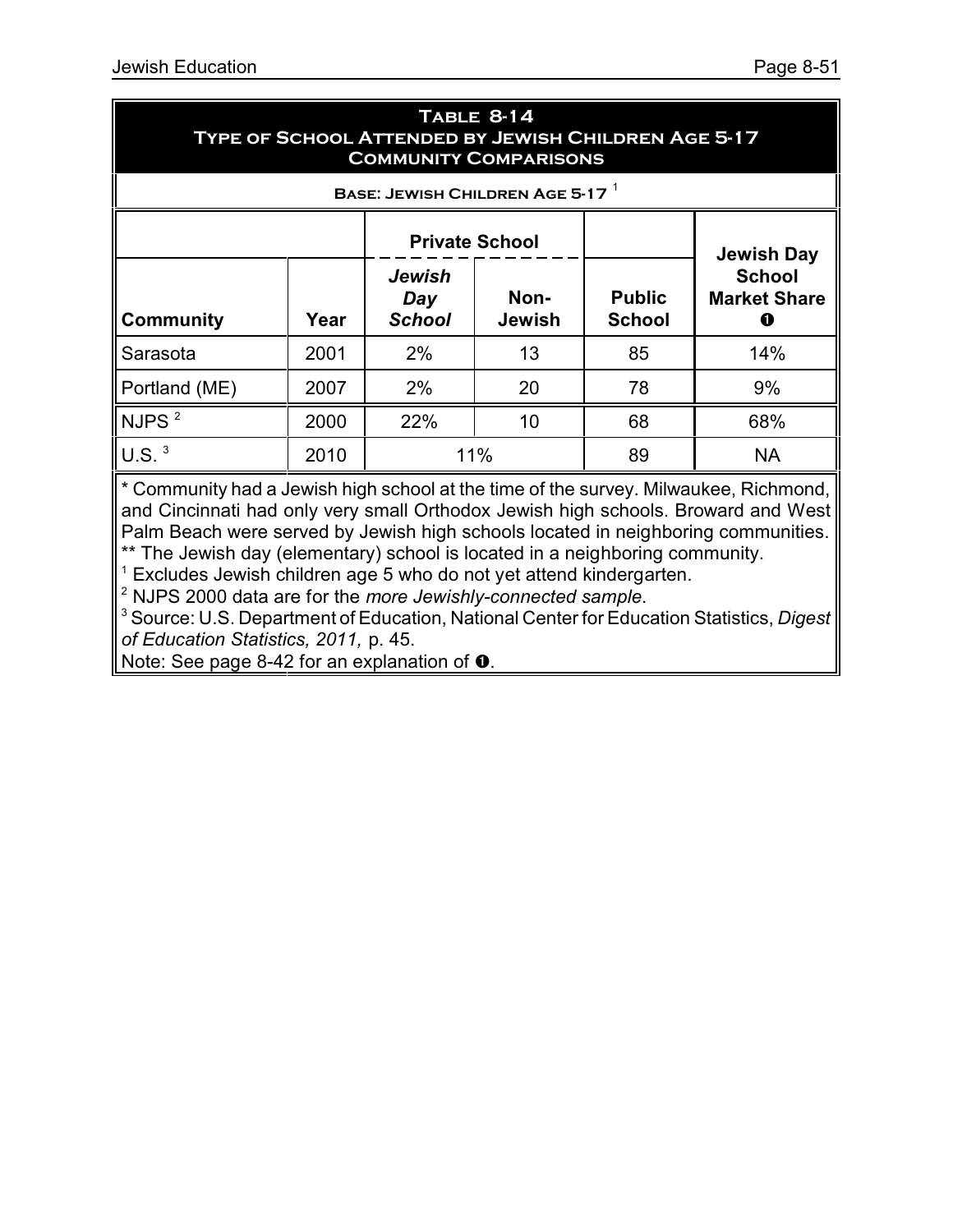| <b>TABLE 8-15</b><br>TYPE OF SCHOOL ATTENDED BY JEWISH CHILDREN AGE 5-12<br><b>COMMUNITY COMPARISONS</b> |      |                                |                                             |                                |                                                                      |  |
|----------------------------------------------------------------------------------------------------------|------|--------------------------------|---------------------------------------------|--------------------------------|----------------------------------------------------------------------|--|
|                                                                                                          |      |                                | BASE: JEWISH CHILDREN AGE 5-12 <sup>1</sup> |                                |                                                                      |  |
|                                                                                                          |      |                                |                                             |                                |                                                                      |  |
| <b>Community</b>                                                                                         | Year | Jewish<br>Day<br><b>School</b> | Non-<br>Jewish                              | <b>Public</b><br><b>School</b> | <b>Jewish Day</b><br><b>School</b><br><b>Market Share</b><br>$\bf o$ |  |
| <b>New York</b>                                                                                          | 2011 | 68%                            | 6                                           | 26                             | 92%                                                                  |  |
| <b>Baltimore</b>                                                                                         | 2010 | 58%                            | 12                                          | 30                             | 82%                                                                  |  |
| <b>Miami</b>                                                                                             | 2014 | 52%                            | 8                                           | 40                             | 87%                                                                  |  |
| <b>Middlesex</b>                                                                                         | 2008 | 48%                            | 1                                           | 51                             | 98%                                                                  |  |
| Bergen                                                                                                   | 2001 | 41%                            | 3                                           | 56                             | 93%                                                                  |  |
| <b>Jacksonville</b>                                                                                      | 2002 | 41%                            | 8                                           | 52                             | 84%                                                                  |  |
| Cleveland                                                                                                | 2011 | 29%                            | 5                                           | 66                             | 85%                                                                  |  |
| Chicago                                                                                                  | 2010 | 29%                            | 6                                           | 65                             | 83%                                                                  |  |
| Monmouth                                                                                                 | 1997 | 27%                            | $\overline{2}$                              | 72                             | 94%                                                                  |  |
| Harrisburg                                                                                               | 1994 | 27%                            | 5                                           | 68                             | 84%                                                                  |  |
| Columbus                                                                                                 | 2013 | 27%                            | 12 <sup>2</sup>                             | 61                             | 69%                                                                  |  |
| Pittsburgh                                                                                               | 2002 | 27%                            | 13                                          | 59                             | 68%                                                                  |  |
| St. Paul                                                                                                 | 2004 | 26%                            | 10                                          | 64                             | 72%                                                                  |  |
| Milwaukee                                                                                                | 1996 | 25%                            | 4                                           | 71                             | 85%                                                                  |  |
| Rhode Island                                                                                             | 2002 | 25%                            | 19                                          | 56                             | 57%                                                                  |  |
| Minneapolis                                                                                              | 2004 | 24%                            | 11                                          | 65                             | 69%                                                                  |  |
| New Haven                                                                                                | 2010 | 24%                            | 15                                          | 61                             | 62%                                                                  |  |
| St. Louis                                                                                                | 2014 | 23%                            | 8                                           | 69                             | 74%                                                                  |  |
| <b>S Palm Beach</b>                                                                                      | 2005 | 22%                            | 15                                          | 63                             | 59%                                                                  |  |
| <b>Tidewater</b>                                                                                         | 2001 | 22%                            | 25                                          | 53                             | 47%                                                                  |  |
| <b>BROWARD</b>                                                                                           | 2016 | 21%                            | $\mathbf{9}$                                | 70                             | 71%                                                                  |  |
| San Antonio                                                                                              | 2007 | 21%                            | 8                                           | 71                             | 72%                                                                  |  |
| Lehigh Valley                                                                                            | 2007 | 21%                            | 10 <sub>1</sub>                             | 69                             | 68%                                                                  |  |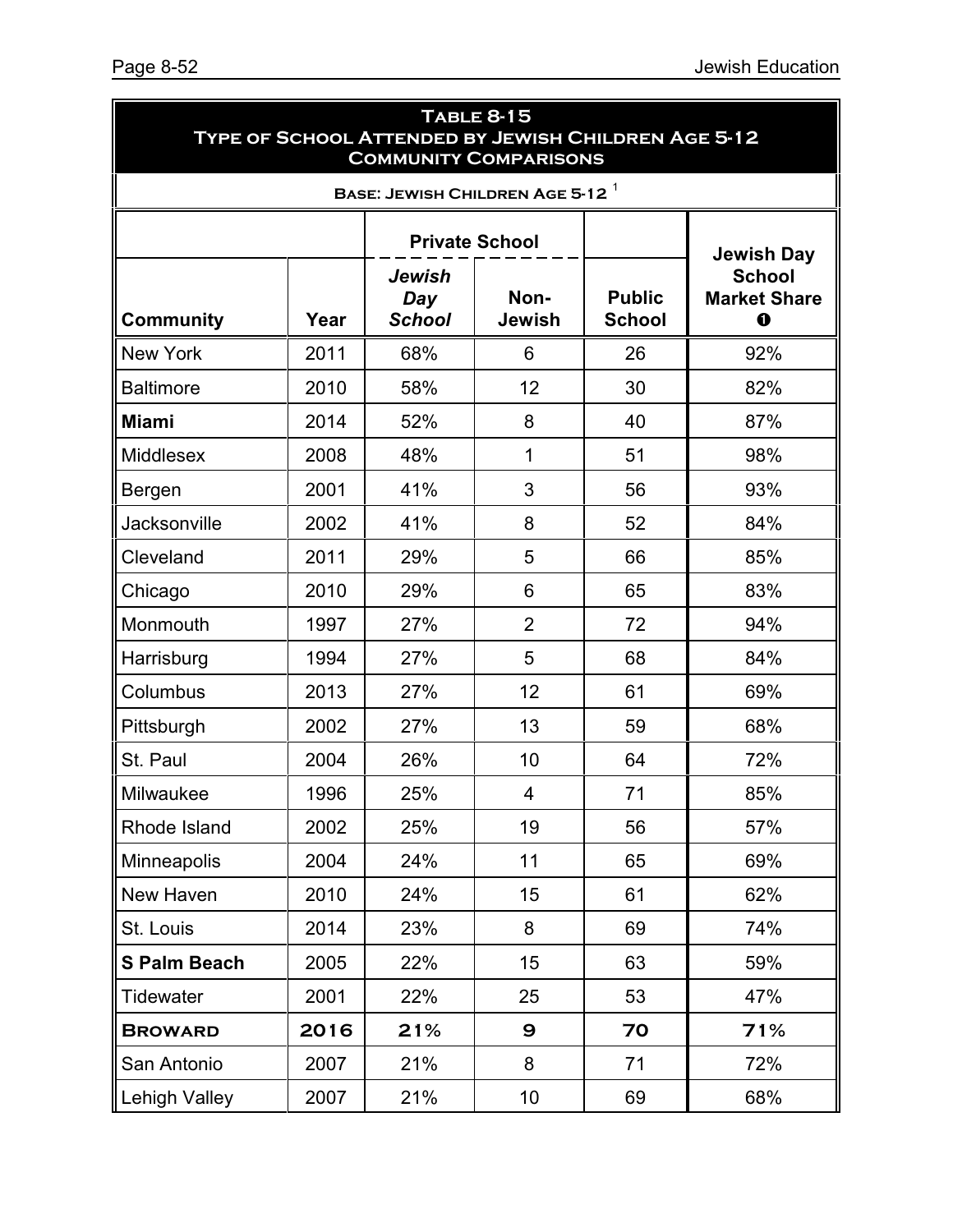| <b>TABLE 8-15</b><br>TYPE OF SCHOOL ATTENDED BY JEWISH CHILDREN AGE 5-12<br><b>COMMUNITY COMPARISONS</b> |      |                                |                                        |                                |                                                                |  |  |
|----------------------------------------------------------------------------------------------------------|------|--------------------------------|----------------------------------------|--------------------------------|----------------------------------------------------------------|--|--|
|                                                                                                          |      |                                | BASE: JEWISH CHILDREN AGE 5-12 $^{-1}$ |                                |                                                                |  |  |
|                                                                                                          |      |                                |                                        |                                |                                                                |  |  |
| <b>Community</b>                                                                                         | Year | Jewish<br>Day<br><b>School</b> | Non-<br>Jewish                         | <b>Public</b><br><b>School</b> | Jewish Day<br><b>School</b><br><b>Market Share</b><br>$\bf{0}$ |  |  |
| Richmond                                                                                                 | 1994 | 21%                            | 11                                     | 68                             | 65%                                                            |  |  |
| St. Petersburg                                                                                           | 1994 | 21%                            | 15                                     | 64                             | 59%                                                            |  |  |
| Tucson                                                                                                   | 2002 | 20%                            | 11                                     | 69                             | 65%                                                            |  |  |
| San Diego                                                                                                | 2003 | 19%                            | 9                                      | 72                             | 67%                                                            |  |  |
| <b>Atlanta</b>                                                                                           | 2006 | 17%                            | 8                                      | 75                             | 67%                                                            |  |  |
| Cincinnati                                                                                               | 2008 | 17%                            | 10                                     | 73                             | 64%                                                            |  |  |
| <b>Broward</b>                                                                                           | 1997 | 16%                            | 13                                     | 71                             | 56%                                                            |  |  |
| Denver                                                                                                   | 2007 | 15%                            | 13                                     | 72                             | 55%                                                            |  |  |
| Washington                                                                                               | 2003 | 15%                            | 15                                     | 70                             | 50%                                                            |  |  |
| Charlotte                                                                                                | 1997 | 14%                            | 24                                     | 62                             | 37%                                                            |  |  |
| Wilmington                                                                                               | 1995 | 14%                            | 25                                     | 61                             | 36%                                                            |  |  |
| Rochester                                                                                                | 1999 | 13%                            | 3                                      | 84                             | 81%                                                            |  |  |
| <b>Las Vegas</b>                                                                                         | 2005 | 12%                            | 8                                      | 80                             | 61%                                                            |  |  |
| <b>W Palm Beach</b>                                                                                      | 2005 | 12%                            | 13                                     | 76                             | 47%                                                            |  |  |
| Hartford                                                                                                 | 2000 | 11%                            | $\overline{4}$                         | 86                             | 75%                                                            |  |  |
| <b>Atlantic County</b>                                                                                   | 2004 | 10%                            | 13                                     | 77                             | 44%                                                            |  |  |
| Phoenix                                                                                                  | 2002 | 9%                             | 12                                     | 79                             | 42%                                                            |  |  |
| Howard County *                                                                                          | 2010 | 4%                             | 9                                      | 87                             | 32%                                                            |  |  |
| Westport <sup>*</sup>                                                                                    | 2000 | 2%                             | 5                                      | 93                             | 31%                                                            |  |  |
| Portland (ME)                                                                                            | 2007 | 2%                             | 16                                     | 81                             | 12%                                                            |  |  |
| NJPS <sup>2</sup>                                                                                        | 2000 | 25%                            | 10 <sup>1</sup>                        | 66                             | 72%                                                            |  |  |
| $\mathsf{I}^*$ The Jewish dav (elementary) school is located in a neighboring community.                 |      |                                |                                        |                                |                                                                |  |  |

\* The Jewish day (elementary) school is located in a neighboring community. 1 Excludes Jewish children age 5 who do not yet attend kindergarten. 2 NJPS 2000 data are for the *more Jewishly-connected sample*.

Note: See page 8-42 for an explanation of  $\bullet$ .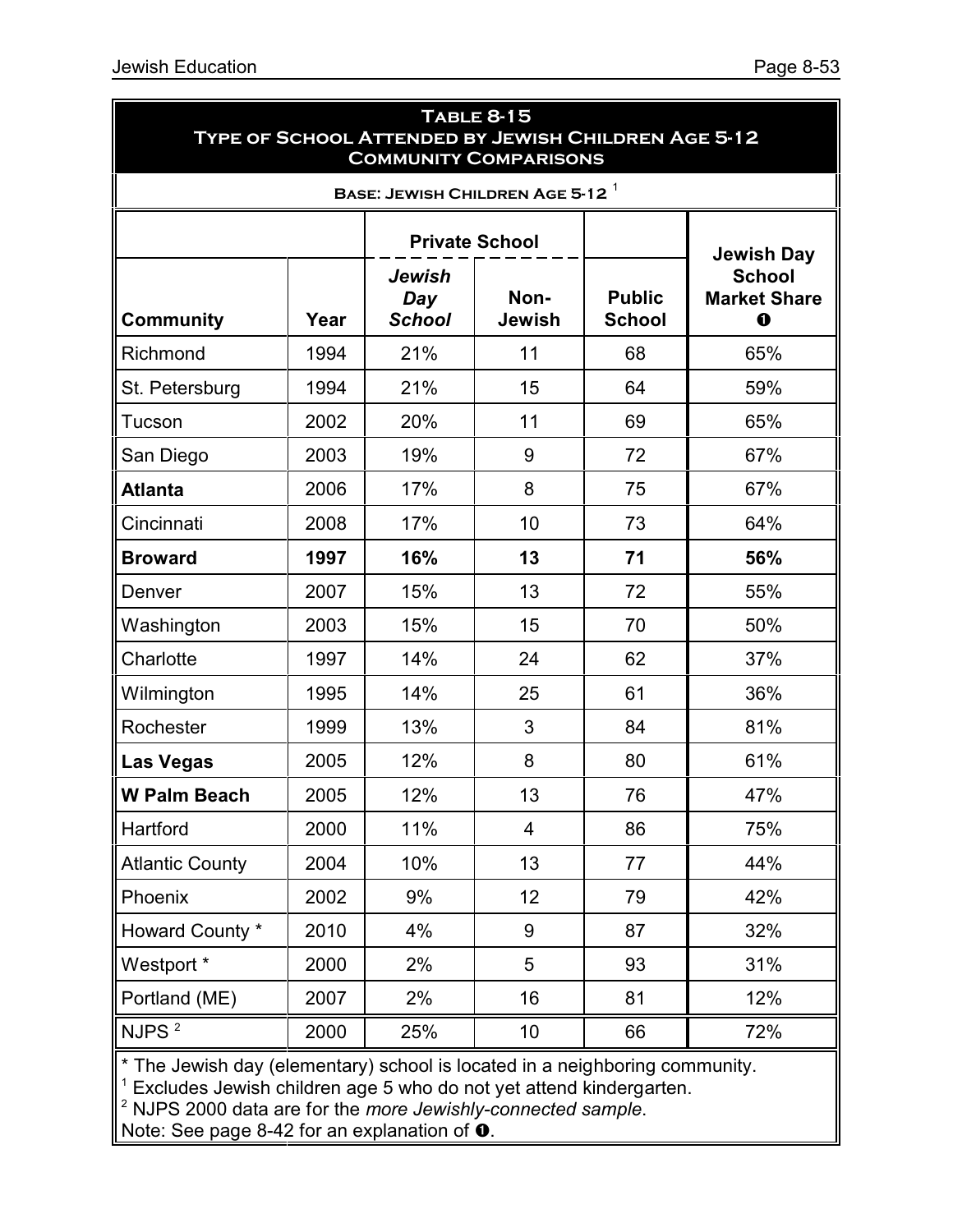| <b>TABLE 8-16</b><br>TYPE OF SCHOOL ATTENDED BY JEWISH CHILDREN AGE 13-17<br><b>COMMUNITY COMPARISONS</b> |                   |                                |                                        |    |                                                    |  |  |
|-----------------------------------------------------------------------------------------------------------|-------------------|--------------------------------|----------------------------------------|----|----------------------------------------------------|--|--|
| <b>BASE: JEWISH CHILDREN AGE 13-17</b>                                                                    |                   |                                |                                        |    |                                                    |  |  |
|                                                                                                           | <b>Jewish Day</b> |                                |                                        |    |                                                    |  |  |
| <b>Community</b>                                                                                          | Year              | Jewish<br>Day<br><b>School</b> | Non-<br><b>Jewish</b><br><b>School</b> |    | <b>School</b><br><b>Market Share</b><br>$\bf\bf 0$ |  |  |
| New York *                                                                                                | 2011              | 57%                            | 8                                      | 35 | 88%                                                |  |  |
| Baltimore *                                                                                               | 2010              | 45%                            | 17                                     | 39 | 73%                                                |  |  |
| Miami*                                                                                                    | 2014              | 37%                            | 15                                     | 49 | 71%                                                |  |  |
| Bergen *                                                                                                  | 2001              | 36%                            | 5                                      | 59 | 89%                                                |  |  |
| Middlesex *                                                                                               | 2008              | 31%                            | $\mathbf 1$                            | 69 | 98%                                                |  |  |
| Cleveland *                                                                                               | 2011              | 26%                            | 11                                     | 63 | 70%                                                |  |  |
| Monmouth *                                                                                                | 1997              | 23%                            | 5                                      | 72 | 82%                                                |  |  |
| Pittsburgh *                                                                                              | 2002              | 22%                            | 15                                     | 63 | 59%                                                |  |  |
| Rhode Island                                                                                              | 2002              | 20%                            | 23                                     | 57 | 46%                                                |  |  |
| Chicago *                                                                                                 | 2010              | 18%                            | 8                                      | 75 | 70%                                                |  |  |
| St. Louis                                                                                                 | 2014              | 16%                            | 16                                     | 68 | 49%                                                |  |  |
| Howard County *                                                                                           | 2010              | 14%                            | $\overline{0}$                         | 87 | 100%                                               |  |  |
| S Palm Beach *                                                                                            | 2005              | 14%                            | 16                                     | 70 | 45%                                                |  |  |
| St. Paul                                                                                                  | 2004              | 13%                            | 13                                     | 73 | 50%                                                |  |  |
| Washington *                                                                                              | 2003              | 13%                            | 15                                     | 71 | 47%                                                |  |  |
| New Haven *                                                                                               | 2010              | 12%                            | 15                                     | 73 | 45%                                                |  |  |
| <b>BROWARD*</b>                                                                                           | 2016              | 11%                            | 23                                     | 66 | 31%                                                |  |  |
| San Diego*                                                                                                | 2003              | 11%                            | 12 <sub>2</sub>                        | 77 | 47%                                                |  |  |
| Milwaukee*                                                                                                | 1996              | 10%                            | 4                                      | 85 | 70%                                                |  |  |
| Denver*                                                                                                   | 2007              | 10%                            | $\overline{7}$                         | 82 | 59%                                                |  |  |
| Tucson                                                                                                    | 2002              | 10%                            | 8                                      | 82 | 57%                                                |  |  |
| <b>Broward</b> *                                                                                          | 1997              | 10%                            | 8                                      | 83 | 55%                                                |  |  |
| Harrisburg                                                                                                | 1994              | 9%                             | $\mathfrak{S}$                         | 88 | 75%                                                |  |  |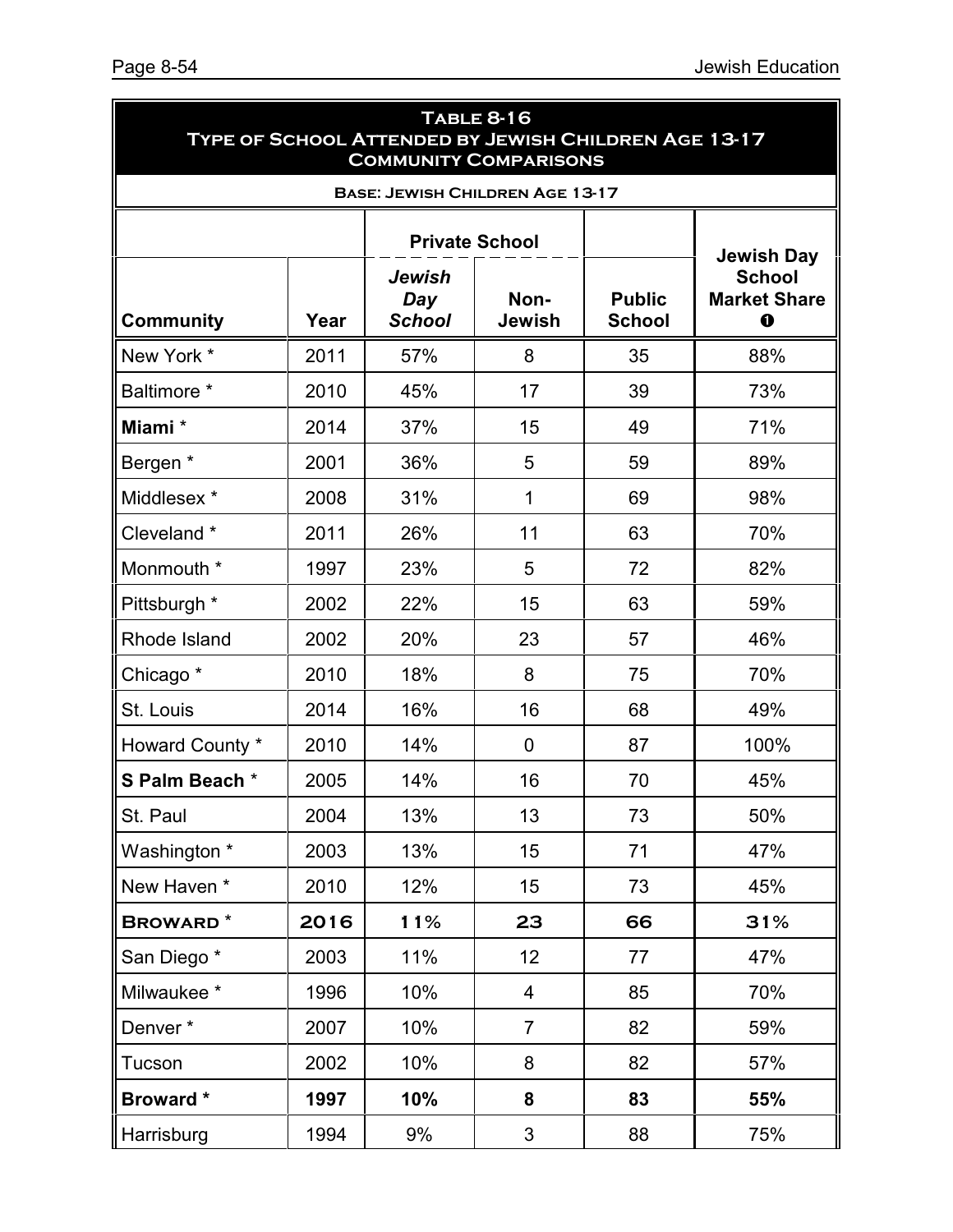| <b>TABLE 8-16</b><br><b>TYPE OF SCHOOL ATTENDED BY JEWISH CHILDREN AGE 13-17</b><br><b>COMMUNITY COMPARISONS</b> |                                        |                                       |                       |                                |                                                                |  |  |  |
|------------------------------------------------------------------------------------------------------------------|----------------------------------------|---------------------------------------|-----------------------|--------------------------------|----------------------------------------------------------------|--|--|--|
|                                                                                                                  | <b>BASE: JEWISH CHILDREN AGE 13-17</b> |                                       |                       |                                |                                                                |  |  |  |
|                                                                                                                  |                                        |                                       |                       |                                |                                                                |  |  |  |
| <b>Community</b>                                                                                                 | Year                                   | <b>Jewish</b><br>Day<br><b>School</b> | Non-<br><b>Jewish</b> | <b>Public</b><br><b>School</b> | <b>Jewish Day</b><br><b>School</b><br><b>Market Share</b><br>0 |  |  |  |
| Cincinnati <sup>*</sup>                                                                                          | 2008                                   | 8%                                    | 9                     | 83                             | 48%                                                            |  |  |  |
| Richmond*                                                                                                        | 1994                                   | 8%                                    | 19                    | 73                             | 29%                                                            |  |  |  |
| <b>Tidewater</b>                                                                                                 | 2001                                   | 8%                                    | 29                    | 63                             | 22%                                                            |  |  |  |
| Hartford *                                                                                                       | 2000                                   | 7%                                    | $\overline{4}$        | 89                             | 61%                                                            |  |  |  |
| Minneapolis                                                                                                      | 2004                                   | 7%                                    | 6                     | 86                             | 53%                                                            |  |  |  |
| <b>Atlantic County</b>                                                                                           | 2004                                   | 7%                                    | 8                     | 86                             | 47%                                                            |  |  |  |
| Charlotte                                                                                                        | 1997                                   | 7%                                    | 8                     | 86                             | 46%                                                            |  |  |  |
| Atlanta *                                                                                                        | 2006                                   | 7%                                    | 14                    | 79                             | 32%                                                            |  |  |  |
| Phoenix <sup>*</sup>                                                                                             | 2002                                   | 6%                                    | 5                     | 88                             | 55%                                                            |  |  |  |
| St. Petersburg                                                                                                   | 1994                                   | 6%                                    | 10                    | 85                             | 38%                                                            |  |  |  |
| Columbus                                                                                                         | 2013                                   | 6%                                    | 5                     | 89                             | <b>NA</b>                                                      |  |  |  |
| <b>Las Vegas</b>                                                                                                 | 2005                                   | 5%                                    | 5                     | 91                             | 51%                                                            |  |  |  |
| San Antonio                                                                                                      | 2007                                   | 5%                                    | 13                    | 82                             | 30%                                                            |  |  |  |
| Jacksonville                                                                                                     | 2002                                   | 3%                                    | 22                    | 75                             | 12%                                                            |  |  |  |
| <b>Lehigh Valley</b>                                                                                             | 2007                                   | 2%                                    | 13                    | 85                             | 10%                                                            |  |  |  |
| Rochester                                                                                                        | 1999                                   | $1\%$                                 | $6\phantom{a}$        | 92                             | 18%                                                            |  |  |  |
| W Palm Beach *                                                                                                   | 2005                                   | $1\%$                                 | $\overline{7}$        | 92                             | 16%                                                            |  |  |  |
| Portland (ME)                                                                                                    | 2007                                   | $1\%$                                 | 26                    | 73                             | 4%                                                             |  |  |  |
| Westport                                                                                                         | 2000                                   | $0\%$                                 | 8                     | 92                             | $0\%$                                                          |  |  |  |
| Wilmington *                                                                                                     | 1995                                   | $0\%$                                 | 23                    | 77                             | $0\%$                                                          |  |  |  |

\* Community had a Jewish high school or was served by a Jewish high school located in a neighboring community.

Note: See page 8-42 for an explanation of  $\bullet$ .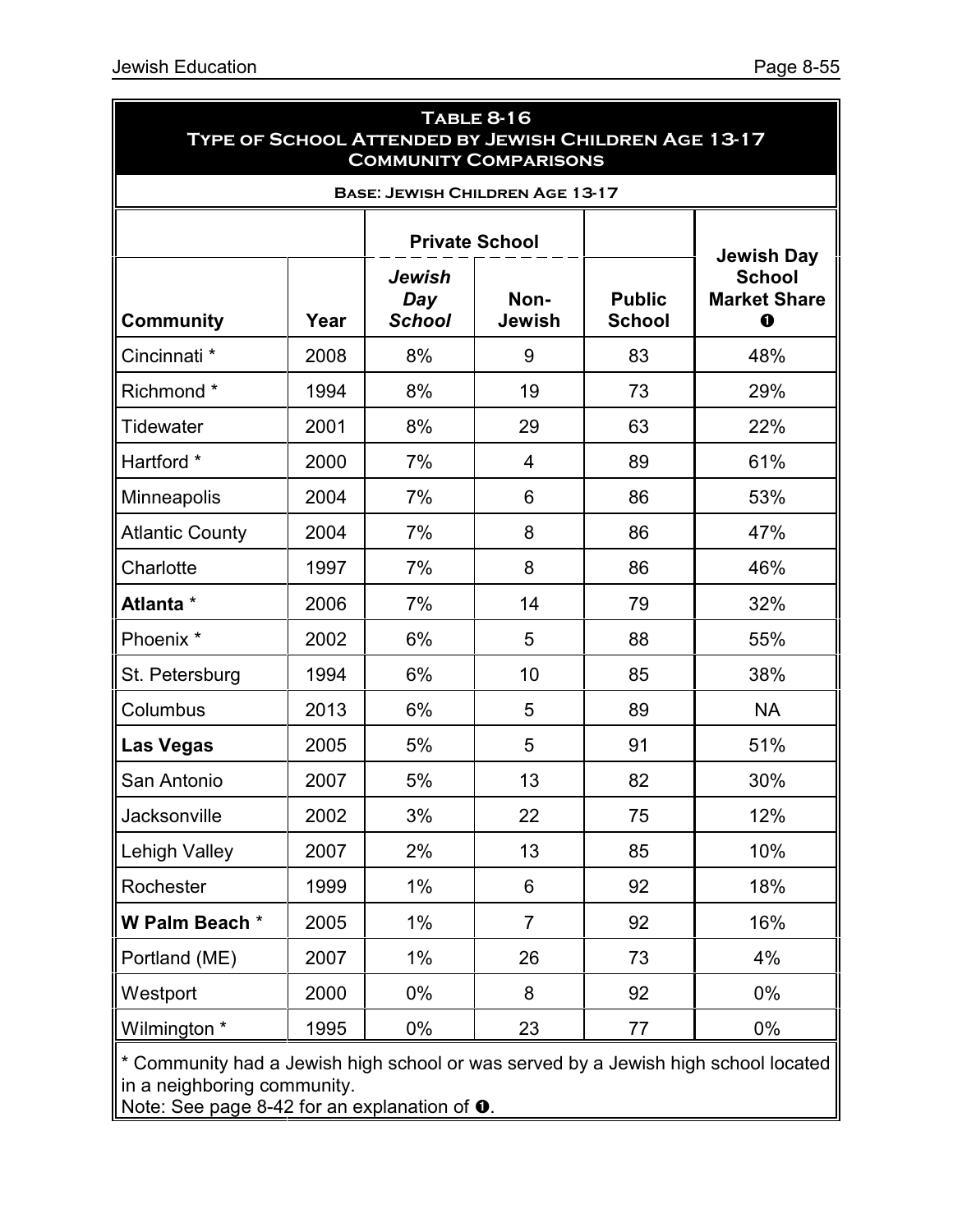# **Seriously Investigate Sending Jewish Children to a Jewish Day School**

**R** espondents in households in Broward with Jewish children age 0-17 (none of whom currently attend a Jewish day school, have attended in the past, or will definitely attend in the future) were asked if they did or will seriously investigate sending their Jewish children to a Jewish day school.

In this section, respondents are asked about *prospective behavior*. In examining these results, it should be noted that some respondents have difficulty projecting their behavior and that unforeseen events may alter projected behavior. However, in the aggregate, the results are indicative of the community's propensity to send Jewish children to a Jewish day school.

**Table 8-17** shows that 12% of households with Jewish children age 0-17 currently have a Jewish child who attends a Jewish day school; 10% sent a Jewish child to a Jewish day school in the past; 1% (households with Jewish children age 0-5) will definitely send a Jewish child to a Jewish day school in the future; 18% (households with Jewish school age children) seriously investigated sending a Jewish child to a Jewish day school in the past; 7% (households with Jewish children age 0-5) will seriously investigate sending a Jewish child to a Jewish day school in the future; 45% (households with Jewish school age children) did not seriously investigate sending a Jewish child to a Jewish day school in the past; and 6% (households with Jewish children age 0-5) will not seriously investigate sending a Jewish child to a Jewish day school in the future. The 52% of households with Jewish children age 0-17 who did not or will not seriously investigate sending a Jewish child to a Jewish day school are *not in the Jewish day school market*.

**Community Comparisons**. **Table 8-19** shows that the 52% not in the Jewish day school market is below average among about 30 comparison Jewish communities and compares to 53% in West Palm Beach, 44% in South Palm Beach, 33% in Las Vegas, and 24% in Miami. The 52% compares to 56% in 1997.

**Comparisons Among Population Subgroups**. **Table 8-18** shows that, overall, 52% of households with Jewish children age 0-17 are not in the Jewish day school market.The percentage is much higher in:

- Reform households (66%) and Just Jewish households (75%)
- synagogue non-member households (77%)
- ! households in which the respondent did not attend Jewish education as a child  $(74%)$
- households in which the respondent did not participate in a Jewish youth group as a teenager (67%)
- ! households in which the respondent did not participate in Hillel/Chabad while in college (excluding High Holidays) (62%)
- households in which no adult visited Israel (64%)
- ! households who were asked but did not donate to the Jewish Federation in the past year (72%)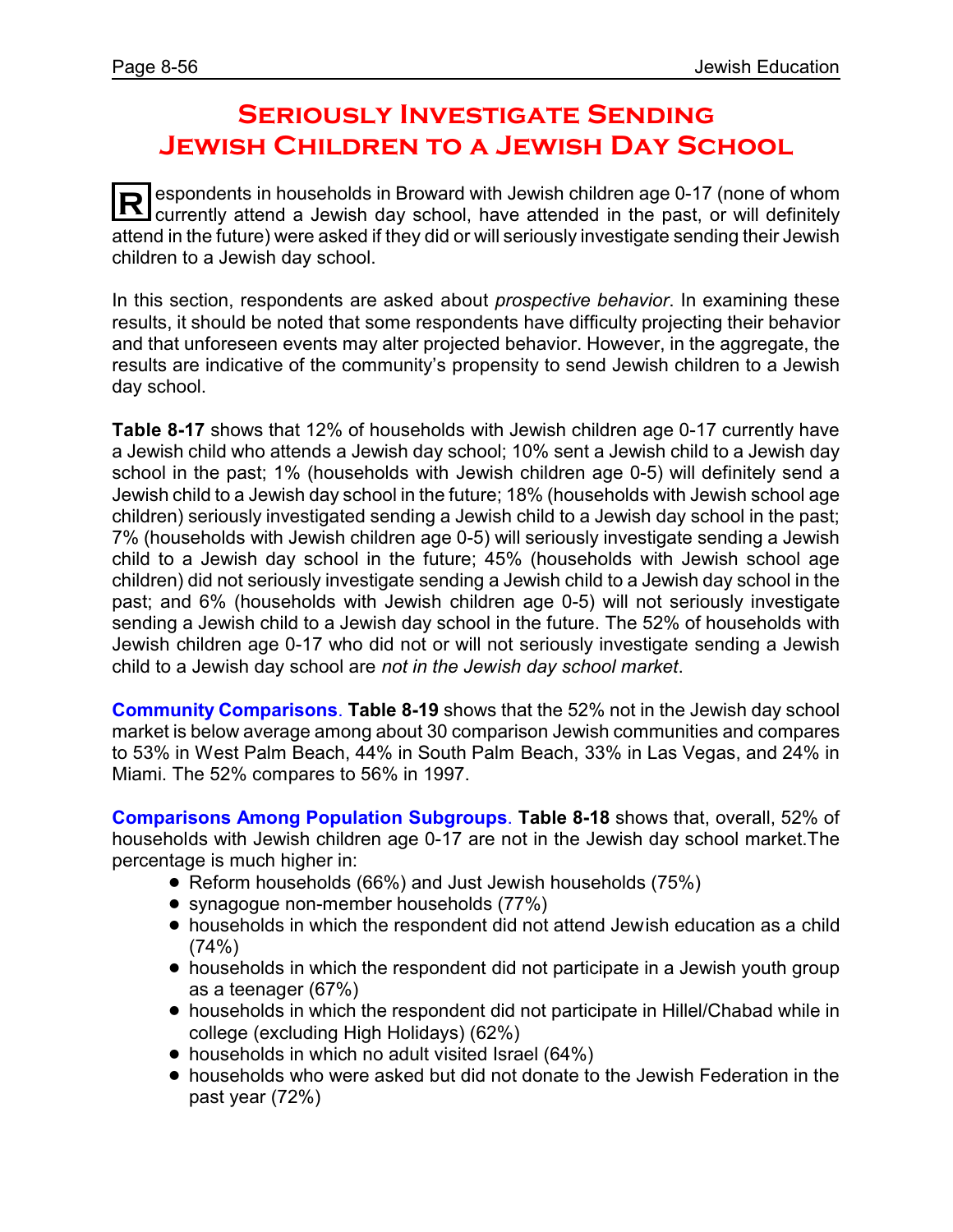The percentage is much lower in:

- households in the Southeast (33%)
- ! Orthodox households (8%) and Conservative households (25%)
- ! households who attended Chabad in the past year (38%), JCC member households (24%), Jewish organization member households (38%), and Jewish organization member households (38%)
- ! households in which the respondent attended a Jewish day school as a child (24%)
- households in which the respondent participated in a Jewish youth group as a teenager (41%)
- ! households in which the respondent participated in Hillel/Chabad while in college (excluding High Holidays) (35%)
- households in which an adult visited Israel on a Jewish trip (41%)
- households who donated to the Jewish Federation in the past year (42%)
- ! households who donated \$1,000 and over to the Jewish Federation in the past year (19%)

#### **Table 8-17 Seriously Investigate Sending Jewish Children to a Jewish Day School**

| <b>BASE: HOUSEHOLDS WITH JEWISH CHILDREN AGE 0-17</b>                                            |               |  |  |  |
|--------------------------------------------------------------------------------------------------|---------------|--|--|--|
| <b>Jewish Day School Decision</b>                                                                | $\frac{0}{0}$ |  |  |  |
| Currently Have Children in a Jewish Day School                                                   | 12.4%         |  |  |  |
| Sent Children to a Jewish Day School in the Past                                                 | 10.3          |  |  |  |
| Will Definitely Send Children to a Jewish Day School<br>in the Future                            | 0.6           |  |  |  |
| Did Seriously Investigate Sending Children to a Jewish Day School<br>in the Past                 | 18.3          |  |  |  |
| Will Seriously Investigate Sending Children to a Jewish Day School<br>in the Future              | 6.9           |  |  |  |
| <b>O</b> Did Not Seriously Investigate Sending Children to a Jewish Day<br>School in the Past    | 45.3          |  |  |  |
| <b>@</b> Will Not Seriously Investigate Sending Children to a Jewish Day<br>School in the Future | 6.2           |  |  |  |
| Total                                                                                            | 100.0%        |  |  |  |
| Not in the Jewish Day School Market ( $\mathbf{0} + \mathbf{0}$ )                                | 51.5%         |  |  |  |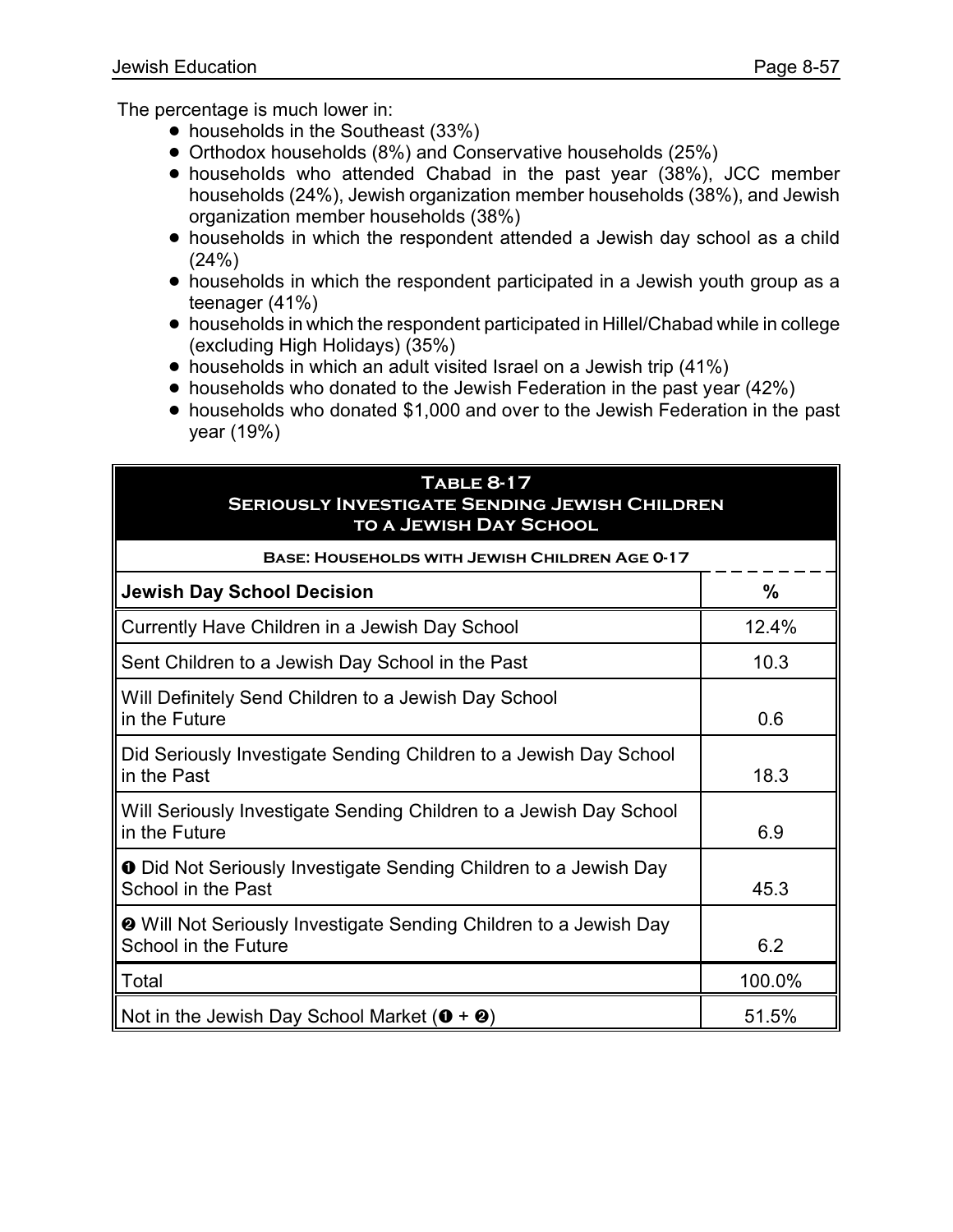| <b>TABLE 8-18</b><br><b>DID NOT/WILL NOT SERIOUSLY INVESTIGATE SENDING JEWISH CHILDREN</b><br><b>TO A JEWISH DAY SCHOOL</b> |                                         |  |  |  |  |  |
|-----------------------------------------------------------------------------------------------------------------------------|-----------------------------------------|--|--|--|--|--|
| <b>BASE: HOUSEHOLDS WITH JEWISH CHILDREN AGE 0-17</b>                                                                       |                                         |  |  |  |  |  |
| <b>Population Subgroup</b><br>Not in the Jewish Day School Market                                                           |                                         |  |  |  |  |  |
| All<br>51.5%                                                                                                                |                                         |  |  |  |  |  |
|                                                                                                                             | <b>GEOGRAPHIC AREA</b>                  |  |  |  |  |  |
| Northwest                                                                                                                   | 59.6%                                   |  |  |  |  |  |
| <b>West Central</b>                                                                                                         | 60.9%                                   |  |  |  |  |  |
| Southeast                                                                                                                   | 32.9%                                   |  |  |  |  |  |
| Southwest                                                                                                                   | 51.4%                                   |  |  |  |  |  |
|                                                                                                                             | <b>HOUSEHOLD INCOME</b>                 |  |  |  |  |  |
| Under \$100,000                                                                                                             | 53.2%                                   |  |  |  |  |  |
| \$100-\$200,000                                                                                                             | 60.8%                                   |  |  |  |  |  |
| \$200,000 and over                                                                                                          | 42.8%                                   |  |  |  |  |  |
|                                                                                                                             | <b>JEWISH IDENTIFICATION</b>            |  |  |  |  |  |
| Orthodox                                                                                                                    | 7.7%                                    |  |  |  |  |  |
| Conservative                                                                                                                | 25.0%                                   |  |  |  |  |  |
| Reform                                                                                                                      | 66.4%                                   |  |  |  |  |  |
| <b>Just Jewish</b>                                                                                                          | 75.4%                                   |  |  |  |  |  |
|                                                                                                                             | <b>TYPE OF MARRIAGE</b>                 |  |  |  |  |  |
| In-married                                                                                                                  | 48.9%                                   |  |  |  |  |  |
| Conversionary                                                                                                               | 49.3%                                   |  |  |  |  |  |
| Intermarried                                                                                                                | 76.7%                                   |  |  |  |  |  |
|                                                                                                                             | <b>SYNAGOGUE MEMBERSHIP</b>             |  |  |  |  |  |
| Member                                                                                                                      | 47.2%                                   |  |  |  |  |  |
| Non-Member                                                                                                                  | 57.7%                                   |  |  |  |  |  |
|                                                                                                                             | <b>ATTENDED CHABAD IN THE PAST YEAR</b> |  |  |  |  |  |
| Attended                                                                                                                    | 38.0%                                   |  |  |  |  |  |
| Did Not Attend                                                                                                              | 60.6%                                   |  |  |  |  |  |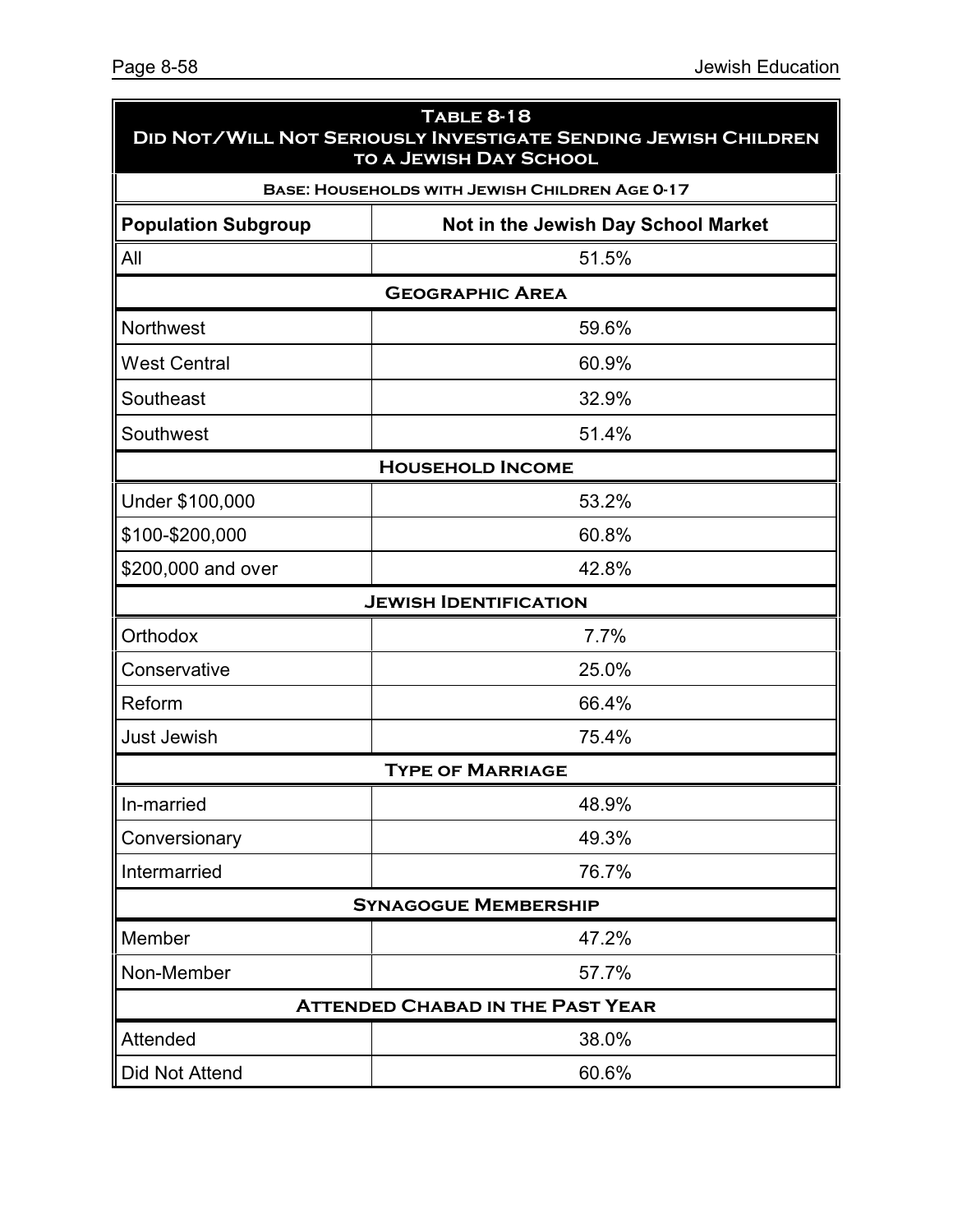| <b>TABLE 8-18</b><br><b>DID NOT/WILL NOT SERIOUSLY INVESTIGATE SENDING JEWISH CHILDREN</b><br><b>TO A JEWISH DAY SCHOOL</b> |                                                                                               |  |  |  |  |  |
|-----------------------------------------------------------------------------------------------------------------------------|-----------------------------------------------------------------------------------------------|--|--|--|--|--|
| <b>BASE: HOUSEHOLDS WITH JEWISH CHILDREN AGE 0-17</b>                                                                       |                                                                                               |  |  |  |  |  |
| <b>Population Subgroup</b>                                                                                                  | Not in the Jewish Day School Market                                                           |  |  |  |  |  |
| All                                                                                                                         | 51.5%                                                                                         |  |  |  |  |  |
|                                                                                                                             | <b>JCC MEMBERSHIP</b>                                                                         |  |  |  |  |  |
| Member                                                                                                                      | 23.8%                                                                                         |  |  |  |  |  |
| Non-Member                                                                                                                  | 58.0%                                                                                         |  |  |  |  |  |
|                                                                                                                             | <b>JEWISH ORGANIZATION MEMBERSHIP</b>                                                         |  |  |  |  |  |
| Member                                                                                                                      | 37.7%                                                                                         |  |  |  |  |  |
| Non-Member                                                                                                                  | 54.7%                                                                                         |  |  |  |  |  |
|                                                                                                                             | <b>RESPONDENT ATTENDED JEWISH EDUCATION AS A CHILD</b>                                        |  |  |  |  |  |
| To Jewish Day School                                                                                                        | 23.5%                                                                                         |  |  |  |  |  |
| <b>To Supplemental School</b>                                                                                               | 58.9%                                                                                         |  |  |  |  |  |
| →To Jewish Education                                                                                                        | 49.4%                                                                                         |  |  |  |  |  |
| No                                                                                                                          | 74.3%                                                                                         |  |  |  |  |  |
| <b>CHILD</b>                                                                                                                | <b>RESPONDENT ATTENDED OR WORKED AT JEWISH OVERNIGHT CAMP AS A</b>                            |  |  |  |  |  |
| <b>To Overnight Camp</b>                                                                                                    | 45.6%                                                                                         |  |  |  |  |  |
| No                                                                                                                          | 59.0%                                                                                         |  |  |  |  |  |
|                                                                                                                             | <b>RESPONDENT PARTICIPATED IN JEWISH YOUTH GROUP AS A TEENAGER</b>                            |  |  |  |  |  |
| In Youth Group                                                                                                              | 41.1%                                                                                         |  |  |  |  |  |
| No                                                                                                                          | 66.5%                                                                                         |  |  |  |  |  |
|                                                                                                                             | <b>RESPONDENT PARTICIPATED IN HILLEL/CHABAD WHILE IN COLLEGE</b><br>(EXCLUDING HIGH HOLIDAYS) |  |  |  |  |  |
| <b>Hillel/Chabad Participant</b>                                                                                            | 35.3%                                                                                         |  |  |  |  |  |
| <b>No</b>                                                                                                                   | 62.3%                                                                                         |  |  |  |  |  |
| <b>ANY ADULT VISITED ISRAEL</b>                                                                                             |                                                                                               |  |  |  |  |  |
| On Jewish Trip                                                                                                              | 40.9%                                                                                         |  |  |  |  |  |
| On General Trip                                                                                                             | 52.3%                                                                                         |  |  |  |  |  |
| No                                                                                                                          | 63.7%                                                                                         |  |  |  |  |  |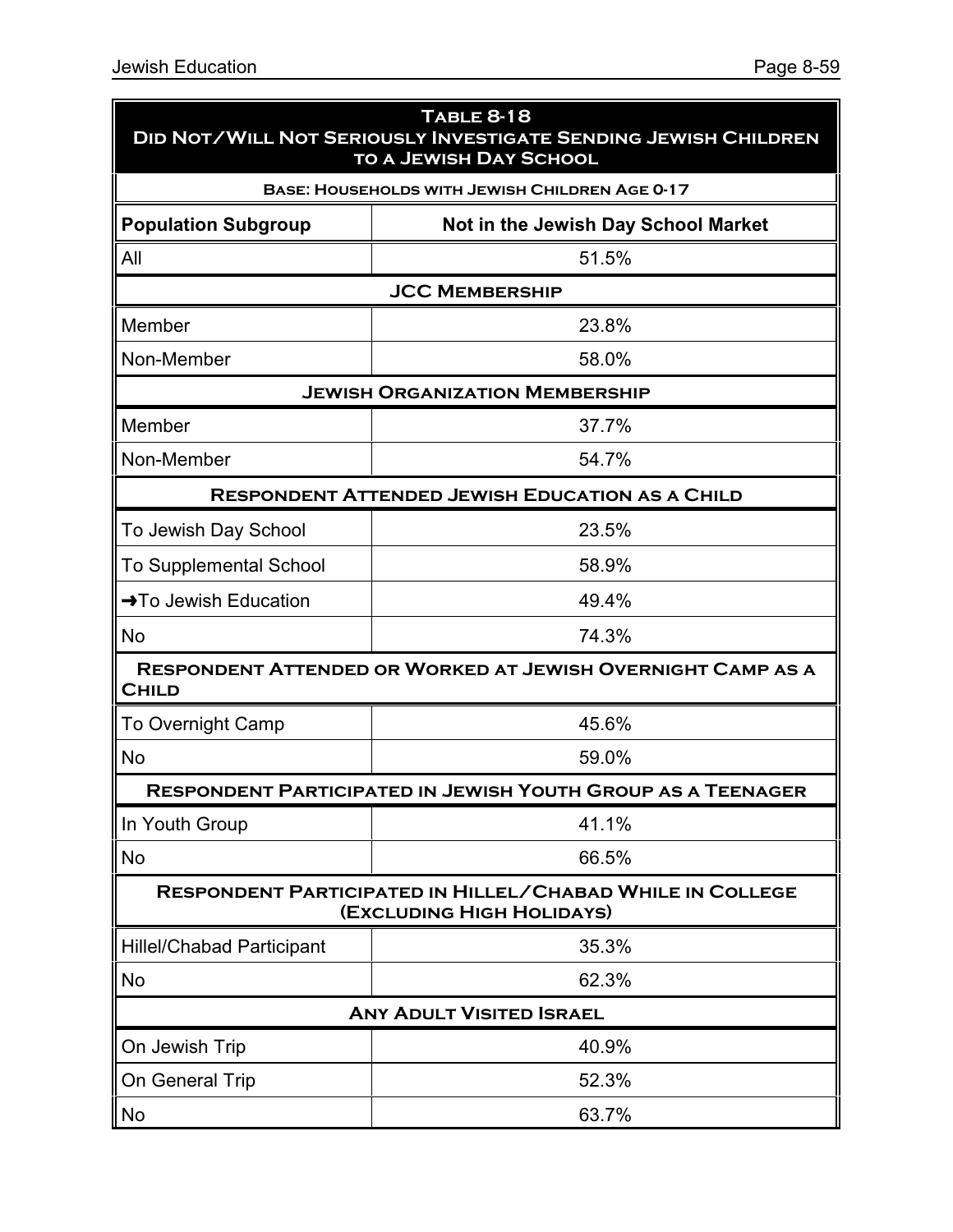| <b>TABLE 8-18</b><br><b>DID NOT/WILL NOT SERIOUSLY INVESTIGATE SENDING JEWISH CHILDREN</b><br><b>TO A JEWISH DAY SCHOOL</b> |                                                           |  |  |  |
|-----------------------------------------------------------------------------------------------------------------------------|-----------------------------------------------------------|--|--|--|
|                                                                                                                             | <b>BASE: HOUSEHOLDS WITH JEWISH CHILDREN AGE 0-17</b>     |  |  |  |
| <b>Population Subgroup</b>                                                                                                  | Not in the Jewish Day School Market                       |  |  |  |
| All                                                                                                                         | 51.5%                                                     |  |  |  |
|                                                                                                                             | <b>JEWISH FEDERATION MARKET SEGMENTS IN THE PAST YEAR</b> |  |  |  |
| Donated to Federation                                                                                                       | 41.5%                                                     |  |  |  |
| Asked, Did Not Donate                                                                                                       | 72.0%                                                     |  |  |  |
| <b>Not Asked</b>                                                                                                            | 55.2%                                                     |  |  |  |
|                                                                                                                             | <b>DONATED TO JEWISH FEDERATION IN THE PAST YEAR</b>      |  |  |  |
| Nothing                                                                                                                     | 57.5%                                                     |  |  |  |
| <b>Under \$100</b>                                                                                                          | 52.1%                                                     |  |  |  |
| $$100 - $1,000$                                                                                                             | 43.4%                                                     |  |  |  |
| \$1,000 and over                                                                                                            | 18.8%                                                     |  |  |  |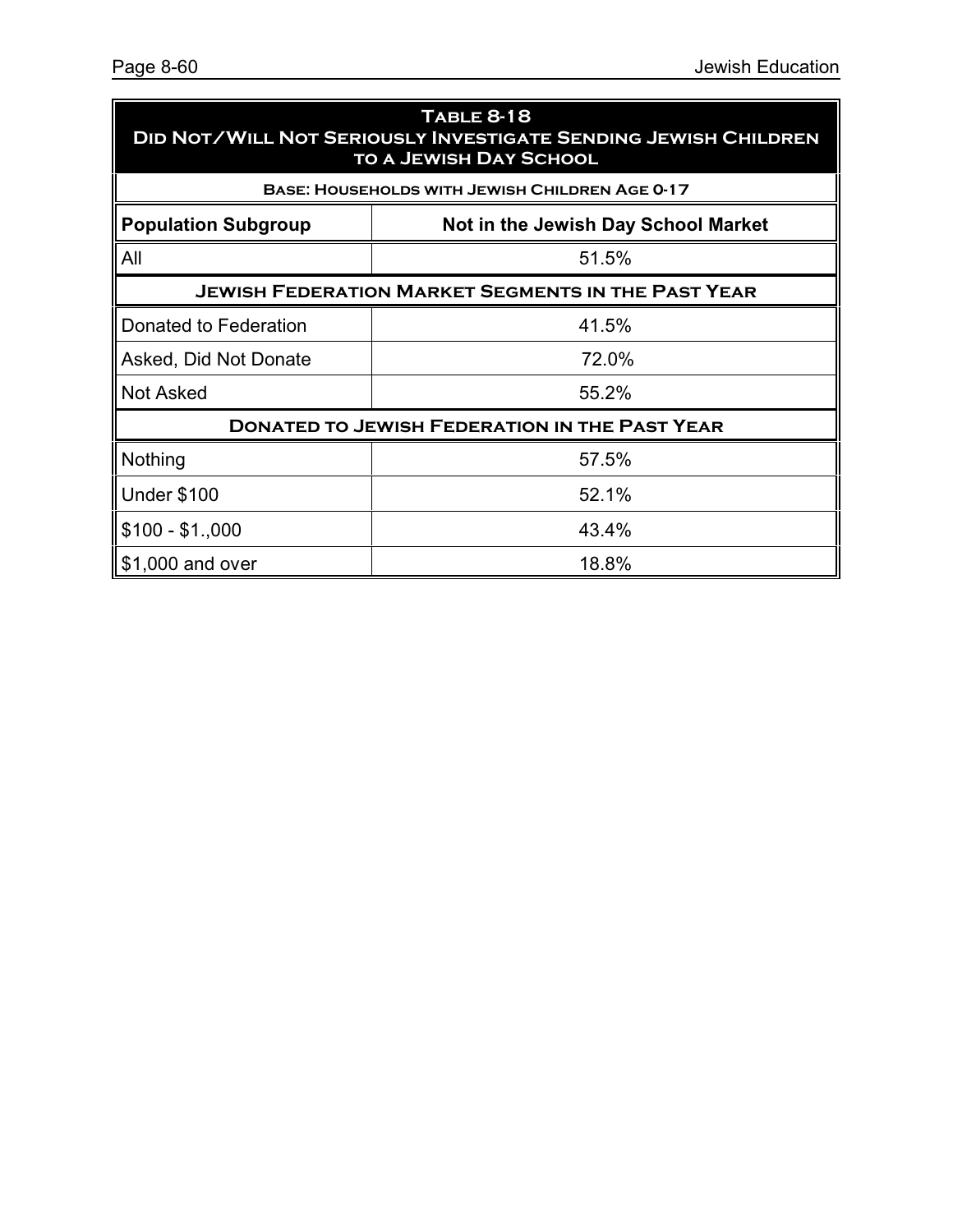| <b>TABLE 8-19</b><br><b>DID NOT/WILL NOT SERIOUSLY INVESTIGATE</b><br><b>SENDING JEWISH CHILDREN TO A JEWISH DAY SCHOOL</b><br><b>COMMUNITY COMPARISONS</b> |      |               |  |                                                       |      |               |  |
|-------------------------------------------------------------------------------------------------------------------------------------------------------------|------|---------------|--|-------------------------------------------------------|------|---------------|--|
|                                                                                                                                                             |      |               |  | <b>BASE: HOUSEHOLDS WITH JEWISH CHILDREN AGE 0-17</b> |      |               |  |
| <b>Community</b>                                                                                                                                            | Year | $\frac{0}{0}$ |  | <b>Community</b>                                      | Year | $\frac{0}{0}$ |  |
| Westport <sup>1</sup>                                                                                                                                       | 2000 | 84%           |  | <b>Broward</b>                                        | 1997 | 56%           |  |
| Rochester                                                                                                                                                   | 1999 | 75%           |  | Monmouth                                              | 1997 | 56%           |  |
| Portland (ME)                                                                                                                                               | 2007 | 74%           |  | San Antonio                                           | 2007 | 54%           |  |
| Wilmington                                                                                                                                                  | 1995 | 72%           |  | <b>W Palm Beach</b>                                   | 2005 | 53%           |  |
| Hartford                                                                                                                                                    | 2000 | 69%           |  | Charlotte                                             | 1997 | 53%           |  |
| Richmond <sup>*</sup>                                                                                                                                       | 1994 | 69%           |  | Rhode Island                                          | 2002 | 52%           |  |
| St. Petersburg *                                                                                                                                            | 1994 | 69%           |  | <b>BROWARD</b>                                        | 2016 | 52%           |  |
| New Haven                                                                                                                                                   | 2010 | 67%           |  | Detroit                                               | 2005 | 51%           |  |
| Orlando <sup>*</sup>                                                                                                                                        | 1993 | 66%           |  | <b>Middlesex</b>                                      | 2008 | 50%           |  |
| Washington                                                                                                                                                  | 2003 | 65%           |  | Lehigh Valley                                         | 2007 | 45%           |  |
| Milwaukee                                                                                                                                                   | 1996 | 65%           |  | Bergen                                                | 2001 | 45%           |  |
| <b>Atlantic County</b>                                                                                                                                      | 2004 | 64%           |  | <b>S Palm Beach</b>                                   | 2005 | 44%           |  |
| Sarasota                                                                                                                                                    | 2001 | 64%           |  | Jacksonville                                          | 2002 | 42%           |  |
| Harrisburg *                                                                                                                                                | 1994 | 62%           |  | <b>Las Vegas</b>                                      | 2005 | 33%           |  |
| Tucson                                                                                                                                                      | 2002 | 60%           |  | <b>Miami</b>                                          | 2014 | 24%           |  |
| <b>Minneapolis</b>                                                                                                                                          | 2004 | 59%           |  | Question<br>asked                                     | was  | seriously     |  |
| St. Paul                                                                                                                                                    | 2004 | 58%           |  | consider rather than seriously invest-<br>igate.      |      |               |  |
| <b>Tidewater</b>                                                                                                                                            | 2001 | 57%           |  | <sup>1</sup> The Jewish day school is located in a    |      |               |  |

neighboring community.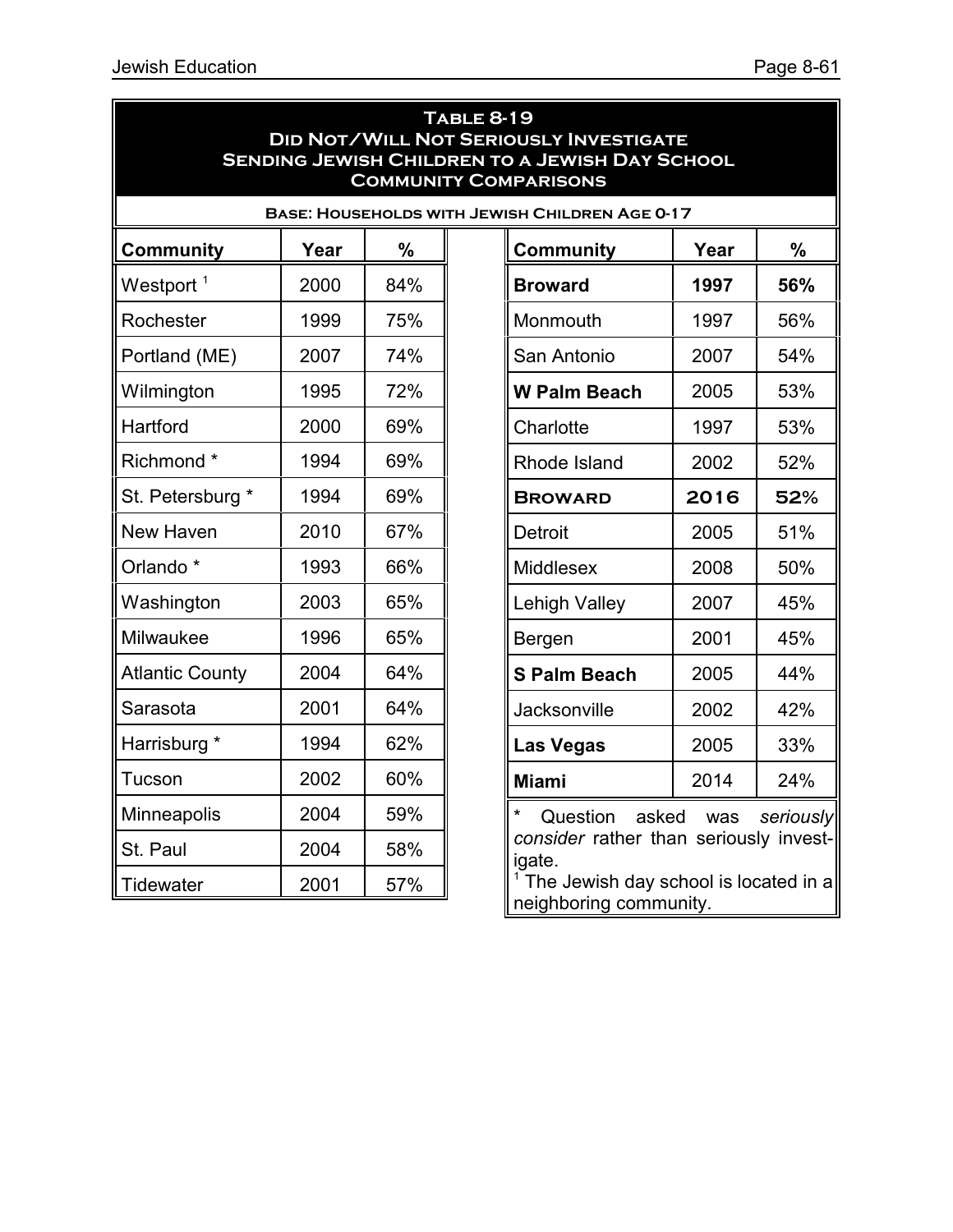# **Major Reasons for Not Sending Jewish Children to a Jewish Day School**

**R** espondents in households in Broward with Jewish children age 0-17 (none of whom currently attend a Jewish day school, have attended in the past, or will definitely attend in the future) were asked the major reasons they did not, will not, or might not send their Jewish children to a Jewish day school. Possible responses were not read to the respondent. Rather, the question was open-ended whereby the respondent had to compose his/her own response. Note that respondents could provide more than one major reason.

**Table 8-20** shows that the major reasons for not sending Jewish children age 0-17 to a Jewish day school most commonly reported are tuition cost (43%), quality of other private or public schools (13%), belief in public schools/ethnically mixed environment (13%), no Jewish day school in area when decision was made (8%), distance from home (8%), school is too religious for family/family is not religious (4%), and curriculum issues (4%),

**Community Comparisons**. **Table 8-21** shows that the 43% who reported **tuition cost** is well above average among about 30 comparison Jewish communities and compares to 57% in West Palm Beach, 45% in Miami, 44% in South Palm Beach, and 43% in Las Vegas. The 43% compares to 47% in 1997.

**Table 8-22** shows that the 13% who reported **quality of other private or public schools** is about average among about 30 comparison Jewish communities and compares to 14% in West Palm Beach, 7% in South Palm Beach, 6% in Miami, and 4% in Las Vegas. The 13% compares to 4% in 1997.

**Table 8-23** shows that the 13% who reported **belief in public schools/ethnically mixed environment** is the third lowest of about 30 comparison Jewish communities and compares to 41% in South Palm Beach, 29% in West Palm Beach, 11% in Miami, and 10% in Las Vegas. The 13% compares to 16% in 1997.

**Table 8-24** shows that the 8% who reported **distance from home** is about average among about 30 comparison Jewish communities and compares to 20% in West Palm Beach, 11% in Las Vegas, 10% in Miami, and 6% in South Palm Beach. The 8% compares to 11% in 1997.

**Table 8-25** shows that the 4% who reported **school is too religious for family/family is not religious** is the second lowest of about 30 comparison Jewish communities and compares to 17% in South Palm Beach, 10% in West Palm Beach, 8% in Miami, and 2% in Las Vegas. The 4% compares to 8% in 1997.

**Table 8-26** shows that the 2% who reported **quality of education at Jewish day schools** is below average among about 30 comparison Jewish communities and compares to 8% in South Palm Beach, 7% in Miami, 2% in Las Vegas, and 1% in West Palm Beach. The 2% compares to 7% in 1997.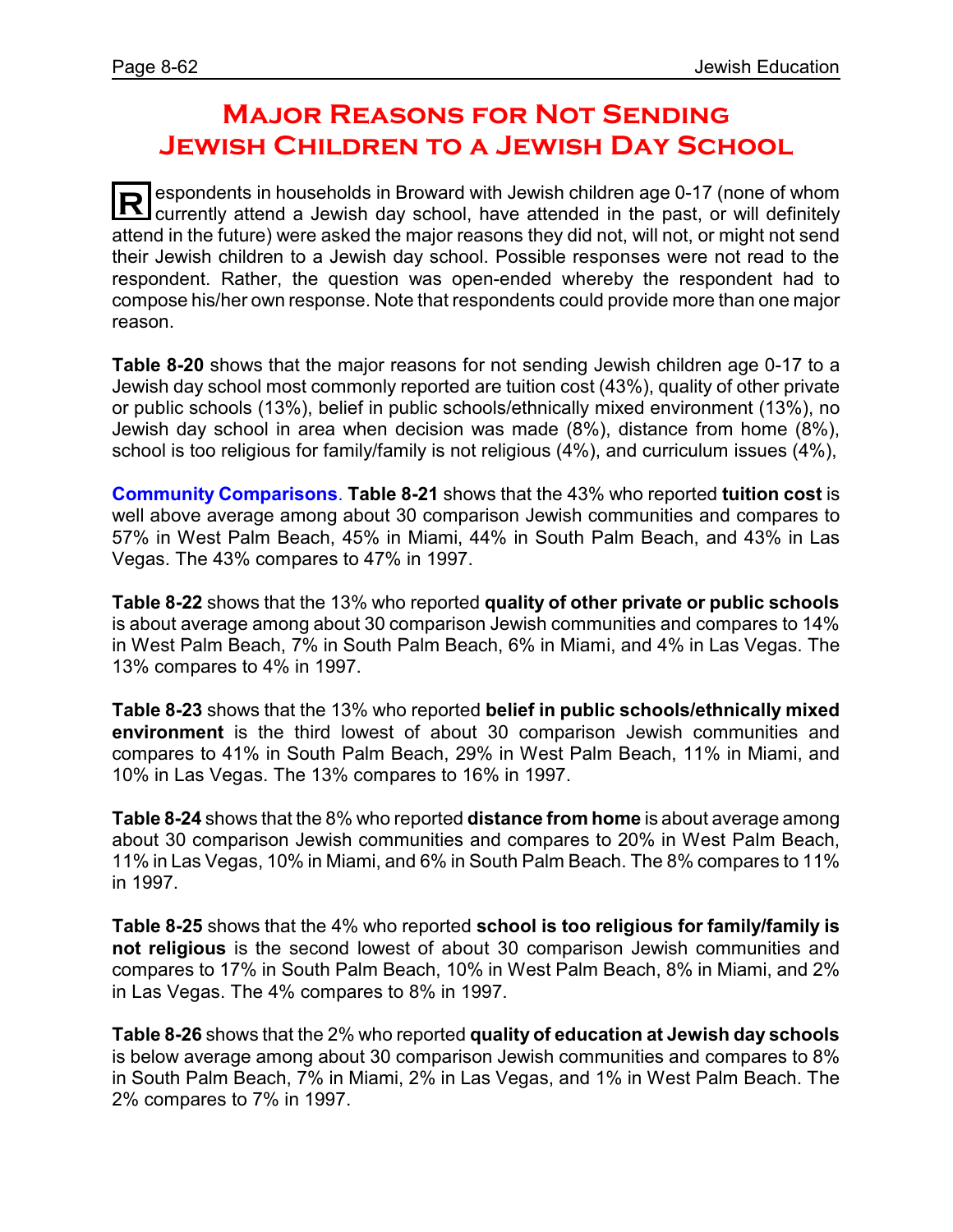**Table 8-27** shows that the 1% who reported **have a special needs child** is about average among about 30 comparison Jewish communities and compares to 3% in Las Vegas, 2% in West Palm Beach, and 1% in both Miami and South Palm Beach. The 1% compares to 3% in 1997.

**Table 8-28** shows that the 0% who reported **intermarriage** is about average among about 30 comparison Jewish communities and compares to 3% in both South Palm Beach and West Palm Beach, 1% in Las Vegas, and 0% in Miami. The 0% compares to 4% in 1997.

| <b>TABLE 8-20</b><br><b>MAJOR REASONS FOR NOT SENDING JEWISH CHILDREN</b><br><b>TO A JEWISH DAY SCHOOL</b>                                                        |            |  |  |  |
|-------------------------------------------------------------------------------------------------------------------------------------------------------------------|------------|--|--|--|
| <b>BASE: RESPONDENTS IN HOUSEHOLDS WITH JEWISH CHILDREN AGE 0-17</b><br>WHO DID NOT, WILL NOT, OR MIGHT NOT SEND JEWISH CHILDREN<br><b>TO A JEWISH DAY SCHOOL</b> |            |  |  |  |
| Reason                                                                                                                                                            | Percentage |  |  |  |
| <b>Tuition Cost</b>                                                                                                                                               | 43.0%      |  |  |  |
| Quality of Other Private or Public Schools                                                                                                                        | 13.4       |  |  |  |
| Belief in Public Schools/Ethnically Mixed Environment                                                                                                             | 12.7       |  |  |  |
| No Jewish day school in area when decision was made                                                                                                               | 8.3        |  |  |  |
| <b>Distance from Home</b>                                                                                                                                         | 7.5        |  |  |  |
| School Is Too Religious for Family/Family Is Not Religious                                                                                                        | 3.9        |  |  |  |
| <b>Curriculum Issues</b>                                                                                                                                          | 3.8        |  |  |  |
| Quality of Education at Jewish Day Schools                                                                                                                        | 2.3        |  |  |  |
| Class/Grade Size Is too Small                                                                                                                                     | 1.3        |  |  |  |
| Security                                                                                                                                                          | 0.9        |  |  |  |
| Early Care/After School Care Options                                                                                                                              | 0.9        |  |  |  |
| Early Care, After School Care Options                                                                                                                             | 0.9        |  |  |  |
| Have a Special Needs Child                                                                                                                                        | 0.6        |  |  |  |
| Other                                                                                                                                                             | 1.4        |  |  |  |
| Total                                                                                                                                                             | 100.0%     |  |  |  |
| Note: Respondents could provide more than one major reason and not all reasons are<br>shown.                                                                      |            |  |  |  |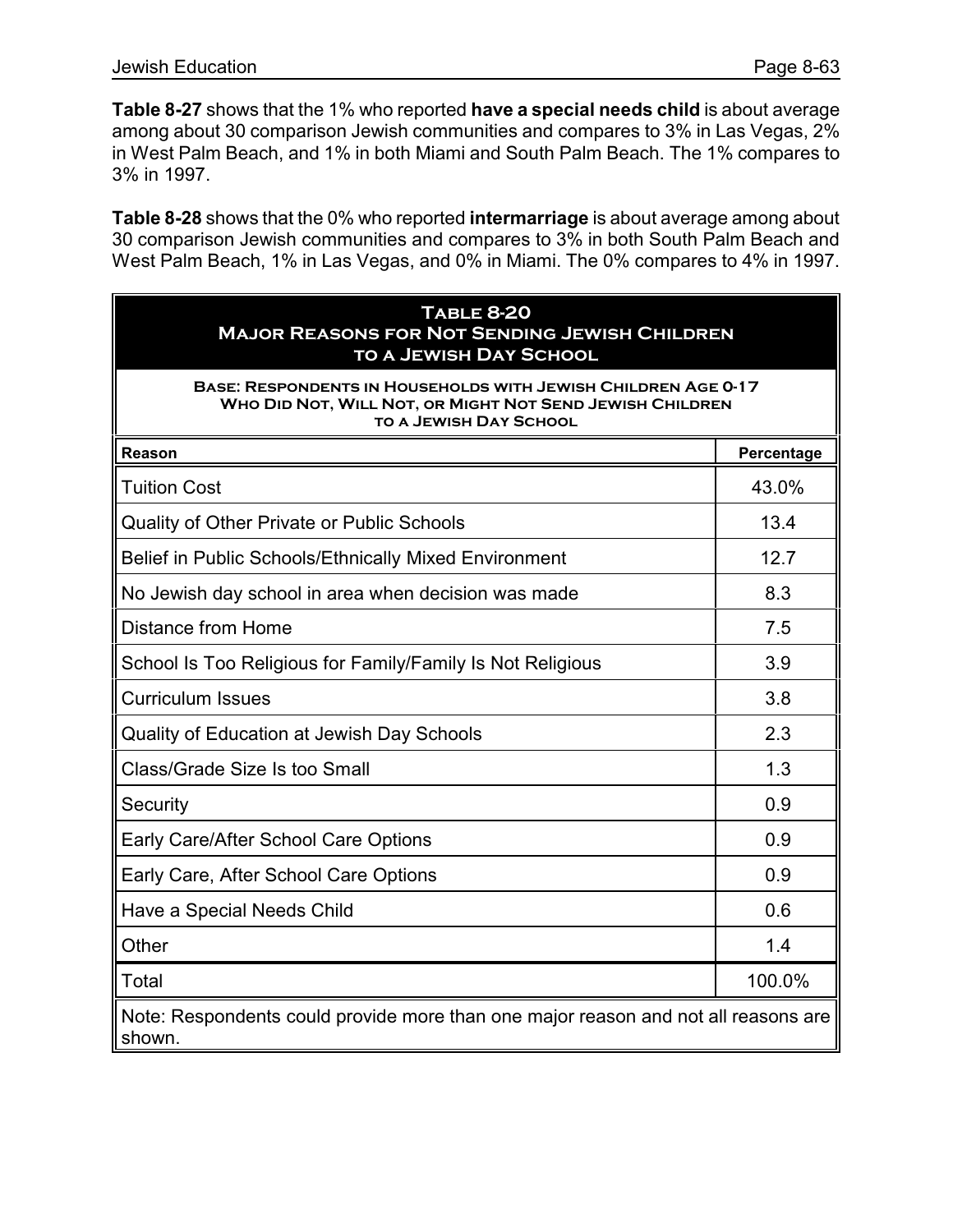#### **Table 8-21 TUITION COST as a Major Reason for Not Sending Jewish Children to a Jewish Day School Community Comparisons**

#### **Base: Respondents in Households with Jewish Children Age 0-17 WHO DID NOT, WILL NOT, OR MIGHT NOT SEND JE**

| <b>Community</b>       | Year | %   | <b>Community</b>     | Year | %               |
|------------------------|------|-----|----------------------|------|-----------------|
| <b>W Palm Beach</b>    | 2005 | 57% | Washington           | 2003 | 23 <sup>°</sup> |
| <b>Broward</b>         | 1997 | 47% | <b>Lehigh Valley</b> | 2007 | $22^\circ$      |
| <b>Miami</b>           | 2014 | 45% | Tucson               | 2002 | $22^\circ$      |
| <b>S Palm Beach</b>    | 2005 | 44% | Hartford             | 2000 | $22^\circ$      |
| <b>BROWARD</b>         | 2016 | 43% | Bergen               | 2001 | 20 <sup>o</sup> |
| <b>Las Vegas</b>       | 2005 | 43% | Milwaukee            | 1996 | 20 <sup>o</sup> |
| Middlesex              | 2008 | 42% | <b>Tidewater</b>     | 2001 | 19 <sup>°</sup> |
| Monmouth               | 1997 | 38% | Rochester            | 1999 | 15 <sup>°</sup> |
| St. Paul               | 2004 | 37% | Portland (ME)        | 2007 | 14 <sup>°</sup> |
| Sarasota               | 2001 | 36% | Rhode Island         | 2002 | 14 <sup>°</sup> |
| <b>Atlantic County</b> | 2004 | 34% | Charlotte            | 1997 | 11 <sup>°</sup> |
| Detroit                | 2005 | 33% | Wilmington           | 1995 | 10 <sup>°</sup> |
| San Antonio            | 2007 | 31% | Westport             | 2000 | 8%              |
| <b>Jacksonville</b>    | 2002 | 30% | Harrisburg           | 1994 | 5%              |
| <b>Minneapolis</b>     | 2004 | 28% |                      |      |                 |
| New Haven              | 2010 | 25% |                      |      |                 |

| EWISH CHILDREN TO JEWISH DAY SCHOOL |      |     |  |  |  |
|-------------------------------------|------|-----|--|--|--|
| <b>Community</b>                    | Year | %   |  |  |  |
| Washington                          | 2003 | 23% |  |  |  |
| <b>Lehigh Valley</b>                | 2007 | 22% |  |  |  |
| Tucson                              | 2002 | 22% |  |  |  |
| Hartford                            | 2000 | 22% |  |  |  |
| Bergen                              | 2001 | 20% |  |  |  |
| Milwaukee                           | 1996 | 20% |  |  |  |
| Tidewater                           | 2001 | 19% |  |  |  |
| Rochester                           | 1999 | 15% |  |  |  |
| Portland (ME)                       | 2007 | 14% |  |  |  |
| Rhode Island                        | 2002 | 14% |  |  |  |
| Charlotte                           | 1997 | 11% |  |  |  |
| Wilmington                          | 1995 | 10% |  |  |  |
| Westport                            | 2000 | 8%  |  |  |  |
| Harrisburg                          | 1994 | 5%  |  |  |  |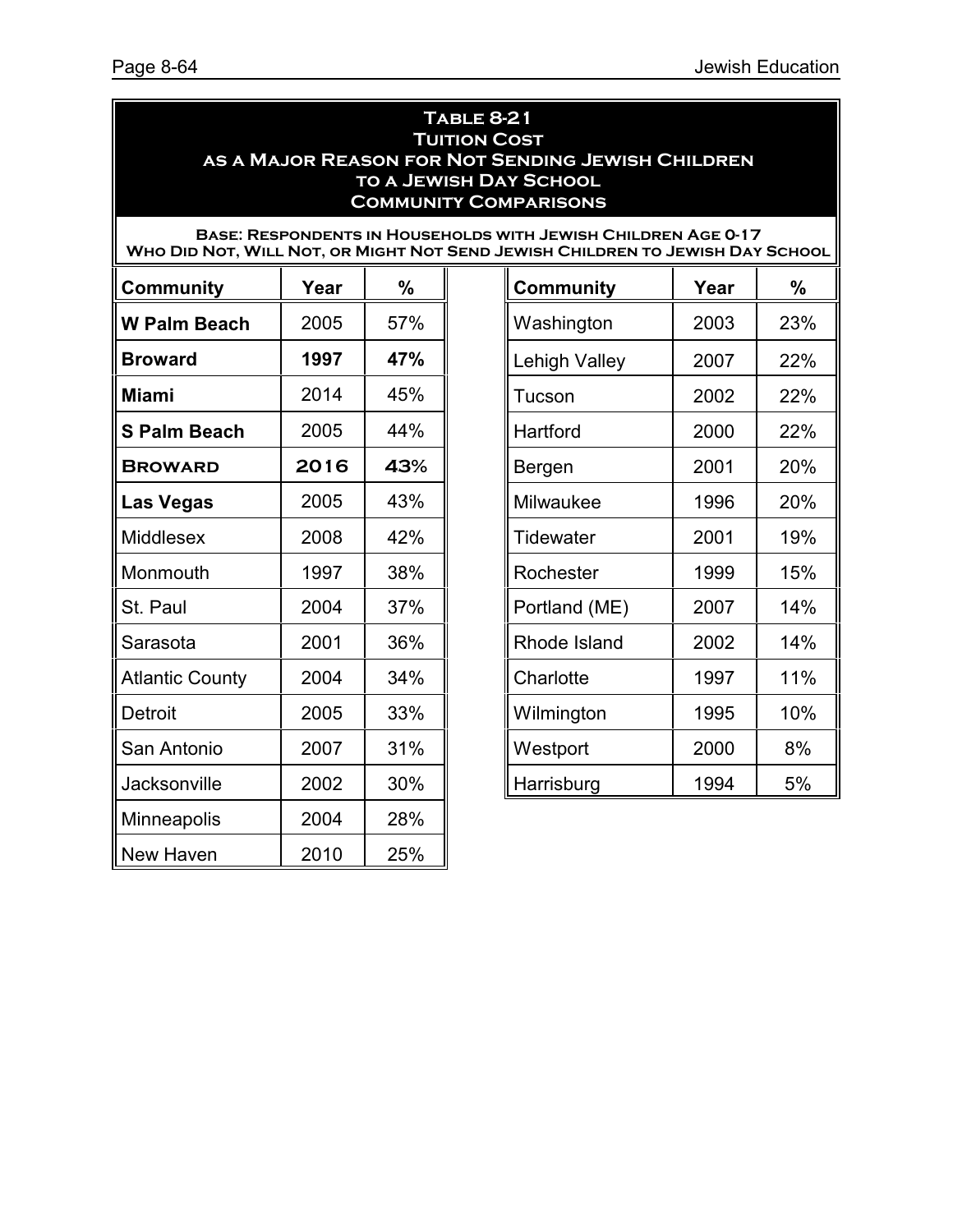Bergen 2001 9%

|                        |      |               | <u>IU A JEWISH DAT SCHUUL</u><br><b>COMMUNITY COMPARISONS</b>                                                                                         |      |               |
|------------------------|------|---------------|-------------------------------------------------------------------------------------------------------------------------------------------------------|------|---------------|
|                        |      |               | <b>BASE: RESPONDENTS IN HOUSEHOLDS WITH JEWISH CHILDREN AGE 0-17</b><br>WHO DID NOT, WILL NOT, OR MIGHT NOT SEND JEWISH CHILDREN TO JEWISH DAY SCHOOL |      |               |
| <b>Community</b>       | Year | $\frac{0}{0}$ | <b>Community</b>                                                                                                                                      | Year | $\frac{0}{0}$ |
| San Antonio            | 2007 | 19%           | Washington                                                                                                                                            | 2003 | 8%            |
| <b>Atlantic County</b> | 2004 | 17%           | <b>S Palm Beach</b>                                                                                                                                   | 2005 | 7%            |
| Westport               | 2000 | 17%           | <b>Minneapolis</b>                                                                                                                                    | 2004 | 7%            |
| Lehigh Valley          | 2007 | 16%           | <b>Jacksonville</b>                                                                                                                                   | 2002 | 7%            |
| St. Paul               | 2004 | 15%           | Tidewater                                                                                                                                             | 2001 | 7%            |
| Rochester              | 1999 | 15%           | Charlotte                                                                                                                                             | 1997 | 7%            |
| Portland (ME)          | 2007 | 14%           | <b>Miami</b>                                                                                                                                          | 2014 | 6%            |
| <b>W Palm Beach</b>    | 2005 | 14%           | Monmouth                                                                                                                                              | 1997 | 5%            |
| <b>BROWARD</b>         | 2016 | 13%           | Las Vegas                                                                                                                                             | 2005 | 4%            |
| Detroit                | 2005 | 12%           | <b>Broward</b>                                                                                                                                        | 1997 | 4%            |
| Hartford               | 2000 | 12%           | Sarasota                                                                                                                                              | 2001 | 3%            |
| Tucson                 | 2002 | 11%           | Milwaukee                                                                                                                                             | 1996 | 2%            |
| New Haven              | 2010 | 10%           | Wilmington                                                                                                                                            | 1995 | 1%            |
| <b>Middlesex</b>       | 2008 | 10%           | Harrisburg                                                                                                                                            | 1994 | $0\%$         |
| Rhode Island           | 2002 | 10%           |                                                                                                                                                       |      |               |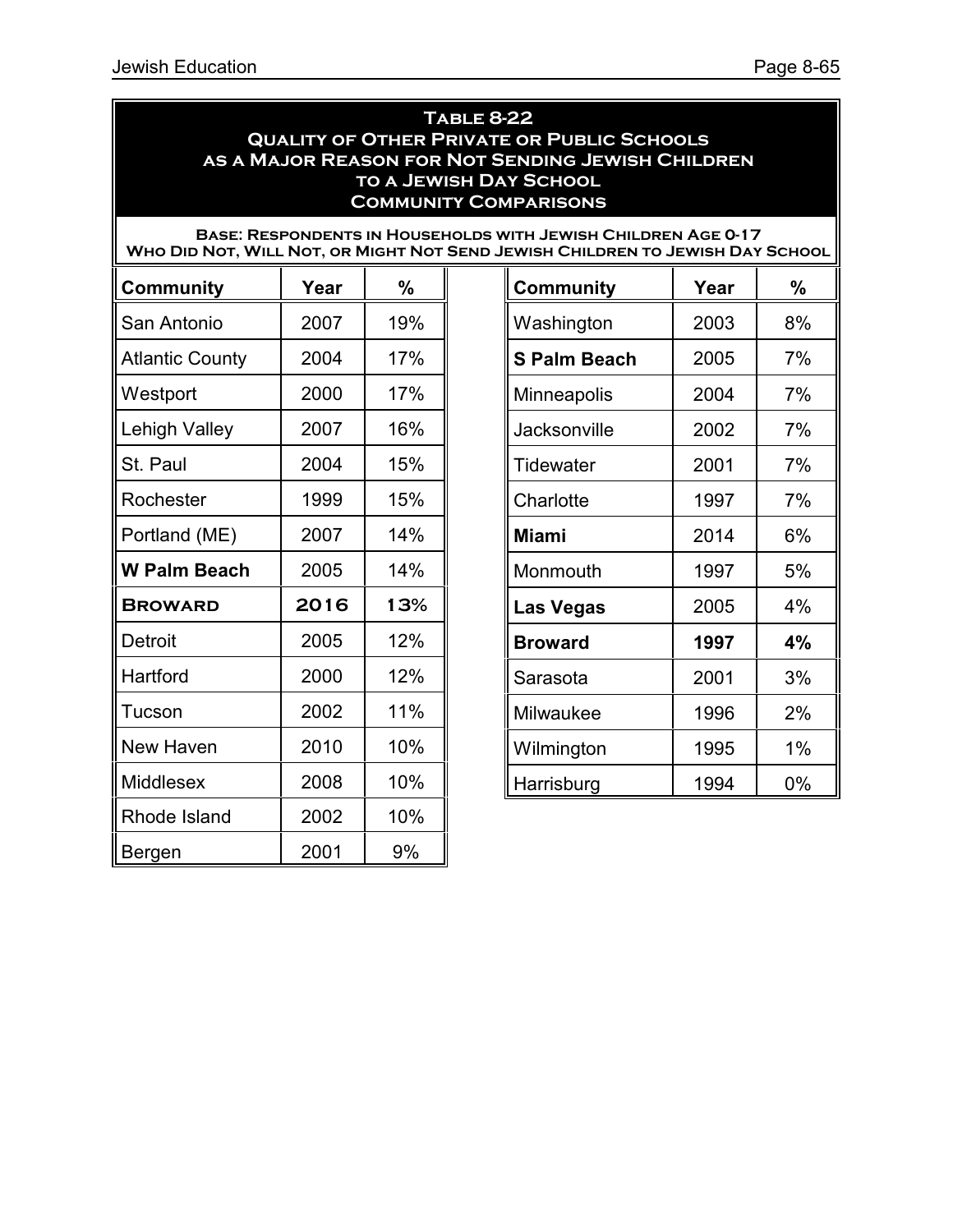#### **Table 8-23 Belief in Public Schools/Ethnically Mixed Environment as a Major Reason for Not Sending Jewish Children to a Jewish Day School Community Comparisons**

| <b>BASE: RESPONDENTS IN HOUSEHOLDS WITH JEWISH CHILDREN AGE 0-17</b>          |
|-------------------------------------------------------------------------------|
| WHO DID NOT, WILL NOT, OR MIGHT NOT SEND JEWISH CHILDREN TO JEWISH DAY SCHOOL |

| <b>Community</b>       | Year | %   | <b>Community</b> | Year | %               |
|------------------------|------|-----|------------------|------|-----------------|
| Bergen                 | 2001 | 44% | Harrisburg       | 1994 | $25^\circ$      |
| Milwaukee              | 1996 | 43% | New Haven        | 2010 | $24^\circ$      |
| <b>S Palm Beach</b>    | 2005 | 41% | Rhode Island     | 2002 | $24^\circ$      |
| Minneapolis            | 2004 | 41% | Rochester        | 1999 | $24^\circ$      |
| Washington             | 2003 | 41% | San Antonio      | 2007 | 23 <sup>°</sup> |
| Westport               | 2000 | 41% | Wilmington       | 1995 | $22^\circ$      |
| <b>Atlantic County</b> | 2004 | 38% | Charlotte        | 1997 | 21 <sup>°</sup> |
| Hartford               | 2000 | 38% | Tidewater        | 2001 | 20 <sup>o</sup> |
| <b>Middlesex</b>       | 2008 | 36% | Jacksonville     | 2002 | 18 <sup>°</sup> |
| Tucson                 | 2002 | 34% | Sarasota         | 2001 | 17 <sup>°</sup> |
| Detroit                | 2005 | 31% | <b>Broward</b>   | 1997 | 16 <sup>°</sup> |
| St. Paul               | 2004 | 31% | Monmouth         | 1997 | 16 <sup>°</sup> |
| <b>W Palm Beach</b>    | 2005 | 29% | <b>BROWARD</b>   | 2016 | 13 <sup>°</sup> |
| Lehigh Valley          | 2007 | 27% | <b>Miami</b>     | 2014 | 11 <sup>°</sup> |
| Portland (ME)          | 2007 | 25% | <b>Las Vegas</b> | 2005 | 10 <sup>o</sup> |

| <b>Community</b> | Year | %   |
|------------------|------|-----|
| Harrisburg       | 1994 | 25% |
| New Haven        | 2010 | 24% |
| Rhode Island     | 2002 | 24% |
| Rochester        | 1999 | 24% |
| San Antonio      | 2007 | 23% |
| Wilmington       | 1995 | 22% |
| Charlotte        | 1997 | 21% |
| <b>Tidewater</b> | 2001 | 20% |
| Jacksonville     | 2002 | 18% |
| Sarasota         | 2001 | 17% |
| <b>Broward</b>   | 1997 | 16% |
| Monmouth         | 1997 | 16% |
| <b>BROWARD</b>   | 2016 | 13% |
| <b>Miami</b>     | 2014 | 11% |
| <b>Las Vegas</b> | 2005 | 10% |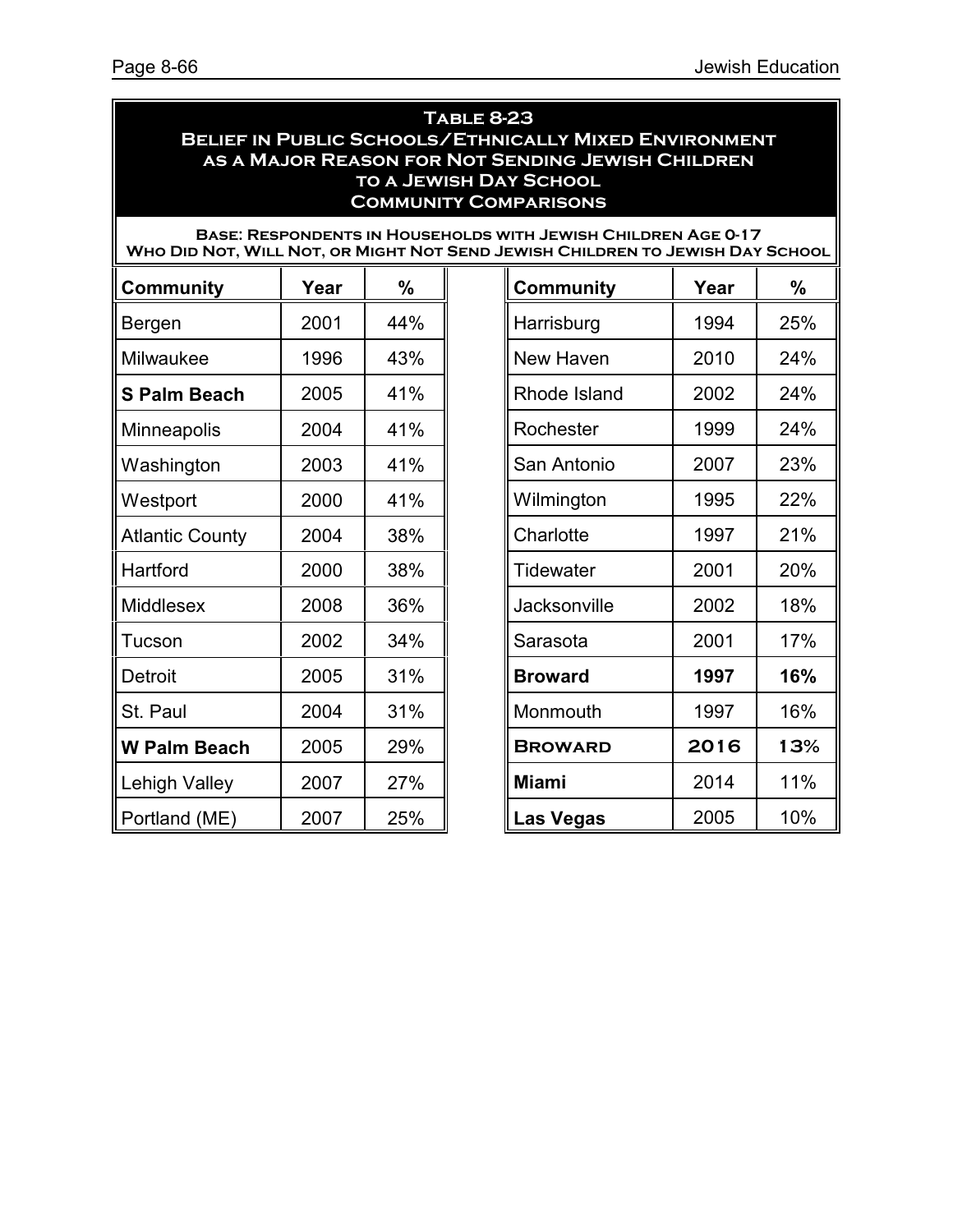#### **Table 8-24 Distance from Home as a Major Reason for Not Sending Jewish Children to a Jewish Day School Community Comparisons**

#### **Base: Respondents in Households with Jewish Children Age 0-17 Who Did Not, Will Not, or Might Not Send Jewish Children to Jewish Day School**

| <b>Community</b>       | Year | %   | <b>Community</b>    | Year | %               |
|------------------------|------|-----|---------------------|------|-----------------|
| Portland (ME)          | 2007 | 32% | <b>Miami</b>        | 2014 | 10 <sup>o</sup> |
| <b>Jacksonville</b>    | 2002 | 30% | San Antonio         | 2007 | 10 <sup>°</sup> |
| St. Paul               | 2004 | 22% | Westport            | 2000 | 10 <sup>°</sup> |
| Tidewater              | 2001 | 22% | <b>BROWARD</b>      | 2016 | 8%              |
| <b>W Palm Beach</b>    | 2005 | 20% | Harrisburg          | 1994 | 7%              |
| Rhode Island           | 2002 | 20% | <b>S Palm Beach</b> | 2005 | 6%              |
| New Haven              | 2010 | 17% | Tucson              | 2002 | 6%              |
| Lehigh Valley          | 2007 | 15% | Monmouth            | 1997 | 6%              |
| Washington             | 2003 | 14% | Milwaukee           | 1996 | 6%              |
| Hartford               | 2000 | 14% | Rochester           | 1999 | 5%              |
| Wilmington             | 1995 | 14% | Charlotte           | 1997 | 5%              |
| Minneapolis            | 2004 | 12% | Middlesex           | 2008 | 4%              |
| <b>Las Vegas</b>       | 2005 | 11% | <b>Detroit</b>      | 2005 | 4%              |
| <b>Atlantic County</b> | 2004 | 11% | Sarasota            | 2001 | 3%              |
| <b>Broward</b>         | 1997 | 11% | Bergen              | 2001 | 2%              |

| UREN IU JEWISH DAI<br><b>SUNUUL</b> |      |     |  |  |
|-------------------------------------|------|-----|--|--|
| <b>Community</b>                    | Year | %   |  |  |
| <b>Miami</b>                        | 2014 | 10% |  |  |
| San Antonio                         | 2007 | 10% |  |  |
| Westport                            | 2000 | 10% |  |  |
| <b>BROWARD</b>                      | 2016 | 8%  |  |  |
| Harrisburg                          | 1994 | 7%  |  |  |
| <b>S Palm Beach</b>                 | 2005 | 6%  |  |  |
| Tucson                              | 2002 | 6%  |  |  |
| Monmouth                            | 1997 | 6%  |  |  |
| Milwaukee                           | 1996 | 6%  |  |  |
| Rochester                           | 1999 | 5%  |  |  |
| Charlotte                           | 1997 | 5%  |  |  |
| <b>Middlesex</b>                    | 2008 | 4%  |  |  |
| Detroit                             | 2005 | 4%  |  |  |
| Sarasota                            | 2001 | 3%  |  |  |
| Bergen                              | 2001 | 2%  |  |  |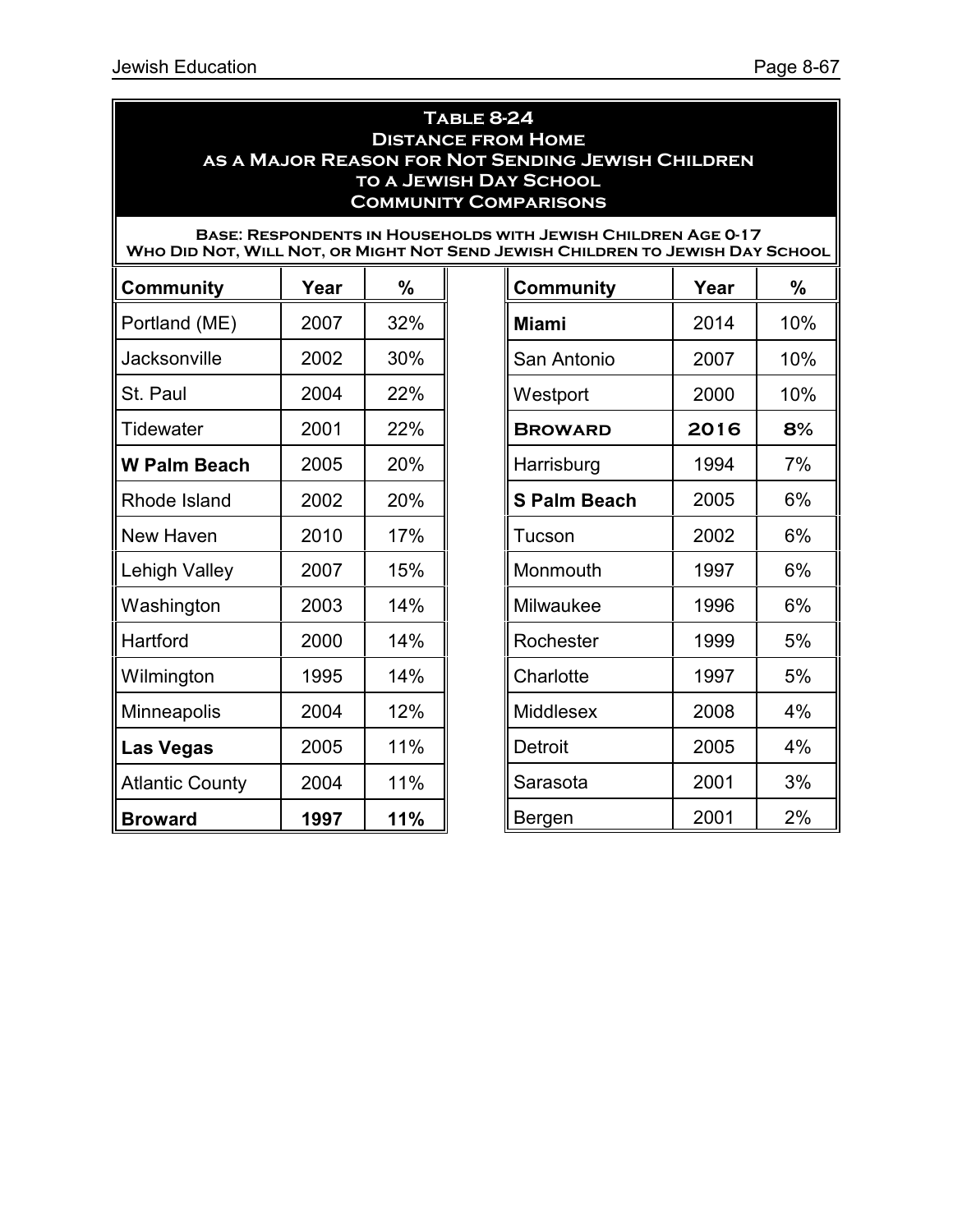#### **Table 8-25 School Is Too Religious for Family/Family Is Not Religious as a Major Reason for Not Sending Jewish Children to a Jewish Day School Community Comparisons**

**Base: Respondents in Households with Jewish Children Age 0-17 Who Did Not, Will Not, or Might Not Send Jewish Children to Jewish Day School**

| <b>Community</b>    | Year | %   | <b>Community</b>       | Year | $\frac{0}{0}$   |
|---------------------|------|-----|------------------------|------|-----------------|
| <b>Middlesex</b>    | 2008 | 22% | <b>W Palm Beach</b>    | 2005 | 10 <sup>°</sup> |
| Tucson              | 2002 | 20% | Rochester              | 1999 | 10 <sup>°</sup> |
| Rhode Island        | 2002 | 19% | Lehigh Valley          | 2007 | 9%              |
| Bergen              | 2001 | 19% | Portland (ME)          | 2007 | 9%              |
| <b>S Palm Beach</b> | 2005 | 17% | Minneapolis            | 2004 | 9%              |
| Charlotte           | 1997 | 17% | <b>Miami</b>           | 2014 | 8%              |
| Harrisburg          | 1994 | 17% | Sarasota               | 2001 | 8%              |
| New Haven           | 2010 | 15% | Tidewater              | 2001 | 8%              |
| Hartford            | 2000 | 14% | <b>Broward</b>         | 1997 | 8%              |
| San Antonio         | 2007 | 13% | Washington             | 2003 | 7%              |
| Monmouth            | 1997 | 13% | Jacksonville           | 2002 | 7%              |
| Detroit             | 2005 | 12% | <b>Atlantic County</b> | 2004 | 6%              |
| St. Paul            | 2004 | 12% | Milwaukee              | 1996 | 5%              |
| Wilmington          | 1995 | 12% | <b>BROWARD</b>         | 2016 | 4%              |
| Westport            | 2000 | 11% | <b>Las Vegas</b>       | 2005 | 2%              |

| <b>Community</b>       | Year | %   |
|------------------------|------|-----|
| W Palm Beach           | 2005 | 10% |
| Rochester              | 1999 | 10% |
| <b>Lehigh Valley</b>   | 2007 | 9%  |
| Portland (ME)          | 2007 | 9%  |
| Minneapolis            | 2004 | 9%  |
| <b>Miami</b>           | 2014 | 8%  |
| Sarasota               | 2001 | 8%  |
| Tidewater              | 2001 | 8%  |
| <b>Broward</b>         | 1997 | 8%  |
| Washington             | 2003 | 7%  |
| Jacksonville           | 2002 | 7%  |
| <b>Atlantic County</b> | 2004 | 6%  |
| Milwaukee              | 1996 | 5%  |
| <b>BROWARD</b>         | 2016 | 4%  |
| Las Vegas              | 2005 | 2%  |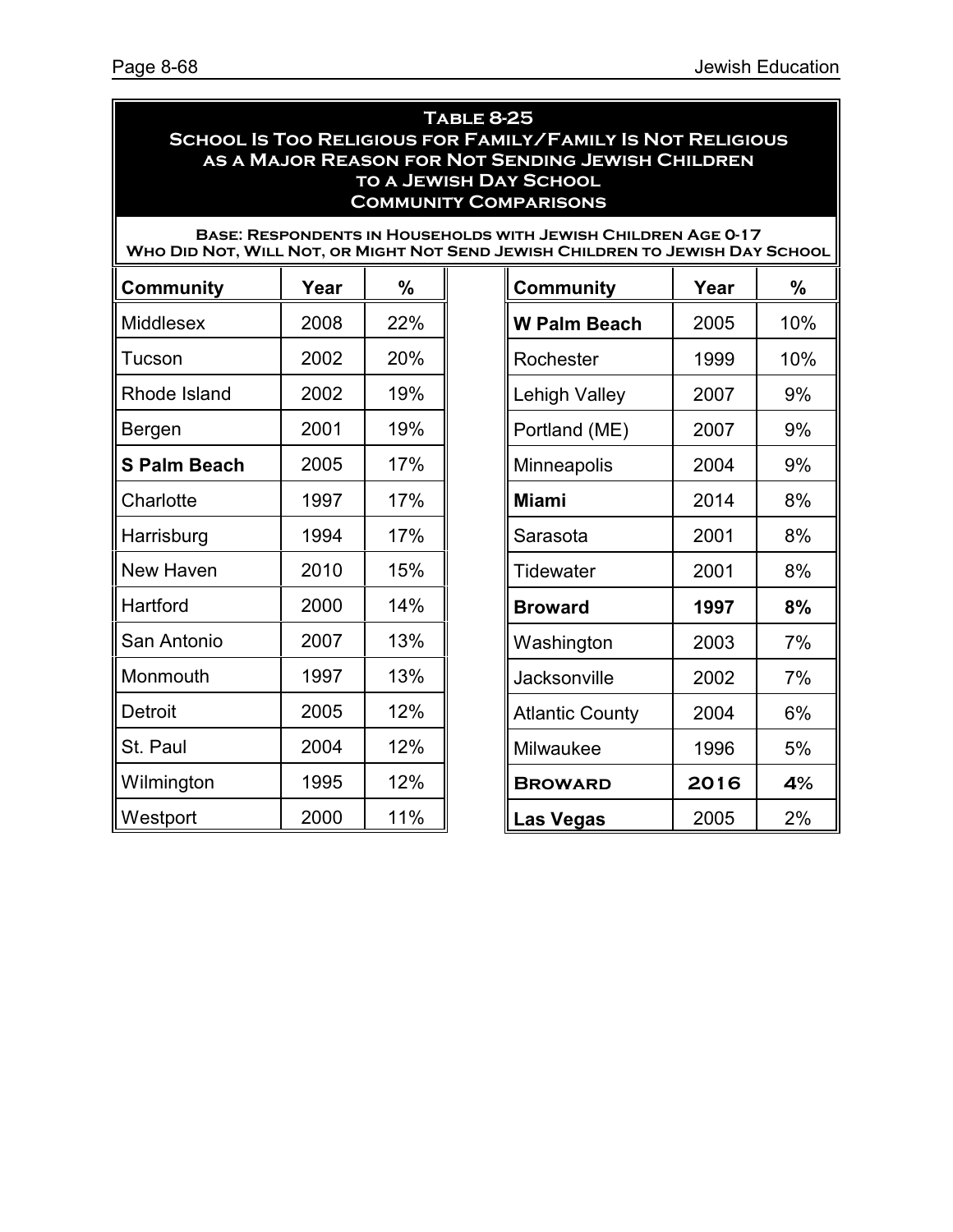### **Table 8-26 Quality of Education at Jewish Day Schools as a Major Reason for Not Sending Jewish Children to a Jewish Day School Community Comparisons**

| <b>BASE: RESPONDENTS IN HOUSEHOLDS WITH JEWISH CHILDREN AGE 0-17</b>          |
|-------------------------------------------------------------------------------|
| WHO DID NOT, WILL NOT, OR MIGHT NOT SEND JEWISH CHILDREN TO JEWISH DAY SCHOOL |

| <b>Community</b>    | Year | $\frac{9}{6}$ | <b>Community</b>       | Year | %              |
|---------------------|------|---------------|------------------------|------|----------------|
| Wilmington          | 1995 | 14%           | Westport               | 2000 | 6%             |
| Milwaukee           | 1996 | 11%           | Charlotte              | 1997 | 6%             |
| Portland (ME)       | 2007 | 9%            | Middlesex              | 2008 | 5%             |
| <b>S Palm Beach</b> | 2005 | 8%            | St. Paul               | 2004 | 5%             |
| Minneapolis         | 2004 | 8%            | Rhode Island           | 2002 | 5%             |
| Hartford            | 2000 | 8%            | Bergen                 | 2001 | 5%             |
| Rochester           | 1999 | 8%            | <b>Tidewater</b>       | 2001 | 5%             |
| Harrisburg          | 1994 | 8%            | New Haven              | 2010 | 4%             |
| <b>Miami</b>        | 2014 | 7%            | Lehigh Valley          | 2007 | 4%             |
| Detroit             | 2005 | 7%            | Sarasota               | 2001 | 3%             |
| Washington          | 2003 | 7%            | <b>BROWARD</b>         | 2016 | 2 <sup>o</sup> |
| Jacksonville        | 2002 | 7%            | <b>Las Vegas</b>       | 2005 | 2%             |
| <b>Broward</b>      | 1997 | 7%            | <b>W Palm Beach</b>    | 2005 | 1%             |
| Monmouth            | 1997 | 7%            | Tucson                 | 2002 | 1%             |
| San Antonio         | 2007 | 6%            | <b>Atlantic County</b> | 2004 | 0%             |

| <b>Community</b>       | Year | %  |
|------------------------|------|----|
| Westport               | 2000 | 6% |
| Charlotte              | 1997 | 6% |
| <b>Middlesex</b>       | 2008 | 5% |
| St. Paul               | 2004 | 5% |
| Rhode Island           | 2002 | 5% |
| Bergen                 | 2001 | 5% |
| Tidewater              | 2001 | 5% |
| New Haven              | 2010 | 4% |
| <b>Lehigh Valley</b>   | 2007 | 4% |
| Sarasota               | 2001 | 3% |
| <b>BROWARD</b>         | 2016 | 2% |
| <b>Las Vegas</b>       | 2005 | 2% |
| W Palm Beach           | 2005 | 1% |
| Tucson                 | 2002 | 1% |
| <b>Atlantic County</b> | 2004 | 0% |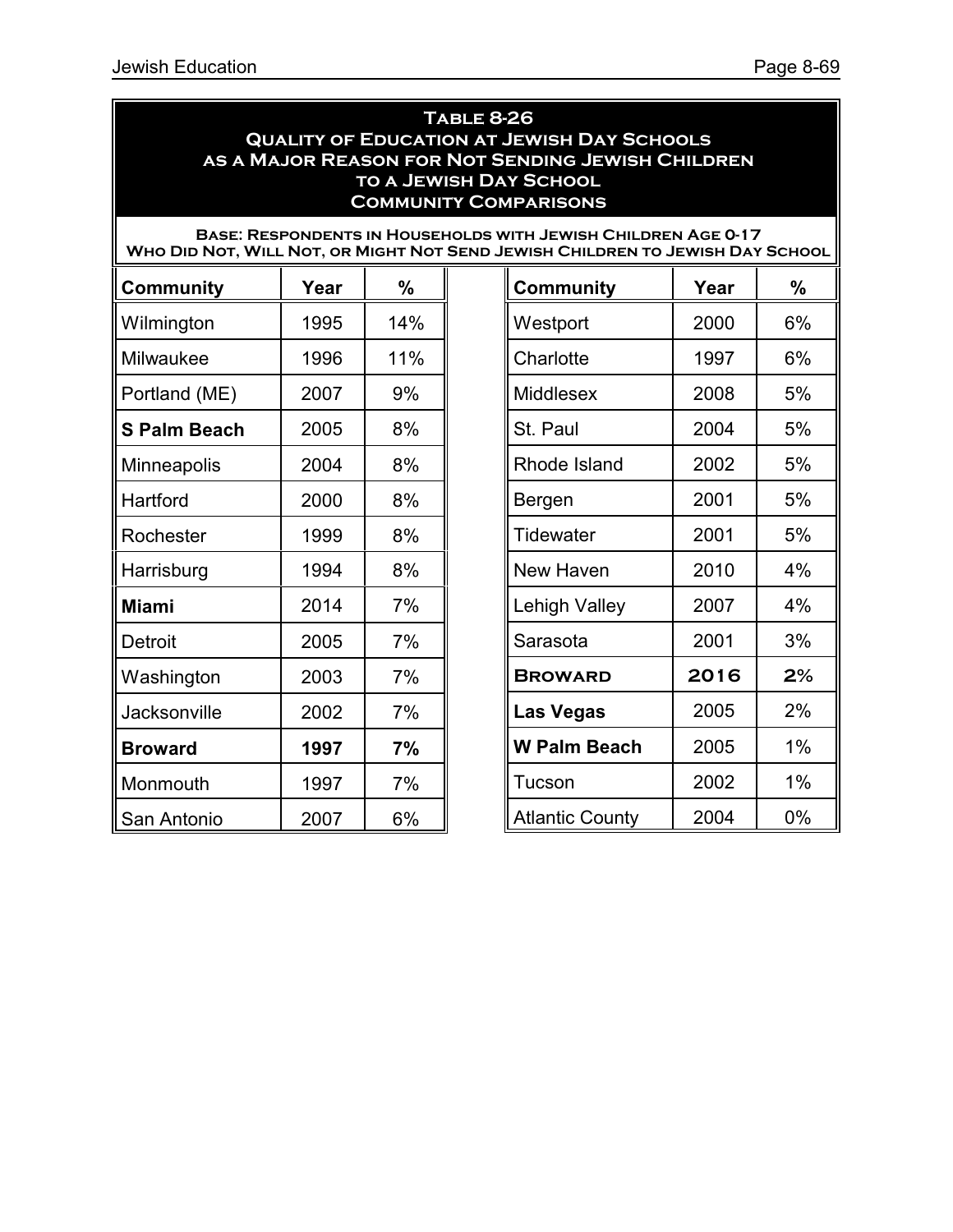#### **Table 8-27 Have a Special Needs Child as a Major Reason for Not Sending Jewish Children to a Jewish Day School Community Comparisons**

#### **Base: Respondents in Households with Jewish Children Age 0-17 Who Did Not, Will Not, or Might Not Send Jewish Children to Jewish Day School**

| <b>Community</b>       | Year | %  | <b>Community</b>    | Year | %  |
|------------------------|------|----|---------------------|------|----|
| <b>Middlesex</b>       | 2008 | 6% | Rochester           | 1999 | 2% |
| Jacksonville           | 2002 | 5% | Charlotte           | 1997 | 2% |
| San Antonio            | 2007 | 4% | Monmouth            | 1997 | 2% |
| Lehigh Valley          | 2007 | 3% | <b>BROWARD</b>      | 2016 | 1% |
| Portland (ME)          | 2007 | 3% | <b>Miami</b>        | 2014 | 1% |
| <b>Las Vegas</b>       | 2005 | 3% | <b>S Palm Beach</b> | 2005 | 1% |
| <b>Broward</b>         | 1997 | 3% | Rhode Island        | 2002 | 1% |
| New Haven              | 2010 | 2% | Hartford            | 2000 | 1% |
| Detroit                | 2005 | 2% | Wilmington          | 1995 | 1% |
| <b>W Palm Beach</b>    | 2005 | 2% | Bergen              | 2001 | 0% |
| <b>Atlantic County</b> | 2004 | 2% | Sarasota            | 2001 | 0% |
| Minneapolis            | 2004 | 2% | <b>Tidewater</b>    | 2001 | 0% |
| St. Paul               | 2004 | 2% | Westport            | 2000 | 0% |
| Washington             | 2003 | 2% | Milwaukee           | 1996 | 0% |
| Tucson                 | 2002 | 2% | Harrisburg          | 1994 | 0% |

| <b>Community</b>    | Year | %  |  |  |  |  |
|---------------------|------|----|--|--|--|--|
| Rochester           | 1999 | 2% |  |  |  |  |
| Charlotte           | 1997 | 2% |  |  |  |  |
| Monmouth            | 1997 | 2% |  |  |  |  |
| <b>BROWARD</b>      | 2016 | 1% |  |  |  |  |
| <b>Miami</b>        | 2014 | 1% |  |  |  |  |
| <b>S Palm Beach</b> | 2005 | 1% |  |  |  |  |
| Rhode Island        | 2002 | 1% |  |  |  |  |
| Hartford            | 2000 | 1% |  |  |  |  |
| Wilmington          | 1995 | 1% |  |  |  |  |
| Bergen              | 2001 | 0% |  |  |  |  |
| Sarasota            | 2001 | 0% |  |  |  |  |
| Tidewater           | 2001 | 0% |  |  |  |  |
| Westport            | 2000 | 0% |  |  |  |  |
| Milwaukee           | 1996 | 0% |  |  |  |  |
| Harrisburg          | 1994 | 0% |  |  |  |  |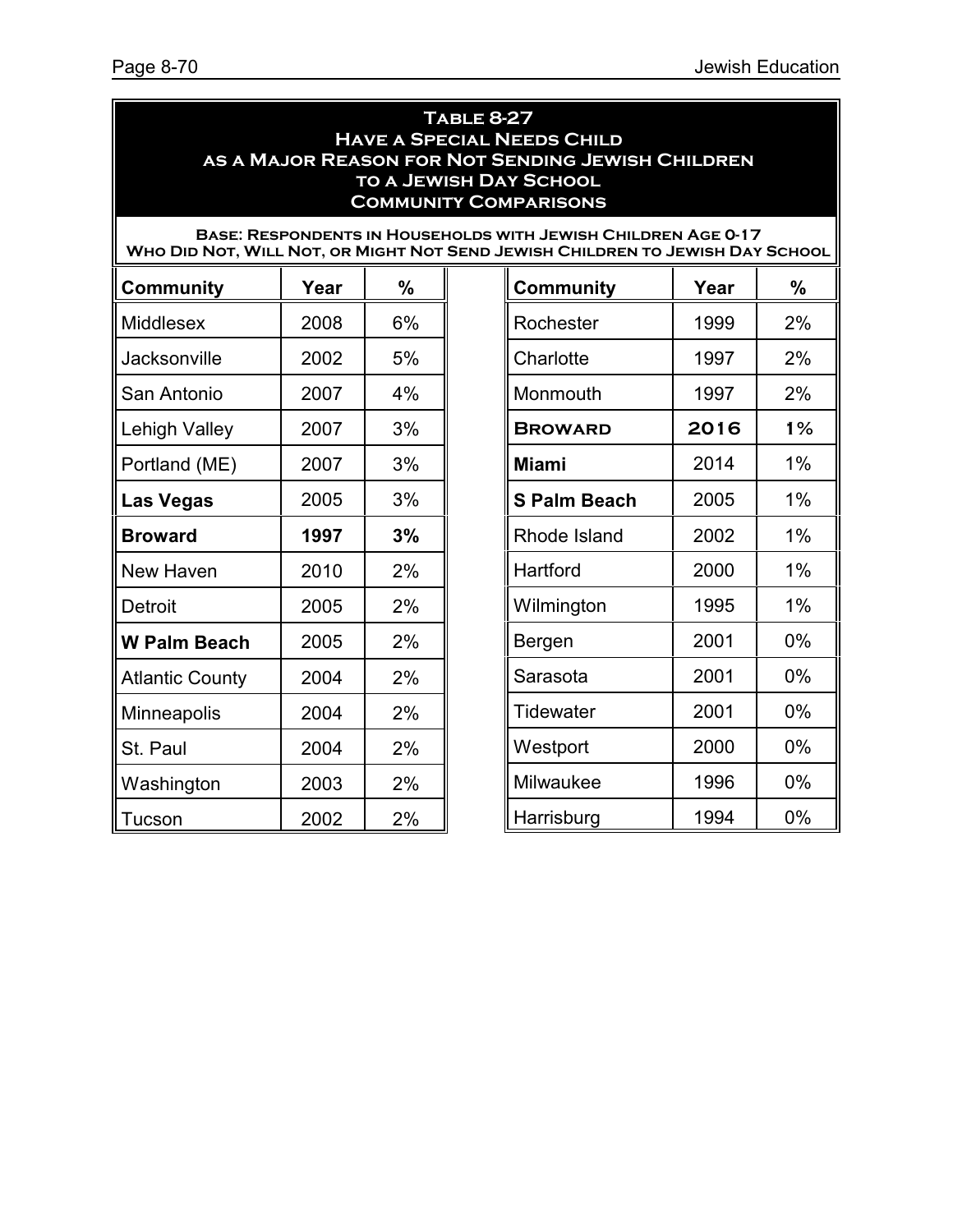#### **Table 8-28 Intermarriage as a Major Reason for Not Sending Jewish Children to a Jewish Day School Community Comparisons**

|                        |      |     | <b>BASE: RESPONDENTS IN HOUSEHOLDS WITH JEWISH CHILDREN AGE 0-17</b><br>WHO DID NOT, WILL NOT, OR MIGHT NOT SEND JEWISH CHILDREN TO JEWISH DAY SCHOOL |      |       |
|------------------------|------|-----|-------------------------------------------------------------------------------------------------------------------------------------------------------|------|-------|
| <b>Community</b>       | Year | %   | <b>Community</b>                                                                                                                                      | Year | %     |
| Charlotte              | 1997 | 14% | <b>W Palm Beach</b>                                                                                                                                   | 2005 | 3%    |
| Sarasota               | 2001 | 13% | Jacksonville                                                                                                                                          | 2002 | 3%    |
| St. Paul               | 2004 | 9%  | Hartford                                                                                                                                              | 2000 | 3%    |
| Tucson                 | 2002 | 9%  | Westport                                                                                                                                              | 2000 | 3%    |
| <b>Minneapolis</b>     | 2004 | 7%  | Washington                                                                                                                                            | 2003 | 2%    |
| <b>Tidewater</b>       | 2001 | 7%  | Rhode Island                                                                                                                                          | 2002 | 2%    |
| Wilmington             | 1995 | 7%  | New Haven                                                                                                                                             | 2010 | 1%    |
| Rochester              | 1999 | 5%  | <b>Detroit</b>                                                                                                                                        | 2005 | 1%    |
| <b>Atlantic County</b> | 2004 | 4%  | Las Vegas                                                                                                                                             | 2005 | 1%    |
| Bergen                 | 2001 | 4%  | <b>BROWARD</b>                                                                                                                                        | 2016 | 0%    |
| <b>Broward</b>         | 1997 | 4%  | <b>Miami</b>                                                                                                                                          | 2014 | $0\%$ |
| Monmouth               | 1997 | 4%  | Portland (ME)                                                                                                                                         | 2007 | 0%    |
| Middlesex              | 2008 | 3%  | San Antonio                                                                                                                                           | 2007 | $0\%$ |
| Lehigh Valley          | 2007 | 3%  | Milwaukee                                                                                                                                             | 1996 | 0%    |
| <b>S Palm Beach</b>    | 2005 | 3%  | Harrisburg                                                                                                                                            | 1994 | $0\%$ |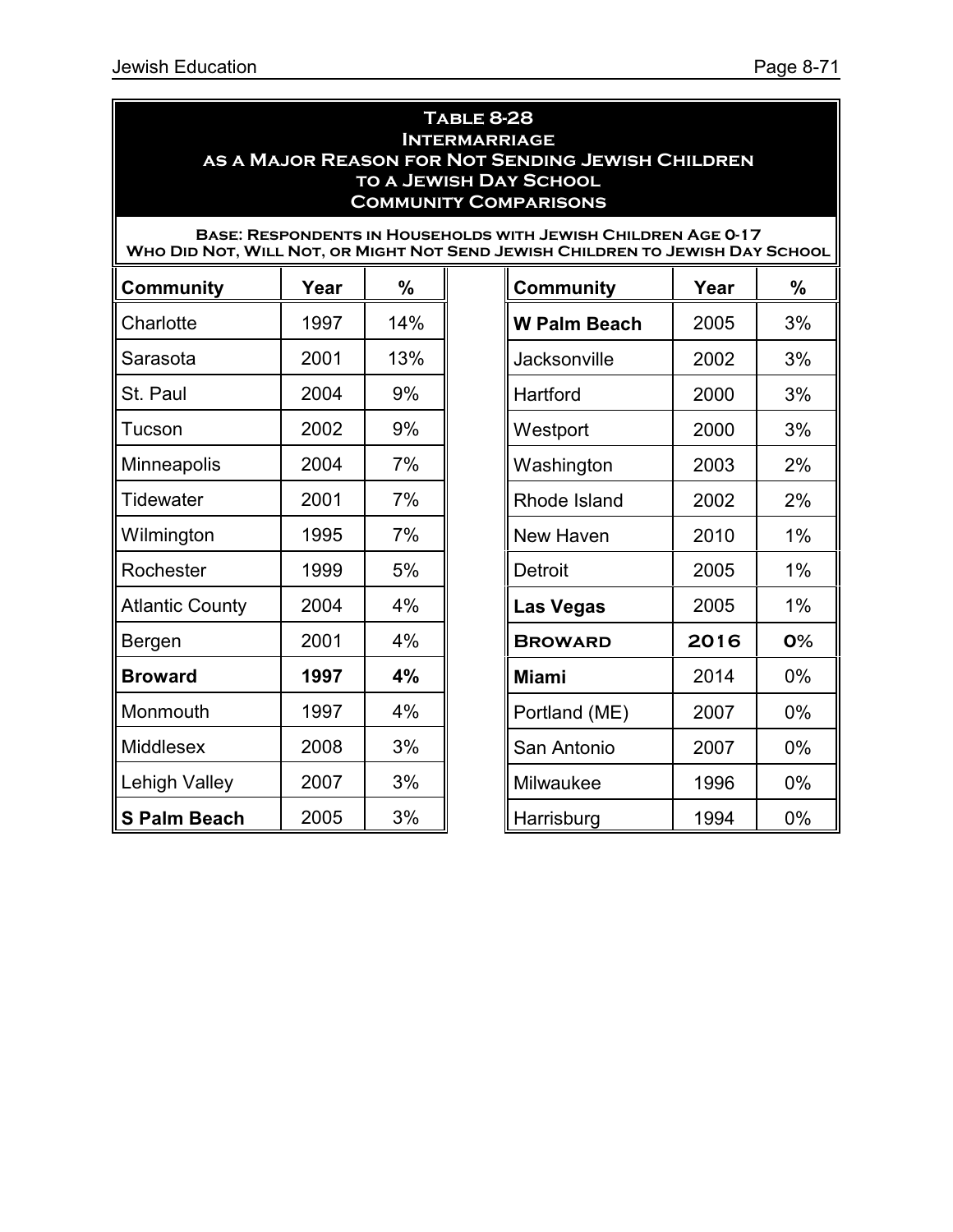## **Current Formal Jewish Education of Jewish Children**

### **Jewish Children Age 5-17**

**T** able 8-29 shows that, *according to the Telephone Survey*, 46% (7,000 children) of Jewish children **age 5-17** in Broward currently attend formal Jewish education, including 28% at a supplemental school and 17% at a Jewish day school.

**Comparisons Among Population Subgroups**. **Table 8-29** shows that, overall, 46% of Jewish children age 5-17 currently attend formal Jewish education. The percentage is much higher for Jewish children age 5-17 in:

- households in the Southeast (60%)
- $\bullet$  the age 5-12 group (57%)
- households earning an annual income of \$200,000 and over (67%)
- Orthodox households (78%)
- synagogue member households (56%) and JCC member households (67%)
- households in which the respondent attended a Jewish day school as a child (60%)
- households in which the respondent attended or worked at a Jewish overnight camp as a child (58%)
- ! households in which the respondent participated in Hillel/Chabad while in college
- ! households who were asked but did not donate to the Jewish Federation in the past year (70%
- ! households who donated under \$100 (56%) and \$1,000 and over (57%) to the Jewish Federation in the past year

The percentage is much lower for Jewish children age 5-17 in:

- households in the West Central (26%)
- $\bullet$  the age 13-17 group (27%)
- ! households earning an annual income of under \$100,000 (36%)
- Just Jewish households (26%)
- ! conversionary in-married households (32%) and intermarried households (24%)
- synagogue non-member households (27%)
- ! households in which the respondent did not attend Jewish education as a child  $(18%)$
- households in which the respondent did not participate in a Jewish youth group as a teenager (35%)
- ! households in which the respondent did not participate in Hillel/Chabad while in college (excluding High Holidays) (33%)
- households in which no adult visited Israel (26%)
- ! households who were not asked to donate to the Jewish Federation in the past year (35%)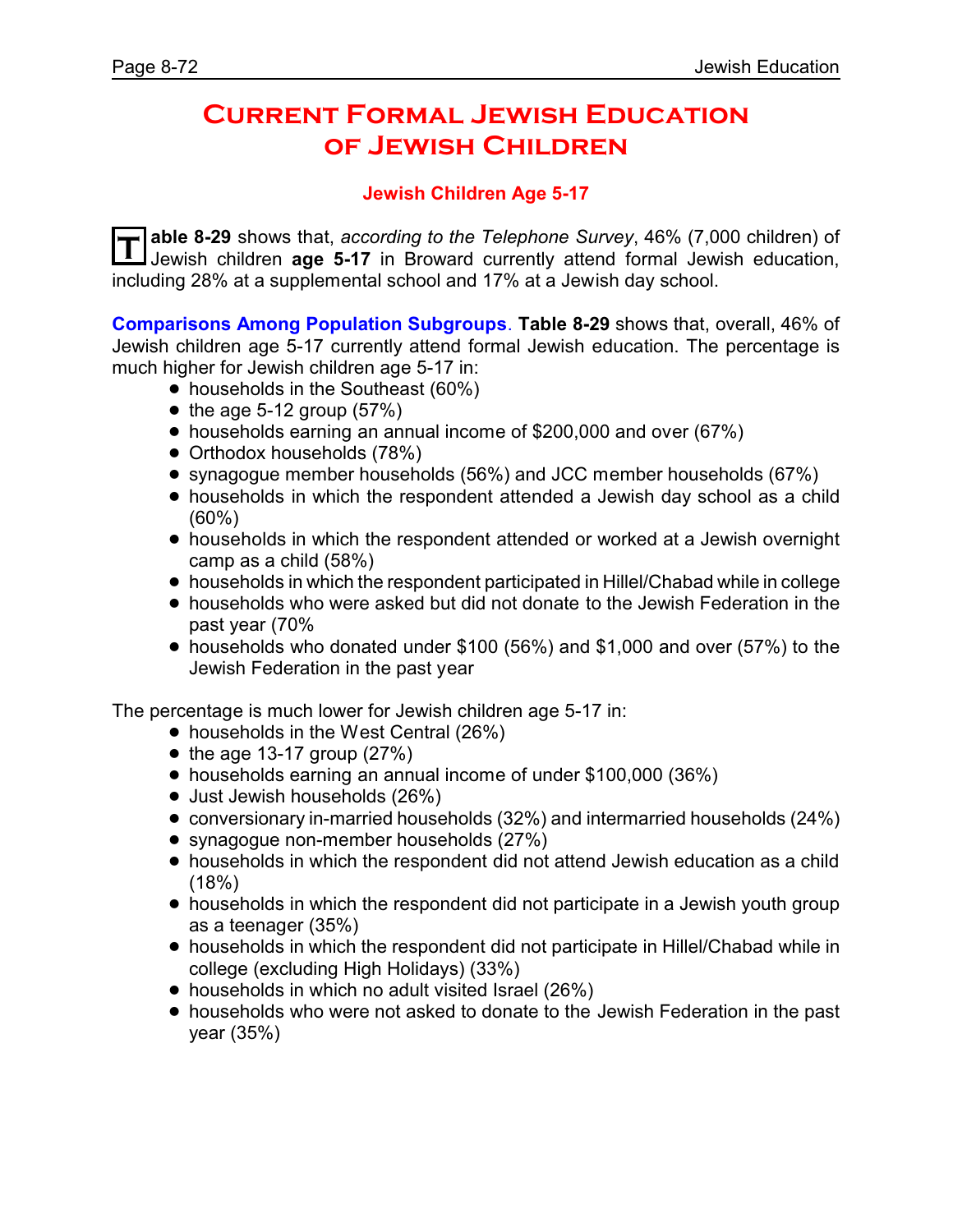## **Jewish Children Age 5-12 (Pre-B'nai Mitzvah)**

**Table 8-29** shows that, *according to the Telephone Survey*, 57% (5,500 children) of Jewish children **age 5-12** currently attend formal Jewish education, including 36% at a supplemental school and 9% at a Jewish day school.

#### **Jewish Institutions Survey**.

THIS SECTION AWAITING DATA.

**Community Comparisons**. **Table 8-30** shows that the XX% who currently attend formal Jewish education *according to the Jewish Institutions Survey* is XXXX among about 35 comparison Jewish communities and compares to 56% in South Palm Beach, 54% in Miami, 46% in West Palm Beach, and 45% in Las Vegas. The XX% compares to 45% in 1997.

The 57% who currently attend formal Jewish education *according to the Telephone* **Survey** is the third lowest of about 20 comparison Jewish communities and compares to 71% in Miami and 37% in Las Vegas.

### **Jewish Children Age 13-17 (Post-B'nai Mitzvah)**

**Table 8-29** shows that, *according to the Telephone Survey*, 27% (1,600 children) of Jewish children **age 13-17** currently attend formal Jewish education, including 16% at a supplemental school and 11% at a Jewish day school.

#### **Jewish Institutions Survey**.

THIS SECTION AWAITING DATA.

#### **Retention Rate**

**Table 8-30** shows the *retention rate*  $\bullet$ , which is defined as the percentage of Jewish *students* age 5-12 who continue their formal Jewish education after their b'nai mitzvah. This is calculated by dividing the percentage of Jewish children age 13-17 who currently attend formal Jewish education by the percentage of Jewish children age 5-12 who currently attend formal Jewish education.

**Table 8-30** shows that, *according to the Telephone Survey*, the retention rate in Broward is 47% (27% divided by 57%).

**Community Comparisons**. **Table 8-30** shows that the XX% retention rate *according to the Jewish Institutions Survey* isXXXXamong about 35 comparison Jewish communities and compares to 43% in Miami, 40% in South Palm Beach, 36% in West Palm Beach, and 25% in Las Vegas. The XX% compares to 37% in 1997.

The 47% retention rate *according to the Telephone Survey* is the second lowest of about 20 comparison Jewish communities and compares to 61% in Miami and 48% in Las Vegas.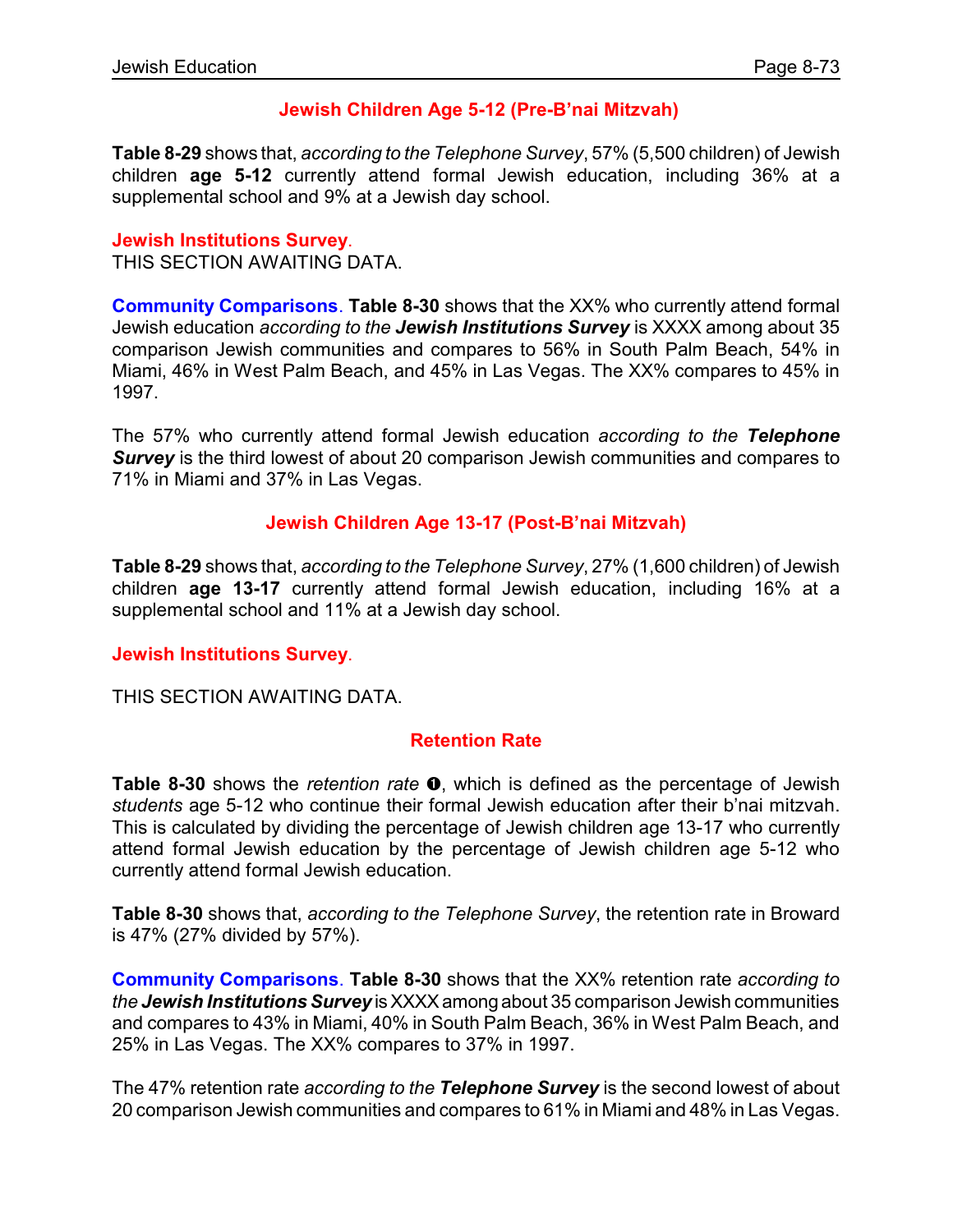| <b>TABLE 8-29</b><br><b>CURRENT FORMAL JEWISH EDUCATION OF JEWISH CHILDREN</b> |                                                    |                                                           |                                |                                                           |  |
|--------------------------------------------------------------------------------|----------------------------------------------------|-----------------------------------------------------------|--------------------------------|-----------------------------------------------------------|--|
|                                                                                |                                                    | BASE: JEWISH CHILDREN AGE 5-17                            |                                |                                                           |  |
|                                                                                |                                                    | <b>Currently Attend</b><br><b>Formal Jewish Education</b> |                                | Do Not<br><b>Currently</b>                                |  |
| <b>Population Subgroup</b>                                                     | Supple-<br>mental<br><b>School</b><br><b>Total</b> |                                                           | Jewish<br>Day<br><b>School</b> | <b>Attend Formal</b><br><b>Jewish</b><br><b>Education</b> |  |
| All                                                                            | 45.5%                                              | 28.2%                                                     | 17.3                           | 54.5                                                      |  |
|                                                                                | <b>GEOGRAPHIC AREA</b>                             |                                                           |                                |                                                           |  |
| <b>Northwest</b>                                                               | 48.2%                                              | 34.5%                                                     | 13.7                           | 51.8                                                      |  |
| <b>West Central</b>                                                            | 25.9%                                              | 15.0%                                                     | 10.9                           | 74.1                                                      |  |
| Southeast                                                                      | 60.2%                                              | 18.1%                                                     | 42.1                           | 39.8                                                      |  |
| Southwest                                                                      | 45.3%                                              | 35.9%                                                     | 9.4                            | 54.7                                                      |  |
|                                                                                | <b>AGE OF CHILD</b>                                |                                                           |                                |                                                           |  |
| $5 - 12$                                                                       | 57.0%                                              | 35.7%                                                     | 21.3                           | 43.0                                                      |  |
| $13 - 17$                                                                      | 26.8%                                              | 16.1%                                                     | 10.7                           | 73.2                                                      |  |
|                                                                                | <b>SEX OF CHILD</b>                                |                                                           |                                |                                                           |  |
| Male                                                                           | 43.9%                                              | 26.9%                                                     | 17.0                           | 56.1                                                      |  |
| Female                                                                         | 48.3%                                              | 30.5%                                                     | 17.8                           | 51.7                                                      |  |
|                                                                                | <b>HOUSEHOLD INCOME</b>                            |                                                           |                                |                                                           |  |
| Under \$100,000                                                                | 35.9%                                              | 25.3%                                                     | 10.6                           | 64.1                                                      |  |
| $$100,000 - $200,000$                                                          | 43.3%                                              | 19.8%                                                     | 23.5                           | 56.7                                                      |  |
| \$200,000 and over                                                             | 67.1%                                              | 47.2%                                                     | 19.9                           | 32.9                                                      |  |
|                                                                                | <b>JEWISH IDENTIFICATION</b>                       |                                                           |                                |                                                           |  |
| Orthodox                                                                       | 77.6%                                              | 9.7%                                                      | 67.9                           | 22.4                                                      |  |
| Conservative                                                                   | 52.3%                                              | 39.4%                                                     | 12.9                           | 47.7                                                      |  |
| Reform                                                                         | 42.6%                                              | 36.9%                                                     | 5.7                            | 57.4                                                      |  |
| Just Jewish                                                                    | 26.4%                                              | 10.1%                                                     | 16.3                           | 73.6                                                      |  |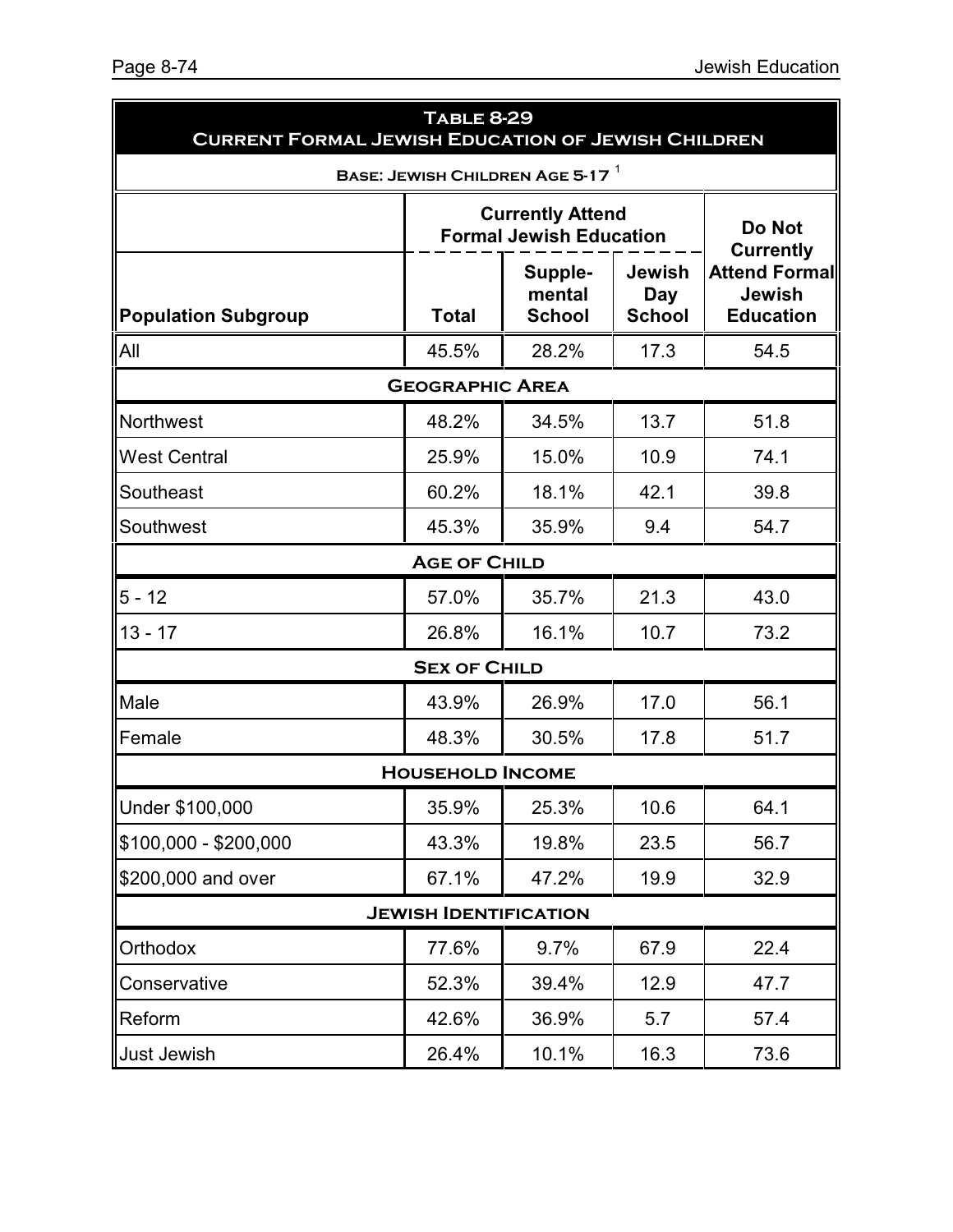| <b>CURRENT FORMAL JEWISH EDUCATION OF JEWISH CHILDREN</b> | <b>TABLE 8-29</b>                                         |                                         |                                       |                                                                               |  |
|-----------------------------------------------------------|-----------------------------------------------------------|-----------------------------------------|---------------------------------------|-------------------------------------------------------------------------------|--|
|                                                           |                                                           | BASE: JEWISH CHILDREN AGE 5-17          |                                       |                                                                               |  |
|                                                           | <b>Currently Attend</b><br><b>Formal Jewish Education</b> |                                         |                                       |                                                                               |  |
| <b>Population Subgroup</b>                                | <b>Total</b>                                              | Supple-<br>mental<br><b>School</b>      | <b>Jewish</b><br>Day<br><b>School</b> | <b>Currently</b><br><b>Attend Formal</b><br><b>Jewish</b><br><b>Education</b> |  |
| <b>All</b>                                                | 45.5%                                                     | 28.2%                                   | 17.3                                  | 54.5                                                                          |  |
|                                                           | <b>TYPE OF MARRIAGE</b>                                   |                                         |                                       |                                                                               |  |
| In-married                                                | 54.2%                                                     | 35.1%                                   | 19.1                                  | 45.8                                                                          |  |
| Conversionary                                             | 32.3%                                                     | 19.1%                                   | 13.2                                  | 67.7                                                                          |  |
| Intermarried                                              | 23.7%                                                     | 21.0%                                   | 2.7                                   | 76.3                                                                          |  |
|                                                           | <b>SYNAGOGUE MEMBERSHIP</b>                               |                                         |                                       |                                                                               |  |
| Member                                                    | 55.9%                                                     | 32.7%                                   | 23.2                                  | 44.1                                                                          |  |
| Non-Member                                                | 26.7%                                                     | 19.9%                                   | 6.8                                   | 73.3                                                                          |  |
|                                                           |                                                           | <b>ATTENDED CHABAD IN THE PAST YEAR</b> |                                       |                                                                               |  |
| Member                                                    | 53.3%                                                     | 28.1%                                   | 25.2                                  | 46.7                                                                          |  |
| Non-Member                                                | 40.1%                                                     | 28.1%                                   | 12.0                                  | 59.9                                                                          |  |
|                                                           | <b>JCC MEMBERSHIP</b>                                     |                                         |                                       |                                                                               |  |
| Member                                                    | 66.8%                                                     | 32.9%                                   | 33.9                                  | 33.2                                                                          |  |
| Non-Member                                                | 40.4%                                                     | 27.2%                                   | 13.2                                  | 59.6                                                                          |  |
|                                                           |                                                           | <b>JEWISH ORGANIZATION MEMBERSHIP</b>   |                                       |                                                                               |  |
| Member                                                    | 55.4%                                                     | 33.7%                                   | 21.7                                  | 44.6                                                                          |  |
| Non-Member                                                | 43.2%                                                     | 27.0%                                   | 16.2                                  | 56.8                                                                          |  |
| <b>RESPONDENT ATTENDED JEWISH EDUCATION AS A CHILD</b>    |                                                           |                                         |                                       |                                                                               |  |
| To Jewish Day School                                      | 60.0%                                                     | 23.1%                                   | 36.9                                  | 40.0                                                                          |  |
| To Supplemental School                                    | 47.1%                                                     | 35.3%                                   | 11.8                                  | 52.9                                                                          |  |
| $\rightarrow$ To Jewish Education                         | 51.3%                                                     | 30.9%                                   | 20.4                                  | 48.7                                                                          |  |
| No                                                        | 18.3%                                                     | 11.4%                                   | 6.9                                   | 81.7                                                                          |  |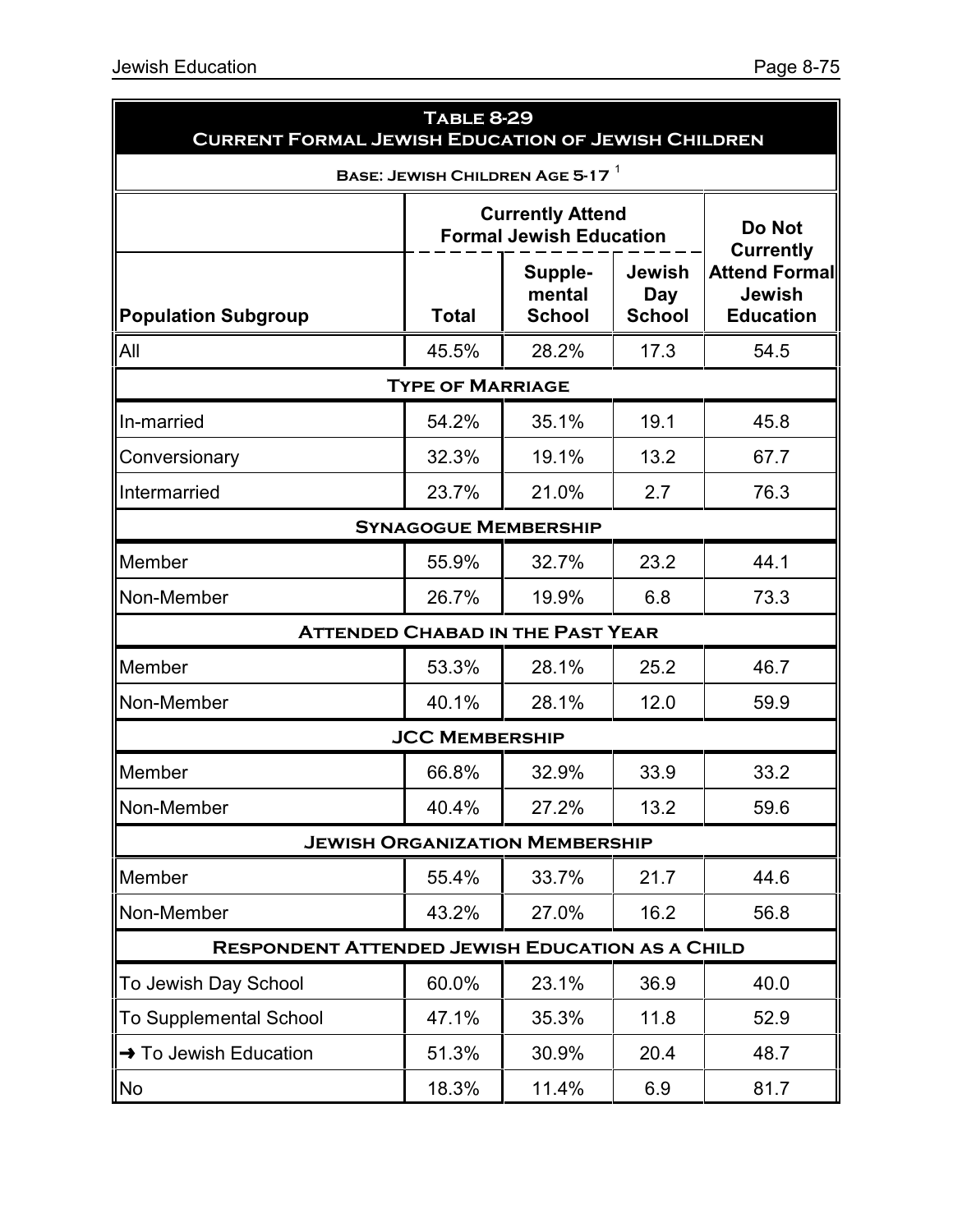| <b>TABLE 8-29</b><br><b>CURRENT FORMAL JEWISH EDUCATION OF JEWISH CHILDREN</b> |                                                                                                    |                                                           |                                                                               |      |  |
|--------------------------------------------------------------------------------|----------------------------------------------------------------------------------------------------|-----------------------------------------------------------|-------------------------------------------------------------------------------|------|--|
|                                                                                |                                                                                                    | BASE: JEWISH CHILDREN AGE 5-17                            |                                                                               |      |  |
|                                                                                |                                                                                                    | <b>Currently Attend</b><br><b>Formal Jewish Education</b> |                                                                               |      |  |
| <b>Population Subgroup</b>                                                     | <b>Jewish</b><br>Supple-<br>mental<br><b>Day</b><br><b>School</b><br><b>School</b><br><b>Total</b> |                                                           | <b>Currently</b><br><b>Attend Formal</b><br><b>Jewish</b><br><b>Education</b> |      |  |
| All                                                                            | 45.5%                                                                                              | 28.2%                                                     | 17.3                                                                          | 54.5 |  |
| RESPONDENT ATTENDED OR WORKED AT JEWISH OVERNIGHT CAMP AS A CHILD              |                                                                                                    |                                                           |                                                                               |      |  |
| <b>To Overnight Camp</b>                                                       | 57.8%                                                                                              | 27.5%                                                     | 30.3                                                                          | 42.2 |  |
| <b>No</b>                                                                      | 37.9%                                                                                              | 28.2%                                                     | 9.7                                                                           | 62.1 |  |
| <b>RESPONDENT PARTICIPATED IN JEWISH YOUTH GROUP AS A TEENAGER</b>             |                                                                                                    |                                                           |                                                                               |      |  |
| <b>Youth Group Participant</b>                                                 | 56.4%                                                                                              | 26.2%<br>30.2                                             |                                                                               | 43.6 |  |
| <b>No</b>                                                                      | 34.9%                                                                                              | 29.0%                                                     | 5.9                                                                           | 65.1 |  |
| <b>RESPONDENT PARTICIPATED IN HILLEL/CHABAD WHILE IN COLLEGE</b>               |                                                                                                    | (EXCLUDING HIGH HOLIDAYS)                                 |                                                                               |      |  |
| <b>Hillel/Chabad Participant</b>                                               | 76.5%                                                                                              | 30.6%                                                     | 45.9                                                                          | 23.5 |  |
| <b>No</b>                                                                      | 33.0%                                                                                              | 32.3%                                                     | .7.8                                                                          | 67.0 |  |
|                                                                                |                                                                                                    | <b>ANY ADULT VISITED ISRAEL</b>                           |                                                                               |      |  |
| On Jewish Trip                                                                 | 54.4%                                                                                              | 27.4%                                                     | 27.0                                                                          | 45.6 |  |
| On General Trip                                                                | 52.5%                                                                                              | 36.6%                                                     | 15.9                                                                          | 47.5 |  |
| No                                                                             | 25.5%                                                                                              | 19.1%                                                     | 6.4                                                                           | 74.5 |  |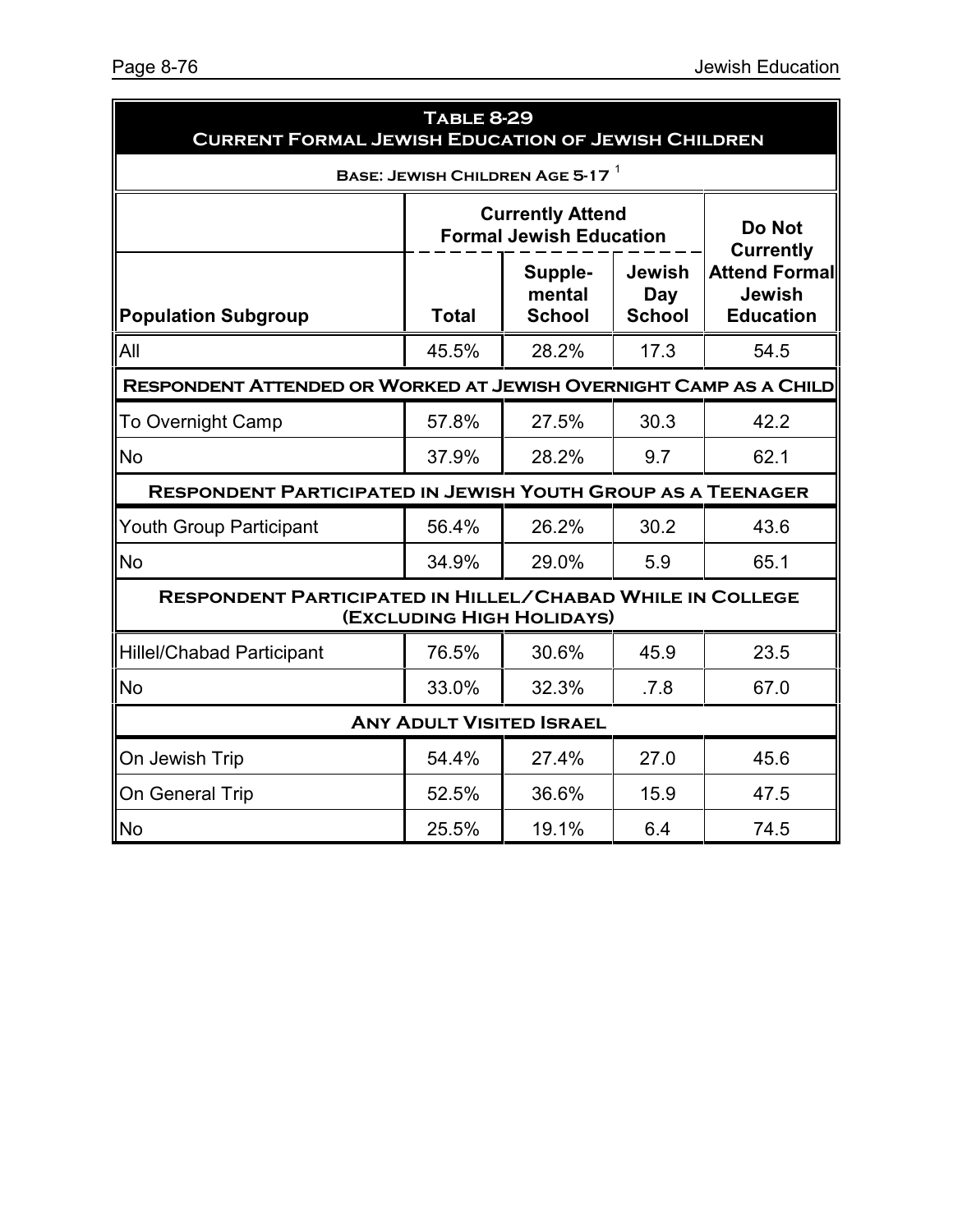| <b>TABLE 8-29</b><br><b>CURRENT FORMAL JEWISH EDUCATION OF JEWISH CHILDREN</b> |                                                                     |                                    |                                       |                                                                               |  |  |
|--------------------------------------------------------------------------------|---------------------------------------------------------------------|------------------------------------|---------------------------------------|-------------------------------------------------------------------------------|--|--|
| BASE: JEWISH CHILDREN AGE 5-17 $^1$                                            |                                                                     |                                    |                                       |                                                                               |  |  |
|                                                                                | <b>Currently Attend</b><br>Do Not<br><b>Formal Jewish Education</b> |                                    |                                       |                                                                               |  |  |
| <b>Population Subgroup</b>                                                     | <b>Total</b>                                                        | Supple-<br>mental<br><b>School</b> | Jewish<br><b>Day</b><br><b>School</b> | <b>Currently</b><br><b>Attend Formal</b><br><b>Jewish</b><br><b>Education</b> |  |  |
| All                                                                            | 45.5%                                                               | 28.2%                              | 17.3                                  | 54.5                                                                          |  |  |
| <b>JEWISH FEDERATION MARKET SEGMENTS IN THE PAST YEAR</b>                      |                                                                     |                                    |                                       |                                                                               |  |  |
| Donated to Federation                                                          | 52.0%                                                               | 33.2%                              | 18.8                                  | 48.0                                                                          |  |  |
| Asked, Did Not Donate                                                          | 69.5%                                                               | 49.7%                              | 19.8                                  | 30.5                                                                          |  |  |
| <b>Not Asked</b>                                                               | 35.4%                                                               | 24.3%                              | 11.1                                  | 64.6                                                                          |  |  |
| <b>DONATED TO JEWISH FEDERATION IN THE PAST YEAR</b>                           |                                                                     |                                    |                                       |                                                                               |  |  |
| Nothing                                                                        | 39.7%                                                               | 27.6%                              | 12.1                                  | 60.3                                                                          |  |  |
| <b>Under \$100</b>                                                             | 56.4%                                                               | 42.7%                              | 13.7                                  | 43.6                                                                          |  |  |
| $$100 - $1,000$                                                                | 45.9%                                                               | 26.9%                              | 19.0                                  | 54.1                                                                          |  |  |
| \$1,000 and over                                                               | 56.5%                                                               | 29.5%                              | 27.0                                  | 43.5                                                                          |  |  |
| $1$ Excludes Jewish children age 5 who do not yet attend kindergarten.         |                                                                     |                                    |                                       |                                                                               |  |  |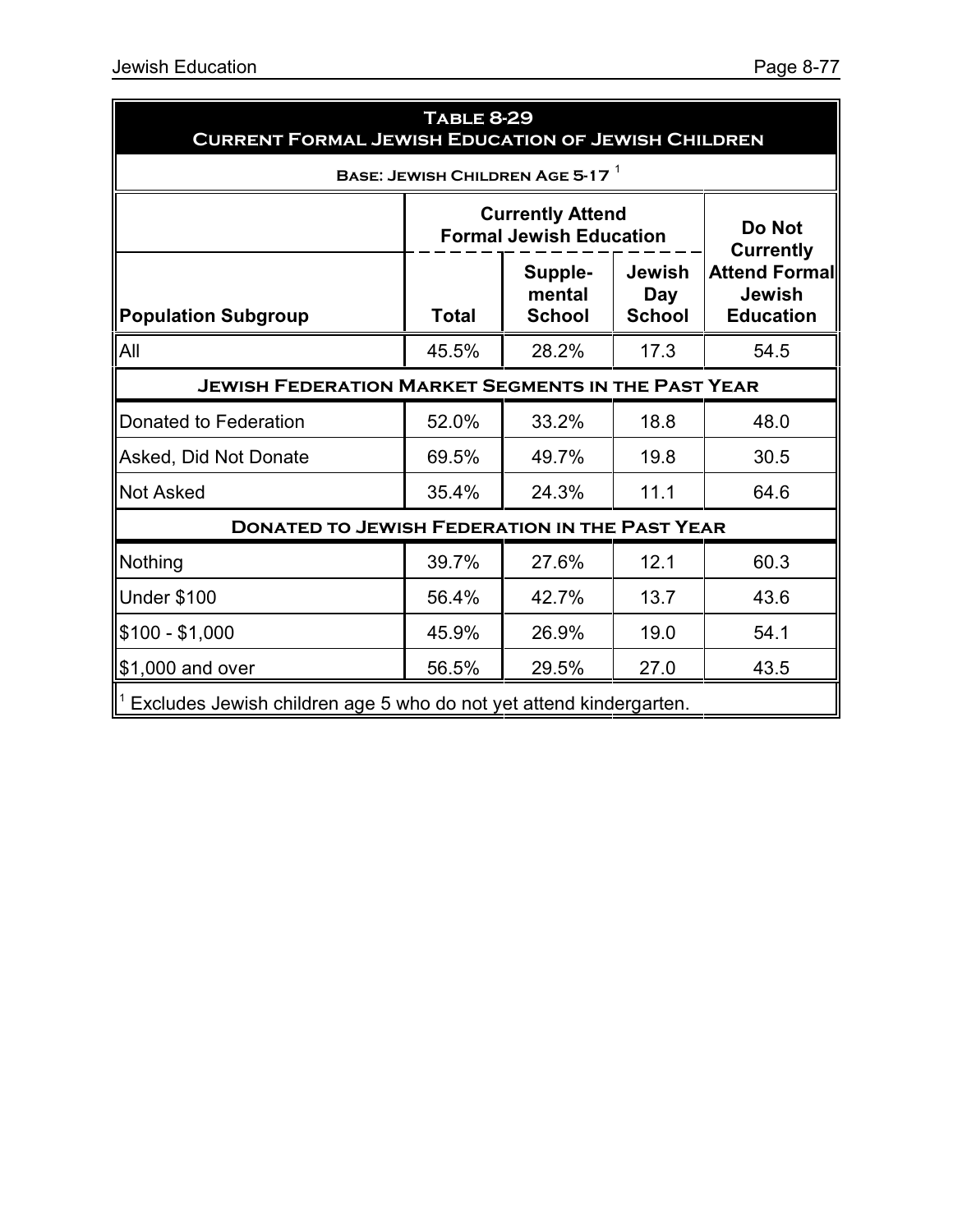| <b>TABLE 8-30</b><br><b>JEWISH CHILDREN WHO CURRENTLY ATTEND FORMAL JEWISH EDUCATION</b><br><b>COMMUNITY COMPARISONS</b> |      |                                                 |                                           |                                      |  |  |  |
|--------------------------------------------------------------------------------------------------------------------------|------|-------------------------------------------------|-------------------------------------------|--------------------------------------|--|--|--|
|                                                                                                                          |      | <b>BASE: JEWISH CHILDREN</b>                    |                                           |                                      |  |  |  |
| <b>Community</b>                                                                                                         | Year | Pre-B'nai<br><b>Mitzvah</b><br>Age 5-12 $^{-1}$ | Post-B'nai<br><b>Mitzvah</b><br>Age 13-17 | <b>Retention</b><br>Rate<br>$\bf{0}$ |  |  |  |
| <b>Based upon the Jewish Institutions Survey</b>                                                                         |      |                                                 |                                           |                                      |  |  |  |
| Westport                                                                                                                 | 2000 | 96%                                             | 51%                                       | 53%                                  |  |  |  |
| Rhode Island                                                                                                             | 2002 | 91%                                             | 46%                                       | 51%                                  |  |  |  |
| Milwaukee                                                                                                                | 1996 | 83%                                             | 28%                                       | 34%                                  |  |  |  |
| Charlotte                                                                                                                | 1997 | 82%                                             | 55%                                       | 67%                                  |  |  |  |
| Sarasota                                                                                                                 | 2001 | 82%                                             | 12%                                       | 15%                                  |  |  |  |
| Lehigh Valley ✿                                                                                                          | 2007 | 80%                                             | 27%                                       | 34%                                  |  |  |  |
| Monmouth                                                                                                                 | 1997 | 79%                                             | 36%                                       | 46%                                  |  |  |  |
| Tidewater                                                                                                                | 2001 | 74%                                             | 19%                                       | 26%                                  |  |  |  |
| Bergen                                                                                                                   | 2001 | 73%                                             | 34%                                       | 46%                                  |  |  |  |
| Hartford                                                                                                                 | 2000 | 73%                                             | 33%                                       | 45%                                  |  |  |  |
| Martin-St. Lucie                                                                                                         | 1999 | 73%                                             | $0\%$ <sup>2</sup>                        | $0\%$                                |  |  |  |
| <b>Minneapolis</b>                                                                                                       | 2004 | 71%                                             | 34%                                       | 48%                                  |  |  |  |
| York                                                                                                                     | 1999 | 67%                                             | 30%                                       | 45%                                  |  |  |  |
| St. Paul                                                                                                                 | 2004 | 66%                                             | 39%                                       | 59%                                  |  |  |  |
| Harrisburg                                                                                                               | 1994 | 66%                                             | 31%                                       | 47%                                  |  |  |  |
| Jacksonville                                                                                                             | 2002 | 66%                                             | 28%                                       | 42%                                  |  |  |  |
| Rochester                                                                                                                | 1999 | 62%                                             | 29%                                       | 47%                                  |  |  |  |
| New Haven ✿                                                                                                              | 2010 | 61%                                             | 24%                                       | 39%                                  |  |  |  |
| Wilmington                                                                                                               | 1995 | 59%                                             | 34%                                       | 58%                                  |  |  |  |
| Richmond                                                                                                                 | 1994 | 58%                                             | 15%                                       | 26%                                  |  |  |  |
| San Antonio ✿                                                                                                            | 2007 | 57%                                             | 43%                                       | 75%                                  |  |  |  |
| Washington                                                                                                               | 2003 | 56%                                             | 31%                                       | 56%                                  |  |  |  |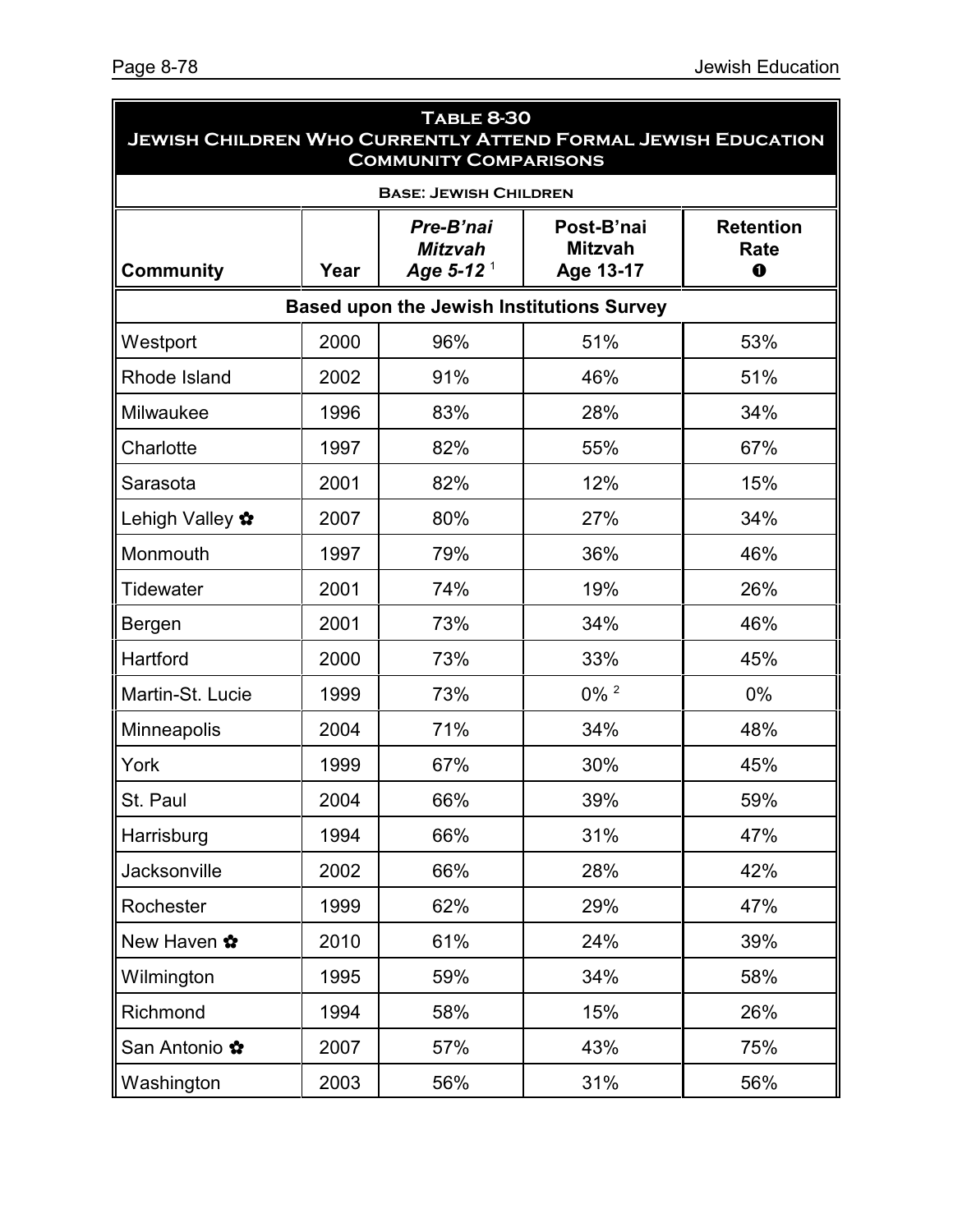| <b>TABLE 8-30</b><br><b>JEWISH CHILDREN WHO CURRENTLY ATTEND FORMAL JEWISH EDUCATION</b><br><b>COMMUNITY COMPARISONS</b> |      |                                                 |                                           |                                      |  |
|--------------------------------------------------------------------------------------------------------------------------|------|-------------------------------------------------|-------------------------------------------|--------------------------------------|--|
|                                                                                                                          |      | <b>BASE: JEWISH CHILDREN</b>                    |                                           |                                      |  |
| <b>Community</b>                                                                                                         | Year | Pre-B'nai<br><b>Mitzvah</b><br>Age 5-12 $^{-1}$ | Post-B'nai<br><b>Mitzvah</b><br>Age 13-17 | <b>Retention</b><br>Rate<br>$\bf{0}$ |  |
| <b>Atlantic County</b>                                                                                                   | 2004 | 56%                                             | 24%                                       | 43%                                  |  |
| <b>S Palm Beach</b>                                                                                                      | 2005 | 56%                                             | 22%                                       | 40%                                  |  |
| Miami ✿                                                                                                                  | 2014 | 54%                                             | 23%                                       | 43%                                  |  |
| Middlesex ✿                                                                                                              | 2008 | 53%                                             | 33%                                       | 61%                                  |  |
| Tucson                                                                                                                   | 2002 | 53%                                             | 21%                                       | 40%                                  |  |
| Orlando                                                                                                                  | 1993 | 50%                                             | 11%                                       | 22%                                  |  |
| <b>W Palm Beach</b>                                                                                                      | 2005 | 46%                                             | 16%                                       | 36%                                  |  |
| <b>Broward</b>                                                                                                           | 1997 | 45%                                             | 16%                                       | 37%                                  |  |
| Las Vegas ☆                                                                                                              | 2005 | 45%                                             | 11%                                       | 25%                                  |  |
| Portland (ME) ✿                                                                                                          | 2007 | 43%                                             | 18%                                       | 43%                                  |  |
| St. Petersburg                                                                                                           | 1994 | 40%                                             | 23%                                       | 57%                                  |  |
|                                                                                                                          |      | <b>Based upon the Telephone Survey</b>          |                                           |                                      |  |
| Pittsburgh                                                                                                               | 2002 | 95%                                             | 67%                                       | 71%                                  |  |
| Columbus                                                                                                                 | 2013 | 92%                                             | 56%                                       | 61%                                  |  |
| New York                                                                                                                 | 2011 | 90%                                             | 73%                                       | 81%                                  |  |
| Cincinnati                                                                                                               | 2008 | 90%                                             | 65%                                       | 72%                                  |  |
| <b>Baltimore</b>                                                                                                         | 2010 | 86%                                             | 57%                                       | 66%                                  |  |
| Cleveland                                                                                                                | 2011 | 81%                                             | 69%                                       | 85%                                  |  |
| Middlesex ✿                                                                                                              | 2008 | 81%                                             | 51%                                       | 63%                                  |  |
| <b>Howard County</b>                                                                                                     | 2010 | 77%                                             | 52%                                       | 67%                                  |  |
| San Antonio ✿                                                                                                            | 2007 | 77%                                             | 39%                                       | 50%                                  |  |
| Chicago                                                                                                                  | 2010 | 73%                                             | 48%                                       | 66%                                  |  |
| Lehigh Valley ✿                                                                                                          | 2007 | 72%                                             | 27%                                       | 38%                                  |  |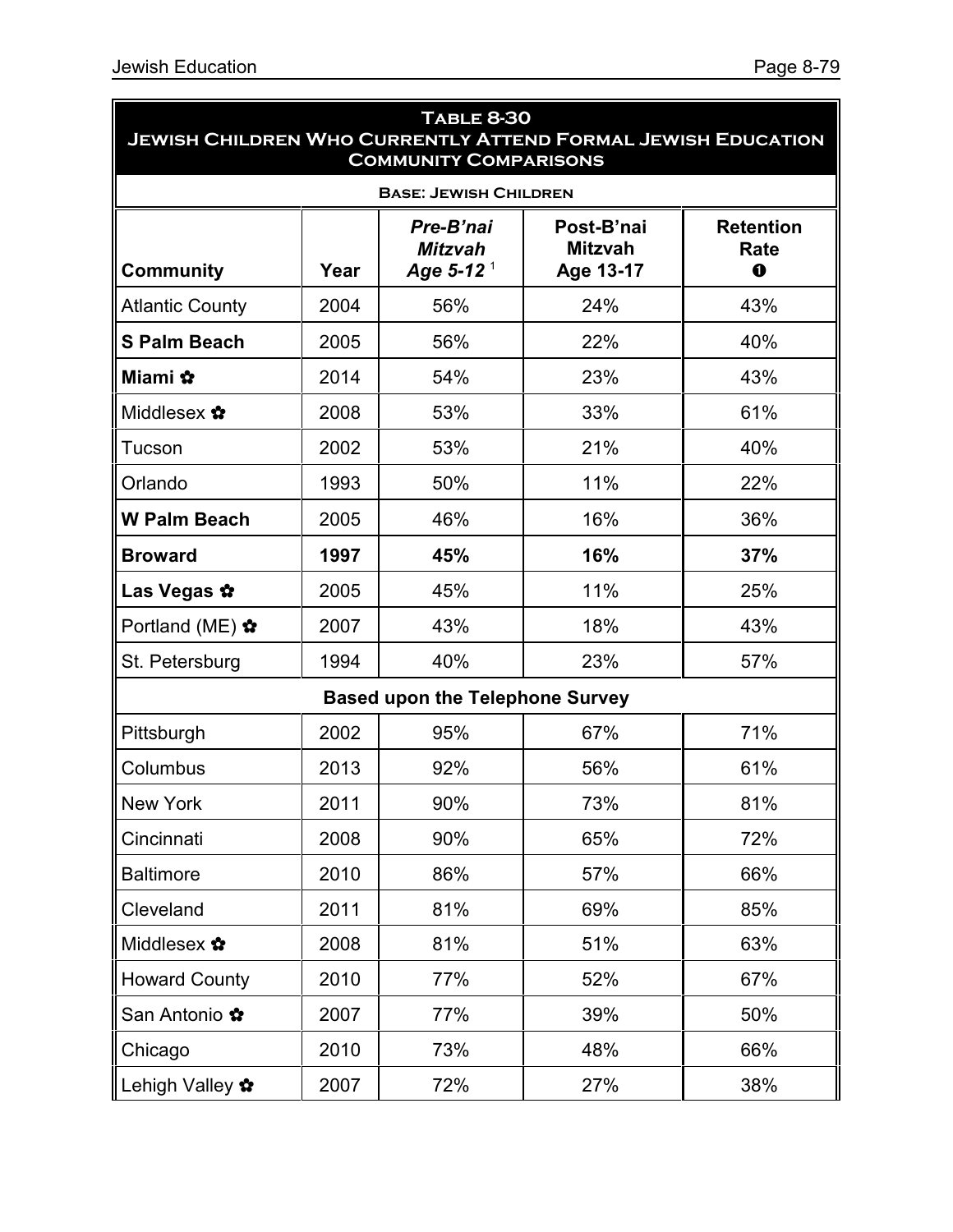| I ABLE 8-30<br><b>JEWISH CHILDREN WHO CURRENTLY ATTEND FORMAL JEWISH EDUCATION</b><br><b>COMMUNITY COMPARISONS</b> |                                                                                                                                              |     |           |           |  |  |  |  |
|--------------------------------------------------------------------------------------------------------------------|----------------------------------------------------------------------------------------------------------------------------------------------|-----|-----------|-----------|--|--|--|--|
|                                                                                                                    | <b>BASE: JEWISH CHILDREN</b>                                                                                                                 |     |           |           |  |  |  |  |
| <b>Community</b>                                                                                                   | Post-B'nai<br>Pre-B'nai<br><b>Retention</b><br><b>Mitzvah</b><br><b>Mitzvah</b><br>Rate<br>Age 5-12 $^{-1}$<br>Age 13-17<br>Year<br>$\bf{o}$ |     |           |           |  |  |  |  |
| Miami ✿                                                                                                            | 2014                                                                                                                                         | 71% | 43%       | 61%       |  |  |  |  |
| Portland (ME) ✿                                                                                                    | 2007                                                                                                                                         | 71% | 43%       | 61%       |  |  |  |  |
| San Diego                                                                                                          | 2003                                                                                                                                         | 69% | 47%       | 68%       |  |  |  |  |
| Denver                                                                                                             | 2007                                                                                                                                         | 67% | 55%       | 82%       |  |  |  |  |
| New Haven ✿                                                                                                        | 2010                                                                                                                                         | 67% | 46%       | 69%       |  |  |  |  |
| <b>BROWARD</b>                                                                                                     | 2016                                                                                                                                         | 57% | 27%       | 47%       |  |  |  |  |
| St. Louis <sup>3</sup>                                                                                             | 2014                                                                                                                                         | 57% | 57%       | <b>NA</b> |  |  |  |  |
| Los Angeles                                                                                                        | 1997                                                                                                                                         | 47% | 27%       | 57%       |  |  |  |  |
| Las Vegas ☆                                                                                                        | 2005                                                                                                                                         | 37% | 18%       | 48%       |  |  |  |  |
| <b>Seattle</b>                                                                                                     | 2000                                                                                                                                         | 55% | <b>NA</b> |           |  |  |  |  |
| San Francisco                                                                                                      | 2004                                                                                                                                         |     | 38%       | <b>NA</b> |  |  |  |  |
| NJPS <sup>4</sup>                                                                                                  | 2000                                                                                                                                         | 76% | 68%       | 89%       |  |  |  |  |

# **Table 8-30**

 $\hat{P}$  Both the Jewish Institutions Survey and the Telephone Survey results are shown.  $1$  Excludes Jewish children age 5 who do not yet attend kindergarten.

 $2$  No formal Jewish education programs existed for Jewish children age 13-17 at the time of the survey.

 $3$  Excludes 38% being tutored regularly at home.

<sup>4</sup> NJPS 2000 data are based on the Telephone Survey for the *more Jewishly-connected sample*.

Note: In these communities, a *Jewish Institutions Survey* gathered information from local Jewish educational institutions concerning current attendance in formal Jewish education. Some communities reported data based upon the Jewish Institutions Survey; others reported data based upon the Telephone Survey (querying current attendance of each Jewish child in formal Jewish education).

Note: See page 8-73 for an explanation of  $\bullet$ .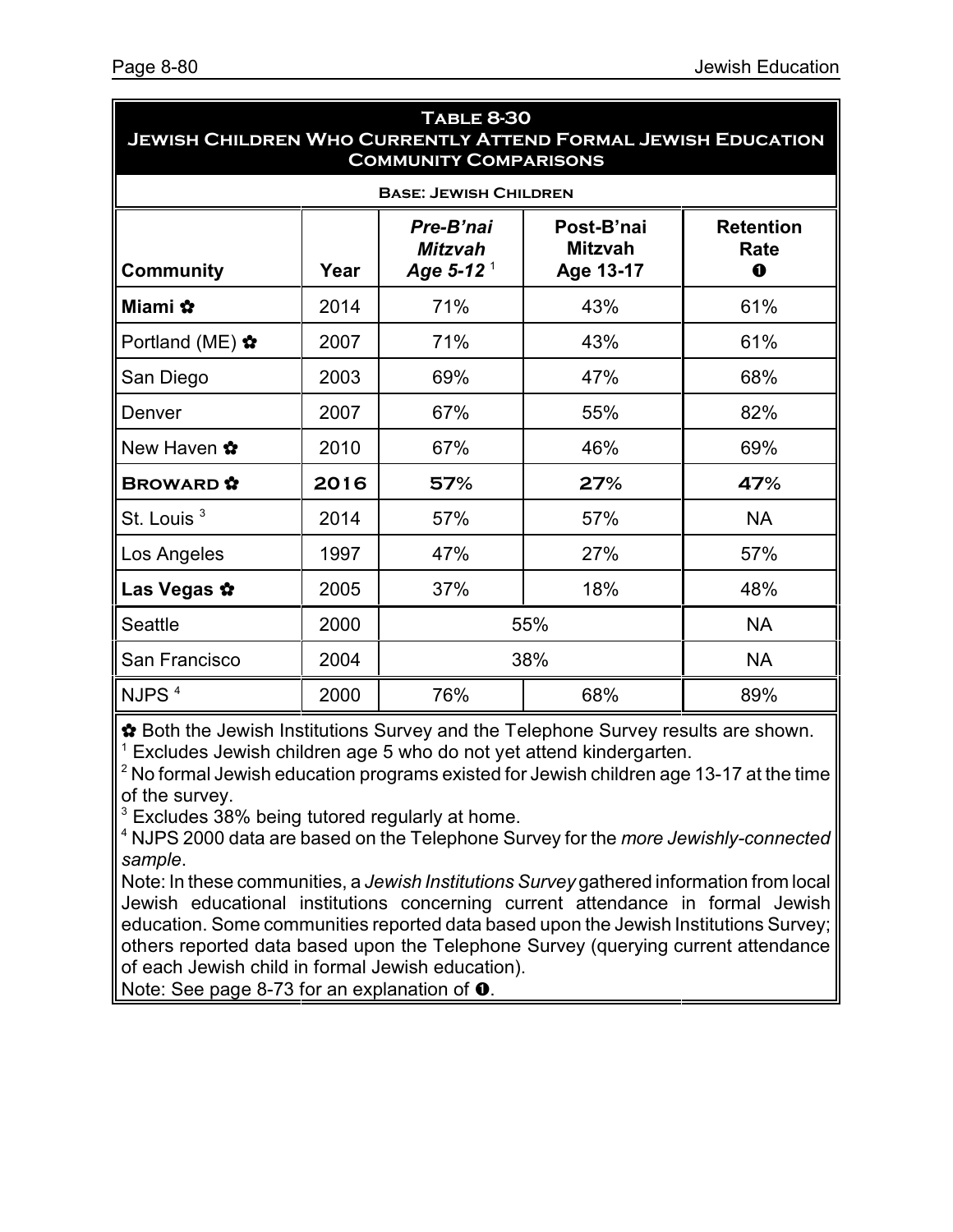# **Jewish Children Who Have Ever Attended Formal Jewish Education**

**T** able 8-31 shows that 82% (12,000 children) of Jewish children age 5-17 in Broward<br>have received some formal lowish education (either currently attended thave attended have received some formal Jewish education (either currently attend or have attended in the past), including 53% at a supplemental school and 29% at a Jewish day school. Note that Jewish children who attended both a Jewish day school and a supplemental school are included in the Jewish day school results.

94% (5,600 children) of Jewish children age 13-17 have received some formal Jewish education, including 73% at a supplemental school and 21% at a Jewish day school. The interest in this age group is that, since *very few* Jewish children are enrolled in formal Jewish education for the first time at age 13 or older, it suggests that only 6% of Jewish children in Broward will *not* receive any formal Jewish education.

**Community Comparisons**. **Table 8-32** shows that the 82% of Jewish children **age 5-17** who have received some formal Jewish education is about average among about 50 comparison Jewish communities and compares to 81% in Miami, 80% in Atlanta, 76% in South Palm Beach, 63% in West Palm Beach, and 61% in Las Vegas. The 82% compares to 70% in 1997.

**Table 8-33** shows that the 94% of Jewish children **age 13-17** who have received some formal Jewish education is well above average among about 40 comparison Jewish communities and compares to 94% in Atlanta, 84% in South Palm Beach, 82% in Miami, 62% in West Palm Beach, and 60% in Las Vegas. The 94% compares to 75% in 1997.

## **Received Some Formal Jewish Education**

**Comparisons Among Population Subgroups**. **Table 8-31** shows that, overall, 82% of Jewish children age 5-17 have **received some formal Jewish education**. The percentage is much higher for Jewish children age 5-17 (in):

- age 13-17 (94%)
- households earning an annual income of \$200,000 and over (97%)
- Orthodox households (100%)
- ! synagogue member households (93%), JCC member households (96%), and Jewish organization member households (97%)
- households in which the respondent attended a Jewish day school as a child (94%)
- ! households in which the respondent attended or worked at a Jewish overnight camp as a child (99%)
- ! households in which the respondent participated in a Jewish youth group as a teenager (94%)
- ! households in which the respondent participated in Hillel/Chabad while in college (excluding High Holidays) (93%)
- ! households in which an adult visited Israel on a Jewish trip (98%)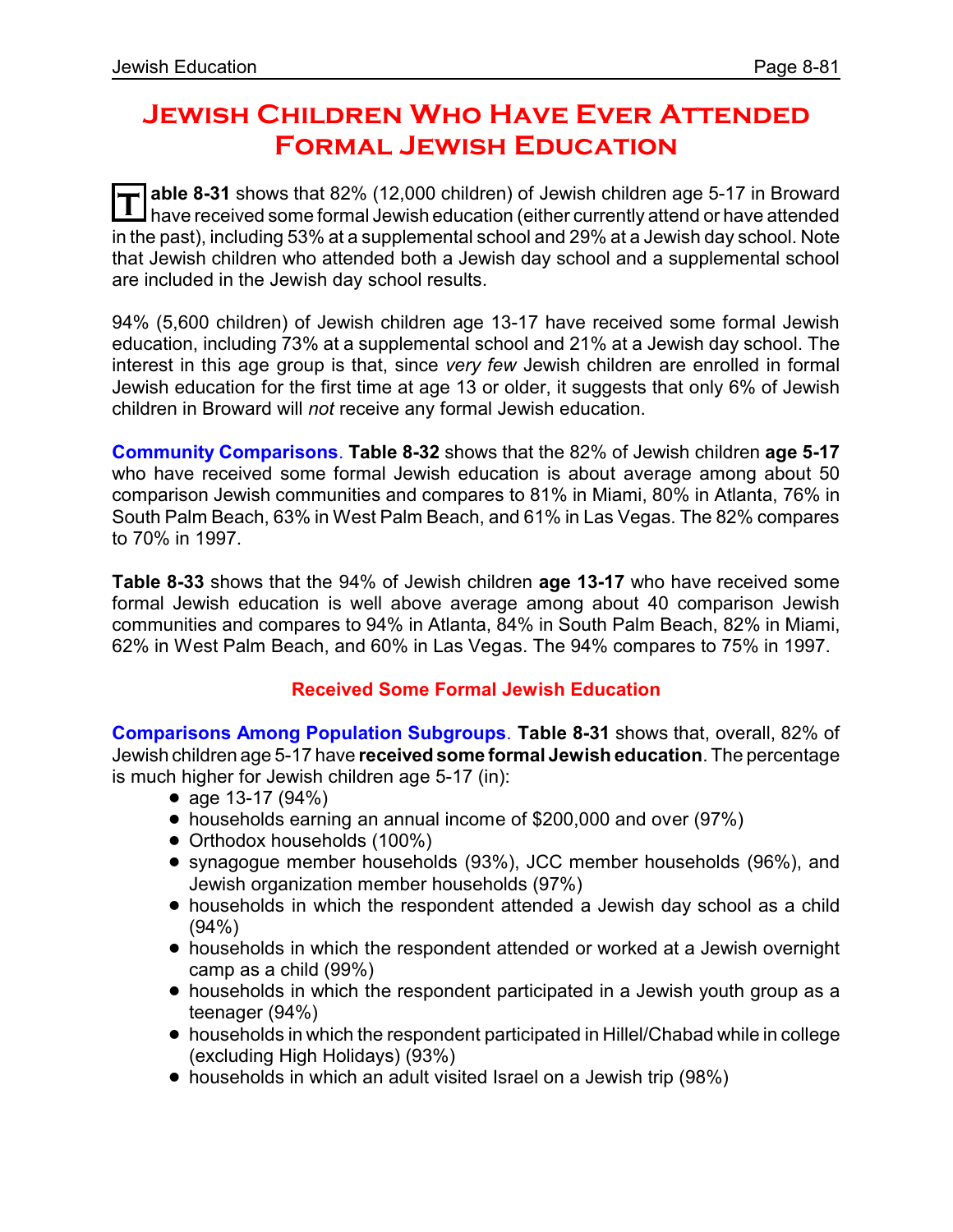! households who donated \$100-\$1,000 (98%) and \$1,000 and over (99%) to the Jewish Federation in the past year

The percentage is much lower for Jewish children age 5-17 in:

- $\bullet$  households in the Northwest (72%)
- households earning an annual income of under \$100,000 (70%)
- Just Jewish households (56%)
- $\bullet$  intermarried households (52%)
- synagogue non-member households (61%)
- ! households in which the respondent did not attend Jewish education as a child  $(44% )$
- households in which the respondent did not participate in a Jewish youth group as a teenager (72%)
- households in which no adult visited Israel (56%)
- ! households who were not asked to donate to the Jewish Federation in the past year (72%)

## **Ever Attended a Jewish Day School**

**Table 8-31** shows that, overall, 29% of Jewish children age 5-17 **have ever attended a Jewish day school**. The percentage is much higher for Jewish children age 5-17 in:

- households in the Southeast (48%)
- Orthodox households (69%)
- JCC member households (60%)
- households in which the respondent attended a Jewish day school as a child (55%)
- ! households in which the respondent participated in Hillel/Chabad while in college (excluding High Holidays) (44%)
- households in which an adult visited Israel on a Jewish trip (45%)
- ! households who donated \$1,000 and over to the Jewish Federation in the past year (51%)

The percentage is much lower for Jewish children age 5-17 in:

- households earning an annual income of under \$100,000 (14%)
- Just Jewish households (19%)
- intermarried households (9%)
- synagogue non-member households (18%)
- ! households in which the respondent did not attend Jewish education as a child (42%)
- ! households in which the respondent did not participate in Hillel/Chabad while in college (excluding High Holidays) (19%)
- households in which no adult visited Israel (17%)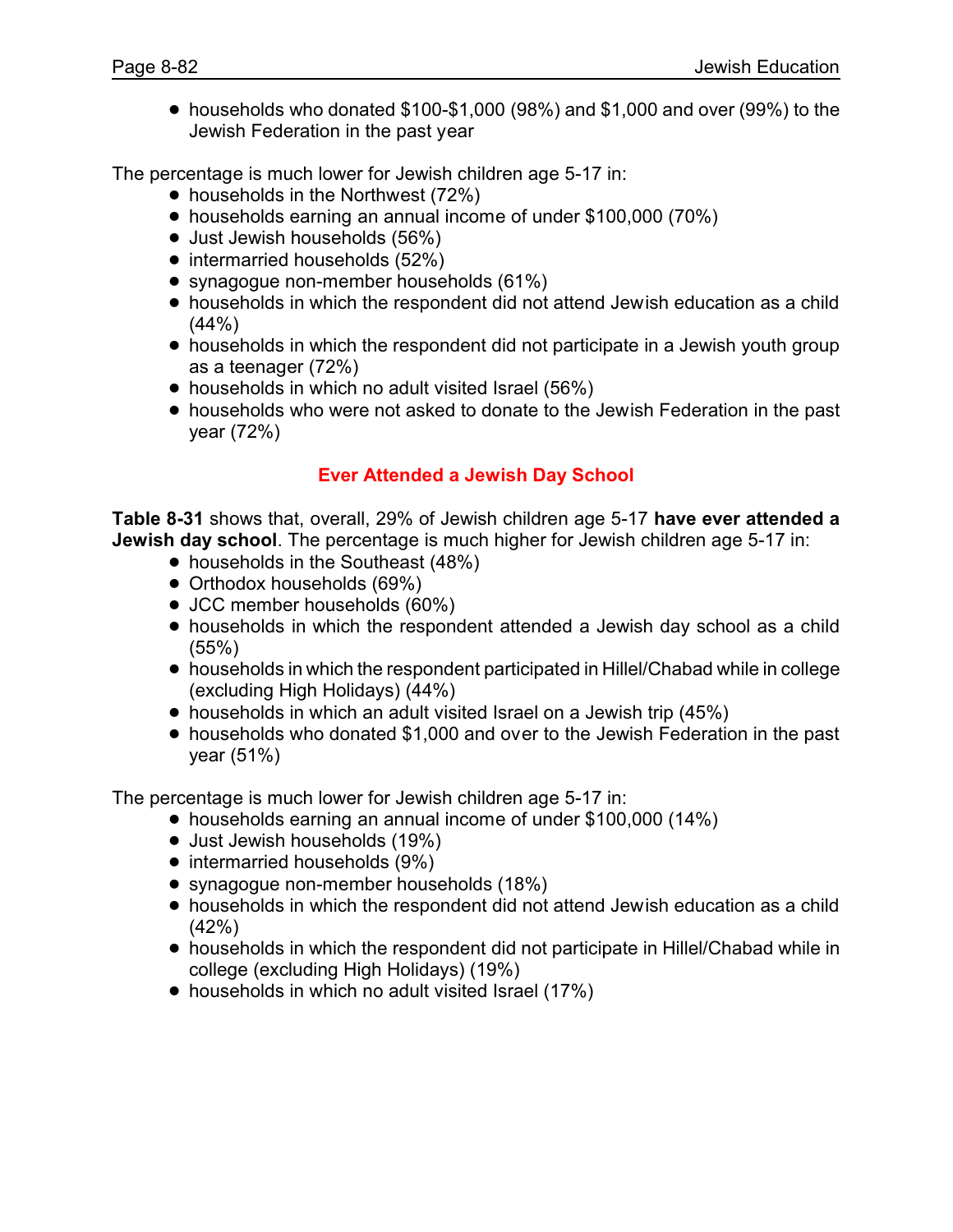| <b>TABLE 8-31</b><br><b>JEWISH CHILDREN WHO HAVE EVER ATTENDED</b><br><b>FORMAL JEWISH EDUCATION</b> |                                 |                                    |                                                    |      |  |  |
|------------------------------------------------------------------------------------------------------|---------------------------------|------------------------------------|----------------------------------------------------|------|--|--|
|                                                                                                      |                                 | BASE: JEWISH CHILDREN AGE 5-17     |                                                    |      |  |  |
|                                                                                                      | <b>Never</b><br><b>Received</b> |                                    |                                                    |      |  |  |
| <b>Population Subgroup</b>                                                                           | <b>Total</b>                    | Supple-<br>mental<br><b>School</b> | <b>Formal</b><br><b>Jewish</b><br><b>Education</b> |      |  |  |
| All                                                                                                  | 81.6%                           | 52.5%                              | 29.1                                               | 18.4 |  |  |
|                                                                                                      | <b>GEOGRAPHIC AREA</b>          |                                    |                                                    |      |  |  |
| <b>Northwest</b>                                                                                     | 72.1%                           | 47.7%                              | 24.4                                               | 27.9 |  |  |
| <b>West Central</b>                                                                                  | 76.3%                           | 54.3%                              | 22.0                                               | 23.7 |  |  |
| Southeast                                                                                            | 86.0%                           | 38.4%                              | 47.6                                               | 14.0 |  |  |
| Southwest                                                                                            | 87.8%                           | 60.4%                              | 27.4                                               | 12.2 |  |  |
|                                                                                                      | <b>AGE OF CHILD</b>             |                                    |                                                    |      |  |  |
| $5 - 12$                                                                                             | 73.8%                           | 39.6%                              | 34.2                                               | 26.2 |  |  |
| $13 - 17$                                                                                            | 94.2%                           | 73.2%                              | 21.0                                               | 5.8  |  |  |
|                                                                                                      | <b>SEX OF CHILD</b>             |                                    |                                                    |      |  |  |
| Male                                                                                                 | 79.9%                           | 47.3%                              | 32.6                                               | 20.1 |  |  |
| Female                                                                                               | 84.4%                           | 61.0%                              | 23.4                                               | 15.6 |  |  |
|                                                                                                      | <b>HOUSEHOLD INCOME</b>         |                                    |                                                    |      |  |  |
| Under \$100,000                                                                                      | 70.0%                           | 55.6%                              | 14.4                                               | 30.0 |  |  |
| $$100,000 - $200,000$                                                                                | 76.8%                           | 41.8%                              | 35.0                                               | 23.2 |  |  |
| \$200,000 and over                                                                                   | 96.7%                           | 68.3%                              | 28.4                                               | 3.3  |  |  |
|                                                                                                      |                                 | <b>JEWISH IDENTIFICATION</b>       |                                                    |      |  |  |
| Orthodox                                                                                             | 100.0%                          | 31.4%                              | 68.6                                               | 0.0  |  |  |
| Conservative                                                                                         | 88.6%                           | 58.9%                              | 29.7                                               | 11.4 |  |  |
| Reform                                                                                               | 88.5%                           | 64.6%                              | 23.9                                               | 11.5 |  |  |
| Just Jewish                                                                                          | 55.7%                           | 36.7%                              | 19.0                                               | 44.3 |  |  |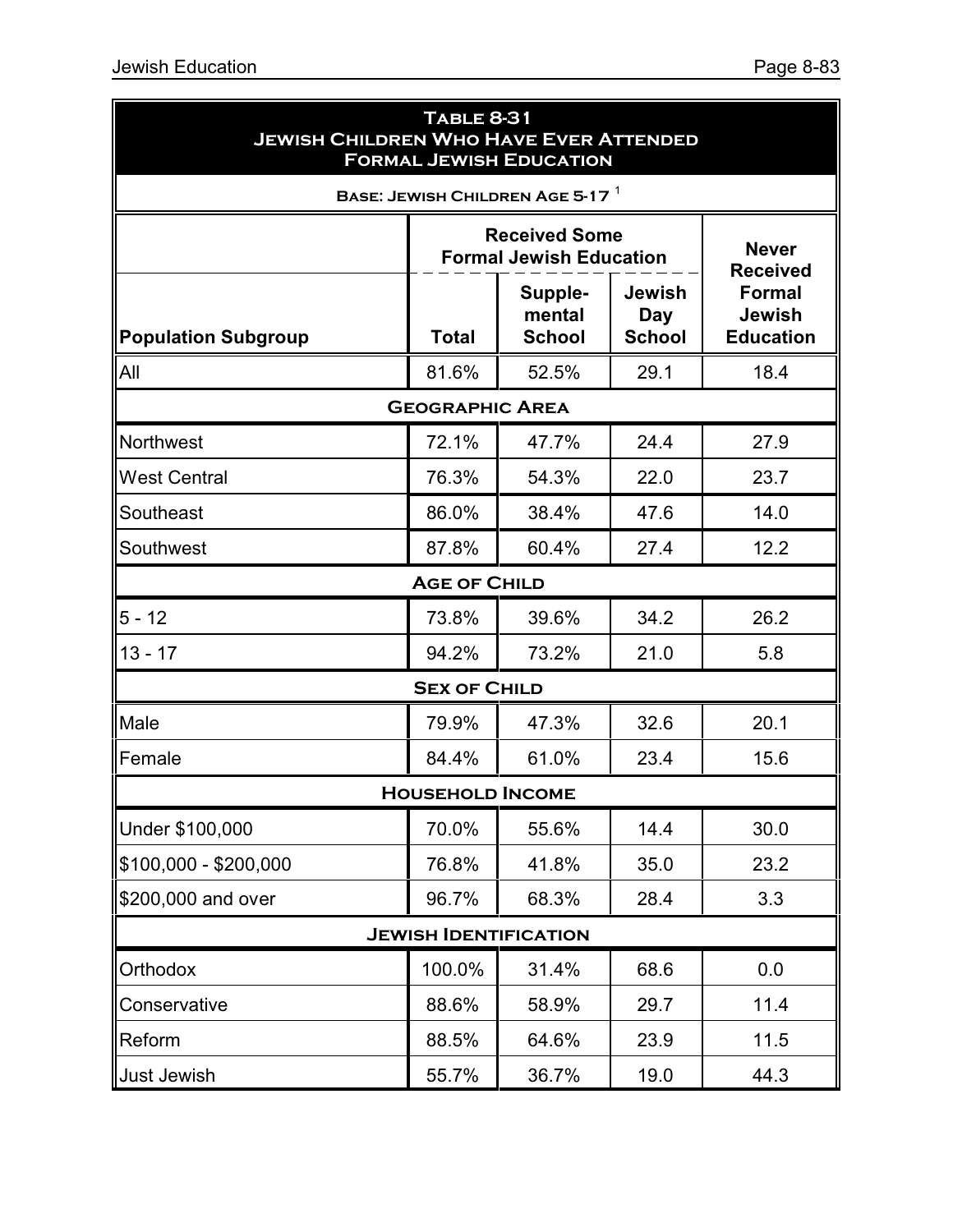| <b>TABLE 8-31</b><br><b>JEWISH CHILDREN WHO HAVE EVER ATTENDED</b><br><b>FORMAL JEWISH EDUCATION</b> |                         |                                                        |                                       |                                                    |  |
|------------------------------------------------------------------------------------------------------|-------------------------|--------------------------------------------------------|---------------------------------------|----------------------------------------------------|--|
|                                                                                                      |                         | BASE: JEWISH CHILDREN AGE 5-17                         |                                       |                                                    |  |
|                                                                                                      |                         | <b>Received Some</b><br><b>Formal Jewish Education</b> | <b>Never</b><br><b>Received</b>       |                                                    |  |
| <b>Population Subgroup</b>                                                                           | <b>Total</b>            | Supple-<br>mental<br><b>School</b>                     | <b>Jewish</b><br>Day<br><b>School</b> | <b>Formal</b><br><b>Jewish</b><br><b>Education</b> |  |
| All                                                                                                  | 81.6%                   | 52.5%                                                  | 29.1                                  | 18.4                                               |  |
|                                                                                                      | <b>TYPE OF MARRIAGE</b> |                                                        |                                       |                                                    |  |
| In-married                                                                                           | 89.6%                   | 55.2%                                                  | 34.4                                  | 10.4                                               |  |
| Conversionary                                                                                        | 90.9%                   | 66.6%                                                  | 24.3                                  | 9.1                                                |  |
| intermarried                                                                                         | 52.1%                   | 42.9%                                                  | 9.2                                   | 47.9                                               |  |
|                                                                                                      |                         | <b>SYNAGOGUE MEMBERSHIP</b>                            |                                       |                                                    |  |
| Member                                                                                               | 92.8%                   | 57.2%                                                  | 35.6                                  | 7.2                                                |  |
| Non-Member                                                                                           | 61.2%                   | 43.7%                                                  | 17.5                                  | 38.8                                               |  |
| <b>CHABAD ATTENDANCE IN THE PAST YEAR</b>                                                            |                         |                                                        |                                       |                                                    |  |
| Attended                                                                                             | 84.1%                   | 52.1%                                                  | 32.0                                  | 15.9                                               |  |
| Did Not Attend                                                                                       | 79.8%                   | 52.6%                                                  | 27.2                                  | 20.2                                               |  |
|                                                                                                      | <b>JCC MEMBERSHIP</b>   |                                                        |                                       |                                                    |  |
| Member                                                                                               | 95.7%                   | 35.6%                                                  | 60.1                                  | 4.3                                                |  |
| Non-Member                                                                                           | 78.2%                   | 56.4%                                                  | 21.8                                  | 21.8                                               |  |
|                                                                                                      |                         | <b>JEWISH ORGANIZATION MEMBERSHIP</b>                  |                                       |                                                    |  |
| Member                                                                                               | 96.6%                   | 64.6%                                                  | 32.0                                  | 3.4                                                |  |
| Non-Member                                                                                           | 78.0%                   | 49.5%                                                  | 28.5                                  | 22.0                                               |  |
| <b>RESPONDENT ATTENDED JEWISH EDUCATION AS A CHILD</b>                                               |                         |                                                        |                                       |                                                    |  |
| To Jewish Day School                                                                                 | 94.3%                   | 38.9%                                                  | 55.4                                  | 5.7                                                |  |
| <b>To Supplemental School</b>                                                                        | 90.0%                   | 68.0%                                                  | 22.0                                  | 10.0                                               |  |
| →To Jewish Education                                                                                 | 90.4%                   | 56.9%                                                  | 33.5                                  | 9.6                                                |  |
| <b>No</b>                                                                                            | 44.4%                   | 28.8%                                                  | 15.6                                  | 55.6                                               |  |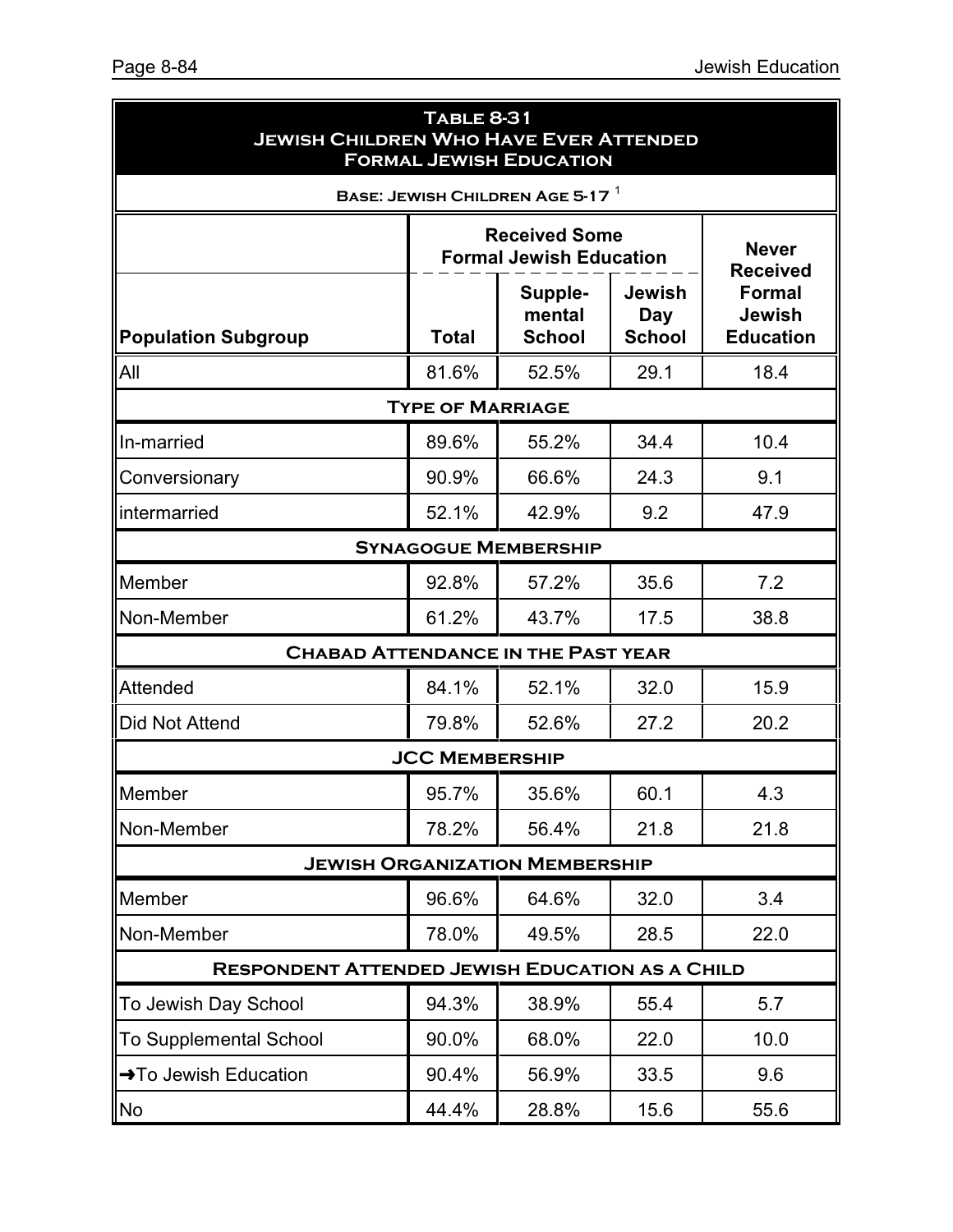| <b>TABLE 8-31</b><br><b>JEWISH CHILDREN WHO HAVE EVER ATTENDED</b><br><b>FORMAL JEWISH EDUCATION</b> |                                                                                             |                                                        |                                                    |      |  |  |  |  |
|------------------------------------------------------------------------------------------------------|---------------------------------------------------------------------------------------------|--------------------------------------------------------|----------------------------------------------------|------|--|--|--|--|
|                                                                                                      | BASE: JEWISH CHILDREN AGE 5-17                                                              |                                                        |                                                    |      |  |  |  |  |
|                                                                                                      |                                                                                             | <b>Received Some</b><br><b>Formal Jewish Education</b> | <b>Never</b><br><b>Received</b>                    |      |  |  |  |  |
| <b>Population Subgroup</b>                                                                           | <b>Jewish</b><br>Supple-<br>mental<br>Day<br><b>School</b><br><b>Total</b><br><b>School</b> |                                                        | <b>Formal</b><br><b>Jewish</b><br><b>Education</b> |      |  |  |  |  |
| All                                                                                                  | 81.6%                                                                                       | 52.5%                                                  | 29.1                                               | 18.4 |  |  |  |  |
| RESPONDENT ATTENDED OR WORKED AT JEWISH OVERNIGHT CAMP AS A CHILD                                    |                                                                                             |                                                        |                                                    |      |  |  |  |  |
| <b>To Overnight Camp</b>                                                                             | 98.6%                                                                                       | 62.8%                                                  | 35.8                                               | 1.4  |  |  |  |  |
| <b>No</b>                                                                                            | 72.7%                                                                                       | 45.8%                                                  | 26.9                                               | 27.3 |  |  |  |  |
|                                                                                                      | <b>RESPONDENT PARTICIPATED IN JEWISH YOUTH GROUP AS A TEENAGER</b>                          |                                                        |                                                    |      |  |  |  |  |
| <b>Youth Group Participant</b>                                                                       | 93.5%                                                                                       | 55.7%                                                  | 37.8                                               | 6.5  |  |  |  |  |
| <b>No</b>                                                                                            | 72.1%                                                                                       | 49.8%                                                  | 22.3                                               | 27.9 |  |  |  |  |
| RESPONDENT PARTICIPATED IN HILLEL/CHABAD WHILE IN COLLEGE                                            |                                                                                             | (EXCLUDING HIGH HOLIDAYS)                              |                                                    |      |  |  |  |  |
| <b>Hillel/Chabad Participant</b>                                                                     | 93.2%                                                                                       | 49.1%                                                  | 44.1                                               | 6.8  |  |  |  |  |
| <b>No</b>                                                                                            | 77.4%                                                                                       | 58.2%                                                  | 19.2                                               | 22.6 |  |  |  |  |
|                                                                                                      |                                                                                             | <b>ANY ADULT VISITED ISRAEL</b>                        |                                                    |      |  |  |  |  |
| On Jewish Trip                                                                                       | 97.6%                                                                                       | 52.7%                                                  | 44.9                                               | 2.4  |  |  |  |  |
| On General Trip                                                                                      | 86.3%                                                                                       | 62.6%                                                  | 23.7                                               | 13.7 |  |  |  |  |
| No                                                                                                   | 55.7%                                                                                       | 38.5%                                                  | 17.2                                               | 44.3 |  |  |  |  |
| <b>JEWISH FEDERATION MARKET SEGMENTS IN THE PAST YEAR</b>                                            |                                                                                             |                                                        |                                                    |      |  |  |  |  |
| Donated to Federation                                                                                | 95.6%                                                                                       | 61.2%                                                  | 34.4                                               | 4.4  |  |  |  |  |
| Asked, Did Not Donate                                                                                | 89.0%                                                                                       | 67.0%                                                  | 22.0                                               | 11.0 |  |  |  |  |
| <b>Not Asked</b>                                                                                     | 72.4%                                                                                       | 49.2%                                                  | 23.2                                               | 27.6 |  |  |  |  |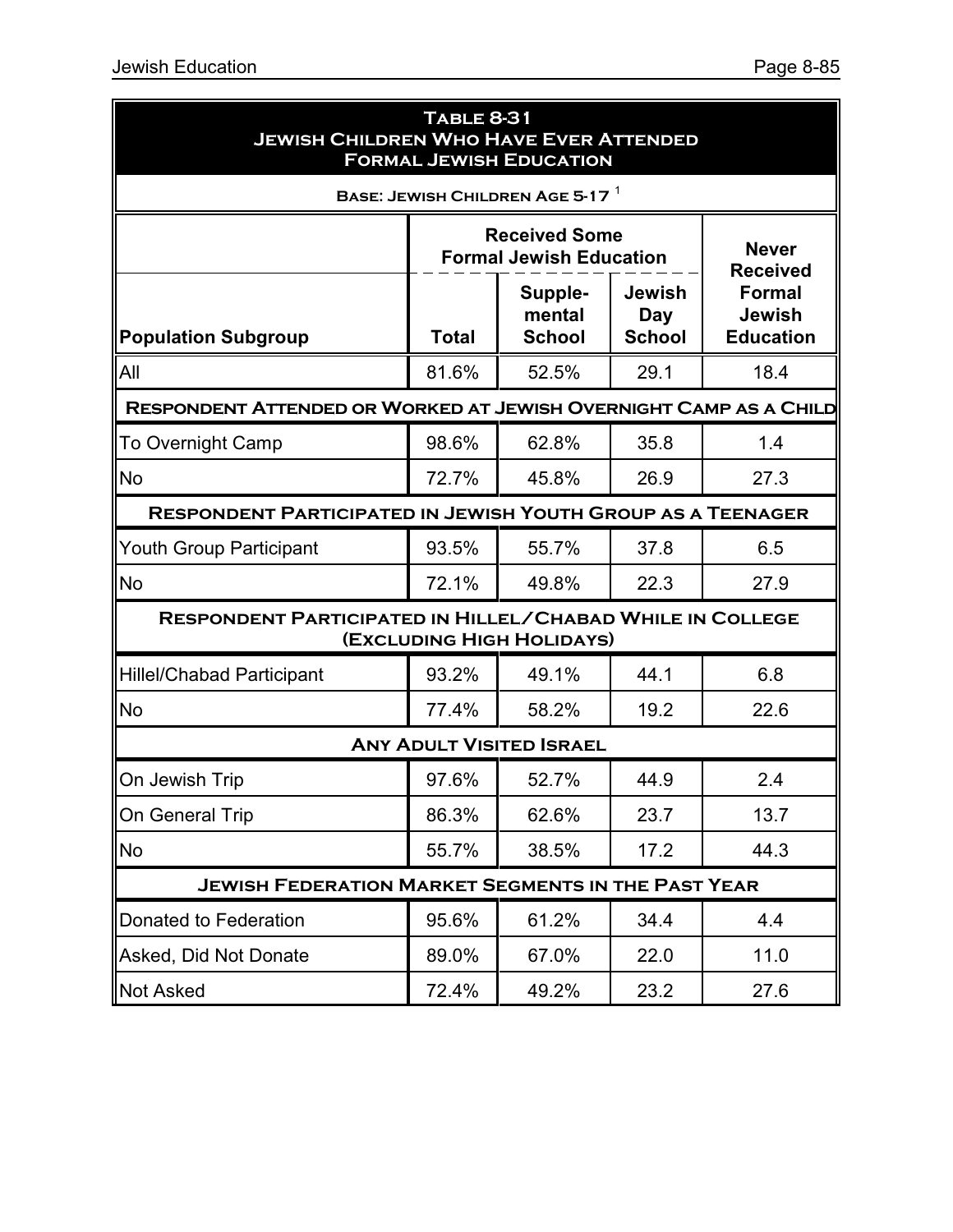| <b>TABLE 8-31</b><br><b>JEWISH CHILDREN WHO HAVE EVER ATTENDED</b><br><b>FORMAL JEWISH EDUCATION</b> |       |                                    |                                                    |                                 |  |  |
|------------------------------------------------------------------------------------------------------|-------|------------------------------------|----------------------------------------------------|---------------------------------|--|--|
| BASE: JEWISH CHILDREN AGE 5-17 $^{-1}$                                                               |       |                                    |                                                    |                                 |  |  |
| <b>Received Some</b><br><b>Formal Jewish Education</b>                                               |       |                                    |                                                    | <b>Never</b><br><b>Received</b> |  |  |
| <b>Population Subgroup</b>                                                                           | Total | Supple-<br>mental<br><b>School</b> | <b>Formal</b><br><b>Jewish</b><br><b>Education</b> |                                 |  |  |
| All                                                                                                  | 81.6% | 52.5%                              | 29.1                                               | 18.4                            |  |  |
| <b>DONATED TO JEWISH FEDERATION IN THE PAST YEAR</b>                                                 |       |                                    |                                                    |                                 |  |  |
| Nothing                                                                                              | 74.5% | 51.5%                              | 23.0                                               | 25.5                            |  |  |
| Under \$100                                                                                          | 90.8% | 55.8%                              | 35.0                                               | 9.2                             |  |  |
| $\$100 - \$1,000$                                                                                    | 97.7% | 72.4%                              | 25.3                                               | 2.3                             |  |  |
| 99.4%<br>48.5%<br>50.9<br>0.6<br>$\vert$ \$1,000 and over                                            |       |                                    |                                                    |                                 |  |  |
| Excludes Jewish children age 5 who do not yet attend kindergarten.                                   |       |                                    |                                                    |                                 |  |  |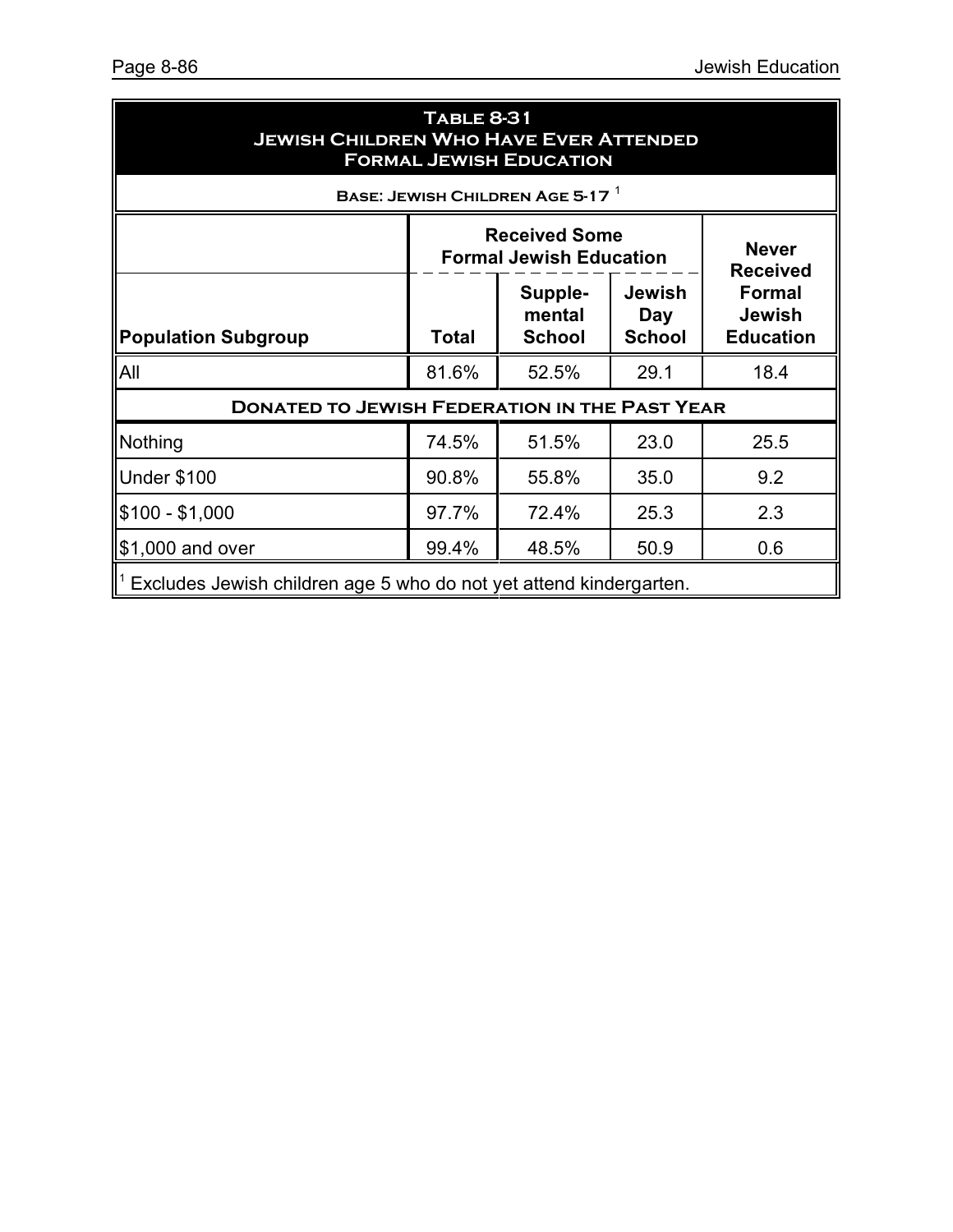| <b>TABLE 8-32</b><br><b>JEWISH CHILDREN WHO EVER ATTENDED FORMAL JEWISH EDUCATION</b><br>AGE 5-17<br><b>COMMUNITY COMPARISONS</b> |      |               |  |                                       |      |     |
|-----------------------------------------------------------------------------------------------------------------------------------|------|---------------|--|---------------------------------------|------|-----|
|                                                                                                                                   |      |               |  | <b>BASE: JEWISH CHILDREN AGE 5-17</b> |      |     |
| <b>Community</b>                                                                                                                  | Year | $\frac{0}{0}$ |  | <b>Community</b>                      | Year | %   |
| Columbus                                                                                                                          | 2013 | 96%           |  | St. Petersburg                        | 1994 | 82% |
| Cincinnati                                                                                                                        | 2008 | 95%           |  | <b>Miami</b>                          | 2014 | 81% |
| Pittsburgh                                                                                                                        | 2002 | 95%           |  | <b>Tidewater</b>                      | 2001 | 81% |
| Denver                                                                                                                            | 2007 | 94%           |  | Westport                              | 2000 | 81% |
| <b>Howard County</b>                                                                                                              | 2010 | 92%           |  | Milwaukee                             | 1996 | 81% |
| <b>Baltimore</b>                                                                                                                  | 2010 | 91%           |  | Portland (ME)                         | 2007 | 80% |
| Hartford                                                                                                                          | 2000 | 91%           |  | <b>Atlanta</b>                        | 2006 | 80% |
| Cleveland                                                                                                                         | 2011 | 89%           |  | San Francisco                         | 2004 | 79% |
| Bergen                                                                                                                            | 2001 | 89%           |  | <b>Seattle</b>                        | 2000 | 79% |
| Martin-St. Lucie                                                                                                                  | 1999 | 89%           |  | <b>S Palm Beach</b>                   | 2005 | 76% |
| Chicago                                                                                                                           | 2010 | 86%           |  | Sarasota                              | 2001 | 76% |
| San Antonio                                                                                                                       | 2007 | 86%           |  | Los Angeles                           | 1997 | 76% |
| Jacksonville                                                                                                                      | 2002 | 85%           |  | Tucson                                | 2002 | 75% |
| York                                                                                                                              | 1999 | 85%           |  | Harrisburg                            | 1994 | 75% |
| Charlotte                                                                                                                         | 1997 | 85%           |  | St. Louis                             | 2014 | 74% |
| Monmouth                                                                                                                          | 1997 | 85%           |  | New Haven                             | 2010 | 74% |
| Middlesex                                                                                                                         | 2008 | 84%           |  | Minneapolis                           | 2004 | 74% |
| St. Paul                                                                                                                          | 2004 | 84%           |  | <b>Broward</b>                        | 1997 | 70% |
| San Diego                                                                                                                         | 2003 | 84%           |  | Wilmington                            | 1995 | 70% |
| Washington                                                                                                                        | 2003 | 84%           |  | <b>Atlantic County</b>                | 2004 | 68% |
| Rhode Island                                                                                                                      | 2002 | 84%           |  | Orlando                               | 1993 | 65% |
| Phoenix                                                                                                                           | 2002 | 83%           |  | <b>W Palm Beach</b>                   | 2005 | 63% |
| Richmond                                                                                                                          | 1994 | 83%           |  | <b>Las Vegas</b>                      | 2005 | 61% |
| <b>BROWARD</b>                                                                                                                    | 2016 | 82%           |  | NJPS <sup>1</sup>                     | 2000 | 79% |
| Lehigh Valley                                                                                                                     | 2007 | 82%           |  | NJPS 2000 data are for the more       |      |     |
| Rochester                                                                                                                         | 1999 | 82%           |  | Jewishly-connected sample.            |      |     |
| Palm Springs                                                                                                                      | 1998 | 82%           |  |                                       |      |     |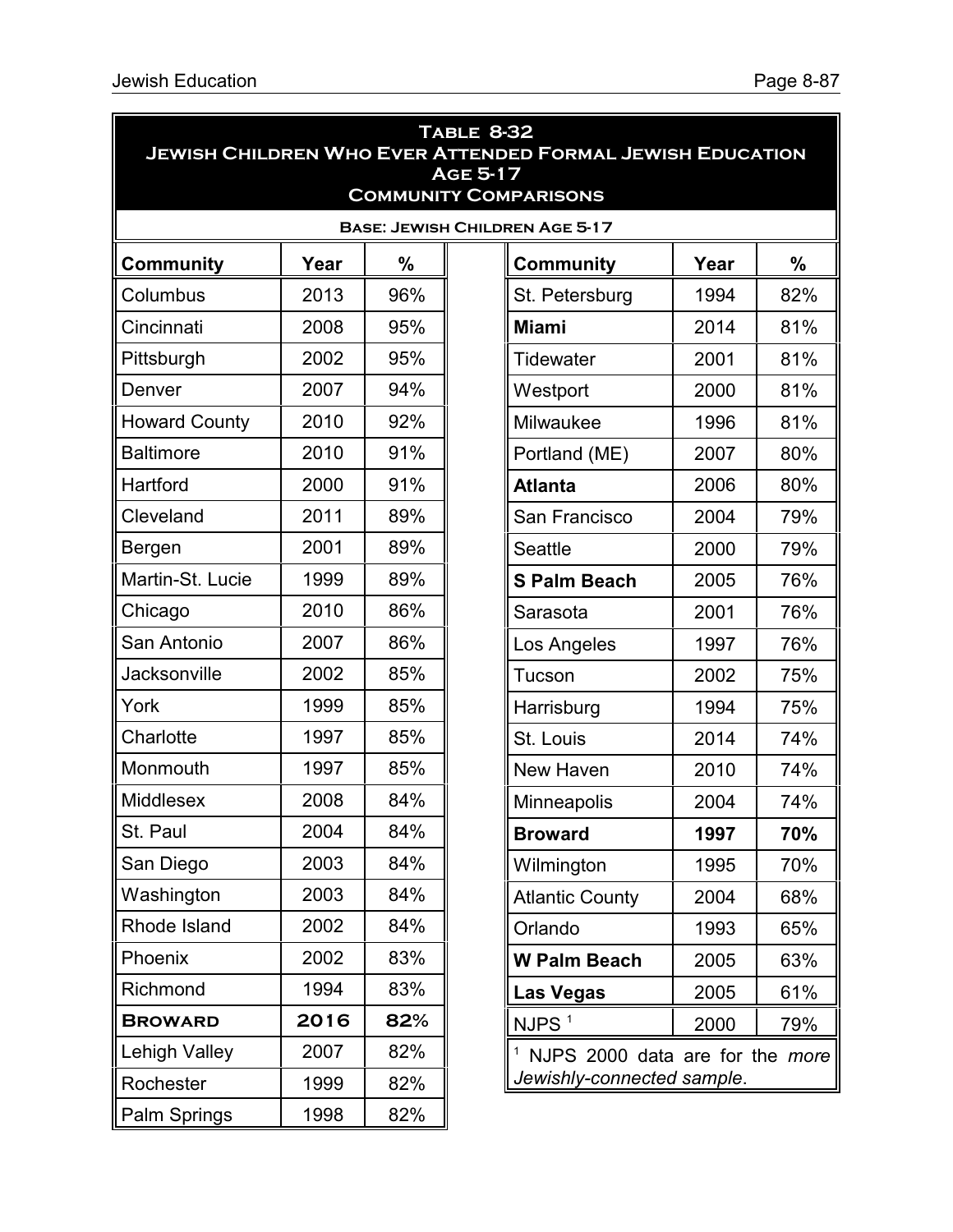| <b>TABLE 8-33</b><br><b>JEWISH CHILDREN WHO EVER ATTENDED FORMAL JEWISH EDUCATION</b><br><b>AGE 13-17</b><br><b>COMMUNITY COMPARISONS</b> |      |     |  |                                        |      |     |
|-------------------------------------------------------------------------------------------------------------------------------------------|------|-----|--|----------------------------------------|------|-----|
|                                                                                                                                           |      |     |  | <b>BASE: JEWISH CHILDREN AGE 13-17</b> |      |     |
| Community                                                                                                                                 | Year | %   |  | <b>Community</b>                       | Year | %   |
| Hartford                                                                                                                                  | 2000 | 98% |  | Richmond                               | 1994 | 85% |
| Cleveland                                                                                                                                 | 2011 | 97% |  | Lehigh Valley                          | 2007 | 84% |
| <b>New York</b>                                                                                                                           | 2011 | 96% |  | Portland (ME)                          | 2007 | 84% |
| <b>Howard County</b>                                                                                                                      | 2010 | 96% |  | <b>S Palm Beach</b>                    | 2005 | 84% |
| <b>BROWARD</b>                                                                                                                            | 2016 | 94% |  | Martin-St. Lucie                       | 1999 | 84% |
| Columbus                                                                                                                                  | 2013 | 94% |  | Charlotte                              | 1997 | 84% |
| Cincinnati                                                                                                                                | 2008 | 94% |  | <b>Miami</b>                           | 2014 | 82% |
| <b>Atlanta</b>                                                                                                                            | 2006 | 94% |  | Tucson                                 | 2002 | 82% |
| Washington                                                                                                                                | 2003 | 93% |  | Tidewater                              | 2001 | 81% |
| St. Louis                                                                                                                                 | 2014 | 91% |  | Milwaukee                              | 1996 | 81% |
| Phoenix                                                                                                                                   | 2002 | 91% |  | St. Petersburg                         | 1994 | 81% |
| Pittsburgh                                                                                                                                | 2002 | 91% |  | Harrisburg                             | 1994 | 79% |
| Chicago                                                                                                                                   | 2010 | 90% |  | New Haven                              | 2010 | 78% |
| Jacksonville                                                                                                                              | 2002 | 90% |  | Minneapolis                            | 2004 | 76% |
| San Antonio                                                                                                                               | 2007 | 89% |  | Rochester                              | 1999 | 75% |
| Rhode Island                                                                                                                              | 2002 | 88% |  | <b>Broward</b>                         | 1997 | 75% |
| Bergen                                                                                                                                    | 2001 | 88% |  | <b>Atlantic County</b>                 | 2004 | 73% |
| Monmouth                                                                                                                                  | 1997 | 88% |  | Wilmington                             | 1995 | 70% |
| Westport                                                                                                                                  | 2000 | 87% |  | Orlando                                | 1993 | 63% |
| <b>Baltimore</b>                                                                                                                          | 2010 | 86% |  | <b>W Palm Beach</b>                    | 2005 | 62% |
| <b>Middlesex</b>                                                                                                                          | 2008 | 86% |  | <b>Las Vegas</b>                       | 2005 | 60% |
| St. Paul                                                                                                                                  | 2004 | 85% |  |                                        |      |     |
| York                                                                                                                                      | 1999 | 85% |  |                                        |      |     |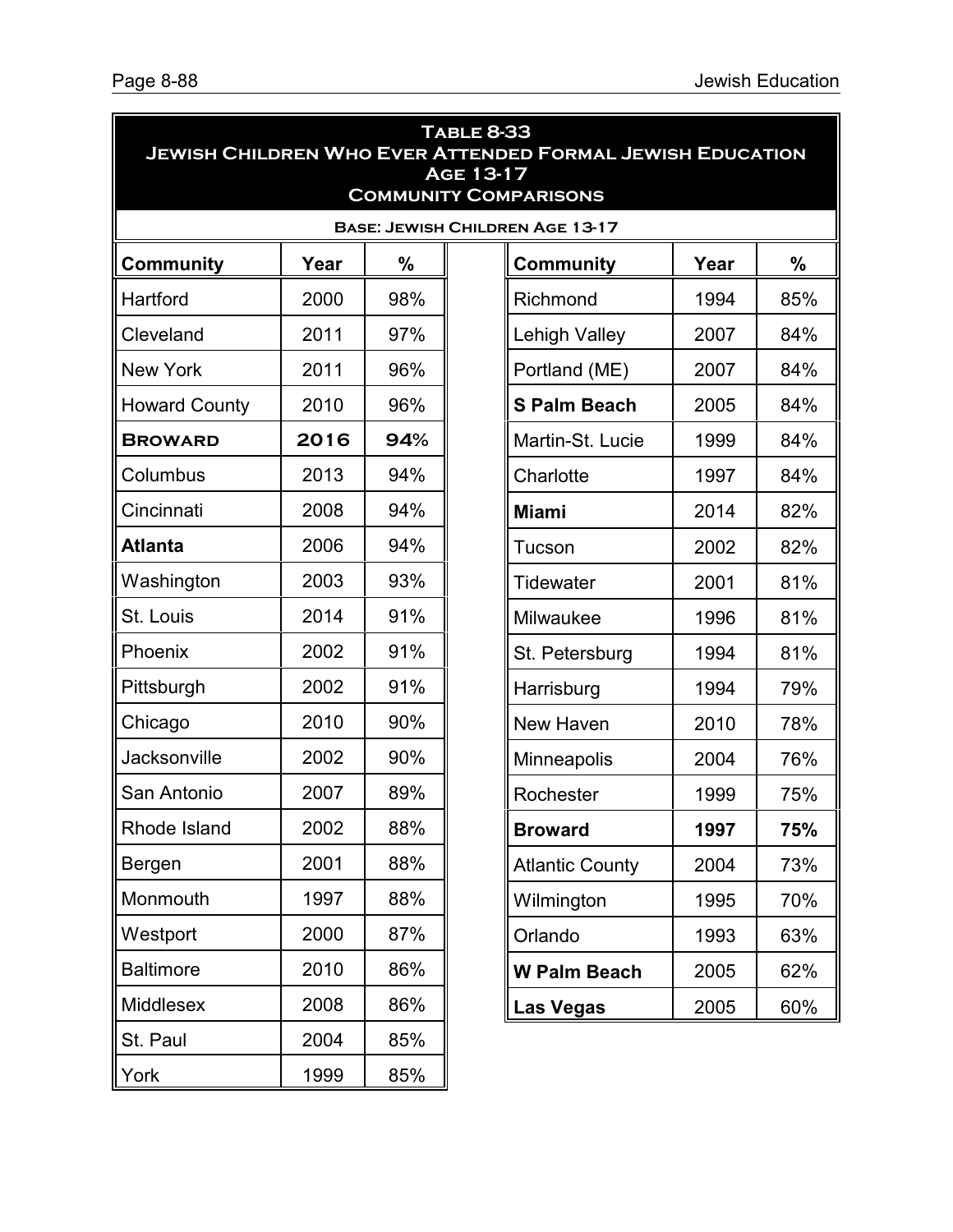# **Day Camp Attended or Worked at by Jewish Children This Past Summer**

**T** able 8-34 shows that, *according to the Telephone Survey*, 23% (3,300 children) of Jewish children age 3-17 in Broward attended or worked at a Jewish day camp this past summer (the summer of 2016); 22%, a non-Jewish day camp; and 55% did not attend or work at a day camp.

The *Jewish Day Camp Market Share (market share)*  $\bullet$  is defined as the percentage of Jewish children age 3-17 who attended or worked at a day camp this past summer who attended or worked at a *Jewish* day camp. Jewish day camps have a 51% market share of the day camp market for Jewish children age 3-17.

**Community Comparisons**. **Table 8-35** shows that the 23% who **attended or worked at a Jewish day camp** this past summer is about average among about 30 comparison Jewish communities and compares to 37% in Miami, 21% in both South Palm Beach and West Palm Beach, and 18% in Las Vegas. The 23% compares to 13% in 1997.

The 22% who **attended or worked at a non-Jewish day camp** this past summer is above average among about 30 comparison Jewish communities and compares to 28% in South Palm Beach, 20% in West Palm Beach, 12% in Miami, and 10% in Las Vegas. The 22% compares to 20% in 1997.

The 55% who **did not attend or work at a day camp** this past summer is below average among about 30 comparison Jewish communities and compares to 72% in Las Vegas, 59% in West Palm Beach, 52% in Miami, and 51% in South Palm Beach. The 55% compares to 68% in 1997.

The 51% **market share** is below average among about 30 comparison Jewish communities and compares to 76% in Miami, 63% in Las Vegas, 51% in West Palm Beach, and 43% in South Palm Beach. The 51% compares to 40% in 1997.

**Jewish Institutions Survey**. **THIS SECTION AWAITING DATA.**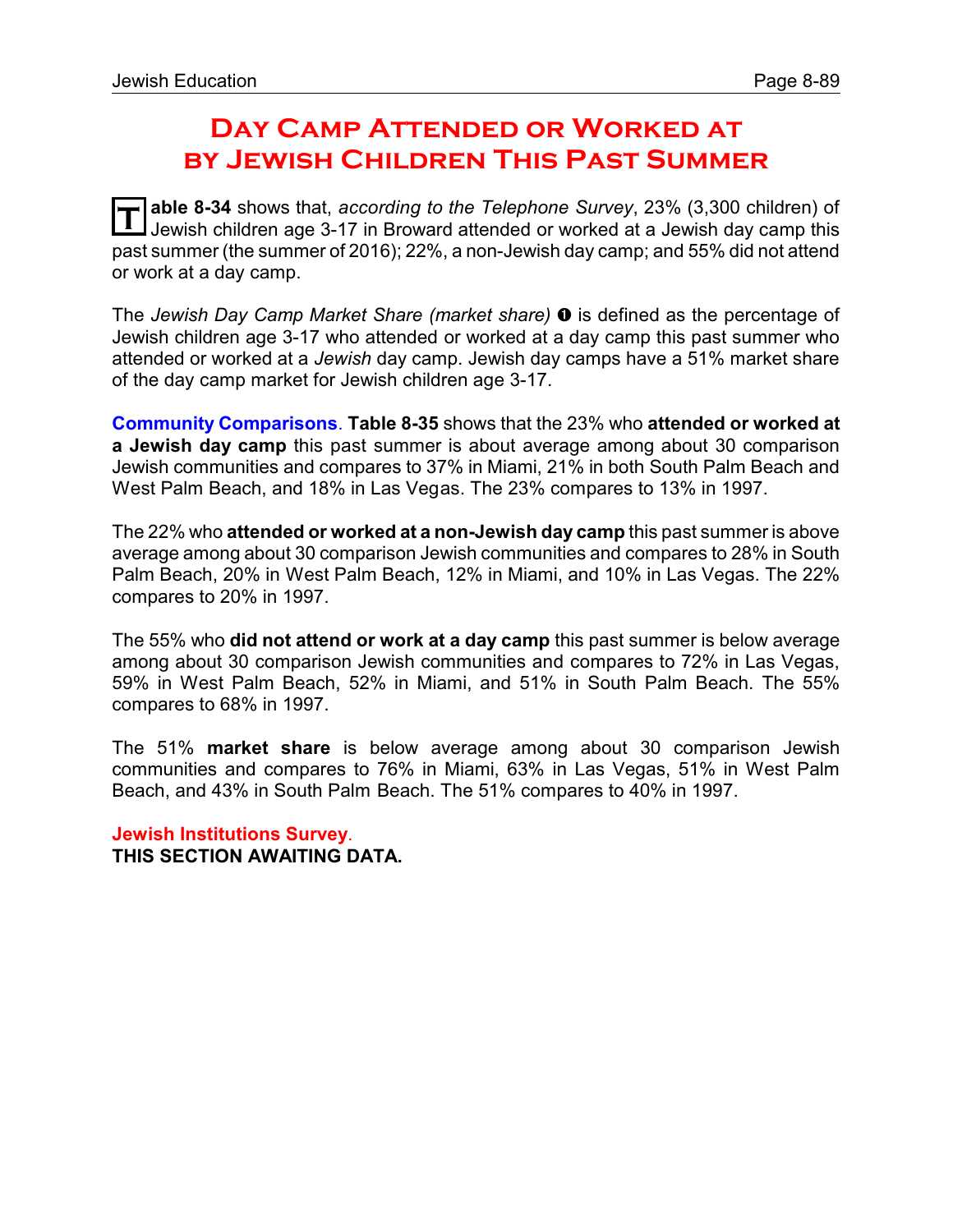**Comparisons Among Population Subgroups**. **Table 8-34** shows that, *according to the Telephone Survey*, overall, 23% of Jewish children age 3-17 attended or worked at a Jewish day camp this past summer. The percentage is much higher for Jewish children age 3-17 in:

- $\bullet$  households in the Southeast (41%)
- $\bullet$  the age 3-5 group (50%)
- Orthodox households (59%)
- JCC member households (60%)
- households in which the respondent attended a Jewish day school as a child (46%)
- ! households in which the respondent participated in Hillel/Chabad while in college (excluding High Holidays) (40%)
- households in which an adult visited Israel on a Jewish trip (44%)

The percentage is much lower for Jewish children age 3-17 in:

- Just Jewish households (7%)
- ! conversionary in-married households (11%) and intermarried households (5%)
- synagogue non-member households (9%)
- ! households in which the respondent did not attend Jewish education as a child (3%)
- ! households in which the respondent did not participate in Hillel/Chabad while in college (excluding High Holidays) (12%)
- households in which no adult visited Israel (6%)
- households who donated \$100-\$1,000 to the Jewish Federation in the past year (13%)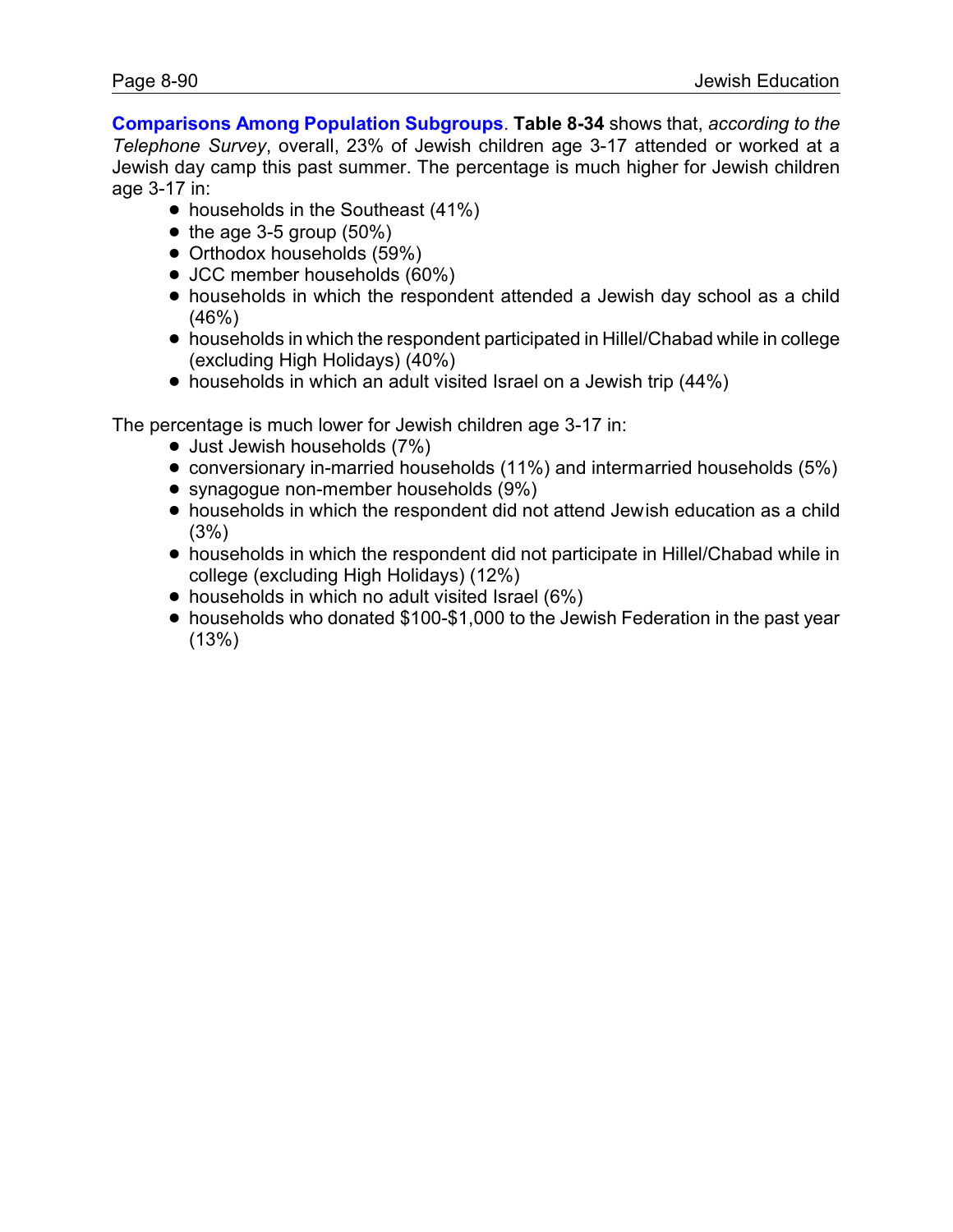| BY JEWISH CHILDREN THIS PAST SUMMER | <b>TABLE 8-34</b><br>DAY CAMP ATTENDED OR WORKED AT |                                               |                                                             |                                                       |
|-------------------------------------|-----------------------------------------------------|-----------------------------------------------|-------------------------------------------------------------|-------------------------------------------------------|
|                                     | <b>BASE: JEWISH CHILDREN AGE 3-17</b>               |                                               |                                                             |                                                       |
|                                     |                                                     | <b>Attended or</b><br>Worked at a<br>Day Camp |                                                             |                                                       |
| <b>Population Subgroup</b>          | <b>Jewish</b>                                       | Non-<br><b>Jewish</b>                         | <b>Did Not</b><br><b>Attend or</b><br>Work at a<br>Day Camp | <b>Jewish</b><br>Day Camp<br><b>Market</b><br>Share O |
| All                                 | 23.2%                                               | 22.1                                          | 54.7                                                        | 51.2%                                                 |
|                                     | <b>GEOGRAPHIC AREA</b>                              |                                               |                                                             |                                                       |
| <b>Northwest</b>                    | 10.5%                                               | 44.8                                          | 44.7                                                        | 19.0%                                                 |
| East                                | 4.0%                                                | 20.5                                          | 75.5                                                        | 16.3%                                                 |
| <b>West Central</b>                 | 9.5%                                                | 12.1                                          | 78.4                                                        | 44.0%                                                 |
| Southeast                           | 40.8%                                               | 19.7                                          | 39.5                                                        | 67.4%                                                 |
| Southwest                           | 30.1%                                               | 10.8                                          | 59.1                                                        | 73.6%                                                 |
|                                     | <b>AGE OF CHILD</b>                                 |                                               |                                                             |                                                       |
| $3 - 5$                             | 49.7%                                               | 8.1                                           | 42.2                                                        | 86.0%                                                 |
| $6 - 12$                            | 24.2%                                               | 35.3                                          | 40.5                                                        | 40.7%                                                 |
| $13 - 17$                           | 11.3%                                               | 6.6                                           | 82.1                                                        | 63.1%                                                 |
|                                     | <b>SEX OF CHILD</b>                                 |                                               |                                                             |                                                       |
| Male                                | 22.9%                                               | 20.8                                          | 56.3                                                        | 52.4%                                                 |
| Female                              | 23.6%                                               | 24.3                                          | 52.1                                                        | 49.3%                                                 |
|                                     | <b>HOUSEHOLD INCOME</b>                             |                                               |                                                             |                                                       |
| Under \$100,000                     | 15.6%                                               | 14.9                                          | 69.5                                                        | 51.1%                                                 |
| $$50 - $100,000$                    | 16.3%                                               | 17.2                                          | 66.5                                                        | 48.7%                                                 |
| $$100 - $200,000$                   | 25.4%                                               | 30.4                                          | 44.2                                                        | 45.5%                                                 |
| \$200,000 and over                  | 15.5%                                               | 24.6                                          | 59.9                                                        | 38.7%                                                 |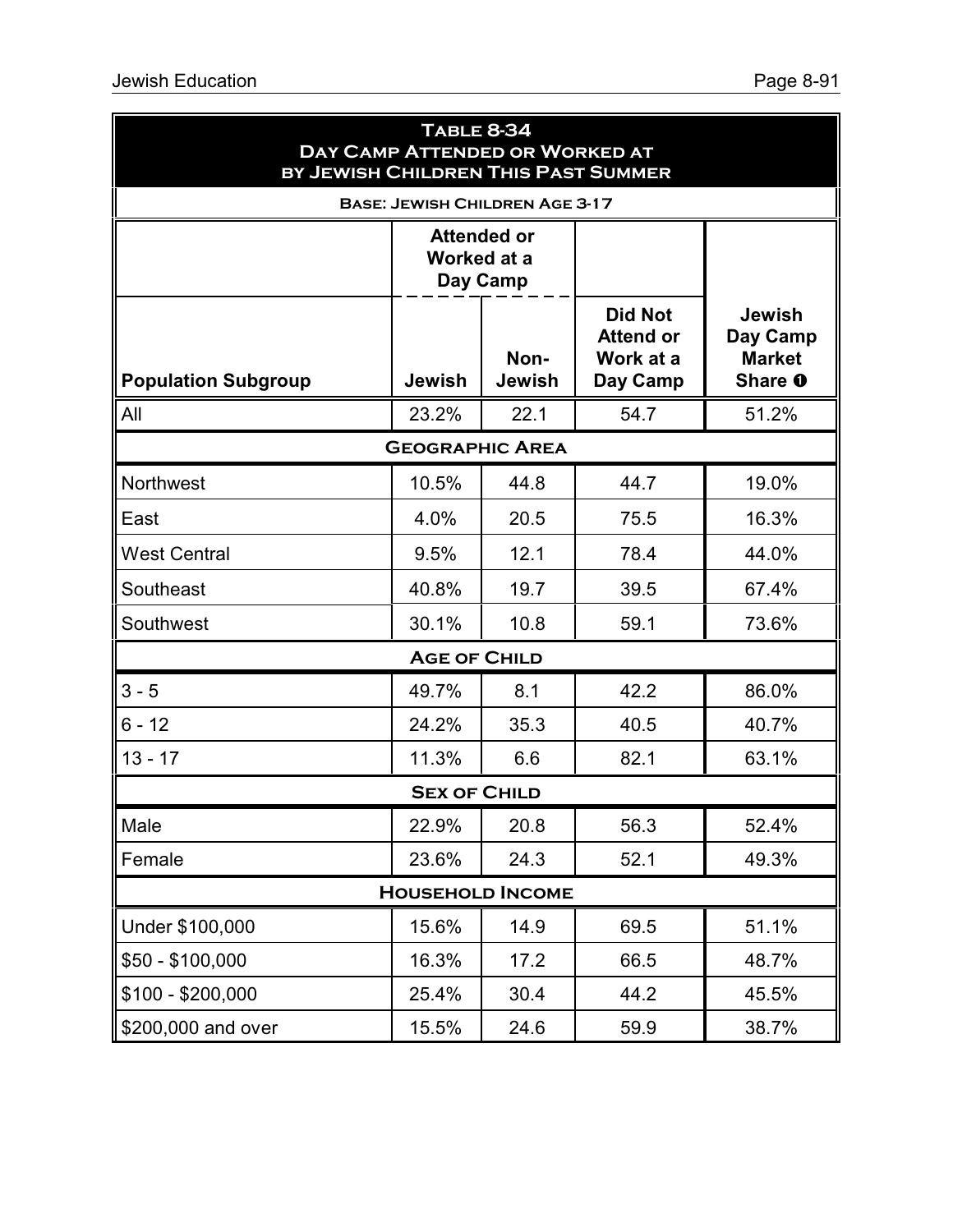| <b>TABLE 8-34</b><br>DAY CAMP ATTENDED OR WORKED AT<br>BY JEWISH CHILDREN THIS PAST SUMMER |                         |                                       |                                                             |                                                       |  |  |
|--------------------------------------------------------------------------------------------|-------------------------|---------------------------------------|-------------------------------------------------------------|-------------------------------------------------------|--|--|
|                                                                                            |                         | <b>BASE: JEWISH CHILDREN AGE 3-17</b> |                                                             |                                                       |  |  |
|                                                                                            | Worked at a             | <b>Attended or</b><br>Day Camp        |                                                             |                                                       |  |  |
| <b>Population Subgroup</b>                                                                 | <b>Jewish</b>           | Non-<br><b>Jewish</b>                 | <b>Did Not</b><br><b>Attend or</b><br>Work at a<br>Day Camp | <b>Jewish</b><br>Day Camp<br><b>Market</b><br>Share O |  |  |
| All                                                                                        | 23.2%                   | 22.1                                  | 54.7                                                        | 51.2%                                                 |  |  |
|                                                                                            |                         | <b>JEWISH IDENTIFICATION</b>          |                                                             |                                                       |  |  |
| Orthodox                                                                                   | 58.8%                   | 1.4                                   | 39.8                                                        | 97.7%                                                 |  |  |
| Conservative                                                                               | 26.9%                   | 20.8                                  | 52.3                                                        | 56.4%                                                 |  |  |
| Reform                                                                                     | 18.0%                   | 27.3                                  | 54.7                                                        | 39.7%                                                 |  |  |
| <b>Just Jewish</b>                                                                         | 7.2%                    | 28.2                                  | 64.6                                                        | 20.3%                                                 |  |  |
|                                                                                            | <b>TYPE OF MARRIAGE</b> |                                       |                                                             |                                                       |  |  |
| In-married                                                                                 | 29.0%                   | 21.7                                  | 49.3                                                        | 57.2%                                                 |  |  |
| Conversionary                                                                              | 10.7%                   | 26.8                                  | 62.5                                                        | 28.5%                                                 |  |  |
| Intermarried                                                                               | 5.0%                    | 31.4                                  | 63.6                                                        | 13.7%                                                 |  |  |
|                                                                                            |                         | <b>SYNAGOGUE MEMBERSHIP</b>           |                                                             |                                                       |  |  |
| Member                                                                                     | 31.0%                   | 18.6                                  | 50.4                                                        | 62.5%                                                 |  |  |
| Non-Member                                                                                 | 9.2%                    | 28.4                                  | 62.4                                                        | 24.5%                                                 |  |  |
| <b>ATTENDED CHABAD IN THE PAST YEAR</b>                                                    |                         |                                       |                                                             |                                                       |  |  |
| Attended                                                                                   | 18.7%                   | 23.7                                  | 57.6                                                        | 44.1%                                                 |  |  |
| Did Not Attend                                                                             | 26.7%                   | 20.8                                  | 52.5                                                        | 56.2%                                                 |  |  |
|                                                                                            | <b>JCC MEMBERSHIP</b>   |                                       |                                                             |                                                       |  |  |
| Member                                                                                     | 59.9%                   | 9.2                                   | 30.9                                                        | 86.7%                                                 |  |  |
| Non-Member                                                                                 | 14.8%                   | 25.0                                  | 60.2                                                        | 37.2%                                                 |  |  |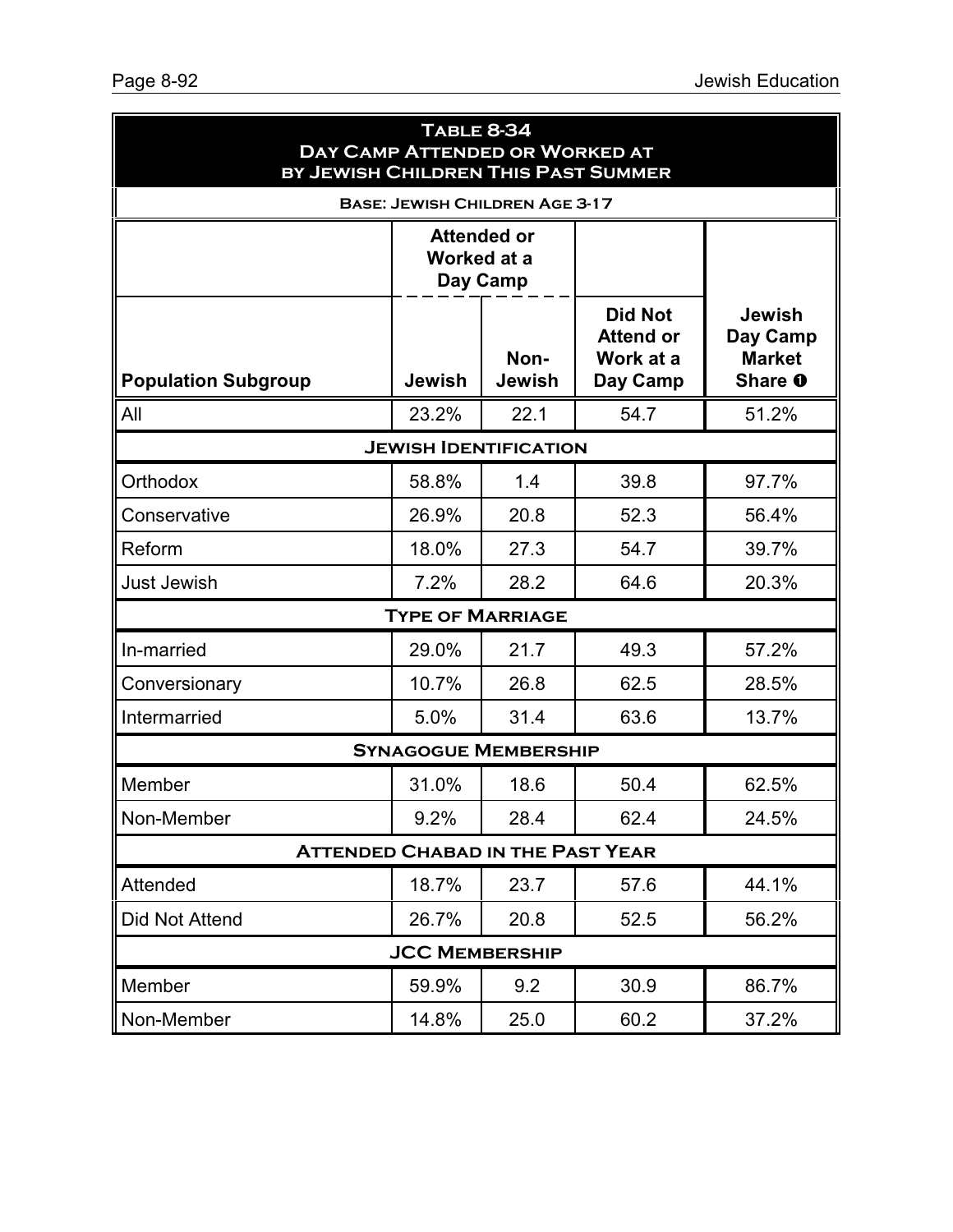| <b>TABLE 8-34</b><br>DAY CAMP ATTENDED OR WORKED AT<br>BY JEWISH CHILDREN THIS PAST SUMMER |               |                                       |                                                             |                                                       |  |  |
|--------------------------------------------------------------------------------------------|---------------|---------------------------------------|-------------------------------------------------------------|-------------------------------------------------------|--|--|
|                                                                                            |               | <b>BASE: JEWISH CHILDREN AGE 3-17</b> |                                                             |                                                       |  |  |
|                                                                                            | Worked at a   | <b>Attended or</b><br>Day Camp        |                                                             |                                                       |  |  |
| <b>Population Subgroup</b>                                                                 | <b>Jewish</b> | Non-<br><b>Jewish</b>                 | <b>Did Not</b><br><b>Attend or</b><br>Work at a<br>Day Camp | <b>Jewish</b><br>Day Camp<br><b>Market</b><br>Share O |  |  |
| All                                                                                        | 23.2%         | 22.1                                  | 54.7                                                        | 51.2%                                                 |  |  |
|                                                                                            |               | <b>JEWISH ORGANIZATION MEMBERSHIP</b> |                                                             |                                                       |  |  |
| Member                                                                                     | 24.0%         | 14.3                                  | 61.7                                                        | 62.7%                                                 |  |  |
| Non-Member                                                                                 | 23.0%         | 23.8                                  | 53.2                                                        | 49.1%                                                 |  |  |
| <b>RESPONDENT ATTENDED JEWISH EDUCATION AS A CHILD</b>                                     |               |                                       |                                                             |                                                       |  |  |
| To Jewish Day School                                                                       | 46.1%         | 6.1                                   | 47.8                                                        | 88.3%                                                 |  |  |
| <b>To Supplemental School</b>                                                              | 18.8%         | 25.8                                  | 55.4                                                        | 42.2%                                                 |  |  |
| $\rightarrow$ To Jewish Education                                                          | 28.0%         | 19.0                                  | 53.0                                                        | 59.6%                                                 |  |  |
| <b>No</b>                                                                                  | 2.5%          | 32.5                                  | 65.0                                                        | 7.1%                                                  |  |  |
| RESPONDENT ATTENDED OR WORKED AT JEWISH OVERNIGHT CAMP AS A CHILD                          |               |                                       |                                                             |                                                       |  |  |
| <b>To Overnight Camp</b>                                                                   | 30.5%         | 13.0                                  | 56.5                                                        | 70.1%                                                 |  |  |
| No                                                                                         | 19.2%         | 27.4                                  | 53.4                                                        | 41.2%                                                 |  |  |
| <b>RESPONDENT PARTICIPATED IN JEWISH YOUTH GROUP AS A TEENAGER</b>                         |               |                                       |                                                             |                                                       |  |  |
| <b>Youth Group Participant</b>                                                             | 31.7%         | 14.9                                  | 53.4                                                        | 68.0%                                                 |  |  |
| No                                                                                         | 14.8%         | 28.7                                  | 56.5                                                        | 34.0%                                                 |  |  |
| <b>RESPONDENT PARTICIPATED IN HILLEL/CHABAD WHILE IN COLLEGE</b>                           |               | (EXCLUDING HIGH HOLIDAYS)             |                                                             |                                                       |  |  |
| <b>Hillel/Chabad Participant</b>                                                           | 39.6%         | 18.9                                  | 41.5                                                        | 67.7%                                                 |  |  |
| No                                                                                         | 12.0%         | 23.3                                  | 64.7                                                        | 34.0%                                                 |  |  |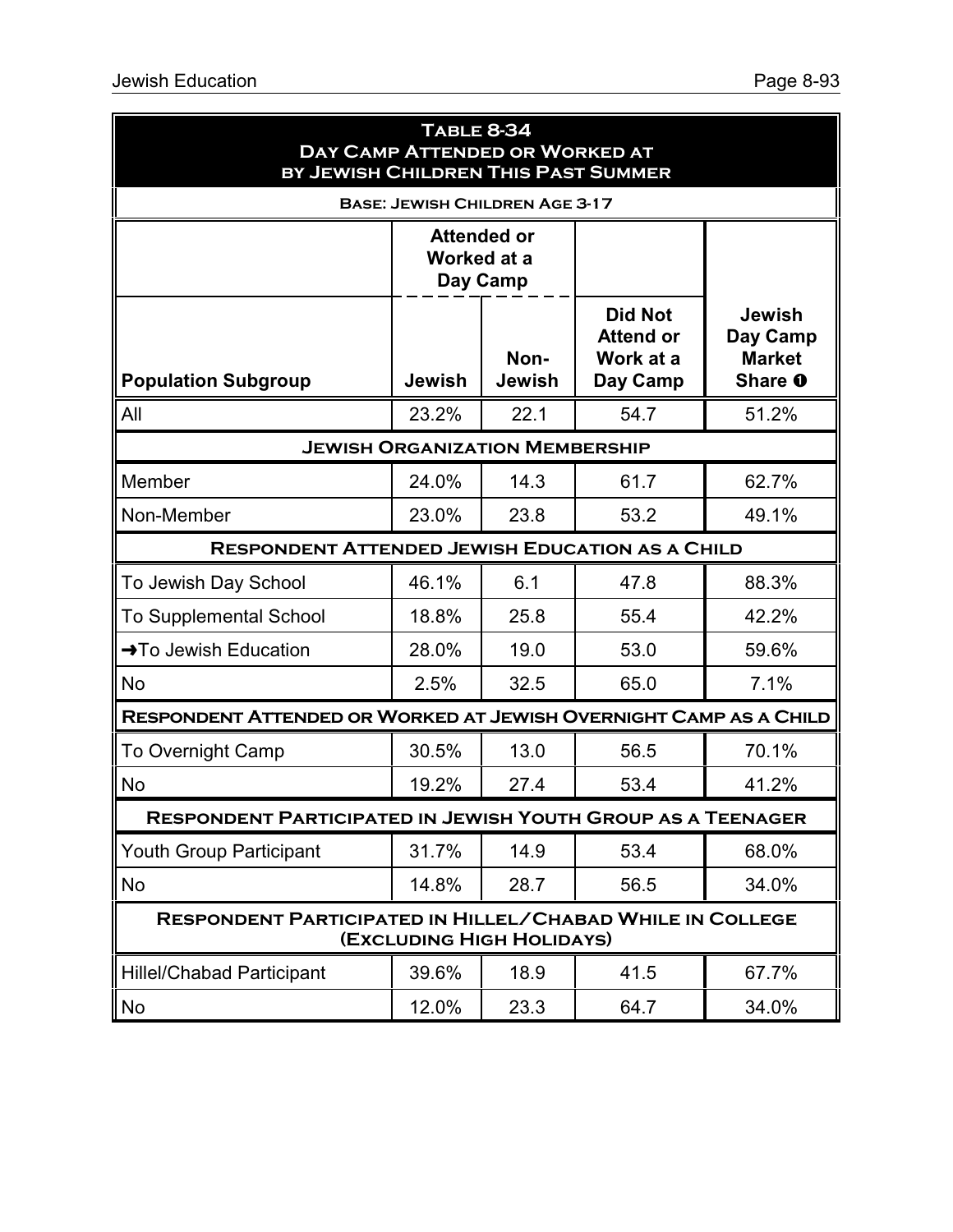| <b>TABLE 8-34</b><br><b>DAY CAMP ATTENDED OR WORKED AT</b><br>BY JEWISH CHILDREN THIS PAST SUMMER |                                               |                                       |                                                             |                                                       |  |  |
|---------------------------------------------------------------------------------------------------|-----------------------------------------------|---------------------------------------|-------------------------------------------------------------|-------------------------------------------------------|--|--|
|                                                                                                   |                                               | <b>BASE: JEWISH CHILDREN AGE 3-17</b> |                                                             |                                                       |  |  |
|                                                                                                   | <b>Attended or</b><br>Worked at a<br>Day Camp |                                       |                                                             |                                                       |  |  |
| <b>Population Subgroup</b>                                                                        | Jewish                                        | Non-<br><b>Jewish</b>                 | <b>Did Not</b><br><b>Attend or</b><br>Work at a<br>Day Camp | <b>Jewish</b><br>Day Camp<br><b>Market</b><br>Share O |  |  |
| All                                                                                               | 23.2%                                         | 22.1                                  | 54.7                                                        | 51.2%                                                 |  |  |
|                                                                                                   |                                               | <b>ANY ADULT VISITED ISRAEL</b>       |                                                             |                                                       |  |  |
| On Jewish Trip                                                                                    | 43.9%                                         | 13.1                                  | 43.0                                                        | 77.0%                                                 |  |  |
| On General Trip                                                                                   | 15.7%                                         | 24.3                                  | 60.0                                                        | 39.3%                                                 |  |  |
| <b>No</b>                                                                                         | 6.3%                                          | 30.8                                  | 62.9                                                        | 17.0%                                                 |  |  |
| <b>JEWISH FEDERATION MARKET SEGMENTS IN THE PAST YEAR</b>                                         |                                               |                                       |                                                             |                                                       |  |  |
| Donated to Federation                                                                             | 17.2%                                         | 21.7                                  | 61.1                                                        | 44.2%                                                 |  |  |
| Asked, Did Not Donate                                                                             | 25.2%                                         | 48.2                                  | 26.6                                                        | 34.3%                                                 |  |  |
| <b>Not Asked</b>                                                                                  | 20.7%                                         | 20.4                                  | 58.9                                                        | 50.4%                                                 |  |  |
| <b>DONATED TO JEWISH FEDERATION IN THE PAST YEAR</b>                                              |                                               |                                       |                                                             |                                                       |  |  |
| Nothing                                                                                           | 21.2%                                         | 23.8                                  | 55.0                                                        | 47.1%                                                 |  |  |
| <b>Under \$100</b>                                                                                | 22.9%                                         | 33.8                                  | 43.3                                                        | 40.4%                                                 |  |  |
| $$100 - $1,000$                                                                                   | 13.1%                                         | 11.4                                  | 75.5                                                        | 53.5%                                                 |  |  |
| \$1,000 and over                                                                                  | 15.3%                                         | 20.1                                  | 64.6                                                        | 43.2%                                                 |  |  |
| Note: See page 8-89 for an explanation of $\bullet$ .                                             |                                               |                                       |                                                             |                                                       |  |  |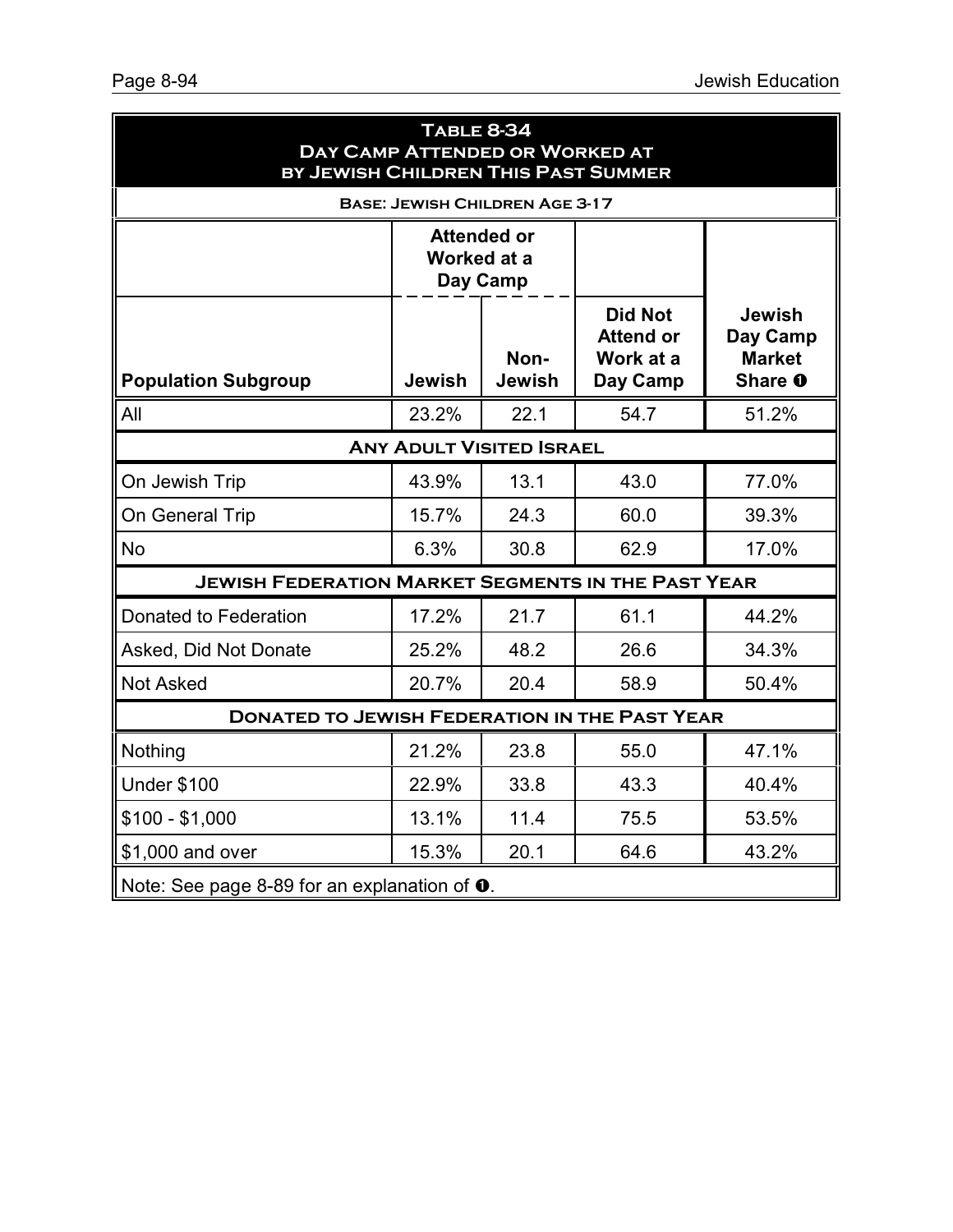| <b>TABLE 8-35</b><br>DAY CAMP ATTENDED OR WORKED AT<br>BY JEWISH CHILDREN THIS PAST SUMMER<br><b>COMMUNITY COMPARISONS</b> |      |                                       |                |                                                             |                                                       |  |  |
|----------------------------------------------------------------------------------------------------------------------------|------|---------------------------------------|----------------|-------------------------------------------------------------|-------------------------------------------------------|--|--|
|                                                                                                                            |      | <b>BASE: JEWISH CHILDREN AGE 3-17</b> |                |                                                             |                                                       |  |  |
| <b>Attended or Worked</b><br>at a Day Camp                                                                                 |      |                                       |                |                                                             |                                                       |  |  |
| <b>Community</b>                                                                                                           | Year | Jewish                                | Non-<br>Jewish | <b>Did Not</b><br><b>Attend or</b><br>Work at a<br>Day Camp | <b>Jewish</b><br>Day Camp<br><b>Market</b><br>Share O |  |  |
| Sarasota                                                                                                                   | 2001 | 21%                                   | 5              | 74                                                          | 83%                                                   |  |  |
| Jacksonville                                                                                                               | 2002 | 32%                                   | 8              | 60                                                          | 81%                                                   |  |  |
| <b>Minneapolis</b>                                                                                                         | 2004 | 31%                                   | 8              | 62                                                          | 80%                                                   |  |  |
| San Antonio                                                                                                                | 2007 | 33%                                   | 10             | 58                                                          | 78%                                                   |  |  |
| <b>Miami</b>                                                                                                               | 2014 | 37%                                   | 12             | 52                                                          | 76%                                                   |  |  |
| Charlotte                                                                                                                  | 1997 | 33%                                   | 10             | 57                                                          | 76%                                                   |  |  |
| St. Paul                                                                                                                   | 2004 | 22%                                   | 8              | 70                                                          | 73%                                                   |  |  |
| Milwaukee                                                                                                                  | 1996 | 19%                                   | 9              | 72                                                          | 69%                                                   |  |  |
| <b>Atlantic County</b>                                                                                                     | 2004 | 23%                                   | 12             | 65                                                          | 66%                                                   |  |  |
| <b>Tidewater</b>                                                                                                           | 2001 | 23%                                   | 13             | 65                                                          | 64%                                                   |  |  |
| Las Vegas                                                                                                                  | 2005 | 18%                                   | 10             | 72                                                          | 63%                                                   |  |  |
| Portland (ME)                                                                                                              | 2007 | 30%                                   | 18             | 52                                                          | 62%                                                   |  |  |
| Richmond                                                                                                                   | 1994 | 20%                                   | 12             | 68                                                          | 62%                                                   |  |  |
| Bergen                                                                                                                     | 2001 | 25%                                   | 17             | 58                                                          | 61%                                                   |  |  |
| <b>Lehigh Valley</b>                                                                                                       | 2007 | 22%                                   | 16             | 63                                                          | 58%                                                   |  |  |
| Rochester                                                                                                                  | 1999 | 26%                                   | 19             | 55                                                          | 58%                                                   |  |  |
| Middlesex                                                                                                                  | 2008 | 29%                                   | 22             | 50                                                          | 57%                                                   |  |  |
| New Haven                                                                                                                  | 2010 | 21%                                   | 19             | 60                                                          | 53%                                                   |  |  |
| <b>BROWARD</b>                                                                                                             | 2016 | 23%                                   | 22             | 55                                                          | 51%                                                   |  |  |
| <b>W Palm Beach</b>                                                                                                        | 2005 | 21%                                   | 20             | 59                                                          | 51%                                                   |  |  |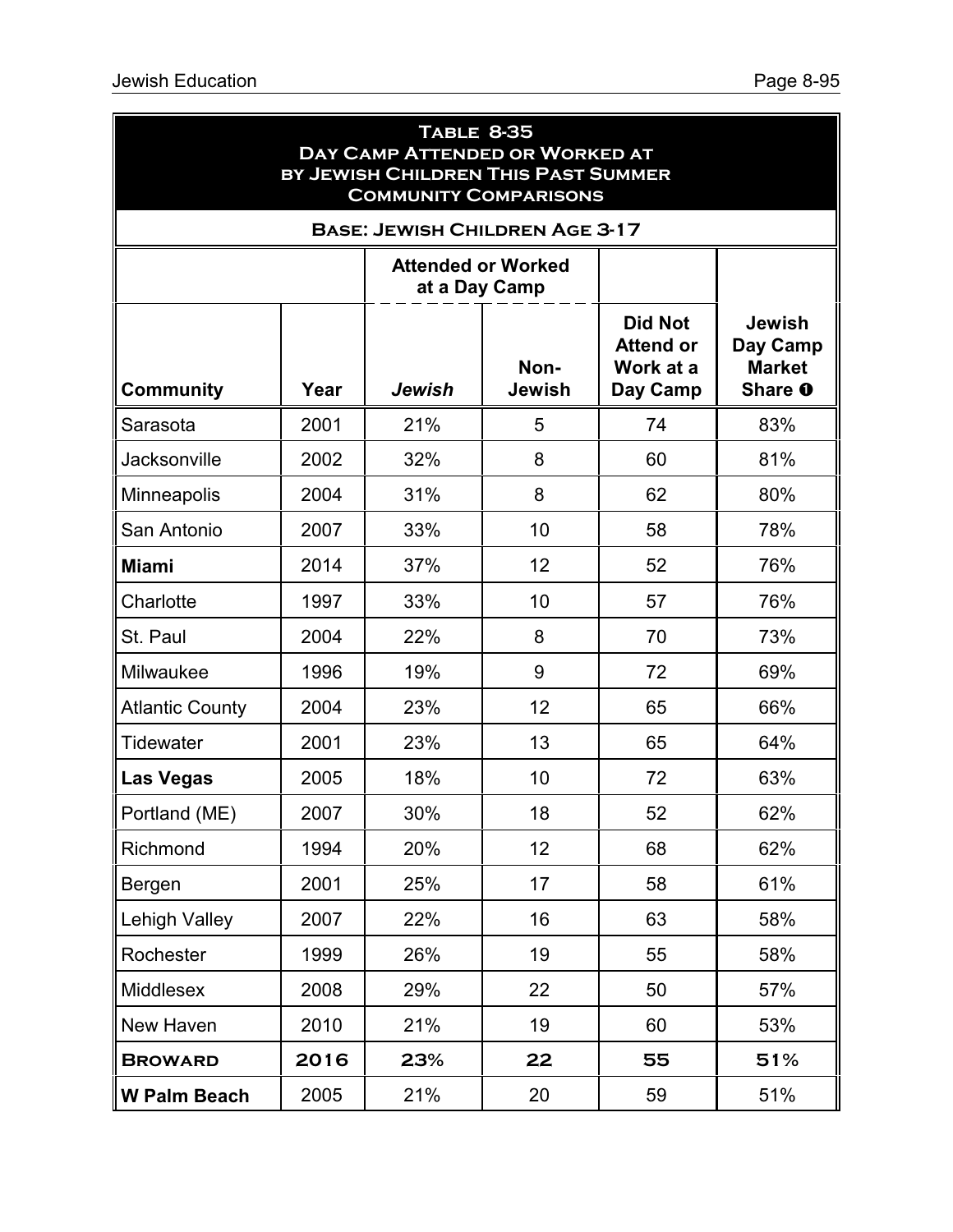| <b>TABLE 8-35</b><br><b>DAY CAMP ATTENDED OR WORKED AT</b><br>BY JEWISH CHILDREN THIS PAST SUMMER<br><b>COMMUNITY COMPARISONS</b> |      |     |                                       |    |                                                       |  |  |
|-----------------------------------------------------------------------------------------------------------------------------------|------|-----|---------------------------------------|----|-------------------------------------------------------|--|--|
|                                                                                                                                   |      |     | <b>BASE: JEWISH CHILDREN AGE 3-17</b> |    |                                                       |  |  |
| <b>Attended or Worked</b><br>at a Day Camp                                                                                        |      |     |                                       |    |                                                       |  |  |
| <b>Did Not</b><br><b>Attend or</b><br>Non-<br>Work at a<br><b>Community</b><br>Year<br>Jewish<br><b>Jewish</b><br>Day Camp        |      |     |                                       |    | <b>Jewish</b><br>Day Camp<br><b>Market</b><br>Share O |  |  |
| Tucson                                                                                                                            | 2002 | 15% | 15                                    | 71 | 50%                                                   |  |  |
| Wilmington                                                                                                                        | 1995 | 17% | 18                                    | 65 | 50%                                                   |  |  |
| <b>S Palm Beach</b>                                                                                                               | 2005 | 21% | 28                                    | 51 | 43%                                                   |  |  |
| Monmouth                                                                                                                          | 1997 | 25% | 36                                    | 39 | 41%                                                   |  |  |
| Rhode Island                                                                                                                      | 2002 | 14% | 21                                    | 66 | 40%                                                   |  |  |
| <b>Broward</b>                                                                                                                    | 1997 | 13% | 20                                    | 68 | 40%                                                   |  |  |
| Washington                                                                                                                        | 2003 | 17% | 27                                    | 56 | 39%                                                   |  |  |
| Hartford                                                                                                                          | 2000 | 15% | 24                                    | 62 | 38%                                                   |  |  |
| Westport                                                                                                                          | 2000 | 6%  | 40                                    | 54 | 14%                                                   |  |  |
| NJPS <sup>1</sup>                                                                                                                 | 2000 | 27% | 21                                    | 52 | 56%                                                   |  |  |
| <sup>1</sup> NJPS 2000 data are for the more Jewishly-connected sample.<br>Note: See page 8-89 for an explanation of $\bullet$ .  |      |     |                                       |    |                                                       |  |  |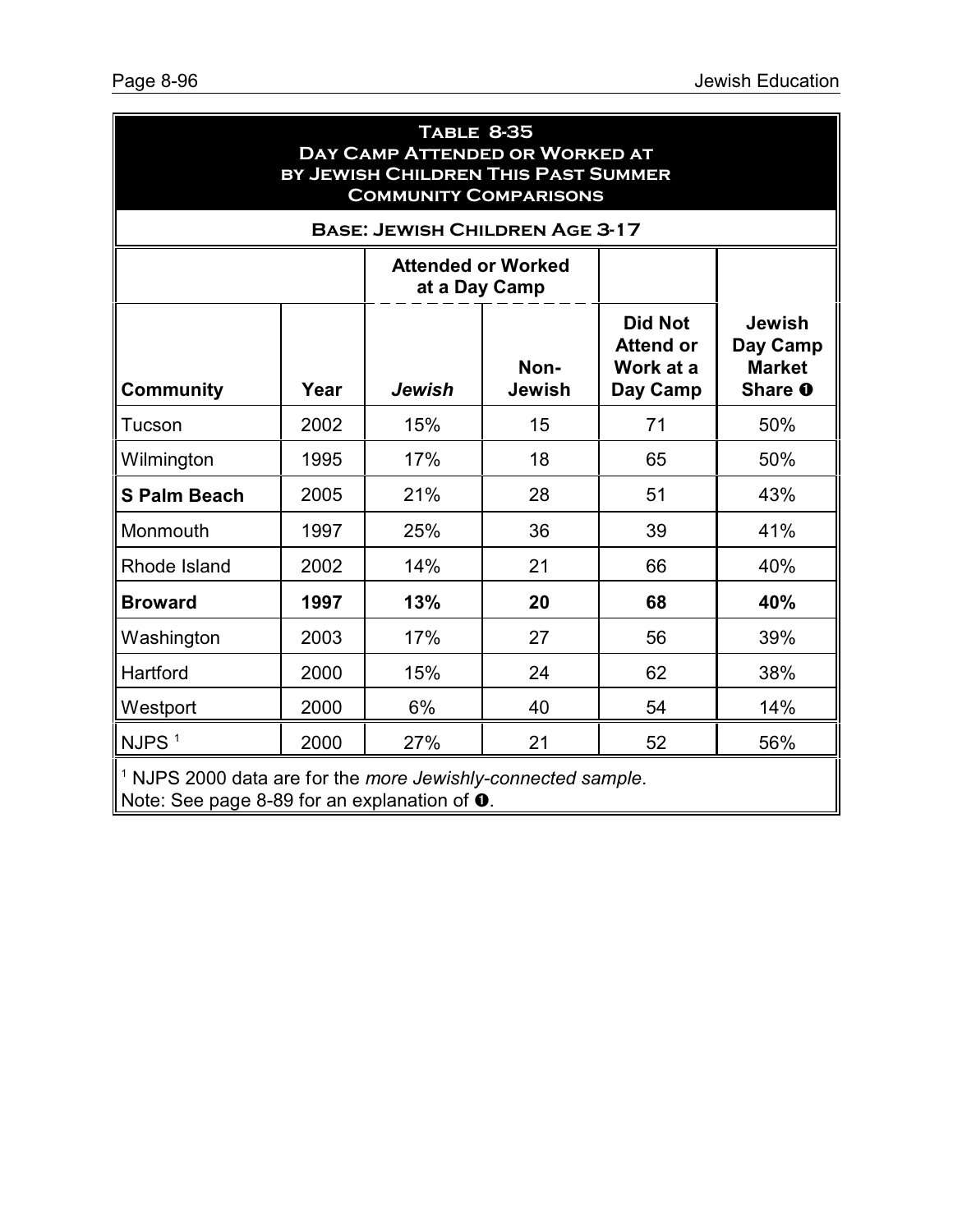# **Overnight Camp Attended or Worked at by Jewish Children This Past Summer**

**T** able 8-36 shows that 10% (1,500 children) of Jewish children age 6-17 in Broward attended or worked at a Jewish overnight camp this past summer (the summer of 2016); 6%, a non-Jewish overnight camp; and 84% did not attend or work at an overnight camp.

The *Jewish Overnight Camp Market Share (market share)* ì is defined as the percentage of Jewish children age 6-17 attending or working at an overnight camp this past summer who attended or worked at a *Jewish* overnight camp. Jewish overnight camps have a 63% market share of the overnight camp market for Jewish children age 6-17.

**Community Comparisons**. **Table 8-37** shows that the 10% who **attended or worked at a Jewish overnight camp** this past summer is about average among about 30 comparison Jewish communities and compares to 20% in Miami, 11% in both Las Vegas and South Palm Beach, and 9% in West Palm Beach.. The 10% compares to 8% in 1997.

The 6% who **attended or worked at a non-Jewish overnight camp** this past summer is about average among about 30 comparison Jewish communities and compares to 6% in South Palm Beach, and 3% in each of Miami, Las Vegas and West Palm Beach. The 6% compares to 6% in 1997.

The 84% who **did not attend or work at an overnight camp** this past summer is about average among about 30 comparison Jewish communities and compares to 88% in West Palm Beach, 86% in Las Vegas, 84% in South Palm Beach, and 78% in Miami. The 84% compares to 86% in 1997.

The 63% **market share** is about average among about 30 comparison Jewish communities and compares to 88% in Miami, 81% in Las Vegas, 74% in West Palm Beach, and 67% in South Palm Beach. The 63% compares to 56% in 1997.

**Comparisons Among Population Subgroups**. **Table 8-36** shows that, overall, 10% of Jewish children age 6-17 attended or worked at a Jewish overnight camp this past summer. The percentage is much higher for Jewish children age 6-17 in:

- ! households in which the respondent attended a Jewish day school as a child (21%)
- ! households who donated \$1,000 and over to the Jewish Federation in the past year (25%)

The percentage is much lower for Jewish children age 6-17 in:

! households in which the respondent did not attend Jewish education as a child (2%)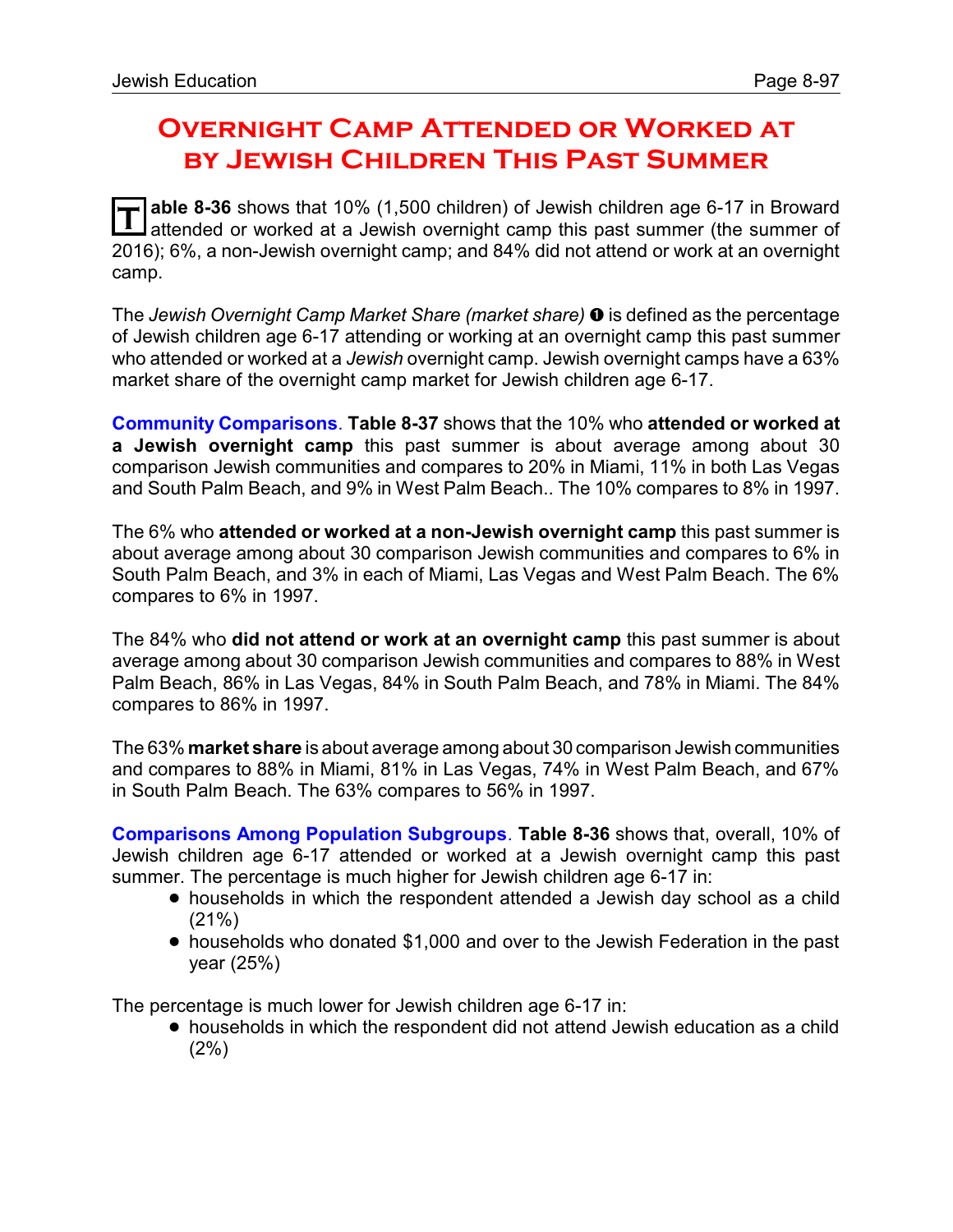| <b>TABLE 8-36</b><br><b>OVERNIGHT CAMP ATTENDED OR WORKED AT</b><br>BY JEWISH CHILDREN THIS PAST SUMMER |                                                             |                                       |                                                  |                                            |  |  |
|---------------------------------------------------------------------------------------------------------|-------------------------------------------------------------|---------------------------------------|--------------------------------------------------|--------------------------------------------|--|--|
|                                                                                                         |                                                             | <b>BASE: JEWISH CHILDREN AGE 6-17</b> |                                                  |                                            |  |  |
|                                                                                                         | <b>Attended or</b><br>Worked at an<br><b>Overnight Camp</b> |                                       | <b>Did Not</b><br><b>Attend or</b><br>Work at an | <b>Jewish</b>                              |  |  |
| <b>Population Subgroup</b>                                                                              | Jewish                                                      | Non-<br><b>Jewish</b>                 | Overnight<br>Camp                                | Overnight<br><b>Camp Market</b><br>Share O |  |  |
| <b>All Children</b>                                                                                     | 10.3%                                                       | 6.1                                   | 83.6                                             | 62.8%                                      |  |  |
|                                                                                                         | <b>GEOGRAPHIC AREA</b>                                      |                                       |                                                  |                                            |  |  |
| <b>Northwest</b>                                                                                        | 4.1%                                                        | 0.5                                   | 95.4                                             | 89.1%                                      |  |  |
| <b>West Central</b>                                                                                     | 6.6%                                                        | 10.4                                  | 83.0                                             | 38.8%                                      |  |  |
| Southeast                                                                                               | 11.0%                                                       | 5.7                                   | 83.3                                             | 65.9%                                      |  |  |
| Southwest                                                                                               | 15.8%                                                       | 4.9                                   | 79.3                                             | 76.3%                                      |  |  |
|                                                                                                         | <b>AGE OF CHILD</b>                                         |                                       |                                                  |                                            |  |  |
| $6 - 12$                                                                                                | 5.2%                                                        | 2.7                                   | 92.1                                             | 65.8%                                      |  |  |
| $13 - 17$                                                                                               | 18.2%                                                       | 11.7                                  | 70.1                                             | 60.9%                                      |  |  |
|                                                                                                         | <b>Sex of Child</b>                                         |                                       |                                                  |                                            |  |  |
| Male                                                                                                    | 7.8%                                                        | 4.0                                   | 88.2                                             | 66.1%                                      |  |  |
| Female                                                                                                  | 14.3%                                                       | 9.9                                   | 75.8                                             | 59.1%                                      |  |  |
|                                                                                                         |                                                             | <b>HOUSEHOLD INCOME</b>               |                                                  |                                            |  |  |
| Under \$100,000                                                                                         | 2.7%                                                        | 2.9                                   | 94.4                                             | 48.2%                                      |  |  |
| $$100 - $200,000$                                                                                       | 10.1%                                                       | 3.3                                   | 86.6                                             | 75.4%                                      |  |  |
| \$200,000 and over                                                                                      | 19.3%                                                       | 14.2                                  | 66.5                                             | 57.6%                                      |  |  |
| <b>JEWISH IDENTIFICATION</b>                                                                            |                                                             |                                       |                                                  |                                            |  |  |
| Orthodox                                                                                                | 14.1%                                                       | 0.0                                   | 85.9                                             | 100.0%                                     |  |  |
| Conservative                                                                                            | 10.8%                                                       | 3.3                                   | 85.9                                             | 76.6%                                      |  |  |
| Reform                                                                                                  | 13.2%                                                       | 13.6                                  | 73.2                                             | 49.3%                                      |  |  |
| Just Jewish                                                                                             | 3.9%                                                        | 4.2                                   | 91.9                                             | 48.1%                                      |  |  |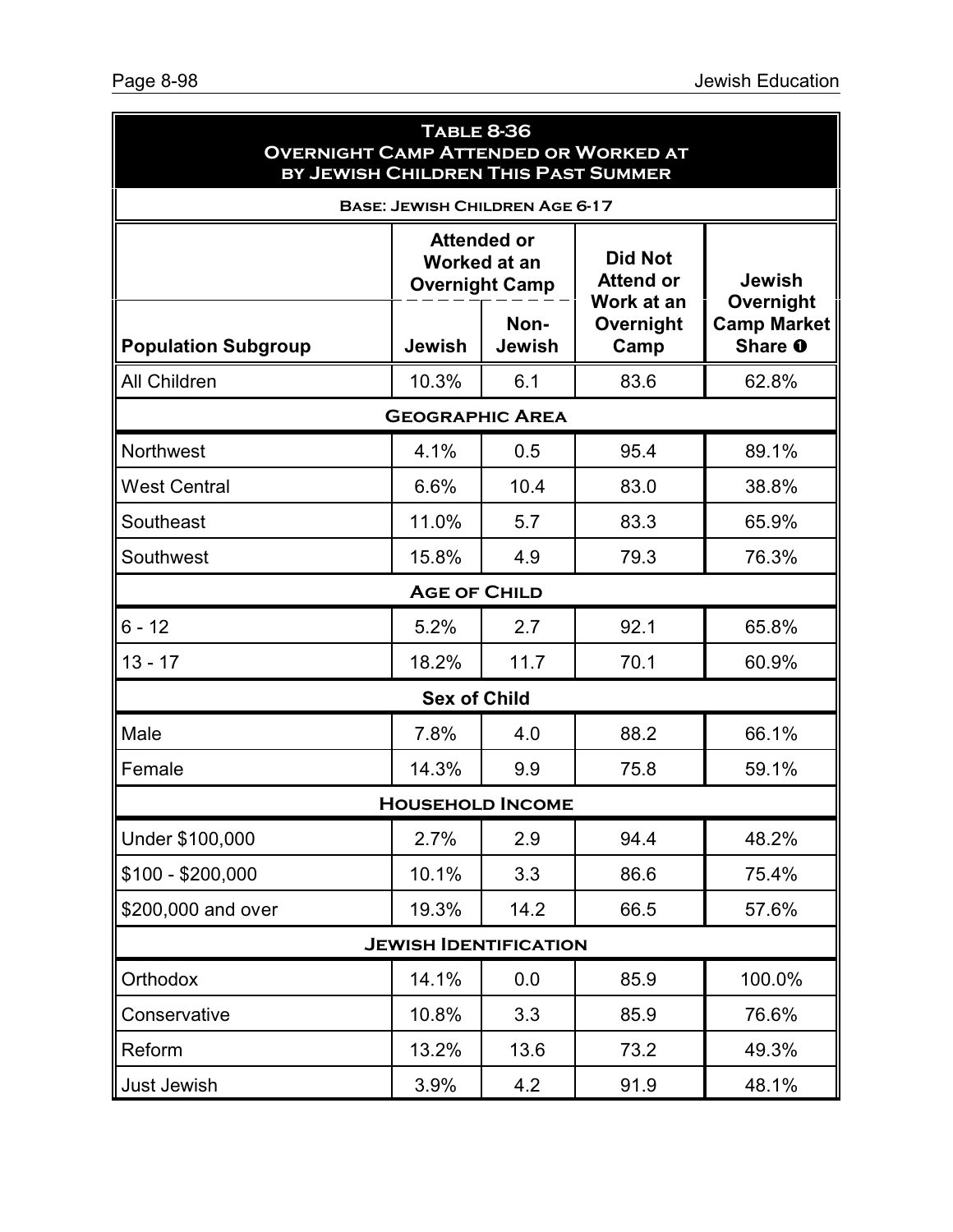| <b>TABLE 8-36</b><br><b>OVERNIGHT CAMP ATTENDED OR WORKED AT</b><br>BY JEWISH CHILDREN THIS PAST SUMMER |                                                                    |                       |                                                  |                                            |  |  |
|---------------------------------------------------------------------------------------------------------|--------------------------------------------------------------------|-----------------------|--------------------------------------------------|--------------------------------------------|--|--|
|                                                                                                         | <b>BASE: JEWISH CHILDREN AGE 6-17</b>                              |                       |                                                  |                                            |  |  |
|                                                                                                         | <b>Attended or</b><br><b>Worked at an</b><br><b>Overnight Camp</b> |                       | <b>Did Not</b><br><b>Attend or</b><br>Work at an | <b>Jewish</b>                              |  |  |
| <b>Population Subgroup</b>                                                                              | Jewish                                                             | Non-<br><b>Jewish</b> | Overnight<br>Camp                                | Overnight<br><b>Camp Market</b><br>Share O |  |  |
| All Children                                                                                            | 10.3%                                                              | 6.1                   | 83.6                                             | 62.8%                                      |  |  |
|                                                                                                         | <b>TYPE OF MARRIAGE</b>                                            |                       |                                                  |                                            |  |  |
| In-married                                                                                              | 12.5%                                                              | 5.4                   | 82.1                                             | 69.8%                                      |  |  |
| Conversionary                                                                                           | 13.2%                                                              | 5.1                   | 81.7                                             | 72.1%                                      |  |  |
| Intermarried                                                                                            | 4.0%                                                               | 5.2                   | 90.8                                             | 43.5%                                      |  |  |
|                                                                                                         | <b>SYNAGOGUE MEMBERSHIP</b>                                        |                       |                                                  |                                            |  |  |
| Member                                                                                                  | 14.2%                                                              | 6.1                   | 79.7                                             | 70.0%                                      |  |  |
| Non-Member                                                                                              | 3.5%                                                               | 6.2                   | 90.3                                             | 36.1%                                      |  |  |
|                                                                                                         | <b>ATTEND CHABAD IN THE PAST YEAR</b>                              |                       |                                                  |                                            |  |  |
| Attended                                                                                                | 12.6%                                                              | 2.5                   | 84.9                                             | 83.4%                                      |  |  |
| <b>Did Not Attend</b>                                                                                   | 8.7%                                                               | 8.6                   | 82.7                                             | 50.3%                                      |  |  |
|                                                                                                         | <b>JCC MEMBERSHIP</b>                                              |                       |                                                  |                                            |  |  |
| Member                                                                                                  | 15.7%                                                              | 7.3                   | 77.0                                             | 68.3%                                      |  |  |
| Non-Member                                                                                              | 8.9%                                                               | 5.9                   | 85.2                                             | 60.1%                                      |  |  |
| <b>JEWISH ORGANIZATION MEMBERSHIP</b>                                                                   |                                                                    |                       |                                                  |                                            |  |  |
| Member                                                                                                  | 35.2%                                                              | 9.1                   | 55.7                                             | 79.5%                                      |  |  |
| Non-Member                                                                                              | 4.3%                                                               | 5.5                   | 90.2                                             | 43.9%                                      |  |  |
| <b>RESPONDENT ATTENDED JEWISH EDUCATION AS A CHILD</b>                                                  |                                                                    |                       |                                                  |                                            |  |  |
| To Jewish Day School                                                                                    | 21.4%                                                              | 0.2                   | 78.4                                             | 99.1%                                      |  |  |
| <b>To Supplemental School</b>                                                                           | 8.2%                                                               | 9.0                   | 82.8                                             | 47.7%                                      |  |  |
| → To Jewish Education                                                                                   | 12.4%                                                              | 5.9                   | 81.7                                             | 67.8%                                      |  |  |
| No                                                                                                      | 1.5%                                                               | 7.4                   | 91.1                                             | 16.9%                                      |  |  |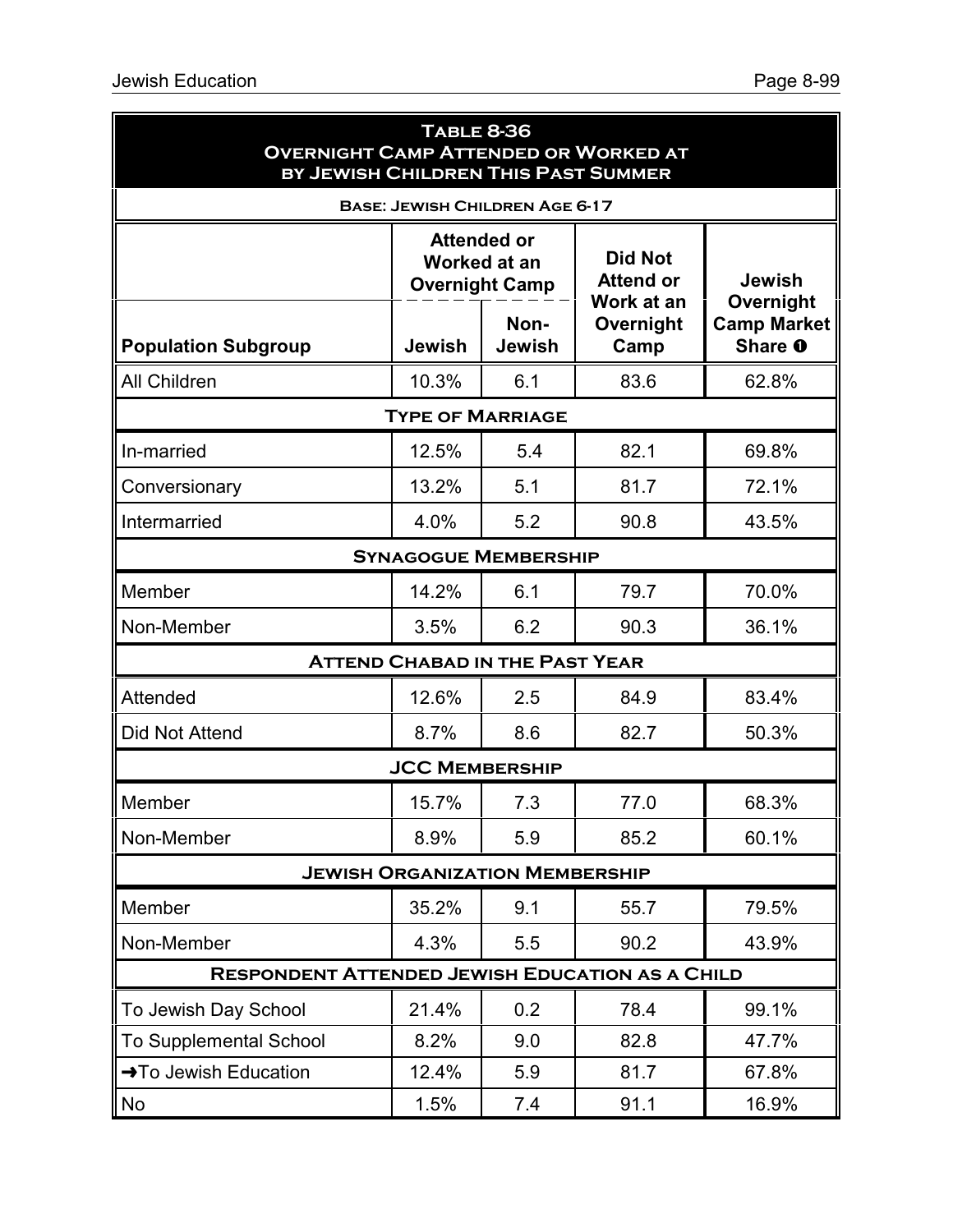| <b>TABLE 8-36</b><br><b>OVERNIGHT CAMP ATTENDED OR WORKED AT</b><br>BY JEWISH CHILDREN THIS PAST SUMMER |                                                             |                                       |                                                  |                               |  |  |
|---------------------------------------------------------------------------------------------------------|-------------------------------------------------------------|---------------------------------------|--------------------------------------------------|-------------------------------|--|--|
|                                                                                                         |                                                             | <b>BASE: JEWISH CHILDREN AGE 6-17</b> |                                                  |                               |  |  |
|                                                                                                         | <b>Attended or</b><br>Worked at an<br><b>Overnight Camp</b> |                                       | <b>Did Not</b><br><b>Attend or</b><br>Work at an | <b>Jewish</b><br>Overnight    |  |  |
| <b>Population Subgroup</b>                                                                              | <b>Jewish</b>                                               | Non-<br><b>Jewish</b>                 | Overnight<br>Camp                                | <b>Camp Market</b><br>Share O |  |  |
| <b>All Children</b>                                                                                     | 10.3%                                                       | 6.1                                   | 83.6                                             | 62.8%                         |  |  |
| RESPONDENT ATTENDED OR WORKED AT JEWISH OVERNIGHT CAMP AS A CHILD                                       |                                                             |                                       |                                                  |                               |  |  |
| <b>To Overnight Camp</b>                                                                                | 18.0%                                                       | 7.9                                   | 74.1                                             | 69.5%                         |  |  |
| <b>No</b>                                                                                               | 5.6%                                                        | 4.9                                   | 89.5                                             | 53.3%                         |  |  |
| <b>RESPONDENT PARTICIPATED IN JEWISH YOUTH GROUP AS A TEENAGER</b>                                      |                                                             |                                       |                                                  |                               |  |  |
| <b>Youth Group Participant</b>                                                                          | 16.1%                                                       | 6.9                                   | 77.0                                             | 70.0%                         |  |  |
| <b>No</b>                                                                                               | 4.9%                                                        | 5.3                                   | 89.8                                             | 48.0%                         |  |  |
| <b>RESPONDENT PARTICIPATED IN HILLEL/CHABAD WHILE IN COLLEGE</b>                                        |                                                             | (EXCLUDING HIGH HOLIDAYS)             |                                                  |                               |  |  |
| <b>Hillel/Chabad Participant</b>                                                                        | 12.6%                                                       | 3.9                                   | 83.5                                             | 76.4%                         |  |  |
| <b>No</b>                                                                                               | 9.9%                                                        | 7.7                                   | 82.4                                             | 56.3%                         |  |  |
|                                                                                                         |                                                             | <b>ANY ADULT VISITED ISRAEL</b>       |                                                  |                               |  |  |
| On Jewish Trip                                                                                          | 14.9%                                                       | 6.3                                   | 78.8                                             | 70.3%                         |  |  |
| On General Trip                                                                                         | 10.5%                                                       | 7.8                                   | 81.7                                             | 57.4%                         |  |  |
| No                                                                                                      | 4.0%                                                        | 3.9                                   | 92.1                                             | 50.6%                         |  |  |
| <b>JEWISH FEDERATION MARKET SEGMENTS IN THE PAST YEAR</b>                                               |                                                             |                                       |                                                  |                               |  |  |
| Donated to Federation                                                                                   | 16.3%                                                       | 8.8                                   | 74.9                                             | 64.9%                         |  |  |
| Asked, Did Not Donate                                                                                   | 15.4%                                                       | 11.9                                  | 72.7                                             | 56.4%                         |  |  |
| <b>Not Asked</b>                                                                                        | 6.8%                                                        | 4.0                                   | 89.2                                             | 63.0%                         |  |  |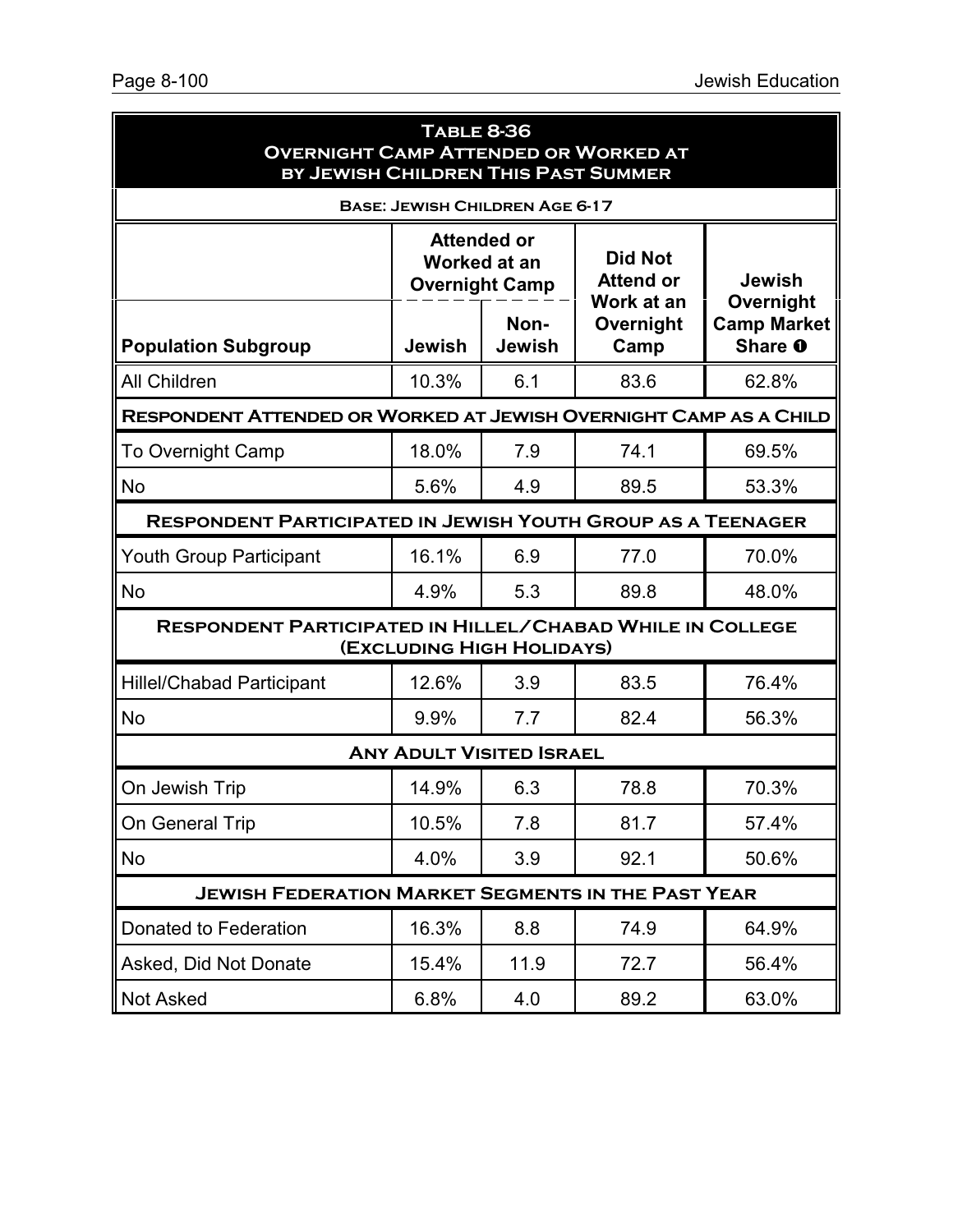| <b>TABLE 8-36</b><br><b>OVERNIGHT CAMP ATTENDED OR WORKED AT</b><br>BY JEWISH CHILDREN THIS PAST SUMMER |               |                                                             |                                    |                                                             |  |  |
|---------------------------------------------------------------------------------------------------------|---------------|-------------------------------------------------------------|------------------------------------|-------------------------------------------------------------|--|--|
|                                                                                                         |               | <b>BASE: JEWISH CHILDREN AGE 6-17</b>                       |                                    |                                                             |  |  |
|                                                                                                         |               | <b>Attended or</b><br>Worked at an<br><b>Overnight Camp</b> | <b>Did Not</b><br><b>Attend or</b> | <b>Jewish</b><br>Overnight<br><b>Camp Market</b><br>Share O |  |  |
| <b>Population Subgroup</b>                                                                              | <b>Jewish</b> | Non-<br><b>Jewish</b>                                       | Work at an<br>Overnight<br>Camp    |                                                             |  |  |
| <b>All Children</b>                                                                                     | 10.3%         | 6.1                                                         | 83.6                               | 62.8%                                                       |  |  |
| <b>DONATED TO JEWISH FEDERATION IN THE PAST YEAR</b>                                                    |               |                                                             |                                    |                                                             |  |  |
| Nothing                                                                                                 | 7.9%          | 5.0                                                         | 87.1                               | 61.2%                                                       |  |  |
| <b>Under \$100</b>                                                                                      | 7.7%          | 6.7                                                         | 85.6                               | 53.5%                                                       |  |  |
| $$100 - $1,000$                                                                                         | 19.2%         | 3.4                                                         | 77.4                               | 85.0%                                                       |  |  |
| \$1,000 and over                                                                                        | 25.0%         | 22.5                                                        | 52.5                               | 52.6%                                                       |  |  |
| Note: See page 8-97 for an explanation of $\bullet$ .                                                   |               |                                                             |                                    |                                                             |  |  |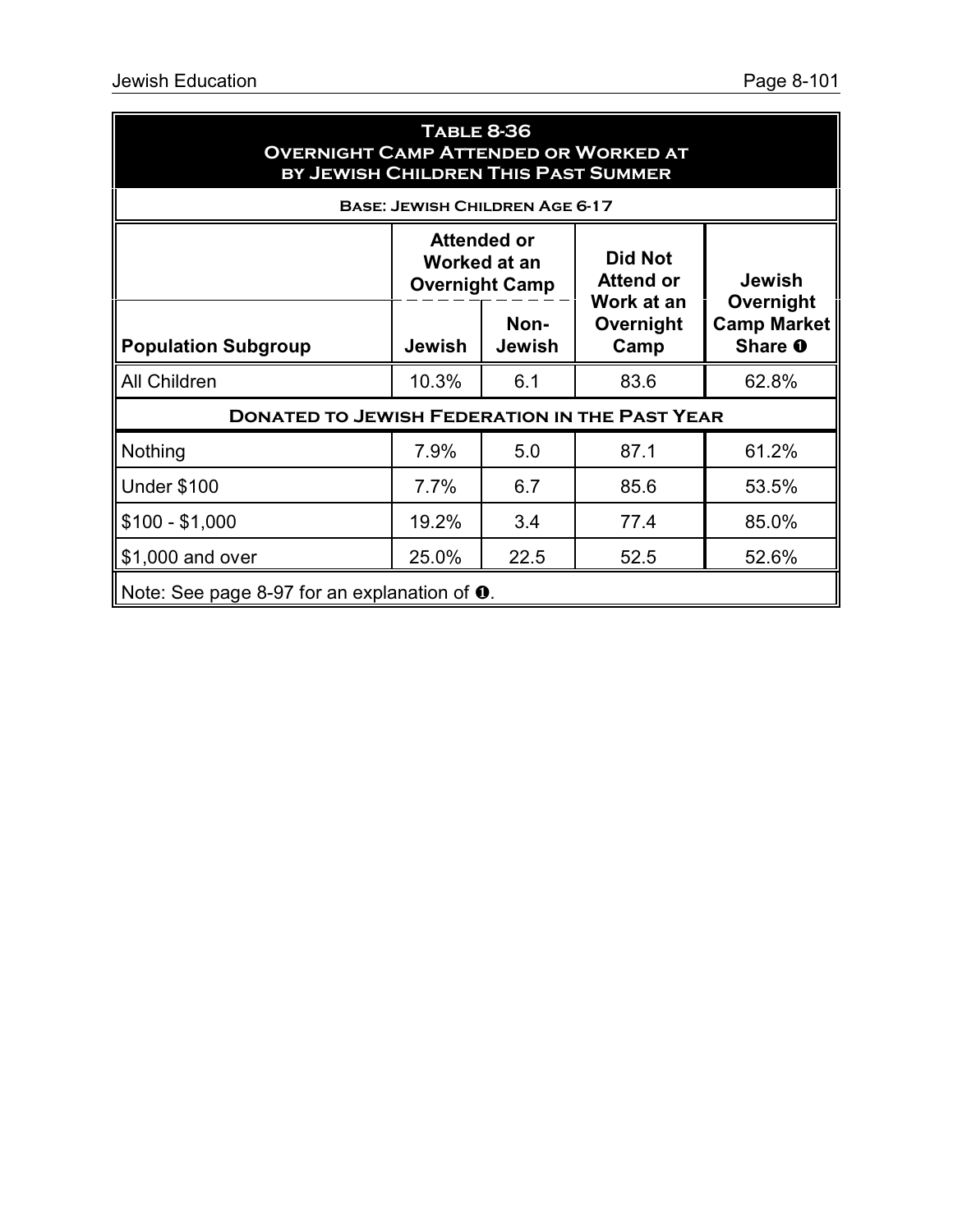| <b>TABLE 8-37</b><br><b>OVERNIGHT CAMP ATTENDED OR WORKED AT</b><br>BY JEWISH CHILDREN THIS PAST SUMMER<br><b>COMMUNITY COMPARISONS</b> |      |                                       |                       |                                                  |                                    |  |  |
|-----------------------------------------------------------------------------------------------------------------------------------------|------|---------------------------------------|-----------------------|--------------------------------------------------|------------------------------------|--|--|
|                                                                                                                                         |      | <b>BASE: JEWISH CHILDREN AGE 6-17</b> |                       |                                                  |                                    |  |  |
|                                                                                                                                         |      | <b>Attended or Worked</b><br>at an    | <b>Overnight Camp</b> | <b>Did Not</b><br><b>Attend or</b><br>Work at an | <b>Jewish</b><br>Overnight<br>Camp |  |  |
| <b>Community</b>                                                                                                                        | Year | Jewish                                | Non-<br><b>Jewish</b> | Overnight<br>Camp                                | <b>Market Share</b><br>⋒           |  |  |
| <b>Miami</b>                                                                                                                            | 2014 | 20%                                   | 3                     | 78                                               | 88%                                |  |  |
| <b>Atlantic County</b>                                                                                                                  | 2004 | 11%                                   | $\overline{2}$        | 87                                               | 88%                                |  |  |
| <b>Middlesex</b>                                                                                                                        | 2008 | 17%                                   | 3                     | 80                                               | 86%                                |  |  |
| Minneapolis                                                                                                                             | 2004 | 18%                                   | 3                     | 78                                               | 84%                                |  |  |
| Tucson                                                                                                                                  | 2002 | 8%                                    | $\overline{2}$        | 91                                               | 84%                                |  |  |
| Jacksonville                                                                                                                            | 2002 | 19%                                   | 4                     | 77                                               | 83%                                |  |  |
| <b>Las Vegas</b>                                                                                                                        | 2005 | 11%                                   | 3                     | 86                                               | 81%                                |  |  |
| Charlotte                                                                                                                               | 1997 | 16%                                   | 5                     | 80                                               | 76%                                |  |  |
| <b>W Palm Beach</b>                                                                                                                     | 2005 | 9%                                    | 3                     | 88                                               | 74%                                |  |  |
| St. Paul                                                                                                                                | 2004 | 18%                                   | $\overline{7}$        | 75                                               | 74%                                |  |  |
| San Antonio                                                                                                                             | 2007 | 14%                                   | 5                     | 80                                               | 73%                                |  |  |
| Bergen                                                                                                                                  | 2001 | 20%                                   | 9                     | 71                                               | 70%                                |  |  |
| Milwaukee                                                                                                                               | 1996 | 16%                                   | 8                     | 76                                               | 69%                                |  |  |
| <b>S Palm Beach</b>                                                                                                                     | 2005 | 11%                                   | 6                     | 84                                               | 67%                                |  |  |
| Rochester                                                                                                                               | 1999 | 19%                                   | 9                     | 71                                               | 67%                                |  |  |
| Wilmington                                                                                                                              | 1995 | 13%                                   | 6                     | 81                                               | 67%                                |  |  |
| New Haven                                                                                                                               | 2010 | 15%                                   | 8                     | 77                                               | 66%                                |  |  |
| Sarasota                                                                                                                                | 2001 | 17%                                   | 10                    | 73                                               | 64%                                |  |  |
| <b>BROWARD</b>                                                                                                                          | 2016 | 10%                                   | 6                     | 84                                               | 63%                                |  |  |
| Rhode Island                                                                                                                            | 2002 | 18%                                   | 12                    | 70                                               | 60%                                |  |  |
| Monmouth                                                                                                                                | 1997 | 5%                                    | 4                     | 91                                               | 57%                                |  |  |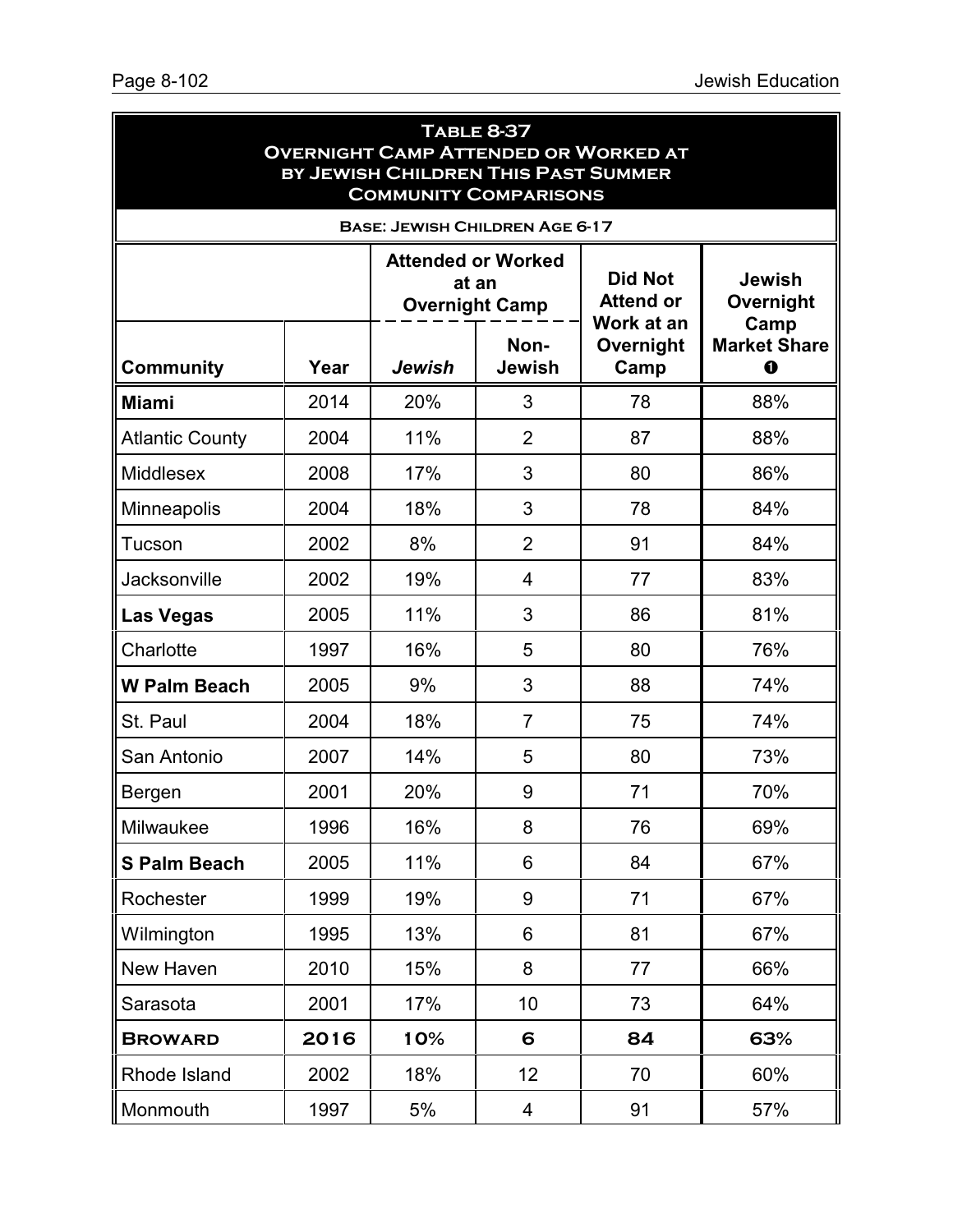| <b>TABLE 8-37</b><br><b>OVERNIGHT CAMP ATTENDED OR WORKED AT</b><br>BY JEWISH CHILDREN THIS PAST SUMMER<br><b>COMMUNITY COMPARISONS</b>    |      |                                                             |                       |                                                  |                                        |  |
|--------------------------------------------------------------------------------------------------------------------------------------------|------|-------------------------------------------------------------|-----------------------|--------------------------------------------------|----------------------------------------|--|
| <b>BASE: JEWISH CHILDREN AGE 6-17</b>                                                                                                      |      |                                                             |                       |                                                  |                                        |  |
|                                                                                                                                            |      | <b>Attended or Worked</b><br>at an<br><b>Overnight Camp</b> |                       | <b>Did Not</b><br><b>Attend or</b><br>Work at an | <b>Jewish</b><br>Overnight             |  |
| <b>Community</b>                                                                                                                           | Year | Jewish                                                      | Non-<br><b>Jewish</b> | Overnight<br>Camp                                | Camp<br><b>Market Share</b><br>$\bf o$ |  |
| <b>Broward</b>                                                                                                                             | 1997 | 8%                                                          | 6                     | 86                                               | 56%                                    |  |
| Tidewater                                                                                                                                  | 2001 | 11%                                                         | 9                     | 80                                               | 55%                                    |  |
| Washington                                                                                                                                 | 2003 | 14%                                                         | 12                    | 74                                               | 54%                                    |  |
| Lehigh Valley                                                                                                                              | 2007 | 10%                                                         | 10                    | 80                                               | 52%                                    |  |
| Richmond                                                                                                                                   | 1994 | 12%                                                         | 16                    | 72                                               | 42%                                    |  |
| Westport                                                                                                                                   | 2000 | 12%                                                         | 17                    | 72                                               | 41%                                    |  |
| Hartford                                                                                                                                   | 2000 | 7%                                                          | 13                    | 81                                               | 34%                                    |  |
| Portland (ME)                                                                                                                              | 2007 | 5%                                                          | 14                    | 81                                               | 25%                                    |  |
| NJPS <sup>1</sup>                                                                                                                          | 2000 | 20%                                                         | 8                     | 72                                               | 70%                                    |  |
| <sup>1</sup> NJPS 2000 data are for the <i>more Jewishly-connected sample</i> .<br>Note: See page 8-97 for an explanation of $\mathbf 0$ . |      |                                                             |                       |                                                  |                                        |  |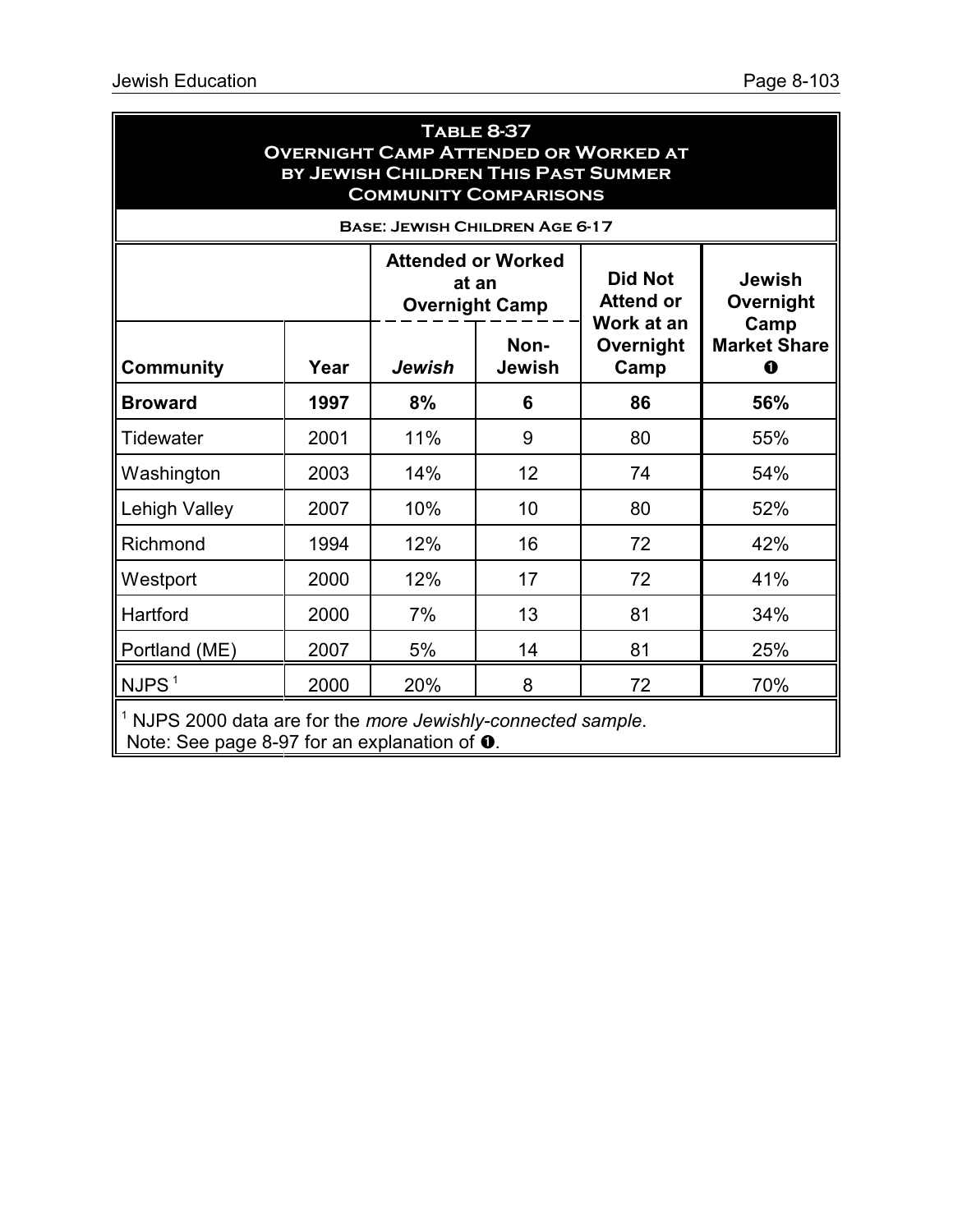# **Sending Child to Jewish Overnight Camp Last Summer Prevented by Cost**

**R** espondents in households with Jewish children age 6-17 in Broward who had not sent<br>them to Jewish exergiant camp this past summer (the summer of 2016) were asked them to Jewish overnight camp this past summer (the summer of 2016) were asked if cost prevented them from doing so.

**Table 8-38** shows that 27% (2,300 households) of households with Jewish children age 6-17 did not send a child to a Jewish overnight camp this past summer because of the cost.

**Comparisons Among Population Subgroups**. **Table 8-38** shows that, overall, 27% of Jewish children age 6-17 attended or worked at a Jewish overnight camp this past summer. The percentage is much higher in:

- households earning an annual income under \$100,000 (48%)
- Conservative households (42%)
- synagogue non-member households (38%)

The percentage is much lower for households with Jewish children age 6-17 in:

- ! households earning an annual income of \$200,000 and over (6%)
- ! synagogue non-member households (3%), JCC member households (8%), and Jewish organization member households (5%)
- households who donated to the Jewish Federation in the past year (7%)
- households who donated \$100 and over to the Jewish Federation in the past year (4%)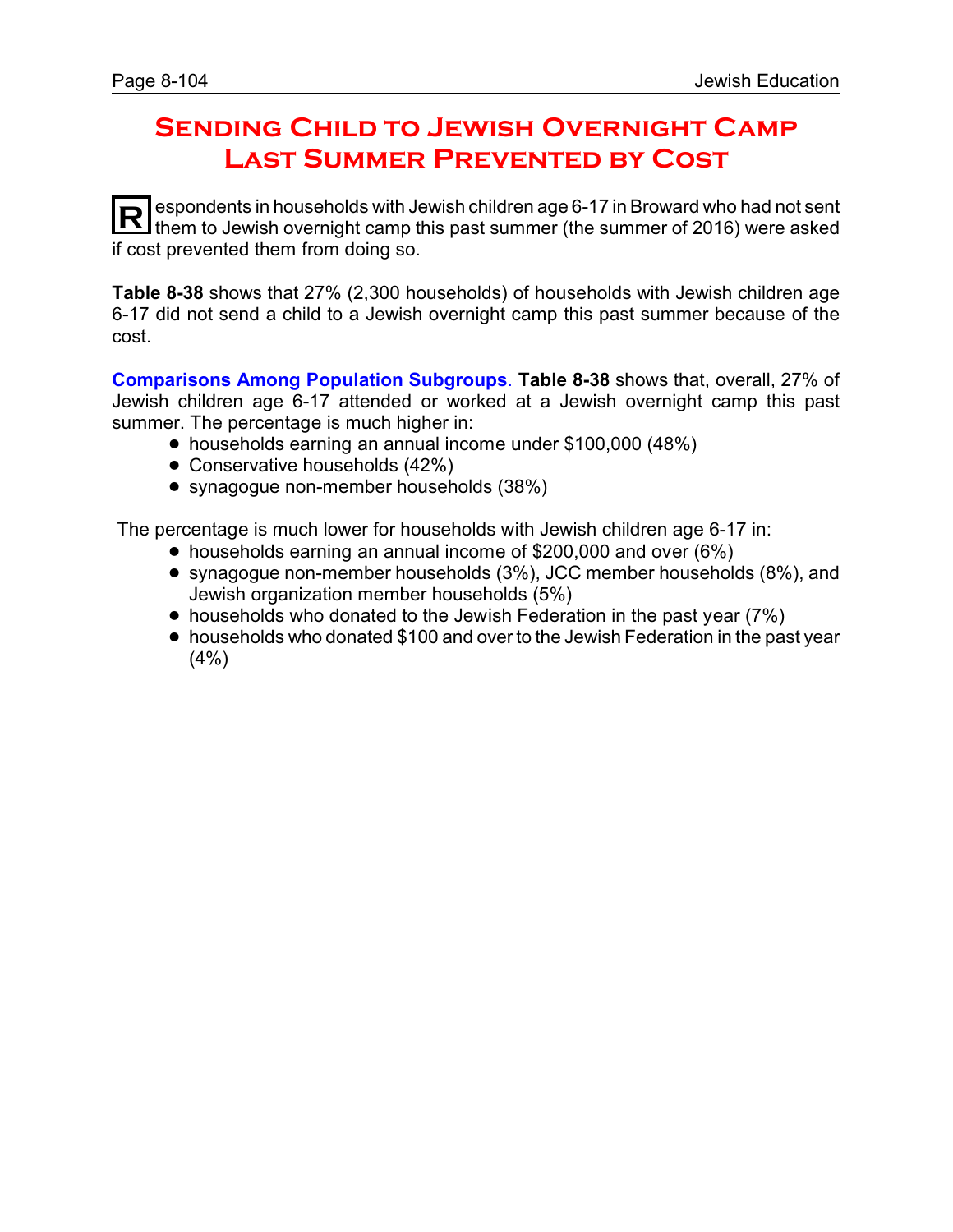| <b>TABLE 8-38</b><br><b>JEWISH OVERNIGHT CAMP PREVENTED BY COST</b><br>BASE: HOUSEHOLDS WITH JEWISH CHILDREN WHO DID NOT SEND AT LEAST ONE CHILD<br>TO JEWISH OVERNIGHT CAMP THIS PAST SUMMER |                                 |  |  |  |
|-----------------------------------------------------------------------------------------------------------------------------------------------------------------------------------------------|---------------------------------|--|--|--|
|                                                                                                                                                                                               |                                 |  |  |  |
| <b>All Children</b>                                                                                                                                                                           | 27.4%                           |  |  |  |
|                                                                                                                                                                                               | <b>GEOGRAPHIC AREA</b>          |  |  |  |
| Northwest                                                                                                                                                                                     | 23.0%                           |  |  |  |
| <b>West Central</b>                                                                                                                                                                           | 32.3%                           |  |  |  |
| Southeast                                                                                                                                                                                     | 33.4%                           |  |  |  |
| Southwest                                                                                                                                                                                     | 25.4%                           |  |  |  |
|                                                                                                                                                                                               | <b>AGE OF HEAD OF HOUSEHOLD</b> |  |  |  |
| $35 - 49$                                                                                                                                                                                     | 33.6%                           |  |  |  |
| $50 - 64$                                                                                                                                                                                     | 18.2%                           |  |  |  |
|                                                                                                                                                                                               | <b>HOUSEHOLD INCOME</b>         |  |  |  |
| Under \$100,000                                                                                                                                                                               | 47.6%                           |  |  |  |
| \$100 - \$200,000                                                                                                                                                                             | 31.4%                           |  |  |  |
| \$200,000 and over                                                                                                                                                                            | 6.4%                            |  |  |  |
|                                                                                                                                                                                               | <b>JEWISH IDENTIFICATION</b>    |  |  |  |
| Conservative                                                                                                                                                                                  | 42.1%                           |  |  |  |
| Reform                                                                                                                                                                                        | 13.9%                           |  |  |  |
| <b>Just Jewish</b>                                                                                                                                                                            | 25.3%                           |  |  |  |
|                                                                                                                                                                                               | <b>TYPE OF MARRIAGE</b>         |  |  |  |
| In-married                                                                                                                                                                                    | 21.1%                           |  |  |  |
|                                                                                                                                                                                               | <b>SYNAGOGUE MEMBERSHIP</b>     |  |  |  |
| Member                                                                                                                                                                                        | 18.7%                           |  |  |  |
| Non-Member                                                                                                                                                                                    | 37.9%                           |  |  |  |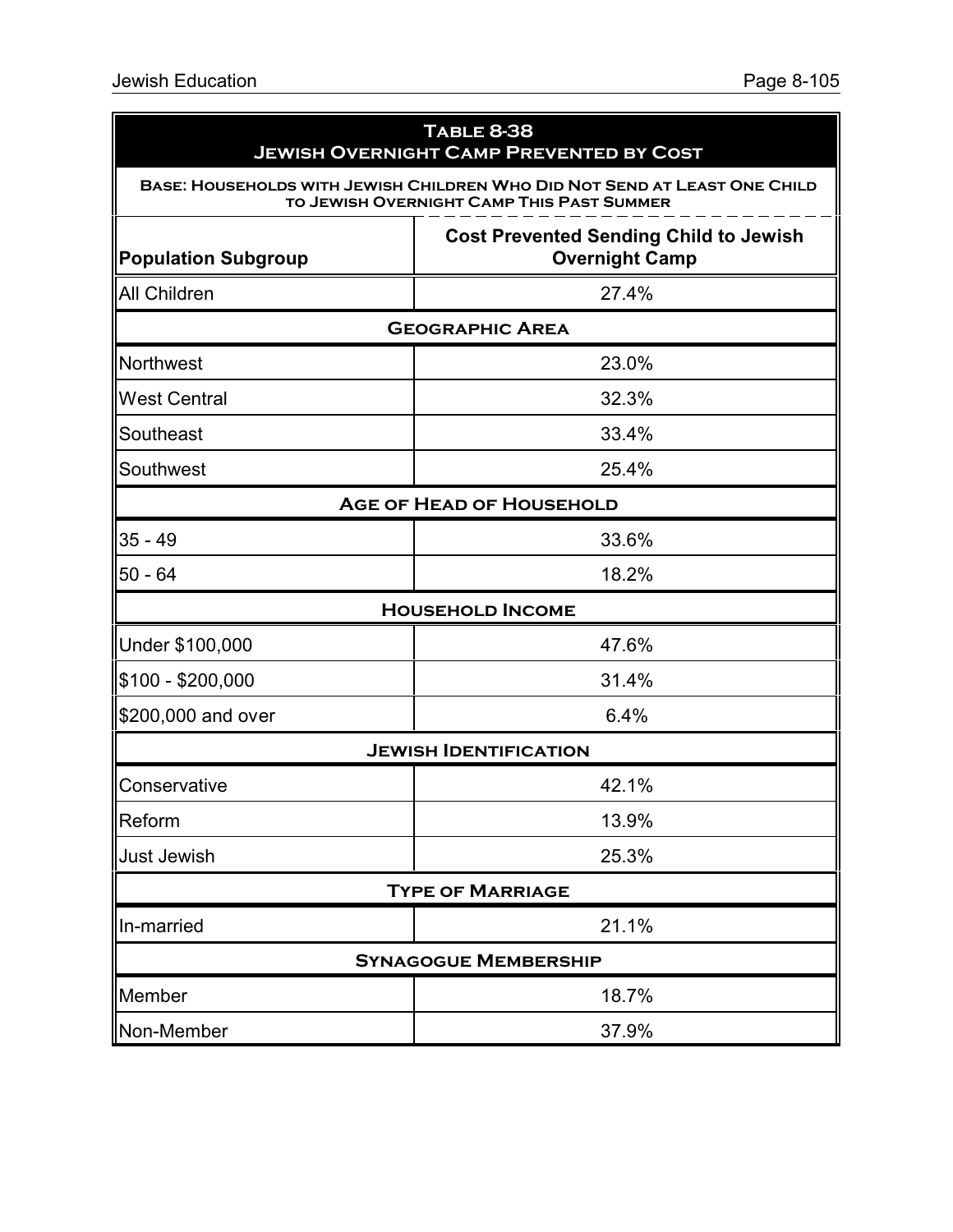| <b>TABLE 8-38</b><br><b>JEWISH OVERNIGHT CAMP PREVENTED BY COST</b>                                                    |                                                                        |  |  |  |  |
|------------------------------------------------------------------------------------------------------------------------|------------------------------------------------------------------------|--|--|--|--|
| BASE: HOUSEHOLDS WITH JEWISH CHILDREN WHO DID NOT SEND AT LEAST ONE CHILD<br>TO JEWISH OVERNIGHT CAMP THIS PAST SUMMER |                                                                        |  |  |  |  |
| <b>Population Subgroup</b>                                                                                             | <b>Cost Prevented Sending Child to Jewish</b><br><b>Overnight Camp</b> |  |  |  |  |
| <b>All Children</b>                                                                                                    | 27.4%                                                                  |  |  |  |  |
| <b>ATTENDED CHABAD IN THE PAST YEAR</b>                                                                                |                                                                        |  |  |  |  |
| Attended                                                                                                               | 31.9%                                                                  |  |  |  |  |
| <b>Did Not Attend</b>                                                                                                  | 24.8%                                                                  |  |  |  |  |
| <b>JCC MEMBERSHIP</b>                                                                                                  |                                                                        |  |  |  |  |
| Member                                                                                                                 | 8.0%                                                                   |  |  |  |  |
| Non-Member                                                                                                             | 31.9%                                                                  |  |  |  |  |
| <b>JEWISH ORGANIZATION MEMBERSHIP</b>                                                                                  |                                                                        |  |  |  |  |
| Member                                                                                                                 | 5.3%                                                                   |  |  |  |  |
| Non-Member                                                                                                             | 30.1%                                                                  |  |  |  |  |
| <b>FAMILIARITY WITH THE JEWISH FEDERATION</b>                                                                          |                                                                        |  |  |  |  |
| <b>Very Familiar</b>                                                                                                   | 27.3%                                                                  |  |  |  |  |
| <b>Somewhat Familiar</b>                                                                                               | 32.0%                                                                  |  |  |  |  |
| <b>JEWISH FEDERATION MARKET SEGMENTS IN THE PAST YEAR</b>                                                              |                                                                        |  |  |  |  |
| Donated to Federation                                                                                                  | 6.9%                                                                   |  |  |  |  |
| Not Asked                                                                                                              | 34.7%                                                                  |  |  |  |  |
| <b>DONATED TO JEWISH FEDERATION IN THE PAST YEAR</b>                                                                   |                                                                        |  |  |  |  |
| Nothing                                                                                                                | 33.2%                                                                  |  |  |  |  |
| \$100 and over                                                                                                         | 4.3%                                                                   |  |  |  |  |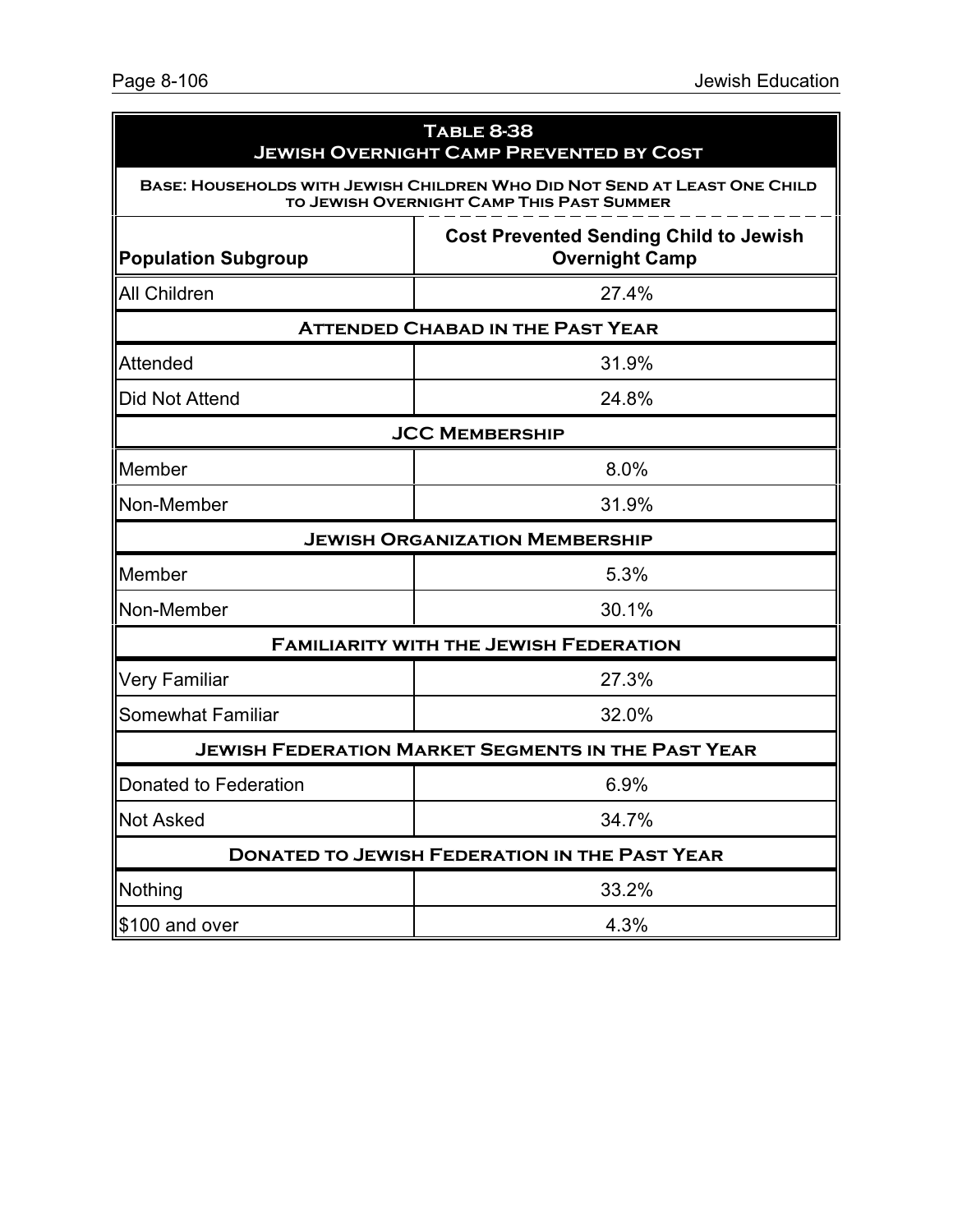## **Participate in a Jewish Teenage Youth Group**

**T** able 8-39 shows that, *according to the Telephone Survey*, 33% (1,900 children) of Jewish children age 13-17 in Broward regularly participate (*participate*) in a Jewish teenage youth group.

#### **Jewish Institutions Survey**

AWAITING DATA FOR THIS SECTION.

**Community Comparisons**. **Table 8-40** shows that the 33% who participate in a Jewish teenage youth group *according to the Telephone Survey* is about average among about ten comparison Jewish communities and compares to 33% in Miami and 22% in Las Vegas.

**Table 8-41** shows that the XX% who participate in a Jewish teenage youth group *according to the Jewish Institutions Survey* is XXXX among about 30 comparison Jewish communities and compares to 27% in Miami, 21% in South Palm Beach, and 18% in both Las Vegas and West Palm Beach. The XX% compares to 21% in 1997.

**Comparisons Among Population Subgroups**. **Table 8-39** shows that, overall, 33% of Jewish children age 13-17 participate in a Jewish teenage youth group. The percentage is much higher for Jewish children age 13-17 in:

- households in Southwest (50%)
- Conservative households (44%)
- ! households who attended Chabad in the past year (44%), JCC member households (48%), and Jewish organization member households (53%)

The percentage is much lower for Jewish children age 13-17 in:

• Reform households (19%)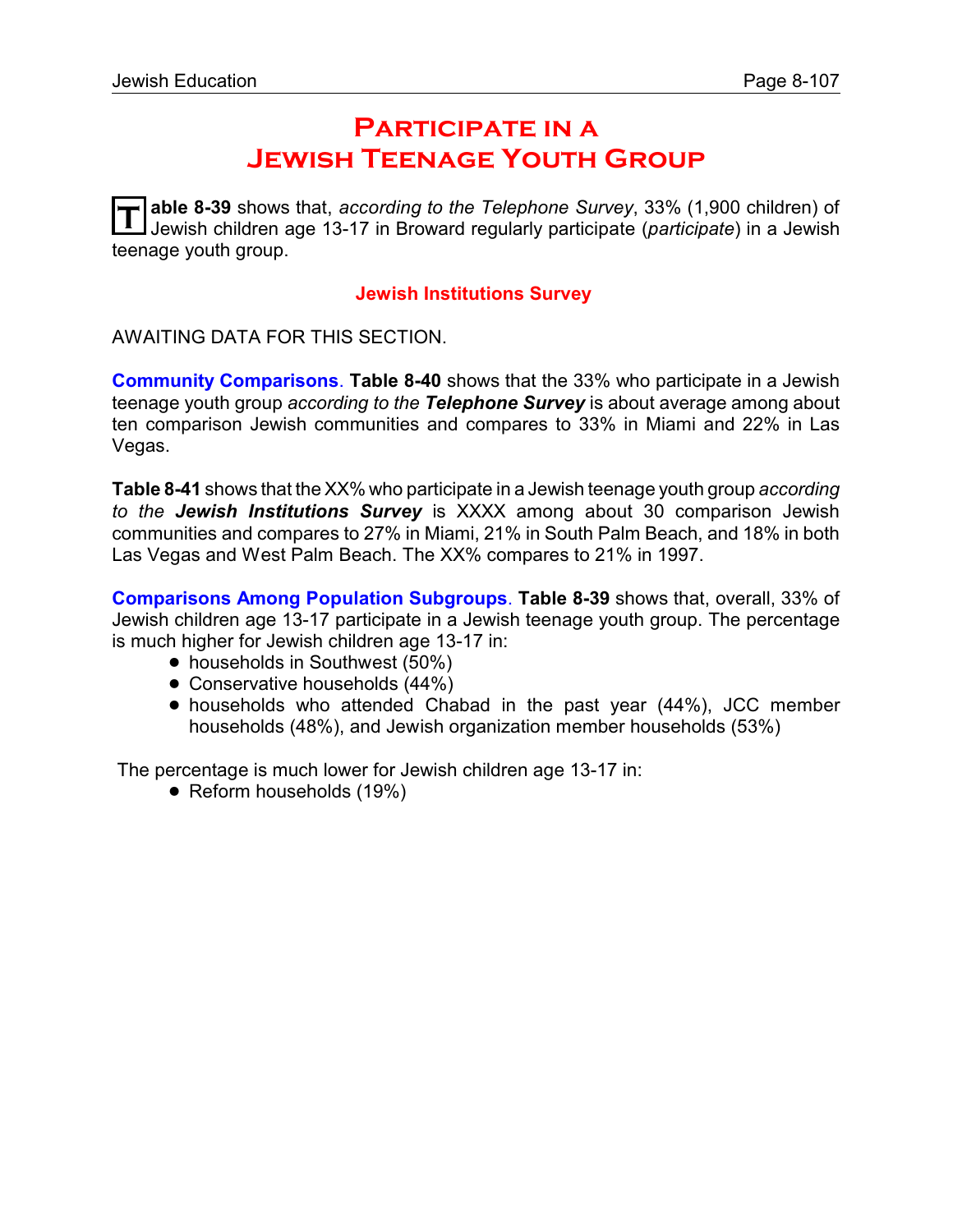| <b>TABLE 8-39</b><br>PARTICIPATE IN A JEWISH TEENAGE YOUTH GROUP<br><b>BASE: JEWISH CHILDREN AGE 13-17</b> |                                         |  |  |  |                            |
|------------------------------------------------------------------------------------------------------------|-----------------------------------------|--|--|--|----------------------------|
|                                                                                                            |                                         |  |  |  | <b>Population Subgroup</b> |
| All                                                                                                        | 33.3%                                   |  |  |  |                            |
| <b>GEOGRAPHIC AREA</b>                                                                                     |                                         |  |  |  |                            |
| Northwest                                                                                                  | 28.3%                                   |  |  |  |                            |
| Southeast                                                                                                  | 33.1%                                   |  |  |  |                            |
| Southwest                                                                                                  | 50.4%                                   |  |  |  |                            |
|                                                                                                            | <b>SEX OF CHILD</b>                     |  |  |  |                            |
| Male                                                                                                       | 31.4%                                   |  |  |  |                            |
| Female                                                                                                     | 36.5%                                   |  |  |  |                            |
|                                                                                                            | <b>HOUSEHOLD INCOME</b>                 |  |  |  |                            |
| Under \$100,000                                                                                            | 35.6%                                   |  |  |  |                            |
| \$100,000 and over                                                                                         | 36.1%                                   |  |  |  |                            |
|                                                                                                            | <b>JEWISH IDENTIFICATION</b>            |  |  |  |                            |
| Conservative                                                                                               | 43.8%                                   |  |  |  |                            |
| Reform                                                                                                     | 21.5%                                   |  |  |  |                            |
|                                                                                                            | <b>TYPE OF MARRIAGE</b>                 |  |  |  |                            |
| In-married                                                                                                 | 35.6%                                   |  |  |  |                            |
|                                                                                                            | <b>SYNAGOGUE MEMBERSHIP</b>             |  |  |  |                            |
| Member                                                                                                     | 33.8%                                   |  |  |  |                            |
| Non-Member                                                                                                 | 31.9%                                   |  |  |  |                            |
|                                                                                                            | <b>ATTENDED CHABAD IN THE PAST YEAR</b> |  |  |  |                            |
| Attended                                                                                                   | 43.8%                                   |  |  |  |                            |
| <b>Did Not Attend</b>                                                                                      | 26.7%                                   |  |  |  |                            |
|                                                                                                            | <b>JCC MEMBERSHIP</b>                   |  |  |  |                            |
| Member                                                                                                     | 48.0%                                   |  |  |  |                            |
| Non-Member                                                                                                 | 28.6%                                   |  |  |  |                            |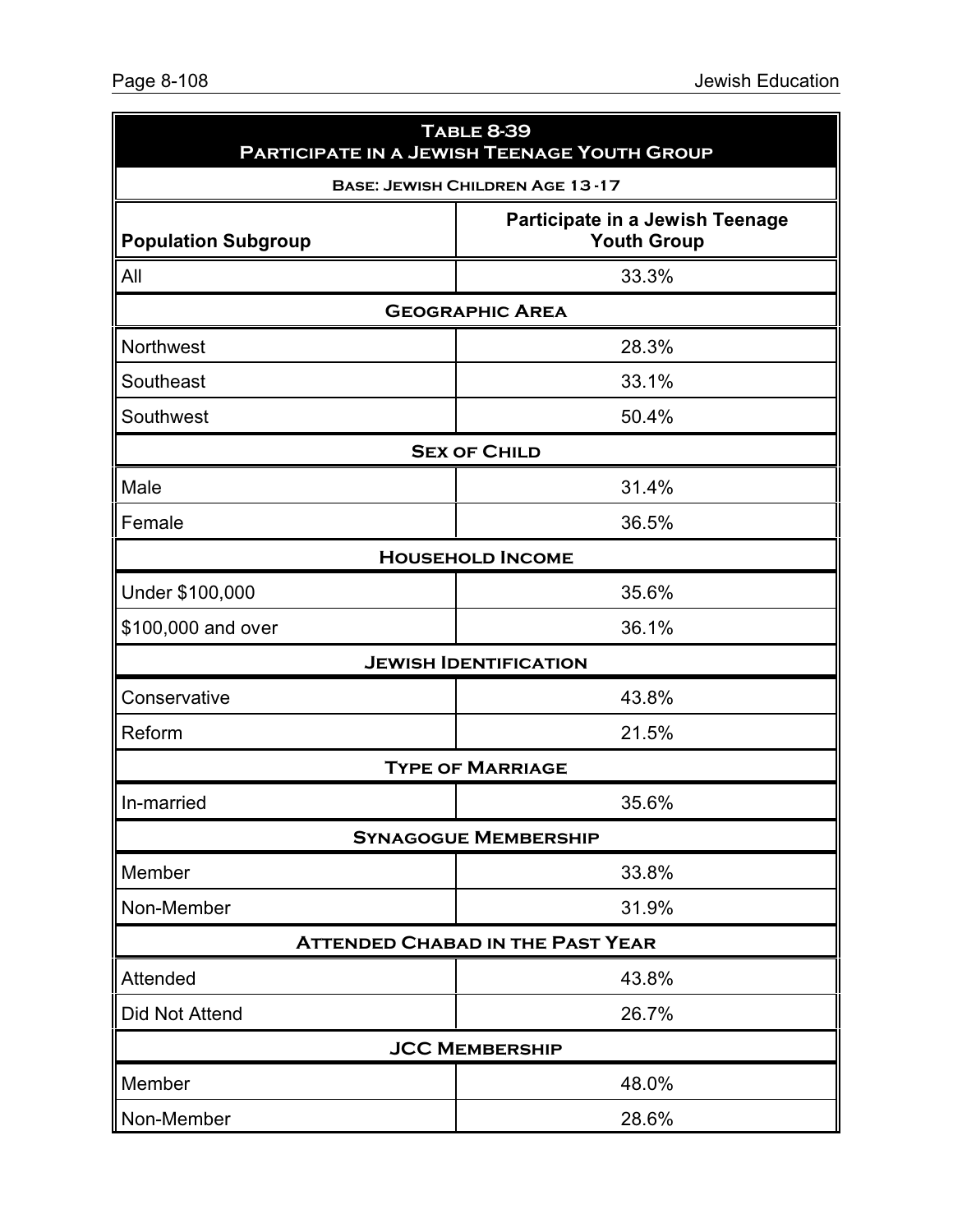| <b>TABLE 8-39</b><br>PARTICIPATE IN A JEWISH TEENAGE YOUTH GROUP |                                                           |  |
|------------------------------------------------------------------|-----------------------------------------------------------|--|
|                                                                  | <b>BASE: JEWISH CHILDREN AGE 13-17</b>                    |  |
| <b>Population Subgroup</b>                                       | Participate in a Jewish Teenage<br><b>Youth Group</b>     |  |
| All                                                              | 33.3%                                                     |  |
|                                                                  | <b>JEWISH ORGANIZATION MEMBERSHIP</b>                     |  |
| Member                                                           | 52.8%                                                     |  |
| Non-Member                                                       | 25.7%                                                     |  |
|                                                                  | <b>JEWISH FEDERATION MARKET SEGMENTS IN THE PAST YEAR</b> |  |
| Donated to Federation                                            | 32.7%                                                     |  |
| <b>Not Asked</b>                                                 | 33.9%                                                     |  |
|                                                                  | <b>DONATED TO JEWISH FEDERATION IN THE PAST YEAR</b>      |  |
| Nothing                                                          | 32.7%                                                     |  |
| \$100 and over                                                   | 32.2%                                                     |  |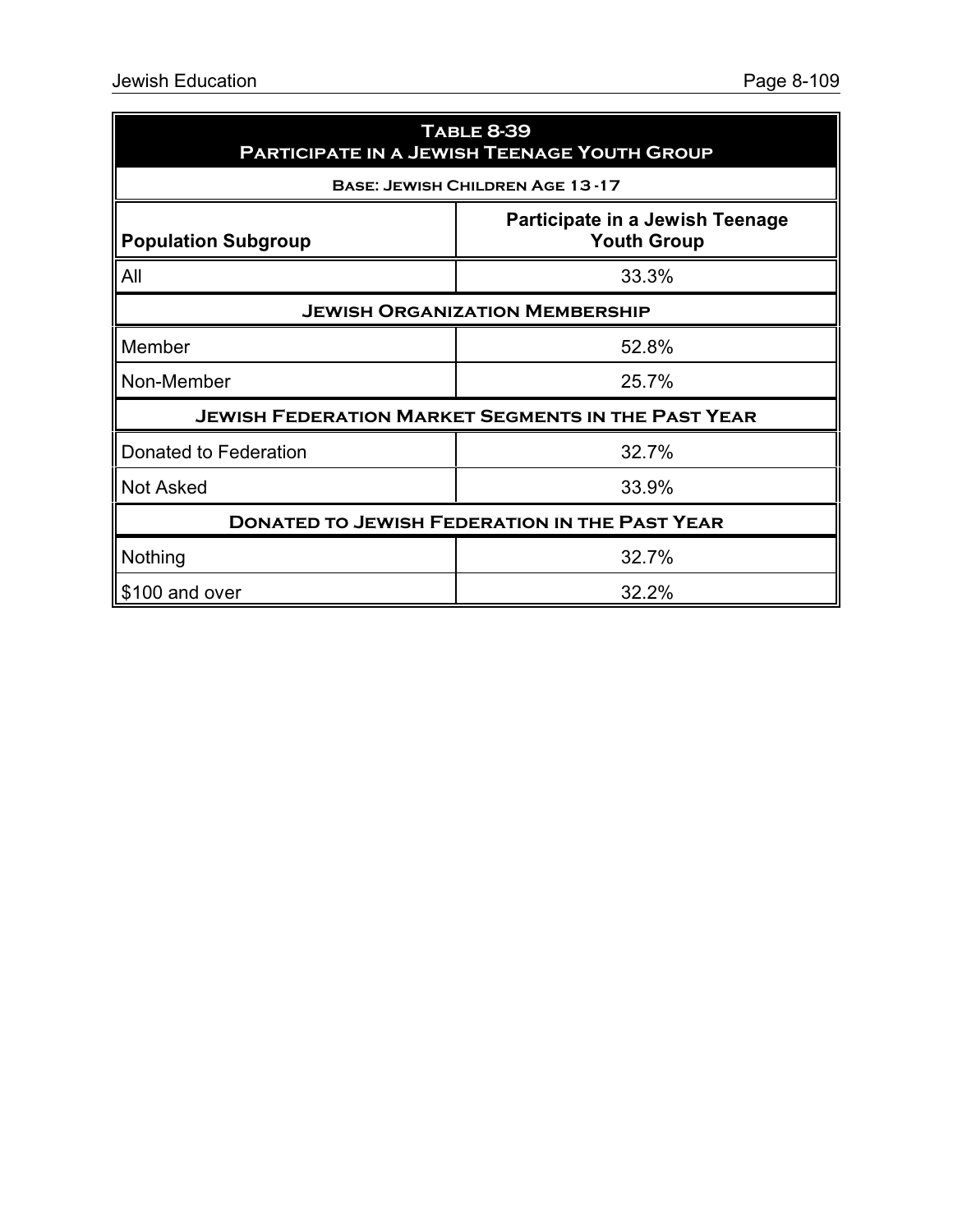**Las Vegas** 2005 22%

| <b>TABLE 8-40</b><br><b>PARTICIPATE IN A JEWISH TEENAGE YOUTH GROUP</b><br><b>BASED UPON THE TELEPHONE SURVEY</b><br><b>COMMUNITY COMPARISONS</b> |      |     |  |                                        |      |      |
|---------------------------------------------------------------------------------------------------------------------------------------------------|------|-----|--|----------------------------------------|------|------|
|                                                                                                                                                   |      |     |  | <b>BASE: JEWISH CHILDREN AGE 13-17</b> |      |      |
| <b>Community</b>                                                                                                                                  | Year | %   |  | <b>Community</b>                       | Year | $\%$ |
| San Antonio                                                                                                                                       | 2007 | 48% |  | <b>Lehigh Valley</b>                   | 2007 | 37%  |
| Detroit                                                                                                                                           | 2005 | 48% |  | <b>BROWARD</b>                         | 2016 | 33%  |
| Milwaukee                                                                                                                                         | 1996 | 43% |  | <b>Miami</b>                           | 2014 | 33%  |
| <b>Middlesex</b>                                                                                                                                  | 2008 | 41% |  | New Haven                              | 2010 | 32%  |
| Bergen                                                                                                                                            | 2001 | 39% |  | Portland (ME)                          | 2007 | 22%  |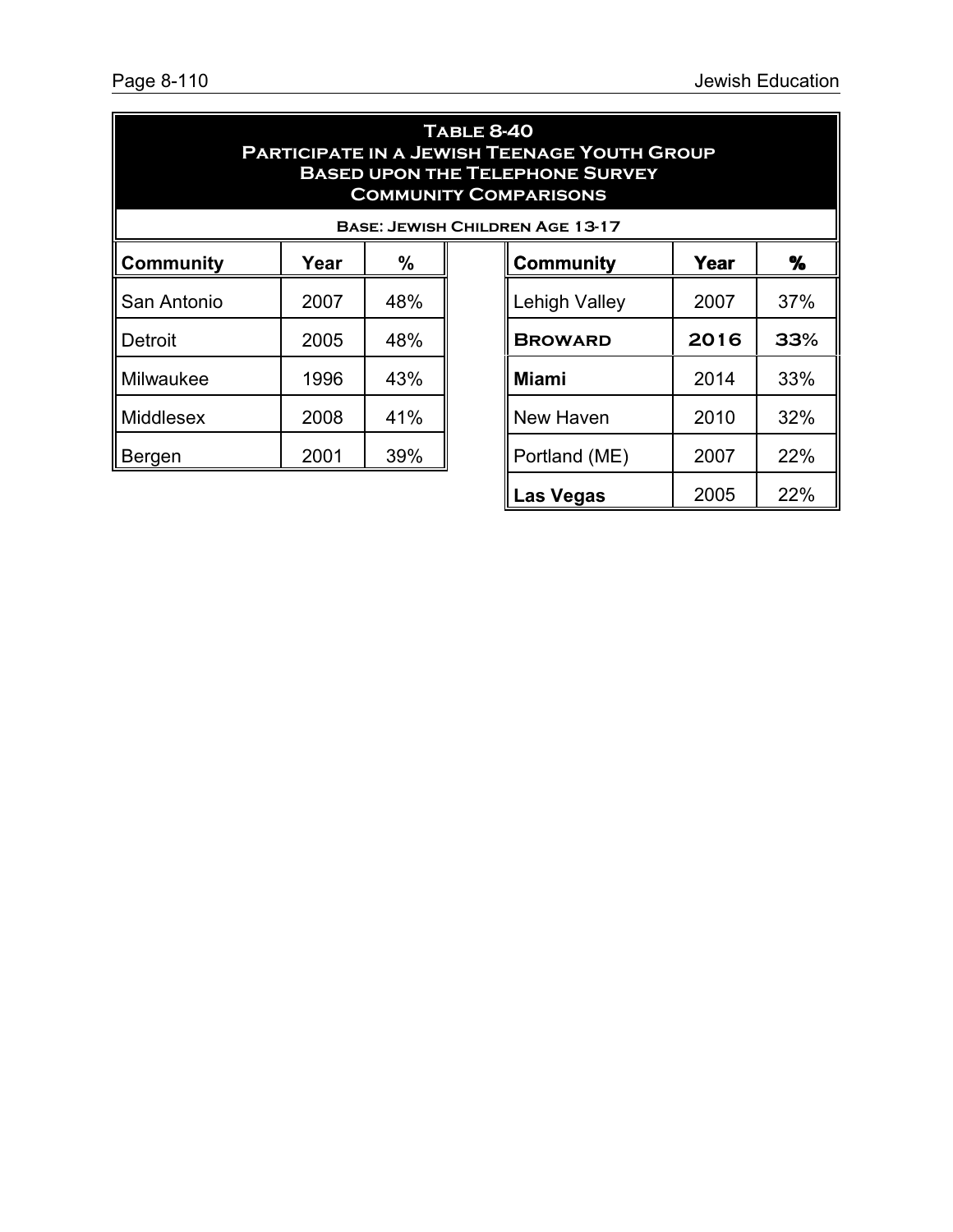## **Table 8-41 Participate in a Jewish Teenage Youth Group BASED UPON THE JEWISH INSTITUTIONS SURVEY 0 Community Comparisons**

|                        |      |      |  | <b>BASE: JEWISH CHILDREN AGE 13-17</b>                                                                 |              |                 |
|------------------------|------|------|--|--------------------------------------------------------------------------------------------------------|--------------|-----------------|
| <b>Community</b>       | Year | $\%$ |  | <b>Community</b>                                                                                       | Year         | $\%$            |
| Charlotte              | 1997 | 78%  |  | 2001<br>Bergen                                                                                         |              | 23%             |
| Minneapolis            | 2004 | 67%  |  | <b>S Palm Beach</b>                                                                                    | 2005         | 21 <sup>°</sup> |
| York                   | 1999 | 61%  |  | Jacksonville                                                                                           | 2002         | 21 <sup>°</sup> |
| Rhode Island           | 2002 | 52%  |  | <b>Broward</b>                                                                                         | 1997         | 21 <sup>°</sup> |
| Milwaukee              | 1996 | 50%  |  | <b>Las Vegas</b>                                                                                       | 2005         | 18 <sup>o</sup> |
| Richmond               | 1994 | 50%  |  | <b>W Palm Beach</b>                                                                                    | 2005         | 18 <sup>o</sup> |
| Middlesex              | 2008 | 45%  |  | Rochester                                                                                              | 1999         | <b>17%</b>      |
| Monmouth               | 1997 | 45%  |  | New Haven                                                                                              | 2010         | 13 <sup>°</sup> |
| Tidewater              | 2001 | 43%  |  | Portland (ME)                                                                                          | 2007         | 6%              |
| <b>Lehigh Valley</b>   | 2007 | 40%  |  | Martin-St. Lucie                                                                                       | 1999         | 0%              |
| St. Petersburg         | 1994 | 40%  |  | Note: The percentage of<br>teenagers who participate in a Jew<br>youth group is based upon the numl    |              | Jew             |
| Sarasota               | 2001 | 35%  |  |                                                                                                        |              |                 |
| St. Paul               | 2004 | 34%  |  | of Jewish children age 13-17 w<br>participate according to the Jew<br>Institutions Survey divided by   |              |                 |
| Tucson                 | 2002 | 34%  |  |                                                                                                        |              |                 |
| Hartford               | 2000 | 32%  |  | estimated number of Jewish child<br>age 13-17 in the local commur<br>according to the Telephone Survey |              |                 |
| <b>Miami</b>           | 2014 | 27%  |  |                                                                                                        |              |                 |
| <b>Atlantic County</b> | 2004 | 27%  |  | $\mathbf 0$<br>Jewish<br>$\mathsf{A}$<br>gathered information from local Jew                           | Institutions | Sun             |
| San Antonio            | 2007 | 26%  |  | educational institutions.                                                                              |              |                 |
| Westport               | 2000 | 24%  |  |                                                                                                        |              |                 |
| <b>Detroit</b>         | 2005 | 23%  |  |                                                                                                        |              |                 |
| Washington             | 2003 | 23%  |  |                                                                                                        |              |                 |

| REN AGE 13-17                                                                                                                                                                                                                                                                                               |            |     |
|-------------------------------------------------------------------------------------------------------------------------------------------------------------------------------------------------------------------------------------------------------------------------------------------------------------|------------|-----|
| Community                                                                                                                                                                                                                                                                                                   | Year       | %   |
| Bergen                                                                                                                                                                                                                                                                                                      | 2001       | 23% |
| <b>S Palm Beach</b>                                                                                                                                                                                                                                                                                         | 2005       | 21% |
| Jacksonville                                                                                                                                                                                                                                                                                                | 2002       | 21% |
| <b>Broward</b>                                                                                                                                                                                                                                                                                              | 1997       | 21% |
| <b>Las Vegas</b>                                                                                                                                                                                                                                                                                            | 2005       | 18% |
| <b>W Palm Beach</b>                                                                                                                                                                                                                                                                                         | 2005       | 18% |
| Rochester                                                                                                                                                                                                                                                                                                   | 1999       | 17% |
| <b>New Haven</b>                                                                                                                                                                                                                                                                                            | 2010       | 13% |
| Portland (ME)                                                                                                                                                                                                                                                                                               | 2007       | 6%  |
| Martin-St. Lucie                                                                                                                                                                                                                                                                                            | 1999<br>0% |     |
| Note: The percentage of Jewish<br>teenagers who participate in a Jewish<br>youth group is based upon the number<br>of Jewish children age 13-17 who<br>participate according to the Jewish<br>Institutions Survey divided by the<br>estimated number of Jewish children<br>age 13-17 in the local community |            |     |

*according to the Telephone Survey*.  $\bullet$  A *Jewish Institutions Survey* gathered information from local Jewish educational institutions.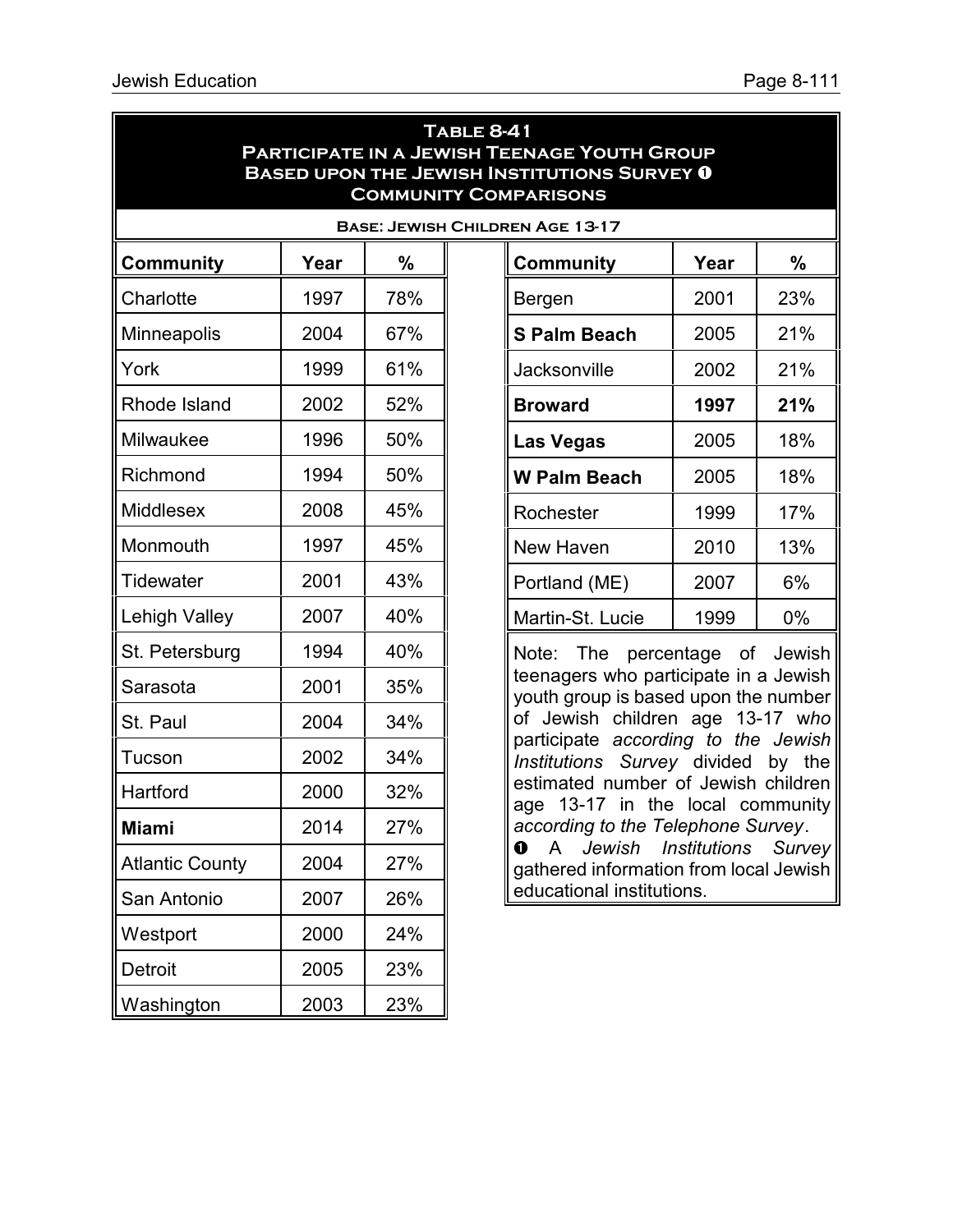## **Jewish Children Currently Involved in Formal or Informal Jewish Education**

**T able 8-42** shows that 60% of Jewish children age 0-17 in Broward are currently involved in some type of formal or informal Jewish education in that they:

- $\bullet$  currently attend a Jewish preschool/child care program;
- $\odot$  currently attend a Jewish day school;
- **<sup>O</sup>** currently attend a Jewish supplemental school;
- **O** attended or worked at a Jewish day camp this past summer;
- ð attended or worked at a Jewish overnight camp this past summer; or
- $\Theta$  currently participate in a Jewish teenage youth group.

**Community Comparisons**. **Table 8-43** shows that the 60% who are currently involved in formal or informal Jewish education is about average among ten comparison Jewish communities and compares to 66% in Miami and 30% in Las Vegas.

**Comparisons Among Population Subgroups**. **Table 8-42** shows that, overall, 60% of Jewish children age 0-17 are currently involved in formal or informal Jewish education. The percentage is much higher for Jewish children age 0-17 in:

- households in the Southeast (71%) and the Southwest (71%)
- ! Households earning an annual income of \$200,000 and over (75%)
- Orthodox households (81%)
- ! synagogue member households (72%), JCC membership households (92%), and Jewish organization member households (76%)
- households in which the respondent attended a Jewish day school as a child (83%)
- households in which an adult visited Israel on a Jewish trip (78%)
- ! households who declined to donate when asked to the Jewish Federation in the past year (76%)
- ! households who donated \$1,000 and over to the Jewish Federation in the past year (71%)

The percentage is much lower for Jewish children age 0-17 in:

- ! households in the East (43%), and the West Central (31%)
- ! Households earning an annual income under \$100,000 (50%
- Just Jewish households (39%)
- intermarried households (31%)
- synagogue non-member households (38%)
- ! households in which the respondent did not attend Jewish education attended Jewish education as a child (24%)
- households in which no adult visited Israel (35%)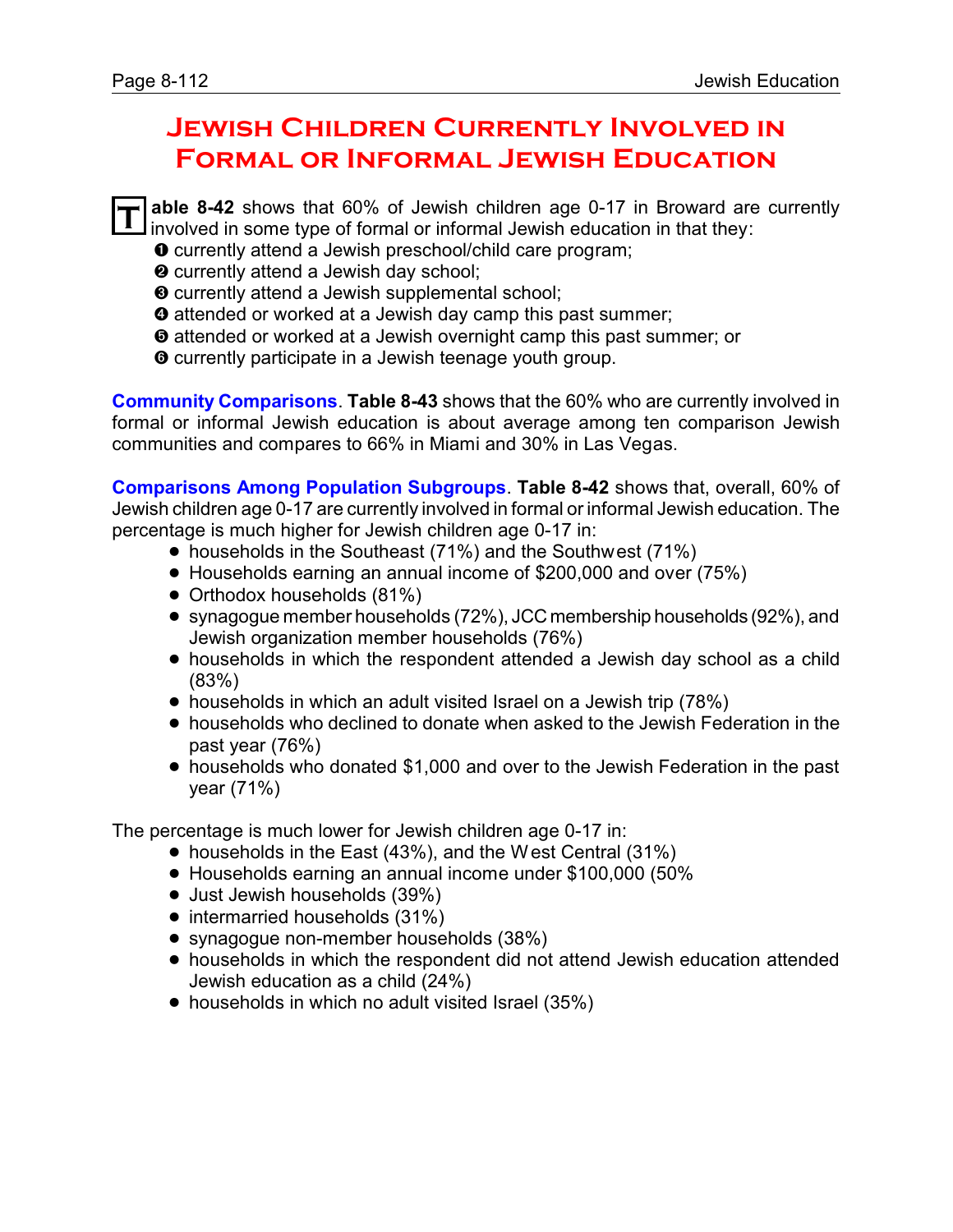| <b>TABLE 8-42</b><br><b>JEWISH CHILDREN CURRENTLY INVOLVED IN</b><br><b>FORMAL OR INFORMAL JEWISH EDUCATION</b> |                                                                                     |  |
|-----------------------------------------------------------------------------------------------------------------|-------------------------------------------------------------------------------------|--|
|                                                                                                                 | <b>BASE: JEWISH CHILDREN AGE 0-17</b>                                               |  |
| <b>Population Subgroup</b>                                                                                      | Jewish Children Currently Involved in<br><b>Formal or Informal Jewish Education</b> |  |
| All                                                                                                             | 59.8%                                                                               |  |
|                                                                                                                 | <b>GEOGRAPHIC AREA</b>                                                              |  |
| Northwest                                                                                                       | 55.1%                                                                               |  |
| East                                                                                                            | 43.0%                                                                               |  |
| <b>West Central</b>                                                                                             | 30.7%                                                                               |  |
| Southeast                                                                                                       | 70.8%                                                                               |  |
| Southwest                                                                                                       | 71.4%                                                                               |  |
|                                                                                                                 | <b>AGE OF CHILD</b>                                                                 |  |
| $0 - 5$                                                                                                         | 63.5%                                                                               |  |
| $6 - 12$                                                                                                        | 62.1%                                                                               |  |
| $13 - 17$                                                                                                       | 54.2%                                                                               |  |
|                                                                                                                 | <b>SEX OF CHILD</b>                                                                 |  |
| Male                                                                                                            | 57.1%                                                                               |  |
| Female                                                                                                          | 64.1%                                                                               |  |
|                                                                                                                 | <b>HOUSEHOLD INCOME</b>                                                             |  |
| Under \$100,000                                                                                                 | 49.9%                                                                               |  |
| \$100-\$200,000                                                                                                 | 59.2%                                                                               |  |
| \$200,000 and over                                                                                              | 74.8%                                                                               |  |
|                                                                                                                 | <b>JEWISH IDENTIFICATION</b>                                                        |  |
| Orthodox                                                                                                        | 81.0%                                                                               |  |
| Conservative                                                                                                    | 65.5%                                                                               |  |
| Reform                                                                                                          | 61.0%                                                                               |  |
| <b>Just Jewish</b>                                                                                              | 39.3%                                                                               |  |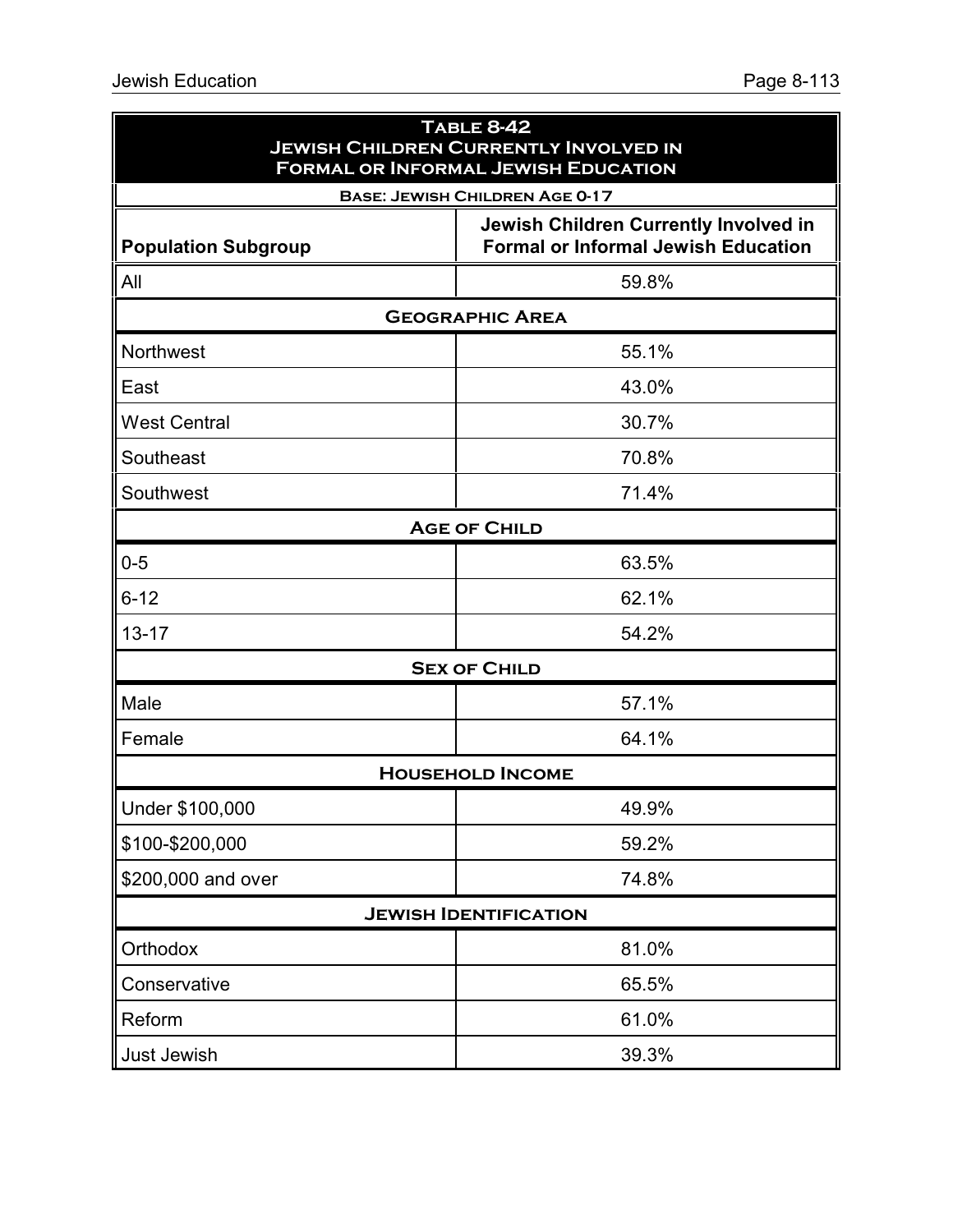| <b>TABLE 8-42</b><br><b>JEWISH CHILDREN CURRENTLY INVOLVED IN</b><br><b>FORMAL OR INFORMAL JEWISH EDUCATION</b> |                                                                                     |  |
|-----------------------------------------------------------------------------------------------------------------|-------------------------------------------------------------------------------------|--|
|                                                                                                                 | <b>BASE: JEWISH CHILDREN AGE 0-17</b>                                               |  |
| <b>Population Subgroup</b>                                                                                      | Jewish Children Currently Involved in<br><b>Formal or Informal Jewish Education</b> |  |
| All                                                                                                             | 59.8%                                                                               |  |
|                                                                                                                 | <b>TYPE OF MARRIAGE</b>                                                             |  |
| In-married                                                                                                      | 66.9%                                                                               |  |
| Conversionary                                                                                                   | 65.6%                                                                               |  |
| Intermarried                                                                                                    | 30.9%                                                                               |  |
|                                                                                                                 | <b>SYNAGOGUE MEMBERSHIP</b>                                                         |  |
| Member                                                                                                          | 72.1%                                                                               |  |
| Non-Member                                                                                                      | 37.5%                                                                               |  |
|                                                                                                                 | <b>ATTENDED CHABAD IN THE PAST YEAR</b>                                             |  |
| Attended                                                                                                        | 61.9%                                                                               |  |
| <b>Did Not Attend</b>                                                                                           | 58.3%                                                                               |  |
|                                                                                                                 | <b>JCC MEMBERSHIP</b>                                                               |  |
| Member                                                                                                          | 91.8%                                                                               |  |
| Non-Member                                                                                                      | 52.5%                                                                               |  |
|                                                                                                                 | <b>JEWISH ORGANIZATION MEMBERSHIP</b>                                               |  |
| Member                                                                                                          | 75.9%                                                                               |  |
| Non-Member                                                                                                      | 56.1%                                                                               |  |
|                                                                                                                 | <b>RESPONDENT ATTENDED JEWISH EDUCATION AS A CHILD</b>                              |  |
| To Jewish Day School                                                                                            | 83.0%                                                                               |  |
| <b>To Supplemental School</b>                                                                                   | 59.9%                                                                               |  |
| →To Jewish Education                                                                                            | 67.6%                                                                               |  |
| No                                                                                                              | 24.4%                                                                               |  |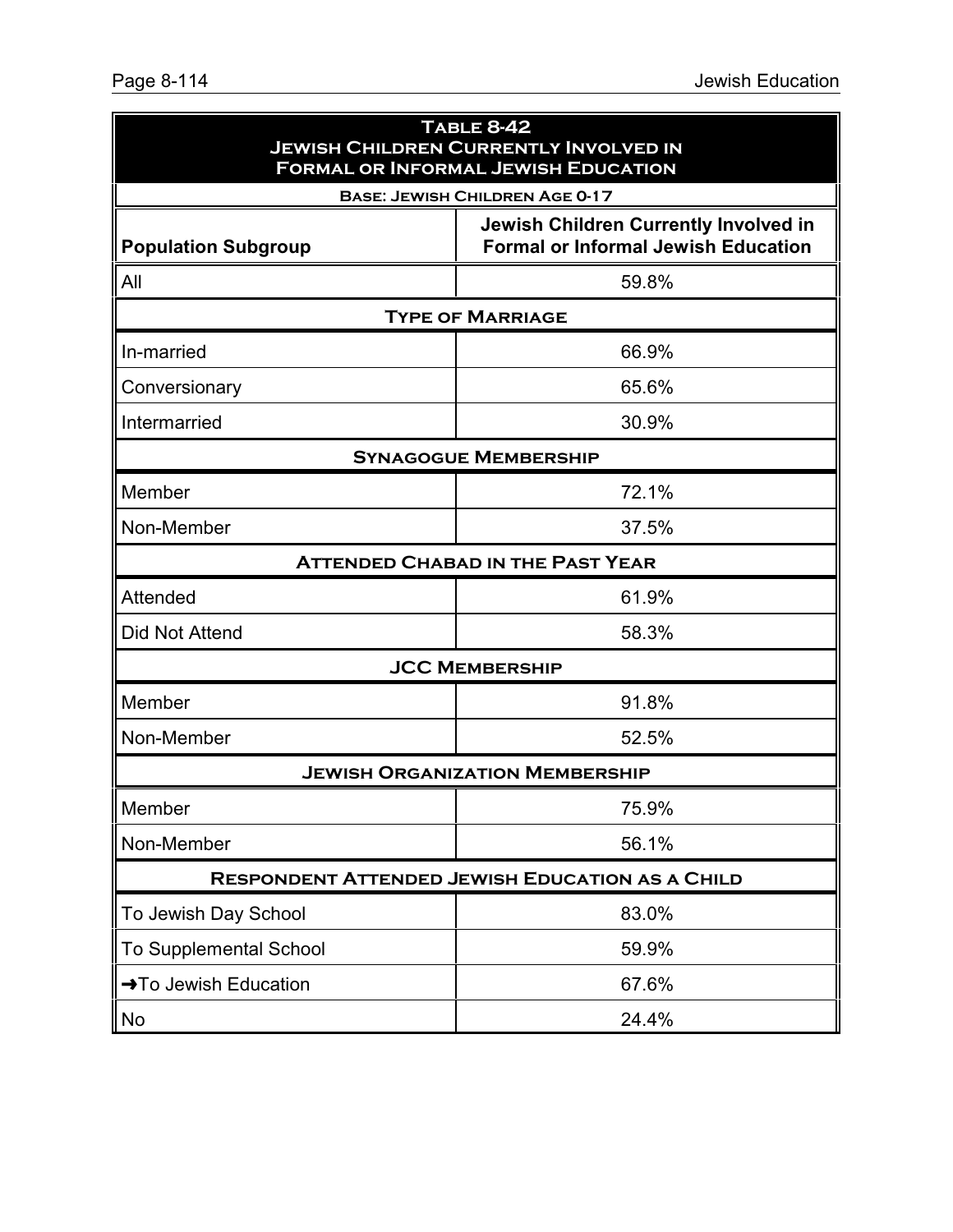| <b>TABLE 8-42</b><br><b>JEWISH CHILDREN CURRENTLY INVOLVED IN</b><br><b>FORMAL OR INFORMAL JEWISH EDUCATION</b> |                                                                                     |  |
|-----------------------------------------------------------------------------------------------------------------|-------------------------------------------------------------------------------------|--|
|                                                                                                                 | <b>BASE: JEWISH CHILDREN AGE 0-17</b>                                               |  |
| <b>Population Subgroup</b>                                                                                      | Jewish Children Currently Involved in<br><b>Formal or Informal Jewish Education</b> |  |
| All                                                                                                             | 59.8%                                                                               |  |
|                                                                                                                 | <b>ANY ADULT VISITED ISRAEL</b>                                                     |  |
| On Jewish Trip                                                                                                  | 77.9%                                                                               |  |
| On General Trip                                                                                                 | 59.5%                                                                               |  |
| <b>No</b>                                                                                                       | 35.0%                                                                               |  |
| <b>JEWISH FEDERATION MARKET SEGMENTS IN THE PAST YEAR</b>                                                       |                                                                                     |  |
| Donated to Federation                                                                                           | 64.6%                                                                               |  |
| Asked, Did Not Donate                                                                                           | 75.5%                                                                               |  |
| <b>Not Asked</b>                                                                                                | 52.3%                                                                               |  |
|                                                                                                                 | <b>DONATED TO JEWISH FEDERATION IN THE PAST YEAR</b>                                |  |
| Nothing                                                                                                         | 55.3%                                                                               |  |
| <b>Under \$100</b>                                                                                              | 67.4%                                                                               |  |
| $$100 - $1,000$                                                                                                 | 58.7%                                                                               |  |
| \$1,000 and over                                                                                                | 70.9%                                                                               |  |

## **Table 8-43 Jewish Children Currently Involved in Formal or Informal Jewish Education Community Comparisons**

|             |      | <b>BASE: JEWISH CI</b> |  |
|-------------|------|------------------------|--|
| Community   | Year | %                      |  |
| Detroit     | 2005 | 77%                    |  |
| San Antonio | 2007 | 72%                    |  |
| Miami       | 2014 | 66%                    |  |
| Middlesex   | 2008 | 65%                    |  |

| <b>HILDREN AGE 0-17</b> |      |     |  |  |  |
|-------------------------|------|-----|--|--|--|
| <b>Community</b>        | Year | %   |  |  |  |
| <b>Lehigh Valley</b>    | 2007 | 62% |  |  |  |
| Portland (ME)           | 2007 | 61% |  |  |  |
| <b>BROWARD</b>          | 2016 | 60% |  |  |  |
| <b>New Haven</b>        | 2010 | 59% |  |  |  |
| <b>Las Vegas</b>        | 2005 | 30% |  |  |  |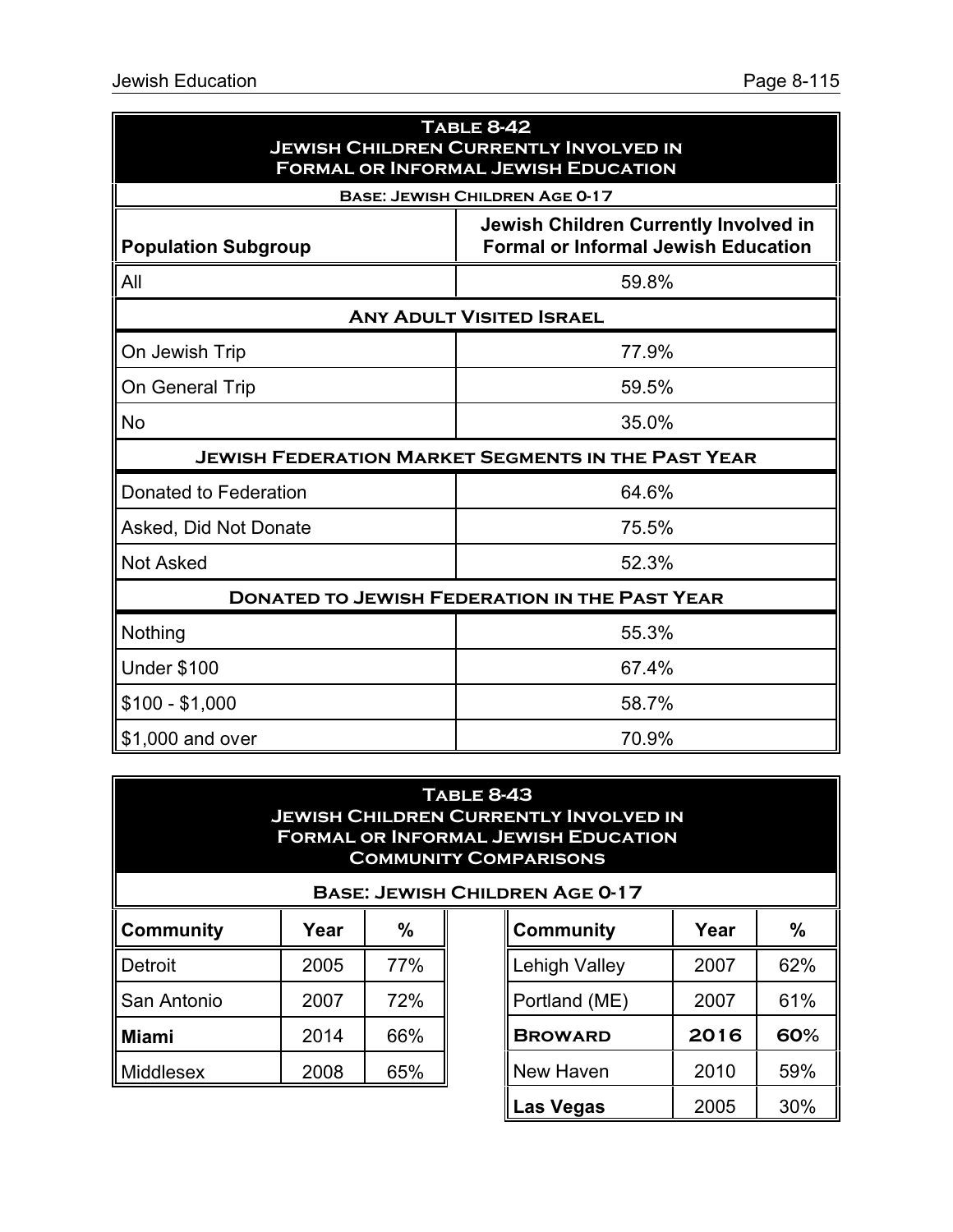| Table 8-1: Formal Jewish Education of Born Jewish Respondents as a Child 8-3            |           |
|-----------------------------------------------------------------------------------------|-----------|
| Table 8-2: Received Some Formal Jewish Education as Children                            |           |
|                                                                                         |           |
| Table 8-3: Attended a Jewish Day School as Children                                     |           |
|                                                                                         |           |
| Table 8-4: Informal Jewish Education of Adults as Children 8-12                         |           |
| Table 8-5: Attended or Worked at a Jewish Overnight Camp as Children                    |           |
|                                                                                         |           |
| Table 8-6: Participated in a Jewish Youth Group as Teenagers                            |           |
|                                                                                         |           |
| Table 8-7: Participated in Hillel/Chabad While in College                               |           |
| (Excluding High Holidays), Community Comparisons. 8-18                                  |           |
| Table 8-8: Attended Any Organized Adult Jewish Education Program or Class,              |           |
| Engaged in Any Other Type of Jewish Study or Learning, or Visited a                     |           |
| Jewish Museum or Attended a Jewish Cultural Event in the Past Year 8-22                 |           |
| Table 8-9: Attended an Adult Jewish Education Program or Class                          |           |
| in the Past Year, Community Comparisons  8-27                                           |           |
| Table 8-10: Results of the Jewish Institutions Survey-Jewish Education of Children 8-29 |           |
| Table 8-11: Preschool/Child Care Program Attended by Jewish Children 8-38               |           |
| Table 8-12: Preschool/Child Care Program Attended by Jewish Children                    |           |
|                                                                                         |           |
| Table 8-13: Type of School Attended by Jewish Children Age 5-17 8-45                    |           |
| Table 8-14: Type of School Attended by Jewish Children Age 5-17                         |           |
|                                                                                         |           |
| Table 8-15: Type of School Attended by Jewish Children Age 5-12                         |           |
|                                                                                         | $.8 - 52$ |
| Table 8-16: Type of School Attended by Jewish Children Age 13-17                        |           |
|                                                                                         | $8 - 54$  |
| Table 8-17: Seriously Investigate Sending Jewish Children to a Jewish Day School 8-57   |           |
| Table 8-18: Did Not/Will Not Seriously Investigate Sending Jewish Children              |           |
|                                                                                         | $8 - 58$  |
| Table 8-19: Did Not/Will Not Seriously Investigate Sending Jewish Children to a         |           |
| Jewish Day School, Community Comparisons<br>$\ldots$ . 8-61                             |           |
| Table 8-20: Major Reasons for Not Sending Jewish Children                               |           |
|                                                                                         |           |
| Table 8-21: Tuition Cost as a Major Reason for Not Sending Jewish Children              |           |
| to a Jewish Day School, Community Comparisons  8-64                                     |           |
| Table 8-22: Quality of Other Private or Public Schools as a Major Reason for Not        |           |
| Sending Jewish Children to a Jewish Day School                                          |           |
|                                                                                         |           |
| Table 8-23: Belief in Public Schools/Ethnically Mixed Environment                       |           |
| as a Major Reason for Not Sending Jewish Children to a Jewish Day School                |           |
|                                                                                         |           |
| Table 8-24: Distance from Home as a Major Reason for Not Sending Jewish                 |           |
| Children to a Jewish Day School, Community Comparisons 8-67                             |           |
| Table 8-25: School Is Too Religious for Family/Family Is Not Religious                  |           |
| as a Major Reason for Not Sending Jewish Children to a Jewish Day School                |           |
|                                                                                         |           |